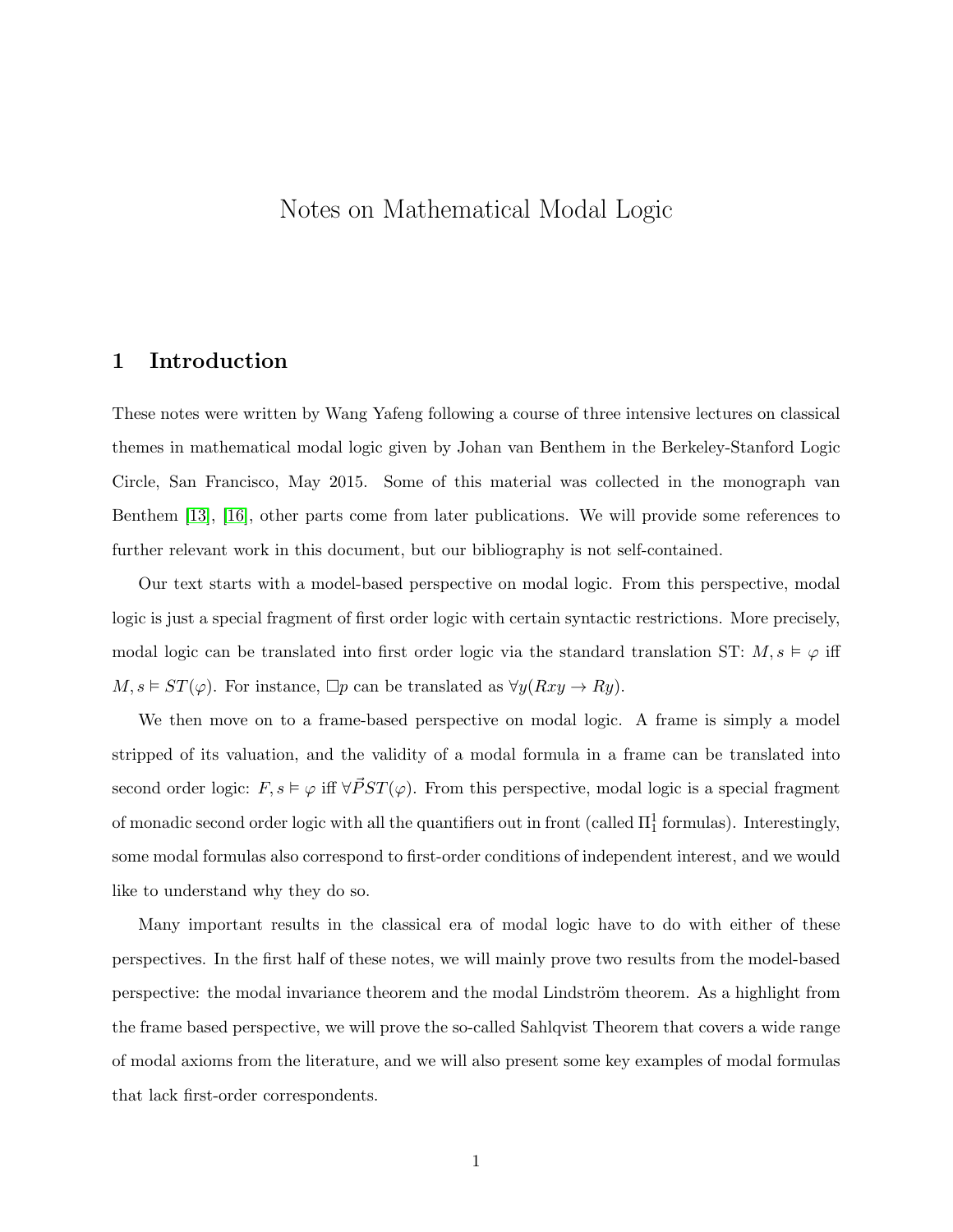Next we consider a more computational question relevant to our definability concerns: Is there some way to tell in general whether a given modal formula has a first order correspondent? We give a negative answer: it is at least undecidable. We then move on to discuss further definability results, involving ultraproducts of models, which give us a sense of what modal formulas are capable of expressing at the level of models.

The bulk of the second half of the notes is devoted to the Goldblatt-Thomason Theorem, which describes what modal formulas are capable of expressing at the level of frames. Our first proof of this theorem introduces a third important perspective on modal logic, namely the algebraic perspective. We introduce the necessary algebraic tools along the way, construct an algebraic proof of the GT theorem, and then convert it into a second, purely model-theoretic proof. We take this as a case study that leads to further observations on the interplay between model-theoretic and algebraic methods in modal logic. We also provide some further model-theoretic preservation results for the frame constructions involved in the Goldblatt-Thomason theorem.

Finally, as a more recent 'neo-classical' topic, we conclude these notes with a glimpse of two natural logics extending the usual propositional or first-order base logics for modality — infinitary logics and fixed-point logics. These two systems turn out to have natural connections with modal logic at the model or the frame level.

## 2 Background in First-Order Model Theory

Typically, the proof for the modal invariance theorem rests on a number of first-order concepts and results, all of which are centered on saturated models (a standard concept in first-order model theory). This section provides the tools for constructing certain saturated models that are useful in the modal invariance theorem. We start by defining ultrafilters and the ultraproduct construction based on ultrafilters. After that we introduce the notion of countably saturated models, and show how to build countably saturated models by using ultraproducts based on a special kind of ultrafilters—the countably incomplete ultrafilters.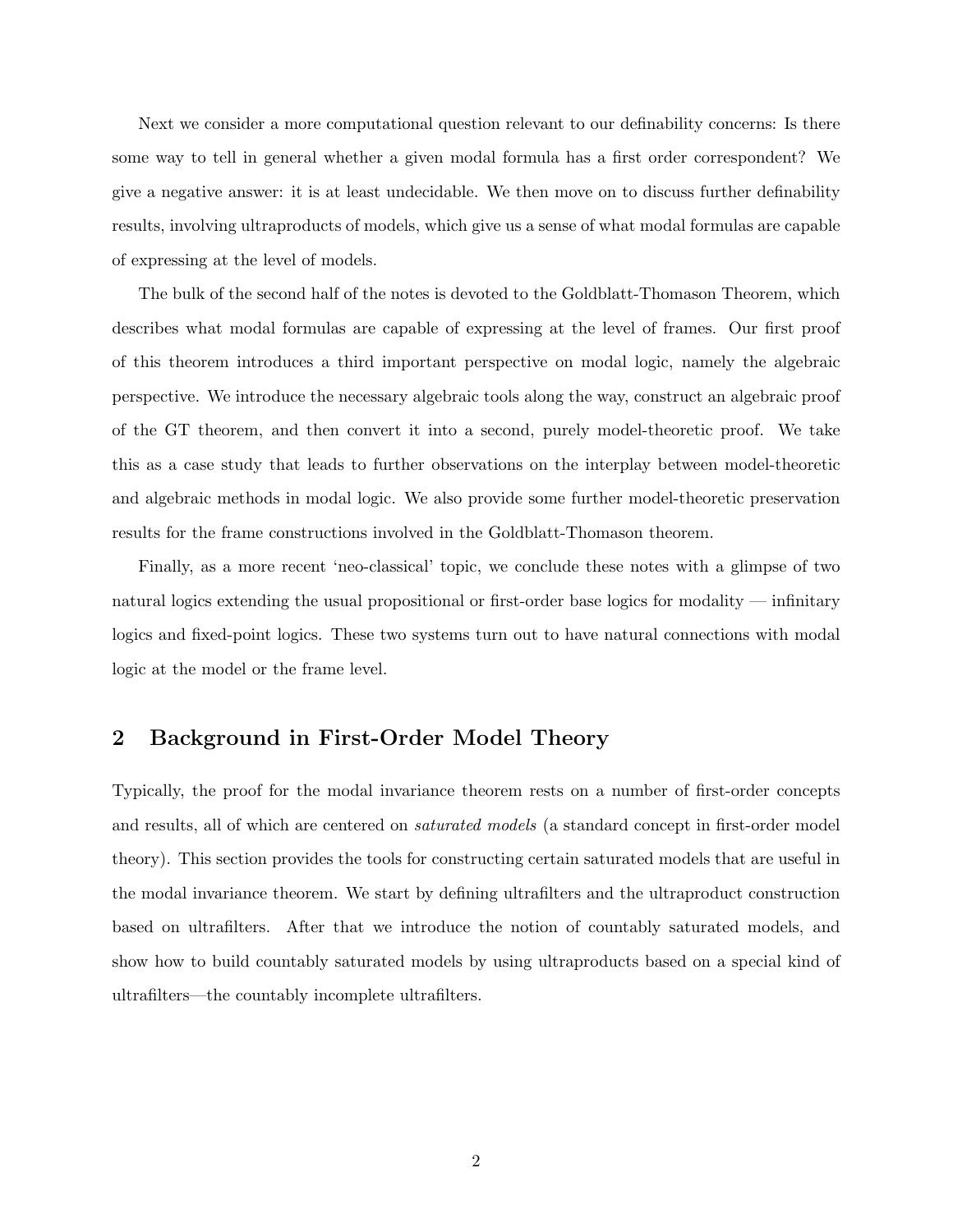#### 2.1 Ultraproducts

In this section we construct a species of models called *ultraproducts*. Roughly, they are quotients of cartesian produces of models, where the congruence relation is induced by an ultrafilter over the index set, which is a special collection of subsets of the index set.

**Definition 2.1.** (Ultrafilters.) Let I be a non-empty set. A filter F over I is a set  $F \subseteq \mathcal{P}(I)$ such that

- 1.  $I \in F$ .
- 2. F is closed under finite intersections: If  $X, Y \in F$ , then  $X \cap Y \in F$ .
- 3. F is closed under supersets: If  $X \in F$  and  $X \subseteq Z \subseteq I$ , then  $Z \in F$ .

F is **proper** iff  $\emptyset \notin F$ . An **ultrafilter** over W is a proper filter U such that for all  $X \in \mathcal{P}(I)$ ,  $X \in U$  if and only if  $(I - X) \notin U$ .

Intuitively, we can think of a filter F over I as a set of all the 'big' subsets of I: The sets in  $F$ are so big with respect to I that their finite intersections will always be big, and the superset of a big set is certainly big. An ultrafiler partitions the subsets of I into 'big' and 'small' sets; it leaves out all the small sets and keeps only the big sets. Moreover, it is a maximal filter, in the sense that it cannot be extended further. Not all ultrafilters are created equal, however. In particular, we would like to separate the trivial ultrafilters from the nontrivial ones. An ultrafilter  $U$  is trivial (or 'principal') just in case there is an element in the index set I that acts as a 'dictator' of  $U$ , and an ultrafilter is nontrivial just in case it is dictator free.

**Definition 2.2.** An ultrafilter U over I is **principal** if there is an element  $i \in I$  such that for all  $X \in \mathcal{P}(I)$ ,  $X \in U$  if and only if  $i \in X$ .

**Theorem 2.3.** (Ultrafilter Theorem.) Any proper filter over a non-empty set I can be extended to an ultrafilter over I.

Proof. (Sketch only.)

Let E be a proper filter over I, and  $\mathcal{E} = \{F \mid F \text{ is a proper filter over } I \text{ and } E \subseteq F\}.$  It is straightforward to show that if C is a nonempty chain of proper filters in  $\mathcal{E}$ , then  $\bigcup C$  is a proper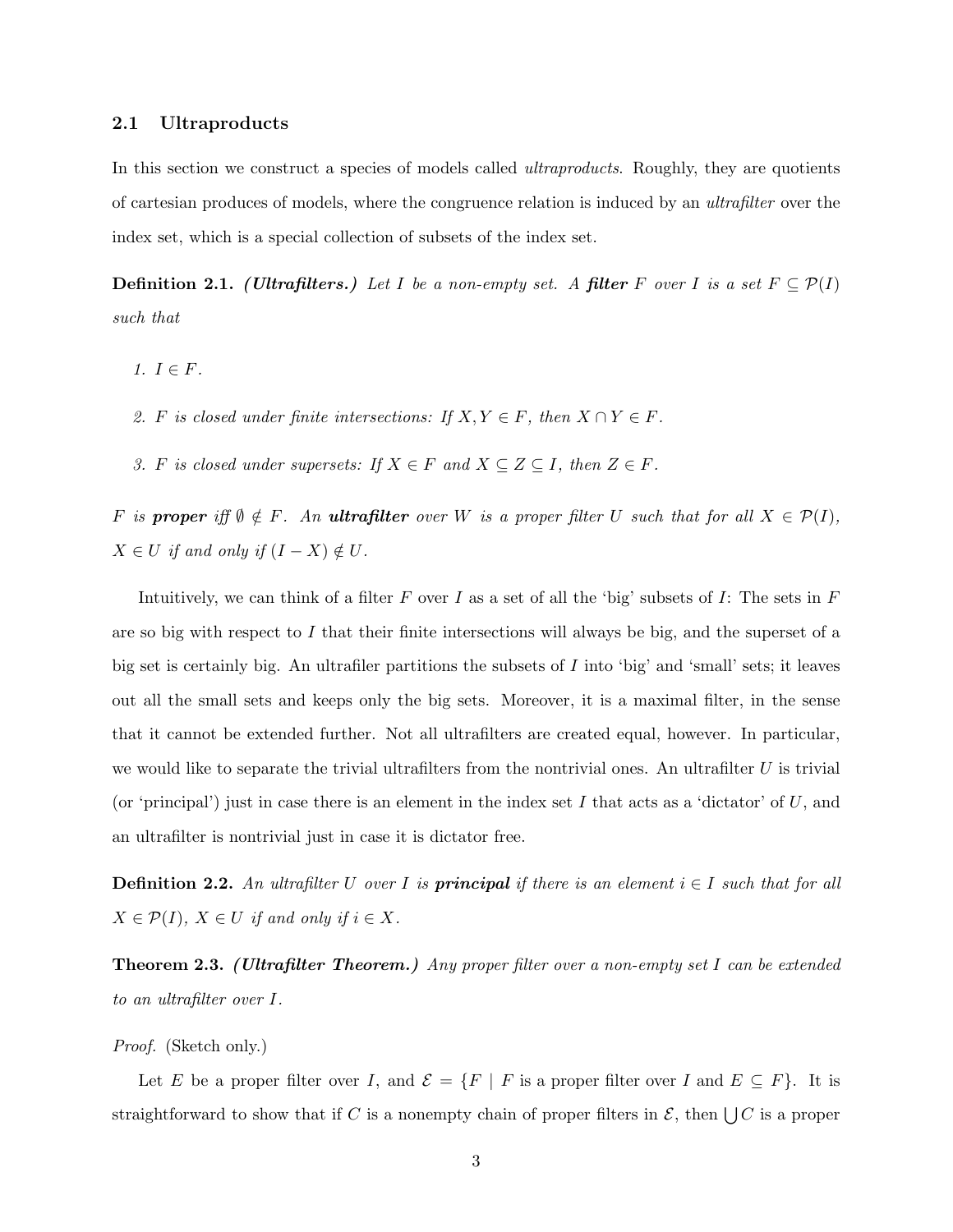filter over I and  $E \subseteq \bigcup C$ ; hence  $\bigcup C \in \mathcal{E}$ . By Zorn's lemma,  $\mathcal E$  has a maximal element D such that  $E \subseteq D$ . D is clearly a maximal proper filter over I; because if D' is a proper filter over I such that  $D \subseteq D'$ , then  $E \subseteq D'$ , hence  $D' \in \mathcal{E}$  and so  $D' = D$ . But any maximal proper filter over I is also an ultrafilter over I (and vice versa), therefore D is an ultrafilter over I.

A set E is said to have the *finite intersection property* iff the intersection of any finite number of elements of  $E$  is nonempty. As the following corollary shows, the finite intersection property is very useful for constructing ultrafilters:

<span id="page-3-0"></span>**Corollary 2.4.** Any subset of  $\mathcal{P}(I)$  with the finite intersection property can be extended to an ultrafilter over I.

#### Proof. (Sketch only.)

Suppose  $C \subseteq \mathcal{P}(I)$  and C has the finite intersection property. Let D be the filter generated by  $C$ , that is,

$$
D = \bigcap \{ F \mid C \subseteq F \text{ and } F \text{ is a filter over } I \}
$$

Clearly  $C \subseteq D$ . Moreover, we can easily show that D is a proper filter given the assumption that  $C$  has the finite intersection property. By the ultrafilter theorem,  $D$  can then be extended to an ultrafilter over  $I$ .

Suppose U is an ultrafilter over a non-empty set I, and that for each  $i \in I$ ,  $W_i$  is a non-empty set. Let  $C = \prod_{i \in I} W_i$  be the cartesian product of these sets. Each tuple  $f \in \prod_{i \in I} W_i$  can be thought of as a function  $f: I \to \bigcup_{i \in I} W_i$  such that for each  $i \in I$ ,  $f(i) \in W_i$ , with notation  $f(i)$ referring to the *i*-th coordinate of the tuple. We can then define a relation  $\sim_U$  on C as follows: For  $f, g \in C$ ,  $f \sim_U g$  iff  $\{i \in I \mid f(i) = g(i)\}\in U$ . Intuitively,  $\sim_U$  relates two tuples f and g if and only if the set of indices of coordinates on which f and g agree is a 'big' set (i.e., in the ultrafilter U), and we say that the tuples agree on 'sufficiently many' or 'U-many' coordinates. Using the fact that U is a filter, it is straightforward show that  $\sim_U$  is an equivalence relation on C; hence we can define the equivalence class  $[f]_U = \{g \in C \mid g \sim_U f\}$  for every  $f \in C$ .

We are now ready to introduce the ultraproduct construction for models:

**Definition 2.5.** (Ultraproducts.) Let  $\mathcal{L}$  be a first order language,  $\{\mathfrak{M}_i\}_{i\in I}$  be a family of  $\mathcal{L}$ models, and U be an ultrafilter over I. For every  $f, g \in \prod_{i \in I} W_i$  ( $W_i$  is the universe of  $\mathfrak{M}_i$ ), define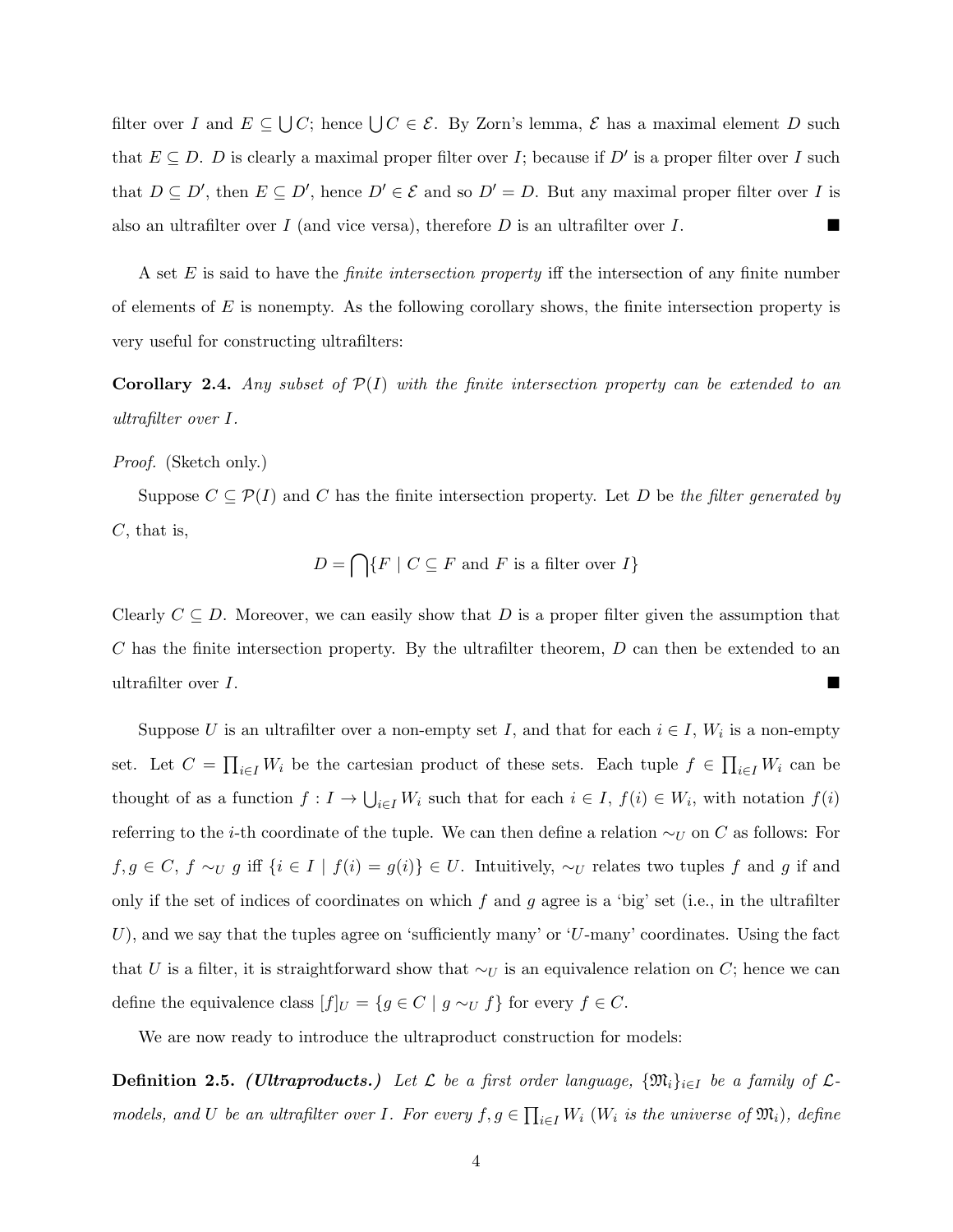- $f \sim_U g$  iff  $\{i \in I \mid f(i) = g(i)\} \in U$ , and denote the equivalence class of f under  $\sim_U as$   $[f]_U$ . The **ultraproduct**  $\prod_U \mathfrak{M}_i$  of  $\mathfrak{M}_i$  modulo U is the model defined as:
	- 1. The universe  $W_U$  of  $\prod_U \mathfrak{M}_i$  is the quotient  $\prod_{i\in I} W_i/\sim_U$ , that is: the collection of equivalence classes  $\{[f]_U \mid f \in \prod_{i \in I} W_i\}.$
	- 2. Let R be any n-place relation symbol, and  $R^{\mathfrak{M}_i}$  its interpretation in the model  $\mathfrak{M}_i$ . The interpretation  $R^U$  of R in  $\prod_U \mathfrak{M}_i$  is given by

$$
R^{U}([f_1]_U, \ldots, [f_n]_U) \text{ iff } \{i \in I \mid R^{\mathfrak{M}_i}(f_1(i), \ldots, f_n(i))\} \in U
$$

3. Let F be any n-place function symbol, and  $F^{\mathfrak{M}_i}$  its interpretation in the model  $\mathfrak{M}_i$ . The interpretation  $F^U$  of F in  $\prod_U \mathfrak{M}_i$  is given by

$$
F^U([f_1]_U,\ldots,[f_n]_U)=[\lambda i.F^{\mathfrak{M}_i}(f_1(i),\ldots,f_n(i))]_U
$$

Where  $\lambda i. F^{\mathfrak{M}_{i}}(f_1(i), \ldots, f_n(i))$  is the tuple in  $\prod_{i \in I} W_i$  whose *i*-th coordinate is  $F^{\mathfrak{M}_{i}}(f_1(i), \ldots, f_n(i))$ .

4. Let c be any constant symbol, and  $c^{\mathfrak{M}_i}$  its interpretation in the model  $\mathfrak{M}_i$ . The interpretation  $c^U$  of c in  $\prod_U \mathfrak{M}_i$  is given by

$$
c^U = [\lambda i. c^{\mathfrak{M}_i}]_U
$$

Where  $\lambda i.c^{\mathfrak{M}_i}$  is the tuple in  $\prod_{i\in I}W_i$  whose *i*-th coordinate is  $c^{\mathfrak{M}_i}$ .

In the case where  $\mathfrak{M}_i = \mathfrak{M}$  for all  $i \in I$ , we say that  $\prod_U \mathfrak{M}$  is the **ultrapower** of  $\mathfrak{M}$  modulo  $U$ .

It is straightforward to check that the functions and relations are well defined; i.e., whether  $R^U[f_1]_U \ldots [f_n]_U$  holds, and what the image  $F^U([f_1]_U, \ldots, [f_n]_U)$  is, do not depend on the choice of representatives  $f_1, \ldots, f_n$  for the equivalence classes  $[f_1]_U, \ldots, [f_n]_U$ . Moreover, these verifications depend only on the closure of filters under supersets and finite intersections; i.e.,  $\prod_U \mathfrak{M}_i$  is welldefined even if  $U$  is a filter rather than an ultrafilter.

Now we introduce the theorem of crucial importance for the study of ultraproducts:

**Theorem 2.6.** (The Fundamental Theorem of Ultraproducts.) Let  $\mathfrak{N}$  be the ultraproduct  $\prod_U \mathfrak{M}_i$ , and let I be the index set. Then: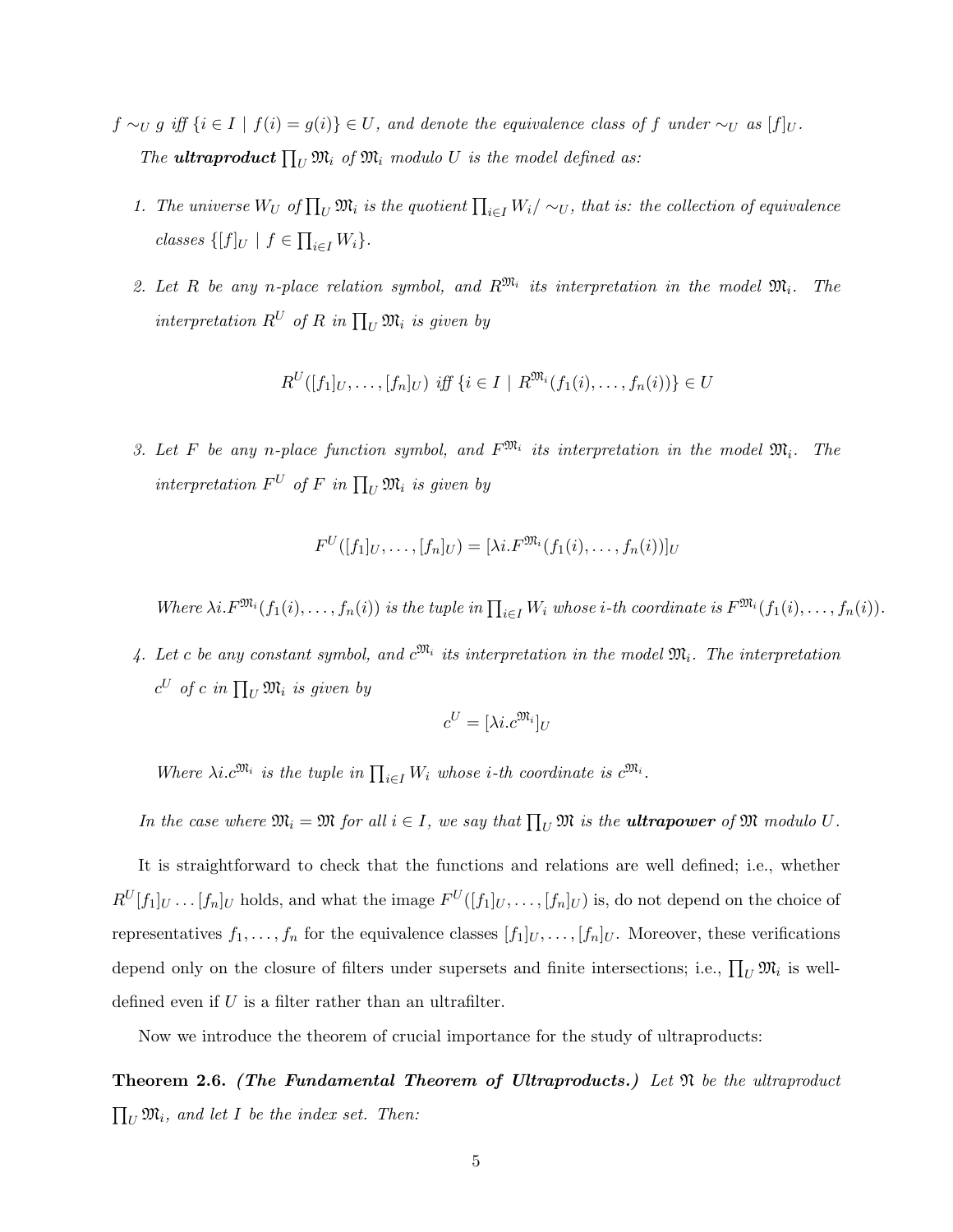1. For any term  $t(x_1 \ldots x_n)$  of  $\mathcal L$  and elements  $[f_1]_U, \ldots, [f_n]_U \in \mathfrak{N}$ , we have

$$
t^{\mathfrak{N}}([f_1]_U,\ldots,[f_n]_U)=[\lambda i.t^{\mathfrak{M}_i}(f_1(i)\ldots f_n(i))]_U
$$

2. Given any formula  $\varphi(x_1 \ldots x_n)$  of  $\mathcal L$  and  $[f_1]_U, \ldots, [f_n]_U \in \mathfrak N$ , we have

$$
\mathfrak{N} \vDash \varphi[[f_1]_U, \dots, [f_n]_U] \quad \text{iff} \quad \{i \in I \mid \mathfrak{M}_i \vDash \varphi[f_1(i) \dots f_n(i)]\} \in U
$$

Proof. (Sketch only.)

For part (2) we use induction on formulas. That the biconditional holds for atomic formulas follows straightforwardly from the definition of ultraproducts. The induction step for Boolean connectives is equally straightforward. (Note: the case for negation is the only place that uses the assumption that U is an ultrafilter.) To prove the induction step for the  $\exists$ -case, let  $\varphi$  be of the form  $\exists x \psi(x)$ , and assume the biconditional holds for  $\psi$ , where x is free in  $\psi$ . We show that it also holds for  $\exists x \psi(x)$ .

(⇒): Suppose  $\mathfrak{N} \vDash \exists x \psi(x)$ . This means that there exists  $[f]_U \in \mathfrak{N}$  such that  $\mathfrak{N} \vDash \psi[[f]_U]$ . By our inductive hypothesis, this means  $\{i \in I \mid \mathfrak{M}_i \models \psi[f(i)]\} \in U$ . Since  $\{i \in I \mid \mathfrak{M}_i \models \psi[f(i)]\} \subseteq$  $\{i \in I \mid \mathfrak{M}_i \models \exists x \psi\}$ , we have that  $\{i \in I \mid \mathfrak{M}_i \models \exists x \psi\} \in U$  by the  $\subseteq$ -closure of U.

(←): Suppose  $\{i \in I \mid \mathfrak{M}_i \models \exists x \psi\} \in U$ . Then, for each  $i \in \{i \in I \mid \mathfrak{M}_i \models \exists x \psi\}$ , we use the axiom of choice to pick an element  $a_i \in \mathfrak{M}_i$  such that  $\mathfrak{M}_i \models \psi[a_i]$ ; and for each  $i \notin \{i \in I \mid \mathfrak{M}_i \models$  $\exists x \psi$ , we randomly pick an element  $a_i \in M_i$ . Take the tuple  $f := \lambda i.a_i$ . Since  $f(i) = a_i$  for all i, We clearly have  $\{i \in I \mid \mathfrak{M}_i \models \exists x \psi\} \subseteq \{i \in I \mid \mathfrak{M}_i \models \psi[f(i)]\}$  by our construction. So, by  $\subseteq$ -closure of U, we have  $\{i \in I \mid \mathfrak{M}_i \models \psi[f(i)]\} \in U$ . By inductive hypothesis,  $\mathfrak{N} \models \psi[[f]_U]$ . This entails  $\mathfrak{N} \vDash \exists x \psi$ , and we are done.

Intuitively, the fundamental theorem of ultraproducts says that ultraproducts preserve exactly those first order formulas which hold in sufficiently many  $(U$ -many) models  $\mathfrak{M}_i$ . Chris Mierzewski [\[12\]](#page-75-1) suggests a nice metaphor which conceives of taking ultraproducts as a voting scenario: We can think of an ultrafilter U on I as a collection of 'parties' or 'coalitions' that have a significant voice. Each model votes for the first-order properties it possesses, and the fundamental theorem of ultraproducts says that a first order property is agreed on in the final vote (the ultraproduct)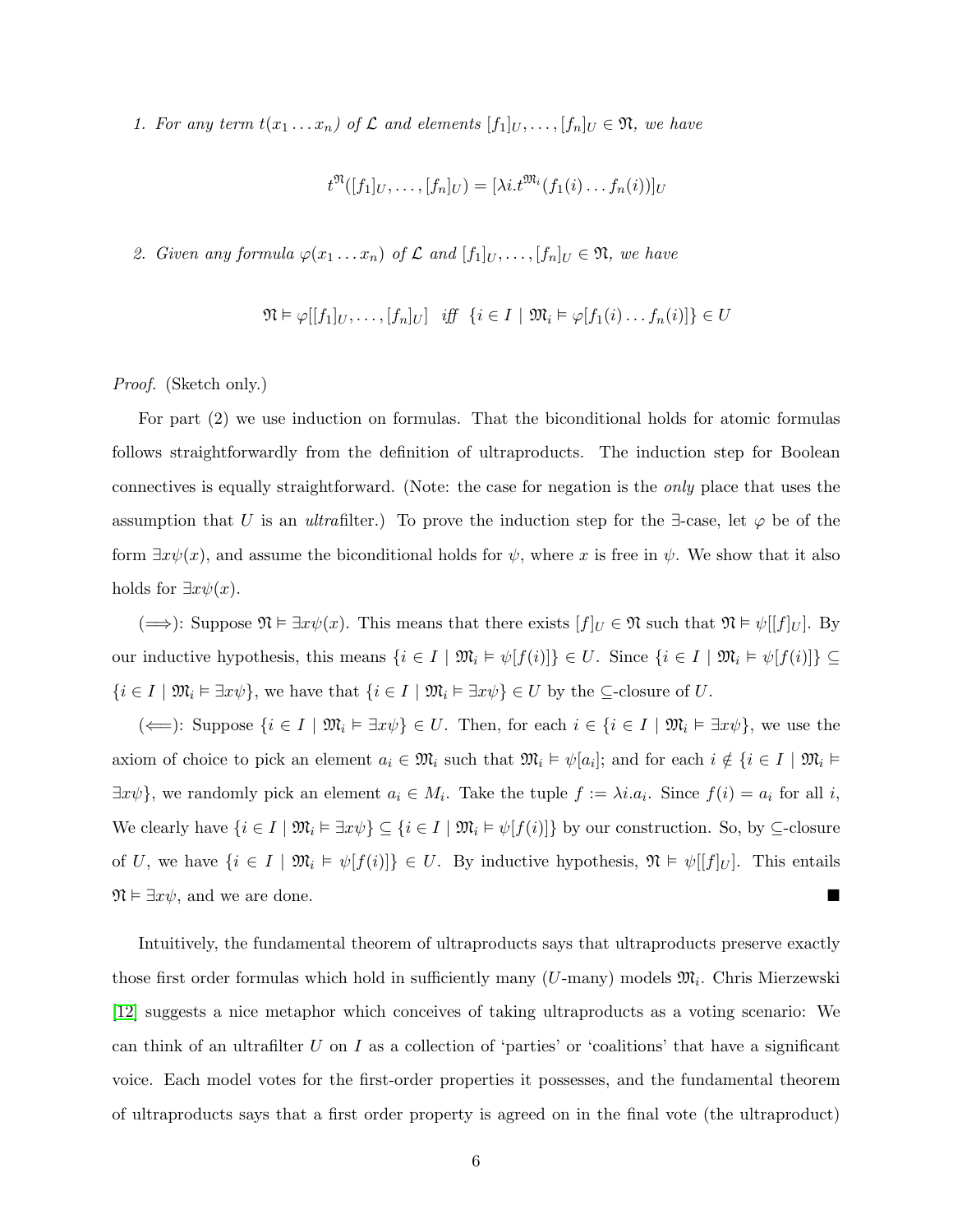exactly when a 'significant' coalition unanimously agreed on it.

**Definition 2.7.** Let  $\mathfrak{M}$  and  $\mathfrak{N}$  be two  $\mathcal{L}\text{-models}$ . An **elementary embedding** h of  $\mathfrak{M}$  into  $\mathfrak{N}$  is an injection that preserves all the first order formulas. That is, for every  $\varphi \in \mathcal{L}$  and  $a_1, \ldots a_n \in \mathfrak{M}$ ,

$$
\mathfrak{M} \vDash \varphi[a_1,\ldots,a_n] \text{ iff } \mathfrak{N} \vDash \varphi[h(a_1),\ldots,h(a_n)]
$$

<span id="page-6-0"></span>**Corollary 2.8.** Let  $\prod_U \mathfrak{M}$  be an ultrapower of  $\mathfrak{M}$ . Define the **canonical embedding**  $d : \mathfrak{M} \to$  $\prod_U {\mathfrak M}$  as:

$$
d(a) = [f_a]_U, where f_a(i) = a, for all i \in I.
$$

Then d is an elementary embedding.

*Proof.* d is clearly an injection. Moreover, let  $\varphi(x_1, \ldots, x_n)$  be any formula of  $\mathcal L$  and let  $a_0, \ldots, a_n$ be any elements in the universe of M. Then, by the fundamental theorem of ultraproducts,

$$
\prod_{U} \mathfrak{M} \models \varphi[d(a_0), \dots, d(a_n)] \quad \text{iff} \quad \prod_{U} \mathfrak{M} \models \varphi[[f_{a_0}]_U, \dots, [f_{a_n}]_U]
$$
\n
$$
\text{iff} \quad \{i \in I \mid \mathfrak{M} \models \varphi[f_{a_0}(i), \dots, f_{a_n}(i)]\} \in U
$$
\n
$$
\text{iff} \quad \{i \in I \mid \mathfrak{M} \models \varphi[a_0, \dots, a_n]\} \in U
$$
\n
$$
\text{iff} \quad \mathfrak{M} \models \varphi[a_0, \dots, a_n]
$$

Therefore  $d$  is an elementary embedding.

The fundamental theorem of ultraproducts gives us a very natural proof of the following major theorem of model theory, the Compactness Theorem for first order logic.

**Theorem 2.9.** (Compactness Theorem.) A set of sentences  $\Sigma$  of a first order language L has a model if and only if every finite subset of  $\Sigma$  has a model.

*Proof.* The left-to-right direction is trivial; we prove the other. Let the index set I be the set of all finite subsets of  $\Sigma$ , and assume that each  $\Delta \in I$  has a model  $\mathfrak{M}_{\Delta}$ . For each  $\Delta \in I$  define  $S_{\Delta} = \{ \Gamma \in I \mid \Delta \subseteq \Gamma \}$ . Consider the set  $S = \{ S_{\Delta} \mid \Delta \in I \}$ : it clearly has the finite intersection property, since given  $S_{\Delta}$  and  $S_{\Gamma}$  in S, we have  $S_{\Delta} \cap S_{\Gamma} = S_{\Delta \cap \Gamma} \neq \emptyset$ . By corollary [2.4,](#page-3-0) there is an ultrafilter U on I such that  $S \subseteq U$ .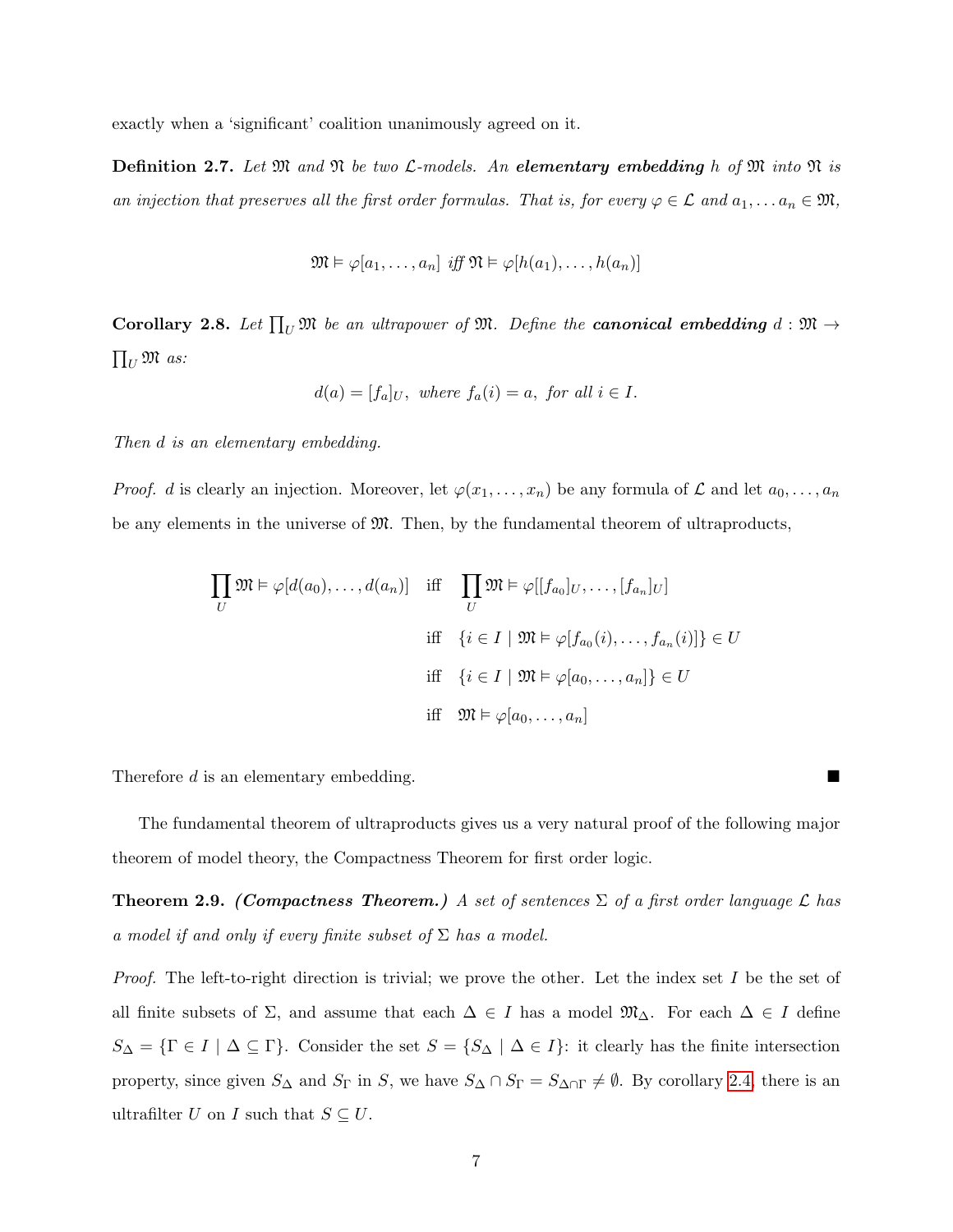Now take the ultraproduct  $\prod_U \mathfrak{M}_{\Delta} := \prod_{\Delta \in I} \mathfrak{M}_{\Delta} / \sim_U$ . We claim that this is a model of  $\Sigma$ : Take any  $\varphi \in \Sigma$ . We have  $S_{\{\varphi\}} \in U$  and also  $S_{\{\varphi\}} \subseteq {\{\Gamma \in I \mid \mathfrak{M}_{\Gamma} \models \varphi\}}$ , so by  $\subseteq$ -closure of ultrafilters, we have  $\{\Gamma \in I \mid \mathfrak{M}_{\Gamma} \models \varphi\} \in U$ . The fundamental theorem of ultraproducts implies  $\prod_U \mathfrak{M}_{\Delta} \models \varphi$ , as desired.

#### 2.2 Saturation

Saturated models are models rich enough to realize all the complete descriptions (of a point) which are consistent with the first-order theory of the model. Basically, saturation means big enough to include all the logically consistent potential points. To make our description powerful enough, we may introduce new constants to talk about the points in the given model directly. Saturation is usually defined via complete 1-types (complete FO-descriptions of a potential point), here we use an alternative definition. The equivalence of the definitions is based on:  $\Sigma$  is a type with respect to a model  $\mathfrak{M}$  if and only if  $\Sigma$  is consistent with Th $(\mathfrak{M})$  if and only if  $\Sigma$  is finitely satisfiable in  $\mathfrak{M}$ .

To introduce some notation, take a first order language  $\mathcal L$  and a  $\mathcal L$ -model  $\mathfrak M$  with domain W. For a subset  $A \subseteq W$ ,  $\mathcal{L}[A] = \mathcal{L} \cup {\overline{a} \mid a \in A}$  is the language obtained by extending  $\mathcal{L}$  with new constants  $\bar{a}$  for all elements  $a \in A$ . Let  $\mathfrak{M}_A = (\mathfrak{M}, a)_{a \in A}$  be the expansion of  $\mathfrak{M}$  to a structure for  $\mathcal{L}[A]$  in which each  $\overline{a}$  is interpreted as a, and let Th $(\mathfrak{M}_A)$  be the set of all  $\mathcal{L}[A]$ -sentences that are true in  $\mathfrak{M}_A$ .

**Definition 2.10.** (Saturated Models.) Let  $\alpha$  be a cardinal number,  $\mathcal{L}$  be a first order language and  $\mathfrak M$  be a  $\mathcal L$ -model with domain W.  $\mathfrak M$  is  $\alpha$ -**saturated** if for every subset  $A \subseteq W$  of size less than  $\alpha$ , and for every set  $\Sigma(x)$  of  $\mathcal{L}[A]$ -formulas in the free variable x, if  $\Sigma(x)$  is finitely satisfiable in  $\mathfrak{M}_A$  then  $\Sigma(x)$  is satisfiable in  $\mathfrak{M}_A$ . An  $\omega$ -saturated model is usually called **countably saturated**.

When working with  $\alpha$ -saturated models, we frequently want to enumerate the elements of A in the expansion  $(\mathfrak{M}, a)_{a \in A}$ . Thus if  $\xi < \alpha$  and  $A = \{a_{\eta} : \eta < \xi\}$ , we write  $(\mathfrak{M}, a_{\eta})_{\eta < \xi}$ .

To build countably saturated models, we use ultrapowers based on a special kind of ultrafilter that fails to be closed under countable intersections.

**Definition 2.11.** A filter D is **countably incomplete** iff it is not closed under countable intersections; that is, there is a countable set  $E \subseteq D$  such that  $\bigcap E \notin D$ .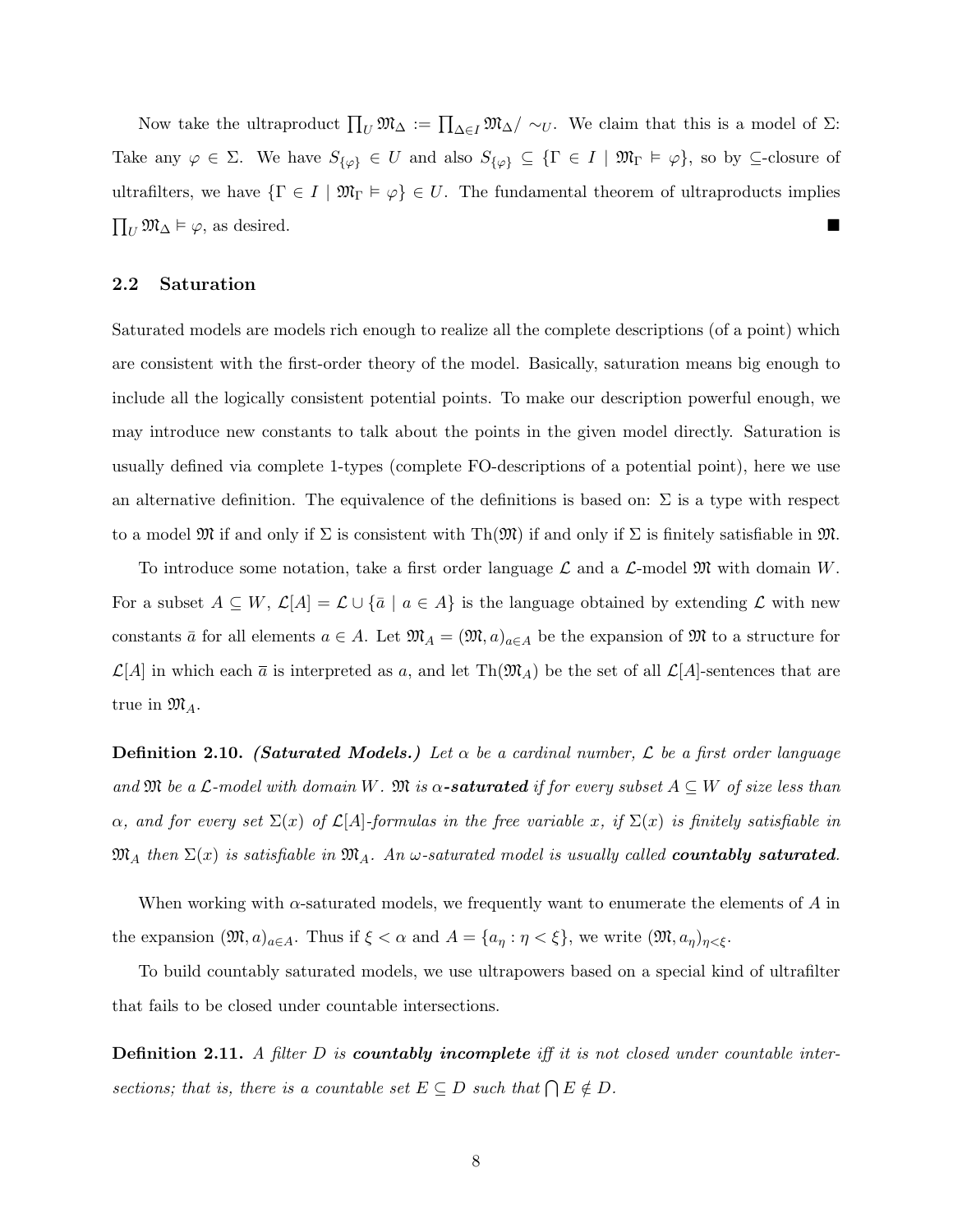It is not hard to see that every principal ultrafilter is not countably incomplete, so a countably incomplete ultrafilter must be non-principal. Such ultrafilters exist. For instance, the set of all co-finite subsets of  $\mathbb N$  has the intersection property, and so it can be extended to an ultrafilter U. Then, for all  $n \in \mathbb{N}$ ,  $\mathbb{N}\setminus\{n\} \in U$ . But  $\bigcap_{n\in\mathbb{N}} (\mathbb{N}\setminus\{n\}) = \emptyset \notin U$ , hence U is countably incomplete. However, note that the existence of uncountable cardinals that admit a non-principal countably incomplete ultrafilter (called measurable cardinals) is not provable in ZFC. (cf. [\[10\]](#page-75-2))

<span id="page-8-0"></span>**Lemma 2.12.** Let  $U$  be a countably incomplete ultrafilter over the set  $I$ . Then there exists a countable decreasing chain

$$
I = I_0 \supseteq I_1 \supseteq I_2 \ldots
$$

of elements  $I_n \in U$  such that  $\bigcap_n I_n = \emptyset$ .

*Proof.* Let U be a countably incomplete ultrafilter over I. Take a set  $E = \{e_0, e_1, \dots\} \subseteq U$  such that  $\bigcap E \notin U$ , so  $I - \bigcap E \in U$  since U is an ultrafilter. Define a countable decreasing chain  $E' = \{e'_0, e'_1, \dots\}$  such that

$$
e'_0 = e_0 \cap (I - \cap E)
$$
  

$$
e'_{n+1} = e'_n \cap e_{n+1}
$$

Clearly  $E' \subseteq U$ , and  $\bigcap E' = (\bigcap E) \cap (I - \bigcap E) = \emptyset$  as desired.

<span id="page-8-1"></span>**Lemma 2.13.** Let  $\mathcal L$  be a countable language,  $\mathfrak{M}_i$  ( $i \in I$ ) be a family of  $\mathcal L$  models, U be a countably incomplete ultrafilter over the set I, and  $\prod_U \mathfrak{M}_i$  be the ultraproduct of  $\mathfrak{M}_i$  ( $i \in I$ ). For every set  $\Sigma(x)$  of formulas of  $\cal L$ , if every finite subset of  $\Sigma(x)$  is satisfiable in  $\prod_U {\mathfrak M}_i$ , then  $\Sigma(x)$  is satisfiable in  $\prod_U \mathfrak{M}_i$ .

*Proof.* Suppose every finite subset of  $\Sigma(x)$  is satisfiable in  $\prod_U \mathfrak{M}_i$ . Since  $\mathcal L$  is countable,  $\Sigma(x)$  is countable, and we can write

$$
\Sigma(x) = \{\sigma_1(x), \sigma_2(x), \ldots, \sigma_n(x), \ldots\}
$$

Since  $U$  is countably incomplete, by lemma [2.12,](#page-8-0) there is a countable decreasing chain

$$
I=I_0\supseteq I_1\supseteq I_2\ldots
$$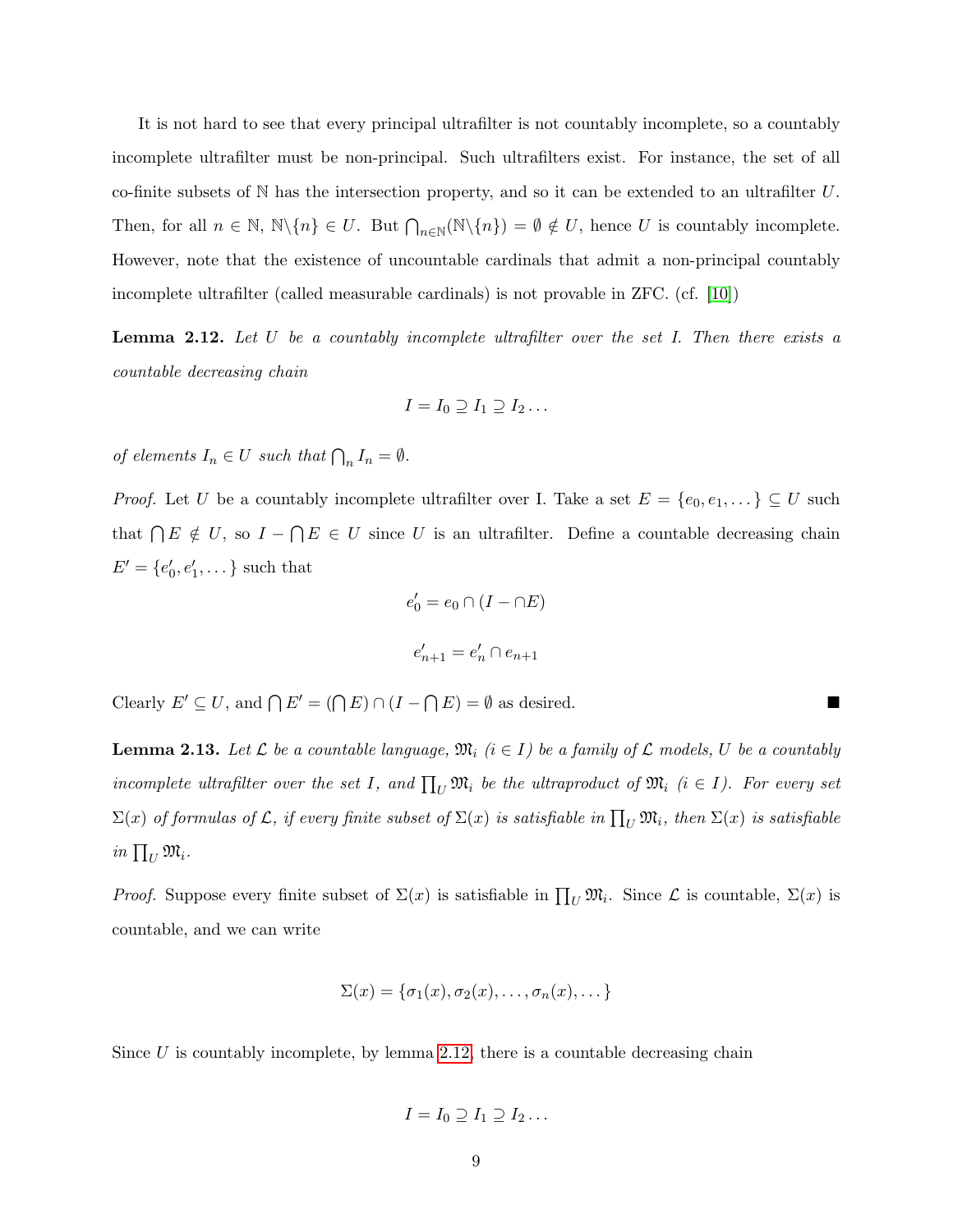such that each  $I_n \in U$  and  $\bigcap_{n \leq \omega} I_n = \emptyset$ .

Let  $X_0 = I$  and for each positive  $n < \omega$ , define

$$
X_n = I_n \cap \{i \in I \mid \mathfrak{M}_i \models (\exists x)(\sigma_1(x) \land \dots \sigma_n(x))\}
$$

We make two observations about  $X_n$ : First, for all  $n < \omega, X_n \in U$ . To see this, note that since  $\Sigma(x)$  is finitely satisfiable in  $\prod_U \mathfrak{M}_i$ ,  $\sigma_1(x) \wedge \ldots \sigma_n(x)$  is satisfiable in  $\prod_U \mathfrak{M}_i$ . Hence  $\prod_U \mathfrak{M}_i$   $\models$  $(\exists x)(\sigma_1(x)\wedge\ldots\sigma_n(x))$  and, by the fundamental theorem of ultraproducts,  $\{i\in I\mid \mathfrak{M}_i \models (\exists x)(\sigma_1(x)\wedge\ldots\sigma_n(x))\}$  $\ldots \sigma_n(x) \in U$ . Since  $I_n \in U$  and U is closed under finite intersections,  $X_n \in U$ .

Second, for each  $i \in I$ , there is a greatest number  $\max(i) < \omega$  such that  $i \in X_{\max(i)}$ . This is simply because  $\bigcap_{n<\omega} X_n = \emptyset$  and  $X_n \supseteq X_{n+1}$ .

Now we construct an element  $[f]_U \in \prod_U \mathfrak{M}_i$  such that  $[f]_U$  satisfies  $\Sigma(x)$  in  $\prod_U \mathfrak{M}_i$ . Let  $W_i$  be the domain of  $\mathfrak{M}_i$ . We define  $f \in \prod_{i \in I} W_i$  as follows:

$$
\begin{cases}\n\text{choose } f(i) \text{ to be an arbitrary element of } W_i & \text{if } \max(i) = 0, \\
\text{choose } f(i) \in W_i \text{ so that } \mathfrak{M}_i \models \sigma_1 \land \dots \sigma_{\max(i)}[f(i)] & \text{if } \max(i) > 0.\n\end{cases}
$$

Take  $\sigma_n(x) \in \Sigma(x)$  for any  $n \geq 1$  (note that our enumeration of  $\Sigma(x)$  starts with index 1), we want to show that  $\prod_U \mathfrak{M}_i \models \sigma_n(x)[[f]_U]$ . By the ⊆-closure of U and by the fundamental theorem of ultraproducts, it suffices to show that  $X_n \subseteq \{i \in I \mid \mathfrak{M}_i \models \sigma_n[f(i)]\}$ . Suppose  $i \in X_n$ ; we have that  $\mathfrak{M}_i \models (\exists x)(\sigma_1(x) \land \dots \sigma_n(x))$ , and that  $1 \leq n \leq \max(i)$ . But the selection of  $f(i)$  ensures that  $\mathfrak{M}_i \vDash \sigma_1 \wedge \ldots \sigma_n \cdots \wedge \sigma_{\max(i)}[f(i)]$ , which implies  $\mathfrak{M}_i \vDash \sigma_n[f(i)]$ . Hence  $X_n \subseteq \{i \in I \mid \mathfrak{M}_i \vDash \sigma_n[f(i)]\}$ as desired.

<span id="page-9-0"></span>**Theorem 2.14.** Let  $\mathcal{L}$  be a countable first order language, U be a countably incomplete ultrafilter over a non-empty set I, and  $\mathfrak{M}$  be a  $\mathcal L$  model. The ultrapower  $\prod_U \mathfrak{M}$  is countably saturated.

*Proof.* We show that  $\prod_U \mathfrak{M}$  is  $\omega_1$ -saturated (which implies that  $\prod_U \mathfrak{M}$  is  $\omega$ -saturated). Let  $[a_0]_U, \ldots, [a_m]_U \ldots (m < \omega)$  be a countable sequence of elements of  $\prod_U \mathfrak{M}, \mathcal{L} \cup \{c_0, c_1, \ldots\}$  be the expanded language where  $c_m$  is a new constant for  $[a_m]_U$ , and  $\Sigma(x)$  be any set of formulas of  $\mathcal{L} \cup$  $\{c_0, c_1, \dots\}$ . We want to show that if every finite subset of  $\Sigma(x)$  is satisfiable in  $(\prod_U \mathfrak{M}, [a_m]_U)_{m \lt \omega}$ ,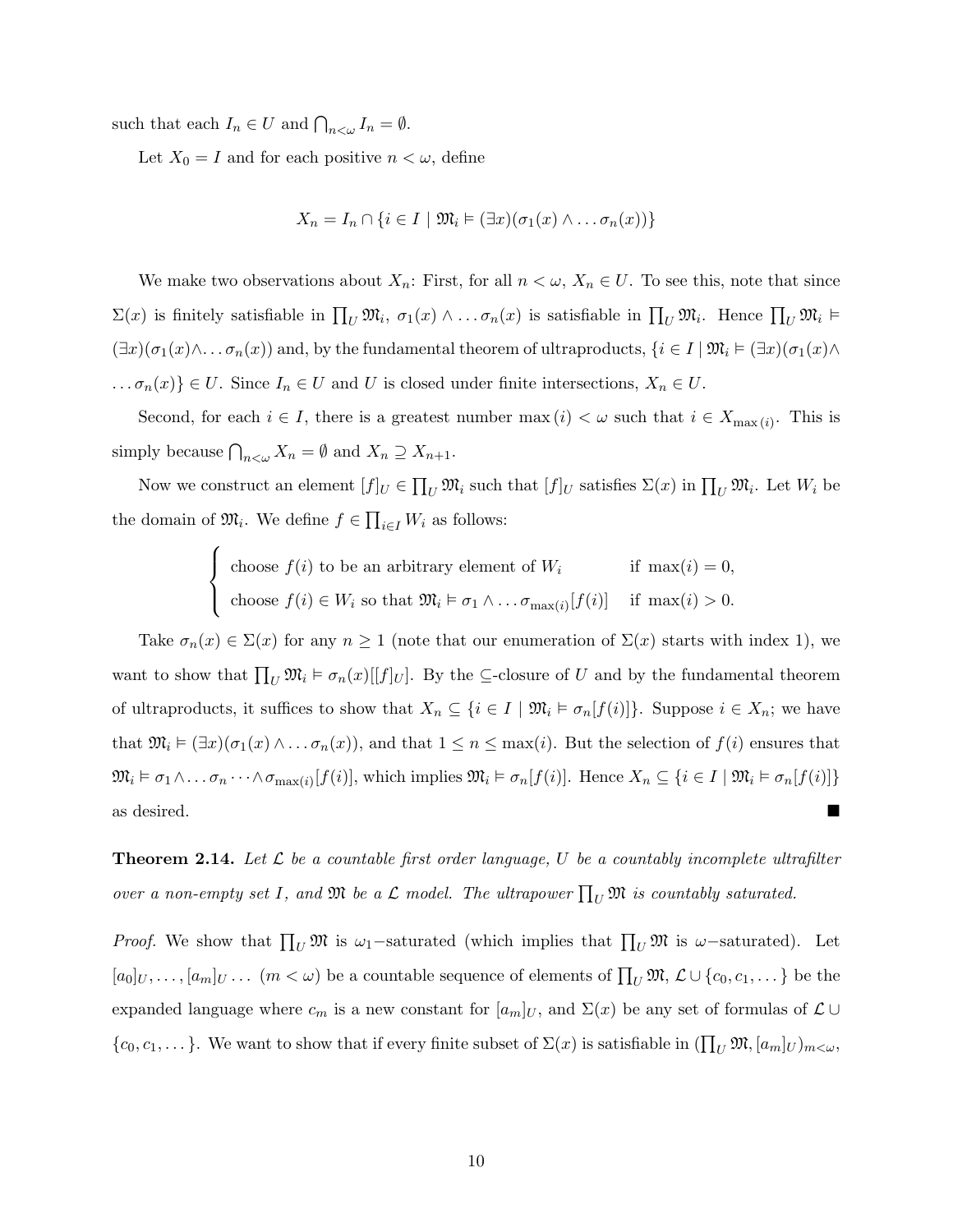then  $\Sigma$  is satisfiable in  $(\prod_U \mathfrak{M}, [a_m]_U)_{m \leq \omega}$ . Note that since  $[a_m]_U = \langle a_m(i) : i \in I \rangle_U$ ,

$$
(\prod_{U}\mathfrak{M},[a_{m}]_{U})_{m<\omega}=\prod_{U}((\mathfrak{M},a_{m}(i))_{m<\omega})
$$

That is, the expansion  $(\prod_U \mathfrak{M}, [a_m]_U)_{m \leq \omega}$  is itself an ultraproduct of models for the expanded language  $\mathcal{L} \cup \{c_0, c_1, \dots\}$ . Since  $\mathcal{L}$  is a countable language and  $\mathcal{L} \cup \{c_0, c_1, \dots\}$  is also countable, what we want to prove follows directly from Lemma [2.13.](#page-8-1)

<span id="page-10-0"></span>Corollary 2.15. Any model for a countable first order language can be elementarily embedded into a countably saturated model.

Proof. This is a direct consequence of corollary [2.8](#page-6-0) and theorem [2.14:](#page-9-0) Just use the canonical embedding of  $\mathfrak{M}$  into the ultrapower  $\prod_U \mathfrak{M}$  for some countably incomplete ultrafilter U.

Corollary [2.15](#page-10-0) can be generalized, although the generalizations will involve heavier modeltheoretic machinery that will not be discussed here. We will only mention a generalization of Corollary [2.15](#page-10-0) needed later in the proof of the Goldblatt-Thomason Theorem:

**Theorem 2.16.** Let  $\alpha$  be an infinite cardinal and let  $\mathcal{L}$  be a first order language with cardinality  $\alpha$ . Then any model for L can be elementarily embedded into a countably saturated model.

*Proof.* This follows from Theorem 6.1.4 and Theorem 6.1.8 of Chang and Keisler [\[6\]](#page-75-3).

### 3 Modal Invariance Theorem

Corollary [2.15](#page-10-0) enables us to prove a 'bisimulation somewhere else' result: modal equivalence implies bisimulation in some suitably related, countably saturated ultrapowers. This 'bisimulation somewhere else' result in turn provides us a first proof of the modal invariance theorem.

After this proof, we discuss a second proof of the modal invariance theorem by Andréka et al in their paper 'Modal Languages and Bounded Fragments of Predicate Logic'. The second proof also identifies a key lemma of 'transfer' between modal and classical reasoning, although the key lemma is no longer 'bisimulation somewhere else' but rather 'elementary equivalence somewhere else'.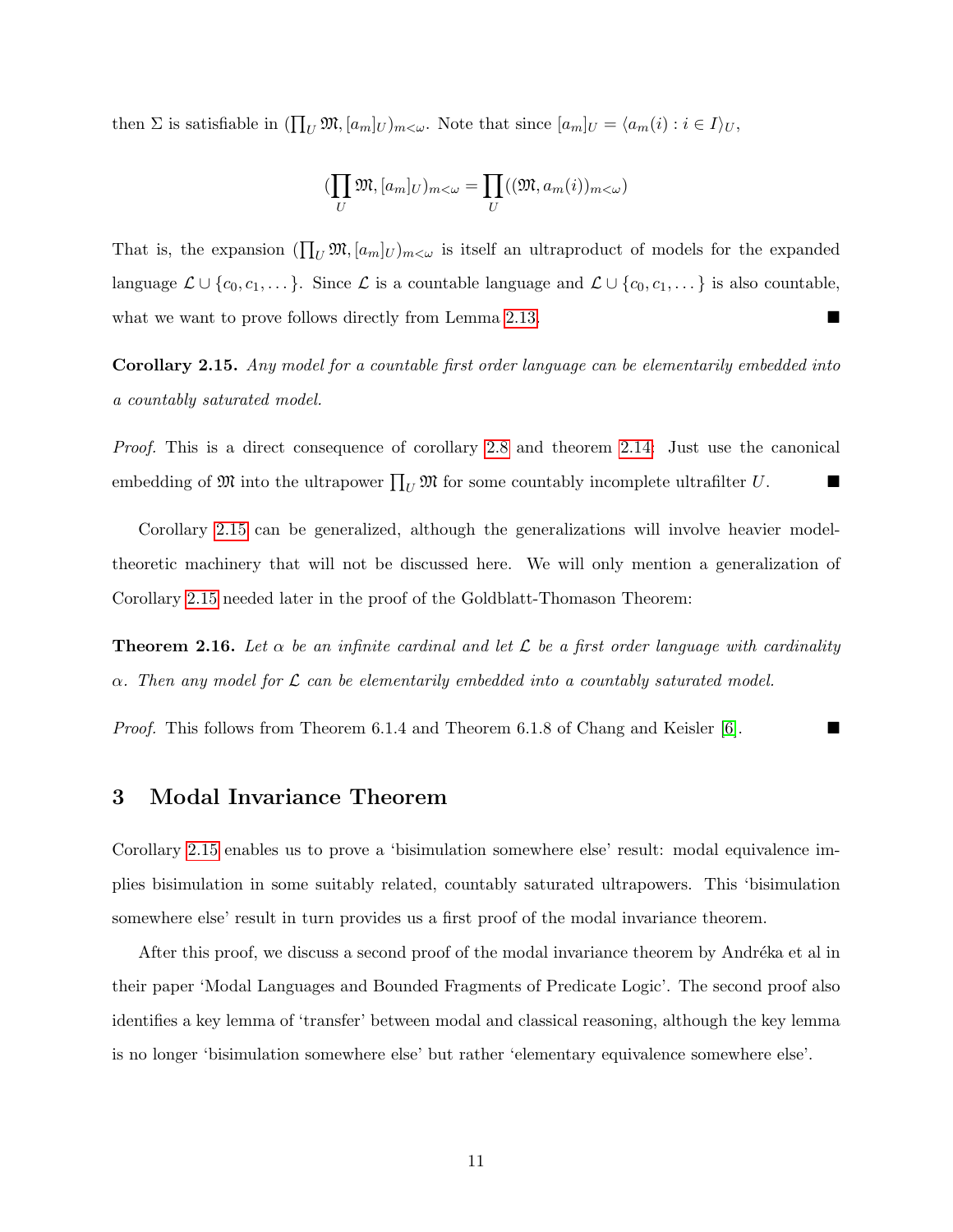Finally, we note that a third quite different proof will follow our later proof of the modal Lindström Theorem, while one suggestive reformulation will be found in the section on interpolation theorems at the end of these notes.

#### 3.1 The First Proof

**Definition 3.1.** (*Bisimulations.*) Let  $\mathfrak{M} = (W, R, V)$  and  $\mathfrak{M}' = (W', R', V')$  be two models for the basic modal language. A non-empty relation  $Z \subseteq W \times W'$  is a **bisimulation** between  $\mathfrak{M}$  and  $\mathfrak{M}'$  just in case:

- 1. (Atomic Harmony.) If  $(x, x') \in Z$ , then x and x' satisfies the same proposition letters.
- 2. (Zig.) If  $(x, x') \in Z$  and Rxy, then there exists  $y' \in W'$  such that  $R'x'y'$  and  $(y, y') \in Z$ .
- 3. (Zag.) If  $(x, x') \in Z$  and  $R'x'y'$ , then there exists  $y \in W$  such that Rxy and  $(y, y') \in Z$ .

Z is a bisimulation between two pointed models  $(\mathfrak{M}, w)$  and  $(\mathfrak{M}', w')$  if Z is a bisimulation between  $\mathfrak{M}$  and  $\mathfrak{M}'$ , and  $(w, w') \in Z$ . (We often use  $\leftrightarrow$  as the notation for bisimulation.)

<span id="page-11-0"></span>**Lemma 3.2.** Suppose  $(\mathfrak{M}, w)$  and  $(\mathfrak{N}, v)$  are modally equivalent. Then  $\mathfrak{M}$  and  $\mathfrak{N}$  can be elementarily embedded into  $\omega$ –saturated models  $\mathfrak{M}^+$  and  $\mathfrak{N}^+$  respectively, such that there exists a bisimulation  $\leftrightarrow$  between  $(\mathfrak{M}^+, w)$  and  $(\mathfrak{N}^+, v)$ .

Proof. Suppose  $\mathfrak{M}, w \models \varphi$  iff  $\mathfrak{N}, v \models \varphi$ . By corollary [2.15,](#page-10-0) there exist  $\omega$ -saturated elementary extensions  $\mathfrak{M}^+$ ,  $\mathfrak{N}^+$  of  $\mathfrak{M}$ ,  $\mathfrak{N}$  respectively. Note that  $\mathfrak{M}^+$ , w and  $\mathfrak{N}^+$ , v are modally equivalent: for any modal formula  $\varphi$ ,

| (elementary embedding) |                                        | $\mathfrak{M}^+, w \vDash \varphi \text{ iff } \mathfrak{M}, w \vDash \varphi$ |  |
|------------------------|----------------------------------------|--------------------------------------------------------------------------------|--|
| (modal equivalence)    | iff $\mathfrak{N}, v \models \varphi$  |                                                                                |  |
| (elementary embedding) | iff $\mathfrak{N}^+, v \vDash \varphi$ |                                                                                |  |

Now we prove that, in these  $\omega$ -saturated models, the above-defined relation of modal equivalence is itself a bisimulation.

(Atomic Harmony): If  $\mathfrak{M}^+$ , w and  $\mathfrak{N}^+$ , v are modally equivalent, then in particular they verify all the proposition letters.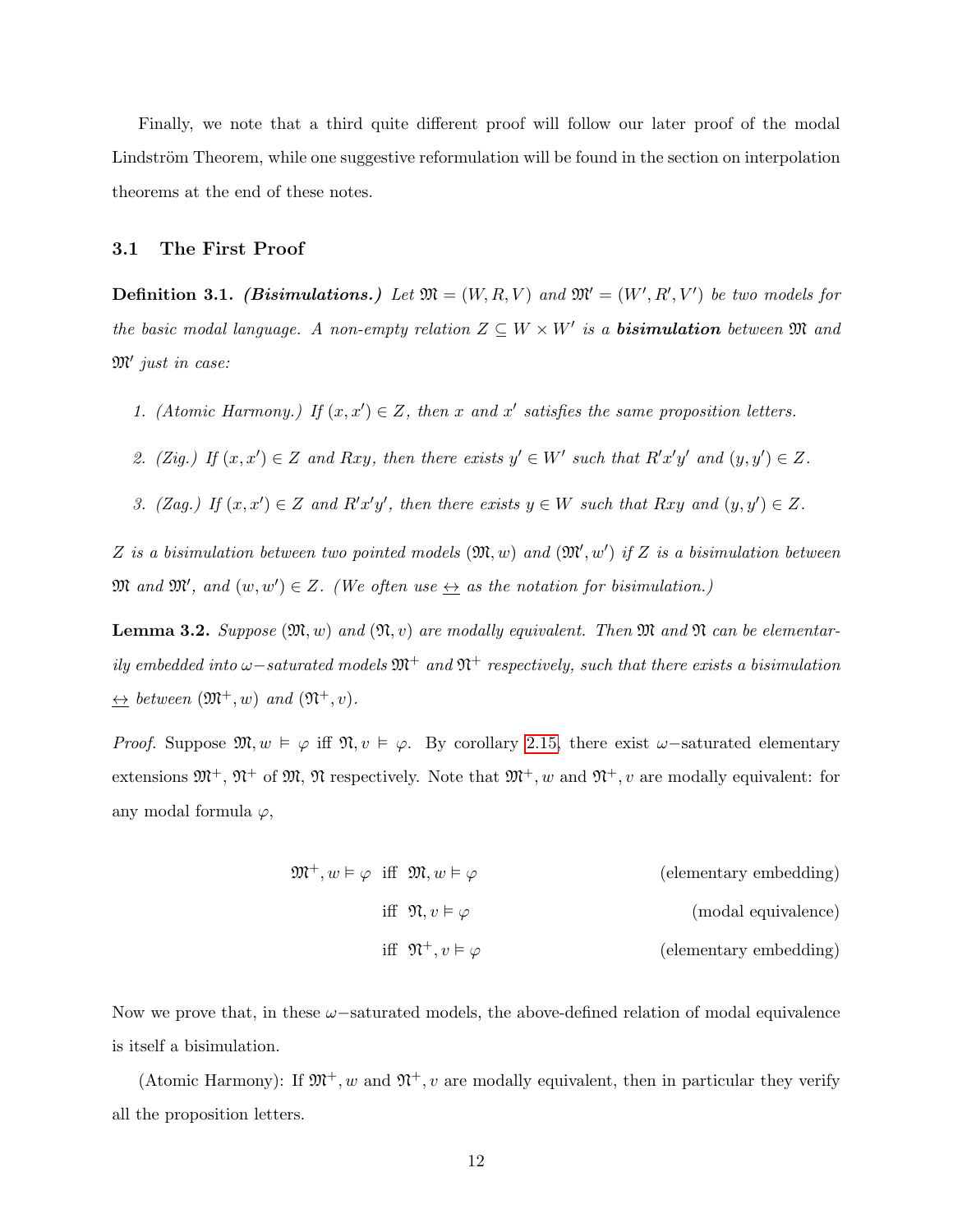(Zig): Suppose  $\mathfrak{M}^+, s$  and  $\mathfrak{N}^+, t$  are modally equivalent and  $R^{\mathfrak{M}^+} sw$ . We want to show that there exists v in  $\mathfrak{N}^+$  such that  $R^{\mathfrak{N}^+}tv$  and that  $\mathfrak{M}^+, w$  and  $\mathfrak{N}^+, v$  are modally equivalent. Let  $T(x)$ be the set of all (standard translations of) modal formulas true at w in  $\mathfrak{M}^+$ :

$$
T(x) = \{ST_x(\psi) \mid \mathfrak{M}^+, w \in ST_x(\psi))\}
$$

and let  $\bar{t}$  be a constant for t. We show that the following set of formulas  $\{R\bar{t}x\} \cup T(x)$  is finitely satisfiable in the expansion  $(\mathfrak{N}^+, t)$ . Suppose  $T_0(x)$  is an arbitrary finite subset of  $T(x)$ , and we have  $\mathfrak{M}^+, w \models \bigwedge T_0(x)$ . Hence  $\mathfrak{M}^+, s \models \exists x (Ryx \land \bigwedge T_0(x))$ , and  $\exists x (Ryx \land \bigwedge T_0(x))$  is the standard translation of a modal formula. Given the assumption that  $\mathfrak{M}^+$ , s and  $\mathfrak{N}^+$ , t are modally equivalent, we have  $\mathfrak{N}^+, t \vDash \exists x (Ryx \wedge \bigwedge T_0(x))$ . Hence, there exists  $v_0$  in  $\mathfrak{N}^+$  such that  $\mathfrak{N}^+, v_0 \vDash R\overline{t}x \wedge \bigwedge T_0(x)$ .

Now, the fact that  $\mathfrak{N}^+$  is  $\omega$ −saturated implies that the set of formulas  $\{R\bar{t}x\}\cup T(x)$  is satisfiable in  $\mathfrak{N}^+$ . Hence there exists v in  $\mathfrak{N}^+$  such that  $R^{\mathfrak{N}^+}tv$  and that the entire modal theory  $T(x)$  of w is true at v—that is,  $\mathfrak{M}^+, w$  and  $\mathfrak{N}^+, v$  are modally equivalent.

(Zag): Similar proof.

When proving Lemma [3.2,](#page-11-0) we prove the claim that the relation of modal equivalence in countably saturated models is a bisimulation. This claim can be strengthened, however. (The proof of Lemma [3.2,](#page-11-0) for instance, only requires 2-saturation to go through.) We can introduce a weaker notion of *modally saturated models*, and show that the relation of modal equivalence in modally saturated models is a bisimulation.

**Definition 3.3.** (Modal Saturation). Let  $\mathfrak{M} = (W, R, V)$  be a modal model, X a subset of W and  $\Sigma$  a set of modal formulas.  $\Sigma$  is satisfiable in the set X if there is a point  $x \in X$  such that  $\mathfrak{M}, x \models \varphi$  for all  $\varphi \in \Sigma$ .  $\Sigma$  is finitely satisfiable in X if every finite subset of  $\Sigma$  is satisfiable in X. We call the model M **modally saturated** if for every point  $w \in W$  and every set  $\Sigma$  of modal formulas, if  $\Sigma$  is finitely satisfiable in the set of successors of w, then  $\Sigma$  is satisfiable in the set of successors of w.

<span id="page-12-0"></span>Lemma 3.4. Any countably saturated model is modally saturated.

<span id="page-12-1"></span>**Lemma 3.5.** Let  $\mathfrak{M}$  and  $\mathfrak{M}'$  be two modally saturated models. Then the relation of modal equivalence between points in  $\mathfrak{M}$  and points in  $\mathfrak{M}'$  is a bisimulation.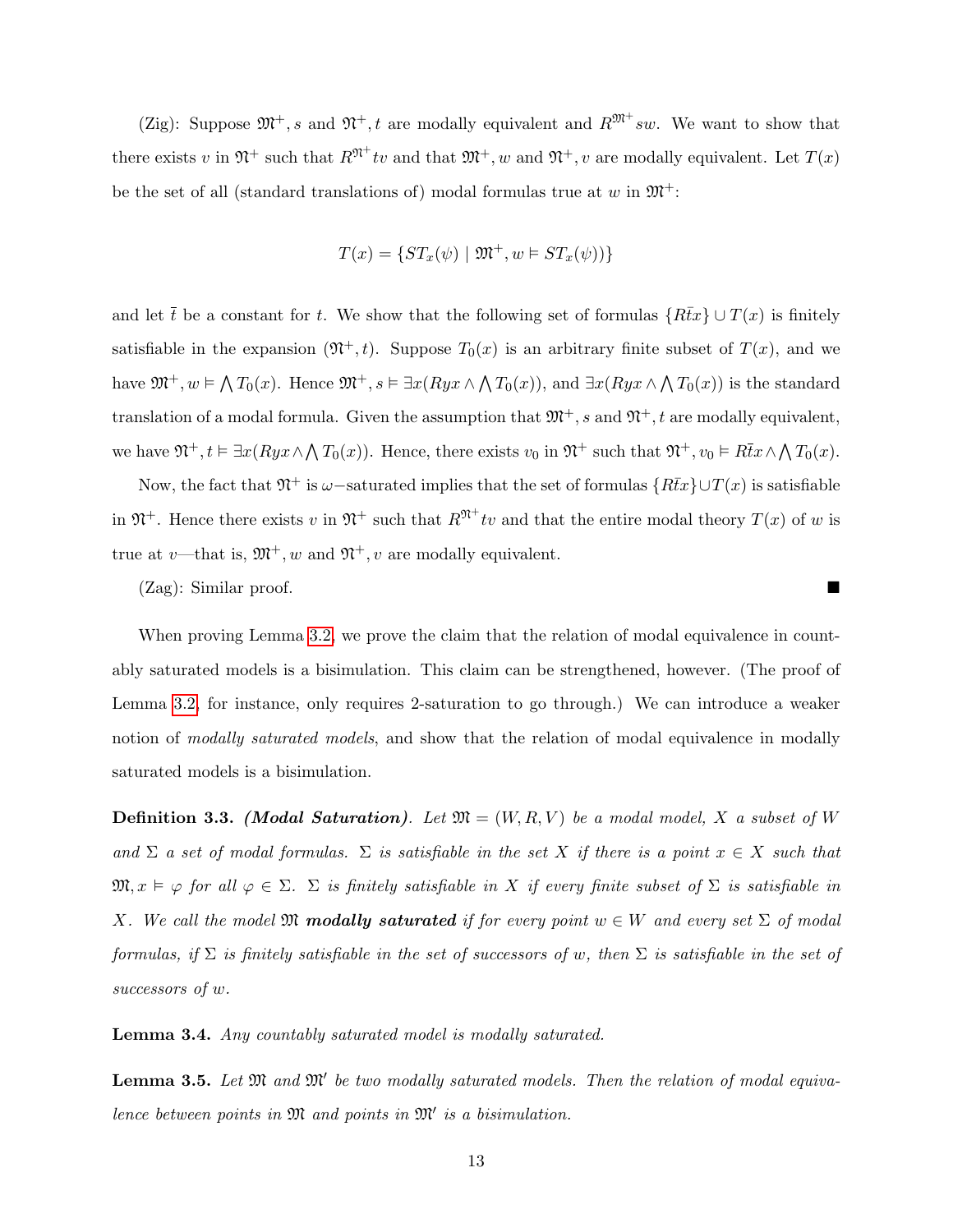Lemma [3.4](#page-12-0) and [3.5](#page-12-1) can be easily proved using the ideas in the proof of Lemma [3.2,](#page-11-0) and they will be useful later on when we prove the Goldblatt-Thomason Theorem. For now, let us go back and finish the first proof of the Modal Invariance Theorem:

**Theorem 3.6.** (Modal Invariance Theorem). Let  $\varphi = \varphi(x)$  be a formula (with one free variable) in the first order language of modal models. The following two assertions are equivalent: (a)  $\varphi$  is logically equivalent to (the standard translation of) a modal formula, (b)  $\varphi$  is invariant for bisimulation.

*Proof.*  $(a \Rightarrow b)$  is done by induction on modal formulas.

 $(a \Leftarrow b)$  Assume that  $\varphi(x)$  is invariant for bisimulation. Let Mod $(\varphi)$  be the set of modal consequences of  $\varphi$ :

Mod
$$
(\varphi)
$$
 = { $ST_x(\psi)$  |  $\psi$  is a modal formula, and  $\varphi(x) \models ST_x(\psi)$ }

If we can show that  $Mod(\varphi) \models \varphi$ , then we can show that  $\varphi$  is equivalent to (the standard translation of) a modal formula. To see why, suppose  $Mod(\varphi) \models \varphi$ . By the Compactness for first order logic, there exists some finite subset  $X \subseteq Mod(\varphi)$  such that  $X \models \varphi$ , and so  $\bigwedge X \models \varphi$ . We assume that  $\varphi \models \bigwedge X$ , thus  $\varphi$  is equivalent to  $\bigwedge X$ , which is the translation of a modal formula.

Now let us prove the claim that  $Mod(\varphi) \models \varphi$ . Assume  $\mathfrak{M}, w \models Mod(\varphi)$ , we want to show that  $\mathfrak{M}, w \models \varphi(x)$ . Let  $T(x)$  be the set of all (standard translations of) modal formulas true at w in  $\mathfrak{M}$ :

$$
T(x) = \{ST_x(\psi) \mid \mathfrak{M}, w \in ST_x(\psi))\}
$$

It is easy to see that  $T(x) \cup \{\varphi(x)\}\$ is finitely satisfiable: If not, then there exists a finite subset  $T_0(x) \subseteq T(x)$  such that  $\varphi(x) \models \neg \bigwedge T_0(x)$ . Hence  $\neg \bigwedge T_0(x) \in \text{Mod}(\varphi)$ . But this implies that  $\mathfrak{M}, w \models \neg \bigwedge T_0(x)$ , contradicting our assumption that  $T_0(x) \subseteq T(x)$  and that  $\mathfrak{M}, w \models T(x)$ .

By compactness for first order logic, there exists  $\mathfrak{N}, v$  such that  $\mathfrak{N}, v \models T(x) \cup \{\varphi(x)\}\.$  Since the entire modal theory  $T(x)$  of w is true at v, w and v are modally equivalent: for all modal formulas  $\psi$ ,  $\mathfrak{M}, w \models \psi$  iff  $\mathfrak{N}, v \models \psi$ . Now, by lemma [3.2,](#page-11-0) there exist  $\omega$ -saturated elementary extensions  $\mathfrak{M}^+$ ,  $\mathfrak{M}^+$  of  $\mathfrak{M}$ ,  $\mathfrak{N}$  respectively, such that  $\mathfrak{M}^+, w \underline{\leftrightarrow} \mathfrak{N}^+, v$ :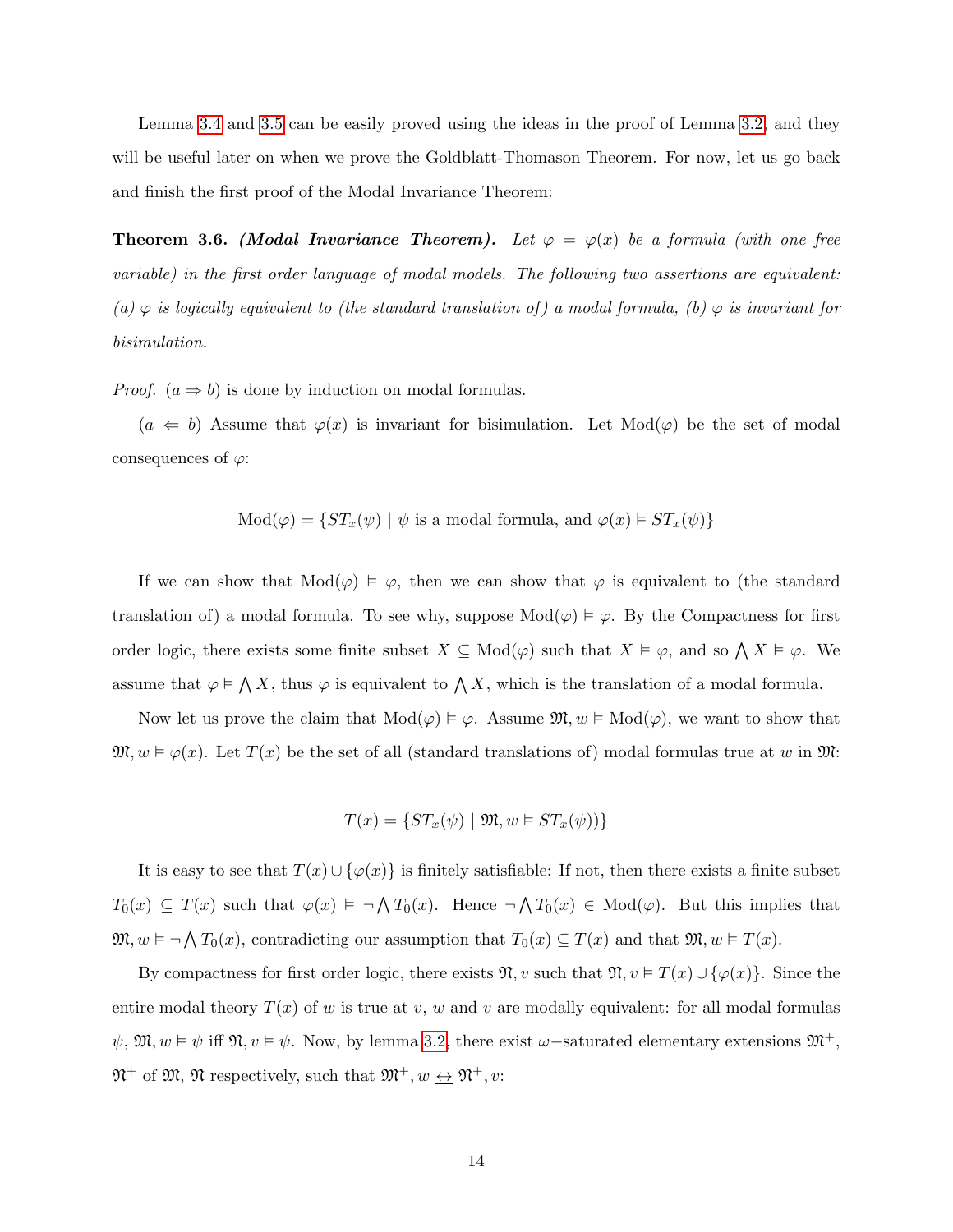

Since  $\mathfrak{N}, v \models \varphi(x)$  and the truth of first-order formulas is preserved under elementary embeddings,  $\mathfrak{N}^+, v \models \varphi(x)$ . As  $\varphi(x)$  is invariant under bisimulation,  $\mathfrak{M}^+, w \models \varphi(x)$ . Again by invariance under elementary embedddings, we have  $\mathfrak{M}, w \models \varphi(x)$  as desired.

#### 3.2 The Second Proof.

Andréka et al [\[1\]](#page-75-4) provides another proof of the modal invariance theorem. The basic idea of this proof is that modal equivalence can be 'updated' to full elementary equivalence up to bisimulation:

<span id="page-14-0"></span>**Lemma 3.7.** Suppose two models  $\mathfrak{M}, w$  and  $\mathfrak{N}, v$  are modally equivalent. Then they possess bisimulations with two models  $\mathfrak{M}^*, w$  and  $\mathfrak{N}^*, v$  respectively which are elementarily equivalent.

*Proof.* The required models  $\mathfrak{M}^*$ , w and  $\mathfrak{N}^*$ , v are the tree unraveling of  $\mathfrak{M}, w$  and  $\mathfrak{N}, v$  with modifications. For instance, the domain of  $\mathfrak{M}^*$ , w consists of finite sequences of the form  $u = (w, u_1, \ldots, u_k)$ , where  $wR^{\mathfrak{M}}u_1$  and each  $u_{i+1}$  is a  $R^{\mathfrak{M}}$  successor of  $u_i$  in  $\mathfrak{M}.$   $(w, u_1, \ldots, u_n)R^{\mathfrak{M}^*}(w, v_1, \ldots, v_m)$  just in case  $m = n + 1$ ,  $u_i = v_i$  for  $i = 1, ..., n$ , and  $u_n R^{\mathfrak{M}} v_m$ . The valuation  $V^*$  is defined so that  $(w, u_1, \ldots, u_n) \in V^*(p)$  iff  $u_n \in V(p)$ . Bisimulation with the original model is obtained by connecting each sequence with its last element.

For what follows, in addition to the preceding standard unraveling, we also perform multiplication, which makes sure that each node except the root gets copied infinitely many times. This can be done as follows: First, copy each successor of  $w$  at level 1 countably many times, and attach these disjoint copies to w. Next, consider successors at level 2 on all branches of the previous stage, and perform the same copying process. At each stage, there is an obvious bisimulation (connecting copies with originals). Iterating this process through all finite levels yields the intended model  $\mathfrak{M}^*, w$ , and similarly, we obtain a 'multiplied unraveling'  $\mathfrak{N}^*, v$ .

We show that  $\mathfrak{M}^*, w$  and  $\mathfrak{N}^*, v$  are elementary equivalent by using Ehrenfeucht Games. It suffices to show that the Duplicator can win a game of n rounds for any finite n; that is, there is a partial isomorphism between the two structures after n rounds.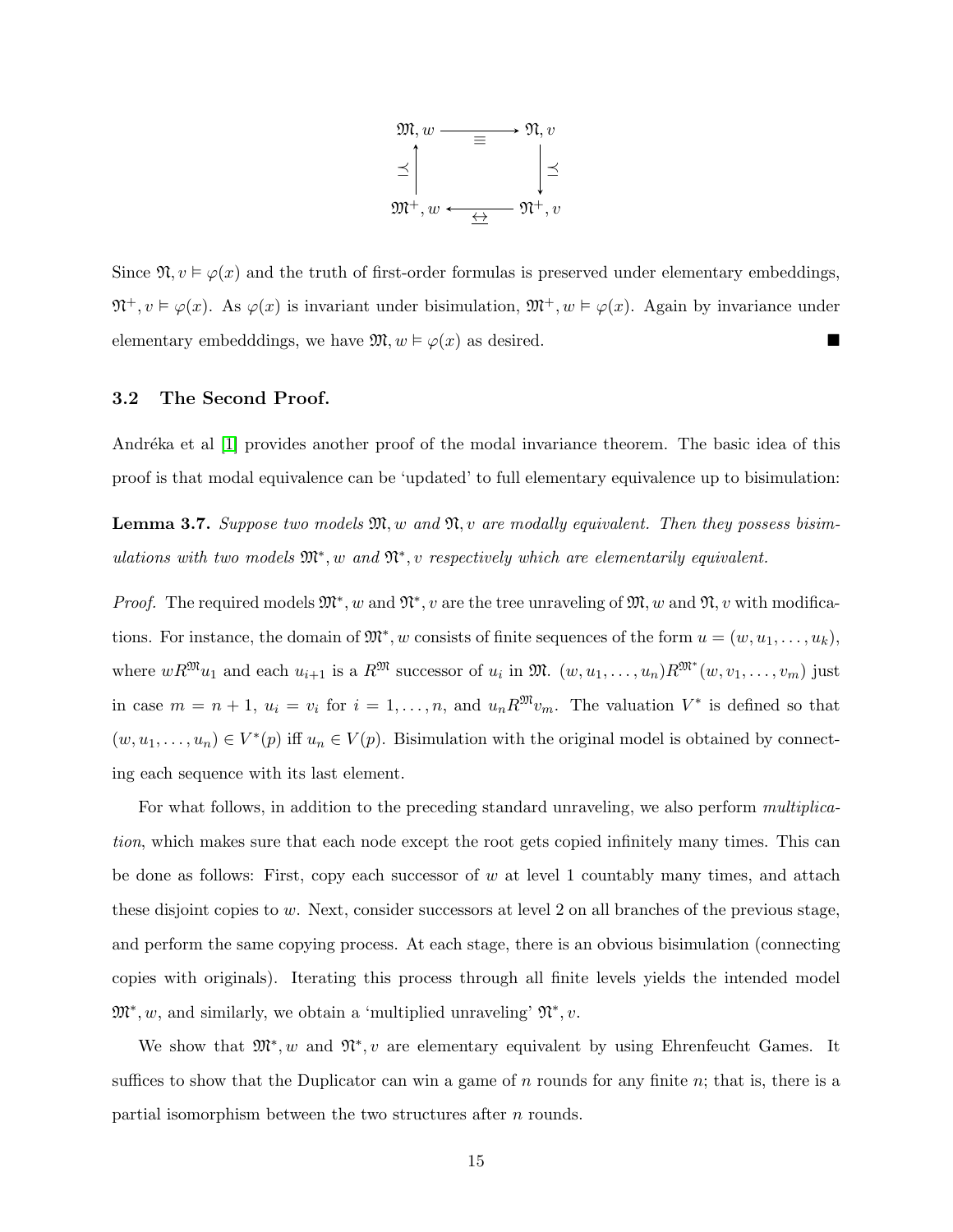In analyzing this game, we know that the two roots  $w$  and  $v$  in the unraveled multiplied models have the same modal theory. In fact, it follows from this that they also have the same tense-logical theory (in the basic modal language extended with a backward modal operator for 'past'). This observation helps us define the partial isomorphism between the two models.

Suppose that in round i of the game, a match  $a \equiv b$  has been established between a finite number of worlds  $a, b$  in the two models which satisfy the following three conditions:

- 1. If  $a \equiv b$ , then  $(\mathfrak{M}^*, a)$  is equivalent with  $(\mathfrak{N}^*, b)$ for all the tense-logical formulas up to degree  $2^{n-i}$ .
- 2. If  $a \equiv b$  and  $a' \equiv b'$ , and the distance between a and a' in  $\mathfrak{M}^*$  is at most  $2^{n-i}$ , then the distance between b and b' in  $\mathfrak{N}^*$  is the same, and also, the path between a and a' is isomorphic to the path between b and b' via  $\equiv$ . (Here computing 'distance' between points may include backtracking along the tree, which is why we will use two-sided tense-logical formulas to describe the paths.)
- 3. If the distance between the distance between a and a' in  $\mathfrak{M}^*$  is greater than  $2^{n-i}$ , then the distance between b and b' in  $\mathfrak{N}^*$  is greater than  $2^{n-i}$  as well.

We show that no matter what Spoiler chooses, Duplicator can maintain the matching in the next step. Suppose Spoiler's next choice is some point  $P$  in either tree. There are two cases:

Case 1. P has distance  $\leq 2^{N-i-1}$  to some point Q that was already matched at the previous stage, say to some point  $Q'$  in the other model. Consider the unique path of length  $k \leq 2^{N-i-1}$ between P and Q, and attach complete tense-logical descriptions  $\delta$  to its nodes up to degree  $2^{N-i-1}$ (in particular,  $\delta_k$  is the complete tense-logical description of P up to degree  $2^{N-i-1}$ ). Then the following tense-logical formula that describes the path is true at point Q in the tree:

## $\text{PAST}(\delta_1 \land \text{PAST}(\cdots \land \text{PAST}(\delta_i \land \text{FUT}(\delta_{i+1} \land \dots \land \text{FUT}(\delta_k)))$

The total degree of this formula is at most  $2^{N-i-1}$  (the degree of the descriptions of the nodes) +  $2^{N-i-1}$  (the length of the path) =  $2^{N-i}$ . Since in round i, Q and Q' agree on tense-logical formulas up to degree  $2^{N-i}$ , this formula is true at  $Q'$  as well. Hence we can find corresponding points in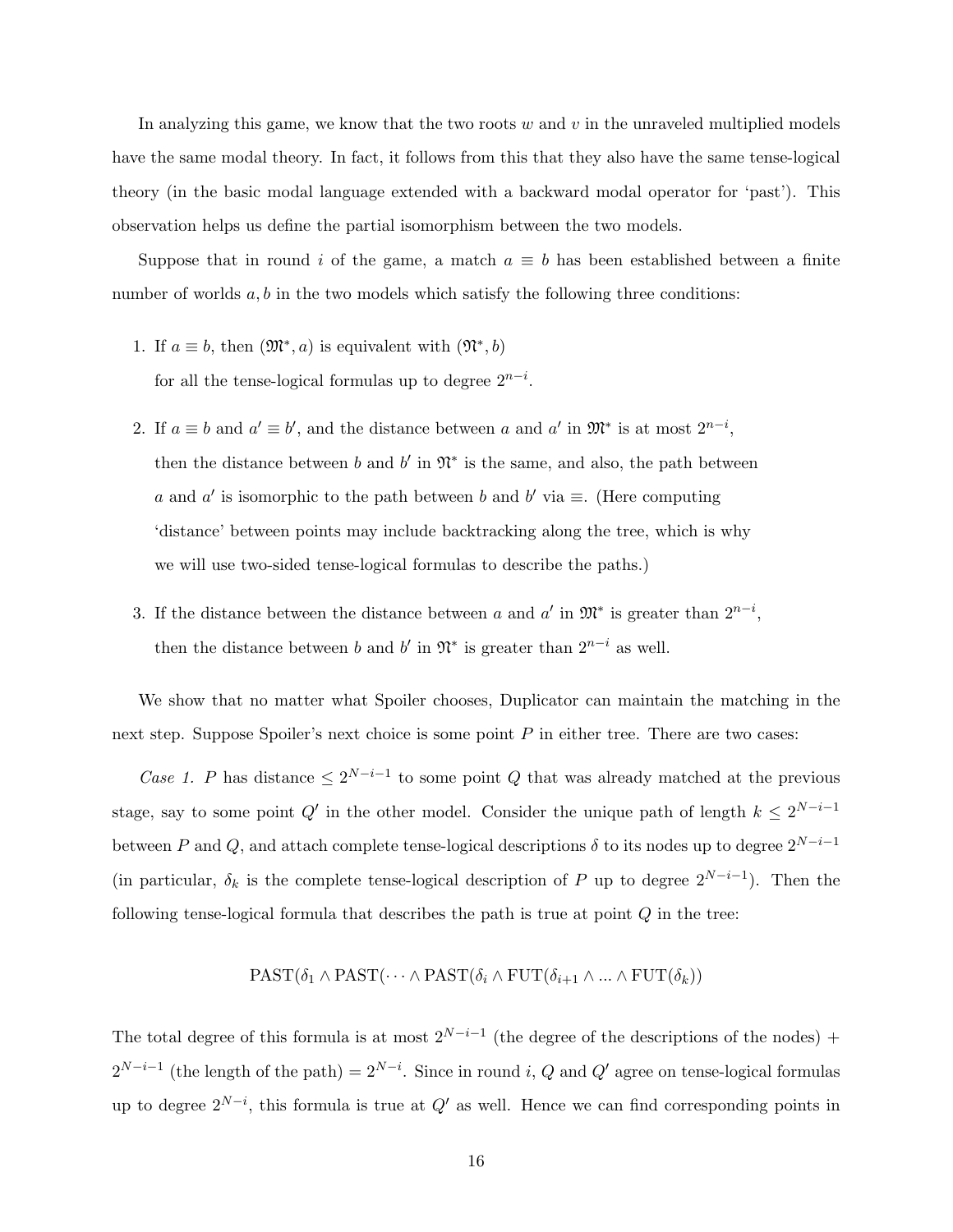the other model, making the two paths isomorphic while also maintaining tense-logical equivalence up to  $2^{N-i-1}$  at P and its matching point P'.

Case 2. P has distance >  $2^{N-i-1}$  from all previously matched points. Take the unique path from the root (w or v) to  $P$ , and again describe the nodes of this path with tense-logical descriptions up to degree  $2^{N-i-1}$ , and then describe the entire path in a tense-logical formula  $\Delta$ . (This time there is no syntactic depth restriction on the total formula.) Since the two roots agree on all tense logical formulas,  $\Delta$  is true at the other root as well, and so there must be an isomorphic path in the other model, whose end-point is an appropriate match for P.

We need to fulfil one more requirement of our invariant. Since both models are infinitely multiplied (we use this feature only here), and we have only matched up finite subtrees so far, the preceding path can be chosen so that P keeps a distance  $> 2^{N-i-1}$  from all nodes that are already matched.

In summary, after  $n$  rounds, this matching procedure always produces a partial isomorphism and thus, it is a winning strategy for the Duplicator.

The modal invariance theorem can now be proved by chasing a different diagram:

Proof. (Second Proof for the Modal Invariance Theorem)



Again, we arrive at two models  $\mathfrak{M}, w$  and  $N, v$  that are modally equivalent, and  $\mathfrak{N}, v \models \varphi(x)$ . By lemma [3.7,](#page-14-0) there exist  $\mathfrak{M}^*, w$  and  $\mathfrak{N}^*, v$ , such that: (i)  $\mathfrak{M}, w$  is bisimilar to  $\mathfrak{M}^*, w$ ; (ii)  $\mathfrak{N}, v$ is bisimilar to  $\mathfrak{N}^*, v$ ; and (iii)  $\mathfrak{M}^*, w$  and  $\mathfrak{N}^*, v$  are first-order equivalent. The diagram chasing is now the following: Again we start with  $\mathfrak{N}, v \models \varphi(x)$ . Since  $\varphi(x)$  is invariant for bisimulation,  $\mathfrak{N}^*, v \models \varphi(x)$ . Then  $\mathfrak{M}^*, w \models \varphi(x)$  since  $\varphi(x)$  is a first order formula and preserved under first order equivalence. Finally by invariance for bisimulation,  $\mathfrak{M}, w \models \varphi(x)$ .

 $\blacksquare$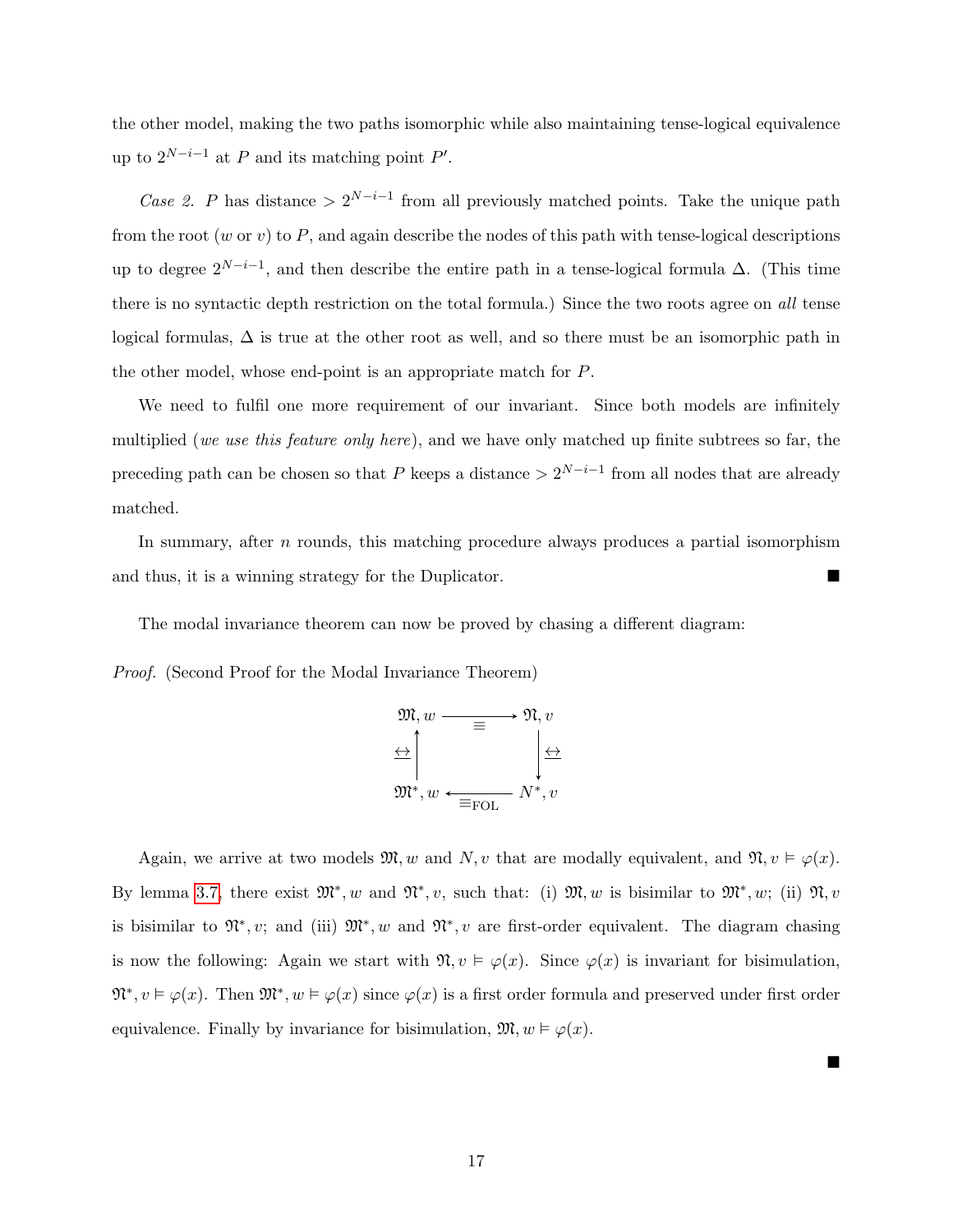### 4 Modal Lindström Theorem

An important result in first order model theory is Lindström's characterization of first-order logic. It states that, given a suitable explication of what 'abstract logic' is, first-order logic is the strongest abstract logic to possess the compactness and Löwenheim-Skolem properties:

**Theorem 4.1.** (Lindström's Theorem for FO). For any abstract logic L, if  $FO \subseteq L$  and L satisfies the Compactness Theorem and the Löwenheim-Skolem Theorem, then  $FO = L$ .

Can we have a similar result for modal logic? For instance, can we say that, for any abstract logic L, if  $MO \subseteq L$  and L satisfies the Compactness Theorem and the Löwenheim-Skolem Theorem, then  $MO = L$ ? This clearly is not true: FO is a counterexample to this formulation. To see how to formulate Linström theorem for modal logic, consider an alternative formulation of Lindström's theorem for first order logic:

**Theorem 4.2.** (Lindström's Theorem for FO). For any abstract logic L, if  $FO \subseteq L$  and L satisfies the Compactness Theorem and the Karp property, then  $FO = L$ .

The Karp Property says that all formulas of L are invariant for potential isomorphism. A potential isomorphism between two models  $\mathfrak{M}$  and  $\mathfrak{N}$  is a non-empty family PI of finite partial isomorphisms satisfying two back-and-forth clauses: (a) for any partial isomorphism  $F \in PI$  and any d in the domain of  $\mathfrak{M}$ , there exists e in the domain of  $\mathfrak{N}$  such that  $F \cup \{(d, e)\}\in PI$ , (b) analogously in the opposite direction.

This formulation of Lindström's Theorem for FO suggests a way of formulating Linström's Theorem for ML: We just replace the karp property with a 'karp-like' property, namely invariance for bisimulation. To prove Lindström's Theorem for the basic modal logic  $ML$ , we introduce a few definitions and lemmas:

**Definition 4.3.** (Relativization). A logic  $\mathcal{L}$  has relativization if, for any  $\mathcal{L}-$ formula  $\varphi$  and new unary proposition letter p (that is, p is irrelevant to the truth value of  $\varphi$ ), there is an  $\mathcal{L}-$ formula  $(\varphi)^p$  such that  $\mathfrak{M}, w \models (\varphi)^p$  iff  $\mathfrak{M}|p, w \models \varphi$ :  $\mathfrak{M}|p$  is the submodel of  $\mathfrak{M}$  with just the point in  $\mathfrak{M}$ where p is true.

In the proof of Linström's Theorem for  $ML$ , we assume that any abstract modal logic has relativization. This assumption can be varied, but it has many natural motivations.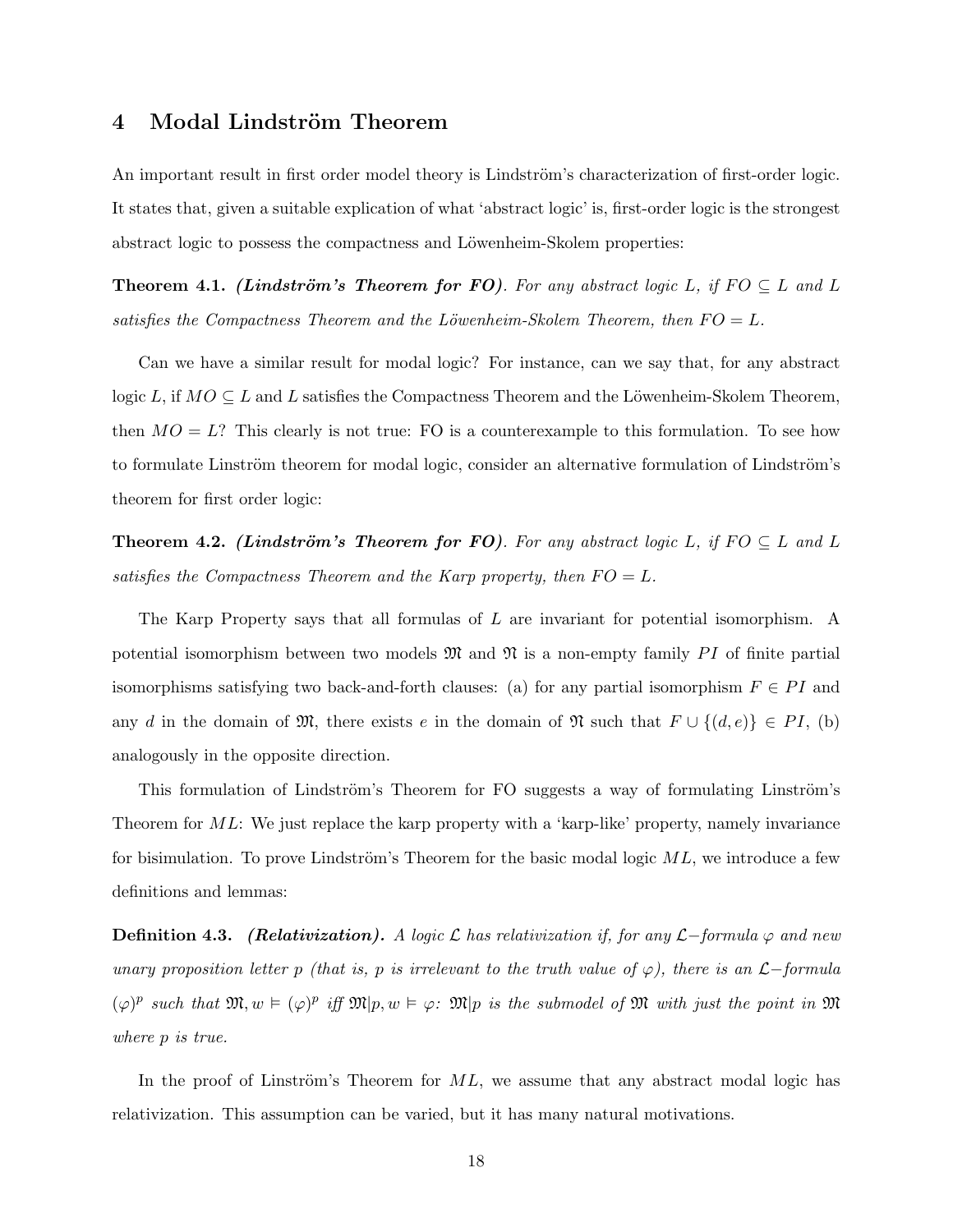**Definition 4.4.** (Finite Depth Property). For any formula  $\varphi$ , there is a natural number k such that, for all models,  $\mathfrak{M}, w \models \varphi$  iff  $\mathfrak{M}|k, w \models \varphi$ , where  $\mathfrak{M}|k$  is the submodel of  $\mathfrak{M}$  with its domain restricted to points reachable from w in k or fewer steps.

Definition 4.5. (*n*-Bisimulation). Two pointed models  $\mathfrak{M}, w$  and  $\mathfrak{N}, w$  are n−bisimilar (notation:  $\mathfrak{M}, w \leftrightarrow_n \mathfrak{N}, v$  iff there exists a sequence of binary relations  $Z_n \subseteq \cdots \subseteq Z_0$  with the following properties  $(i + 1 \leq n)$ :

- 1.  $wZ_n v$ .
- 2. If  $xZ_0y$  then x and y agree on all the proposition letters.
- 3. If  $xZ_{i+1}y$  and  $R^{\mathfrak{M}}xx'$ , then there exists y' with  $R^{\mathfrak{N}}yy'$  and  $x'Z_iy'$ .
- 4. If  $xZ_{i+1}y$  and  $R^{\mathfrak{N}}yy'$ , then there exists x' with  $R^{\mathfrak{M}}xx'$  and  $x'Z_iy'$ .

<span id="page-18-0"></span>**Lemma 4.6.** If an abstract modal logic  $\mathcal{L}$  extends ML, is compact and invariant for bisimulation, then  $\mathcal L$  has the Finite Depth Property.

*Proof.* Let  $\varphi$  be any formula in L, and let p be a new proposition letter that is irrelevant to the truth value of  $\varphi$ . Since we assume that  $ML \subseteq L$ ,  $\{\Box^n p \mid n \text{ is a natural number}\}\subseteq L$ . We first show that

$$
\{\Box^n p \mid n \text{ is a natural number}\}\models \varphi \leftrightarrow (\varphi)^p
$$

Suppose  $\mathfrak{M}, w \models {\Box}^n p \mid n$  is a natural number. We focus on the generated sub-model  $\mathfrak{M}_w, w$  consisting of w and all the points finitely reachable from it. Clearly, the identity relation is a bisimulation between any pointed model and its generated sub-model. Hence we have that  $\mathfrak{M}, w \leftrightarrow \mathfrak{M}_w, w$ and that  $\mathfrak{M}, w \equiv \mathfrak{M}_w, w$ . On the other hand, since p is true in w and all the points finitely reachable from it, p is true in the whole generated sub-model  $\mathfrak{M}_w, w$ . Therefore, it is easy to see that  $\mathfrak{M}_w, w$  is also a generated sub-model of  $\mathfrak{M}|p, w$ , and so we have that  $\mathfrak{M}_w, w \leftrightarrow \mathfrak{M}|p, w$  and that  $\mathfrak{M}_w, w \equiv \mathfrak{M}|p, w$ . Hence  $\mathfrak{M}, w \equiv \mathfrak{M}|p, w$ , and it follows that

$$
\mathfrak{M}, w \vDash \varphi \quad \text{iff} \quad \mathfrak{M}|p, w \vDash \varphi \tag{above}
$$
  
iff 
$$
\mathfrak{M}, w \vDash (\varphi)^p \tag{def. of relativization}
$$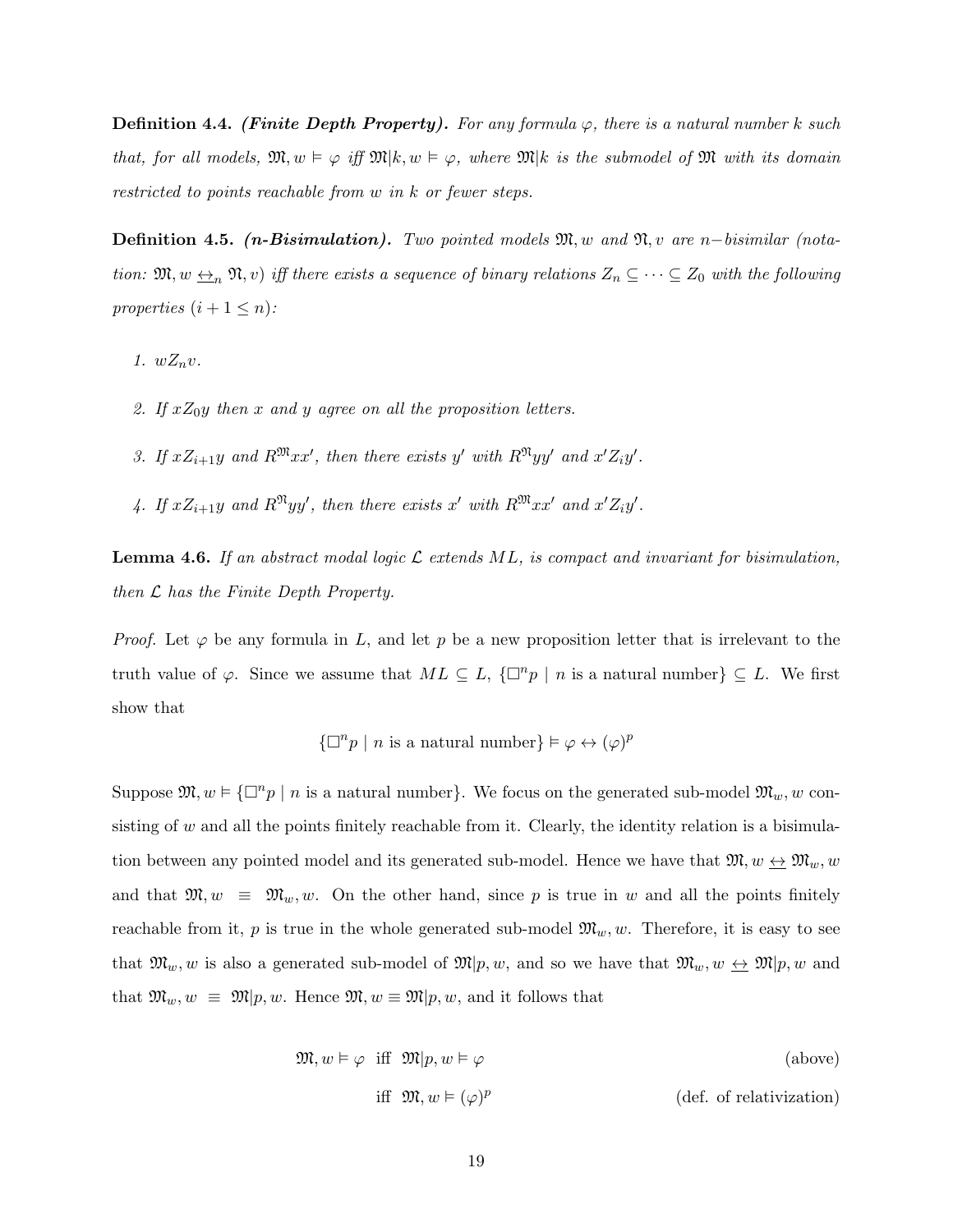That is,  $\mathfrak{M}, w \models \varphi \leftrightarrow (\varphi)^p$ .

Next, by applying compactness, we know that there exists a number  $k$  such that

$$
\{\Box^n p \mid n \le k\} \vDash \varphi \leftrightarrow (\varphi)^p
$$

Let  $\mathfrak{M}, w$  be an arbitrary pointed model, and  $\mathfrak{M}^*, w$  be the same model except that  $V(p)$  is all the points reachable from w in k or fewer steps. Clearly  $\mathfrak{M}^*, w \models {\Box^n p \mid n \leq k}$ , and so  $\mathfrak{M}^*, w \models \varphi$  iff  $\mathfrak{M}^*, w \models (\varphi)^p$  iff  $\mathfrak{M}^*|k, w \models \varphi$ . Since p is assumed to be new (irrelevant to the truth of  $\varphi$ ), we have  $\mathfrak{M}, w \models \varphi$  iff  $\mathfrak{M}|k, w \models \varphi$ , which is the finite depth property.

<span id="page-19-0"></span>**Lemma 4.7.** If a L-formula  $\varphi$  has the Finite Depth Property for distance k, then  $\varphi$  is kbisimulation invariant.

*Proof.* (We merely provide a sketch.) Let two models  $\mathfrak{M}, w$  and  $\mathfrak{N}, v$  be k-bisimilar, and  $\mathfrak{M}, w \models \varphi$ for a L−formula  $\varphi$  that has the finite depth property. By the standard unraveling technique, the two models are bisimilar to their tree unraveling:  $\mathfrak{M}, w \leftrightarrow \text{Tree}(\mathfrak{M}), w^*$  and  $\mathfrak{N}, v \leftrightarrow \text{Tree}(\mathfrak{N}), v^*$ . Now, we can show that (1)  $Tree(\mathfrak{M}), w^*$  and  $Tree(\mathfrak{N}), v^*$  are k–bisimilar, and therefore (2)  $Tree(\mathfrak{M})|k, w^*$ and  $Tree(\mathfrak{N})|k, v^*$  are bisimilar. Hence,

$$
\mathfrak{M}, w \vDash \varphi \quad \text{iff} \quad \text{Tree}(\mathfrak{M}), w^* \vDash \varphi \qquad \qquad \text{(invariance)}
$$
\n
$$
\text{iff} \quad \text{Tree}(\mathfrak{M})|k, w^* \vDash \varphi \qquad \qquad \text{(finite depth property)}
$$
\n
$$
\text{iff} \quad \text{Tree}(\mathfrak{N})|k, v^* \vDash \varphi \qquad \qquad \text{(inive depth property)}
$$
\n
$$
\text{iff} \quad \text{Tree}(\mathfrak{N}), v^* \vDash \varphi \qquad \qquad \text{(finite depth property)}
$$
\n
$$
\text{iff} \quad \mathfrak{N}, v \vDash \varphi \qquad \qquad \text{(invariance)}
$$

 $\blacksquare$ 

<span id="page-19-1"></span>**Lemma 4.8.** If an L−formula  $\varphi$  is k-bisimulation invariant, then  $\varphi$  is definable by a modal formula of modal operator depth k.

*Proof.* (Again, we just provide a sketch.) Let  $\varphi$  be a L−formula that is k−bisimilar invariant. We know that in the basic modal logic, there are only finitely many non-equivalent basic modal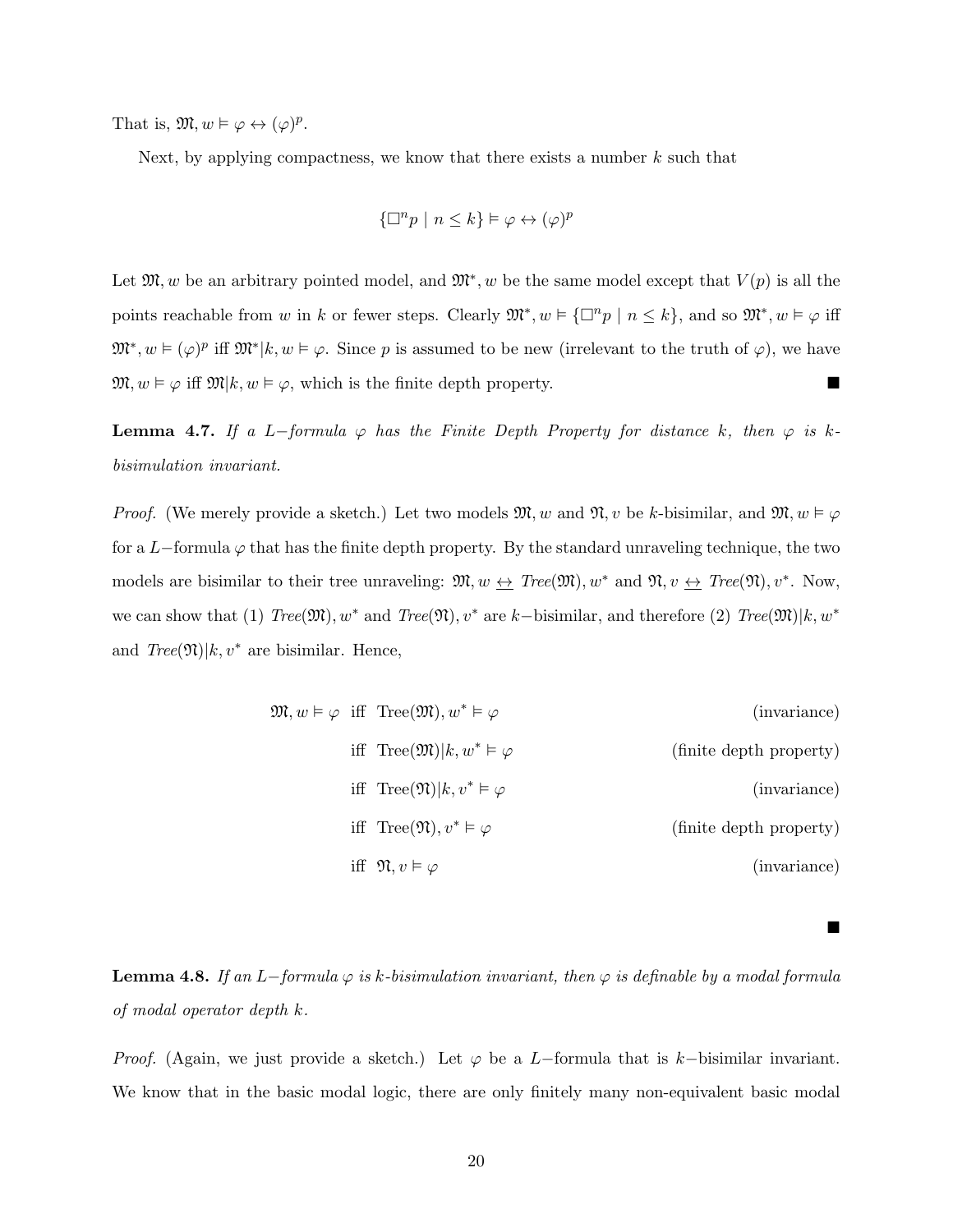formulas of degree at most k. Let  $\Gamma_k$  be the set of all these basic modal formulas. To show that  $\varphi$ is definable by a modal formula of degree at most  $k$ , it suffices to show the following:

If  $\mathfrak{M}, w$  and  $\mathfrak{N}, v$  agree on all formulas in  $\Gamma_k$ , then they agree on  $\varphi$ .

For then,  $\varphi$  will be equivalent to a boolean combination of formulas in  $\Gamma_k$ . To show this, it suffices show the following fact:

**Fact**: If  $\mathfrak{M}, w$  and  $\mathfrak{N}, v$  agree on all formulas of degree at most k, then  $\mathfrak{M}, w$  and  $\mathfrak{N}, v$  are k−bisimilar.

We prove this fact by defining a sequence of binary relations  $Z_k \subseteq \cdots \subseteq Z_0$  as follows: for all  $0 \leq i \leq k$ ,  $xZ_iy$  iff x and y agree on all modal formulas of degree at most i. We show that this sequence of binary relations is a *n*-bisimulation between  $\mathfrak{M}, w$  and  $\mathfrak{N}, v$ .

The first two conditions of the *n*-bisimulation follow immediately from the above definition of the sequence. For the forth condition, suppose  $xZ_{i+1}y$ , that is, x and y agree on all modal formulas of degree at most  $i + 1$ . Also, suppose that  $R^{\mathfrak{M}}xx'$ , and let  $\Gamma_i$  be the set of all modal formulas of degree *i* that are true at x'. Since  $\Gamma_i$  is a finite set,  $\bigwedge \Gamma_i$  is a modal formula. Then  $\Diamond \bigwedge \Gamma_i$  is of degree at most  $i + 1$ , and  $\mathfrak{M}, x \models \Diamond \wedge \Gamma_i$ . Since x and y agree on all modal formulas of degree at most  $i+1$ ,  $\mathfrak{N}, y \models \Diamond \bigwedge \Gamma_i$ , and so there exists y' with  $R^{\mathfrak{N}}yy'$  such that  $\mathfrak{N}, y' \models \bigwedge \Gamma_i$ . But then  $x'$ and y' agree on all modal formulas of degree at most i, that is, we have  $x'Z_iy'$ . The proof for the back condition is similar.

**Theorem 4.9.** (Modal Lindström Theorem). If an abstract modal logic L extends ML, is compact and invariant for bisimulation, then  $L = ML$ .

*Proof.* An immediate consequence of Lemma [4.6,](#page-18-0) [4.7](#page-19-0) and [4.8](#page-19-1)

It is sometimes complained that Lindström's Theorem has no concrete applications. As a rebuttal, we now derive the modal invariance theorem from the modal Lindström's theorem:

**Theorem 4.10.** The Modal Lindström Theorem implies the Modal Invariance Theorem.

*Proof.* Suppose  $\varphi(x)$  is a first order formula that is invariant for bisimulation. Define an abstract logic L by adding  $\varphi$  to the basic modal language, and then closing off the result (in some suitable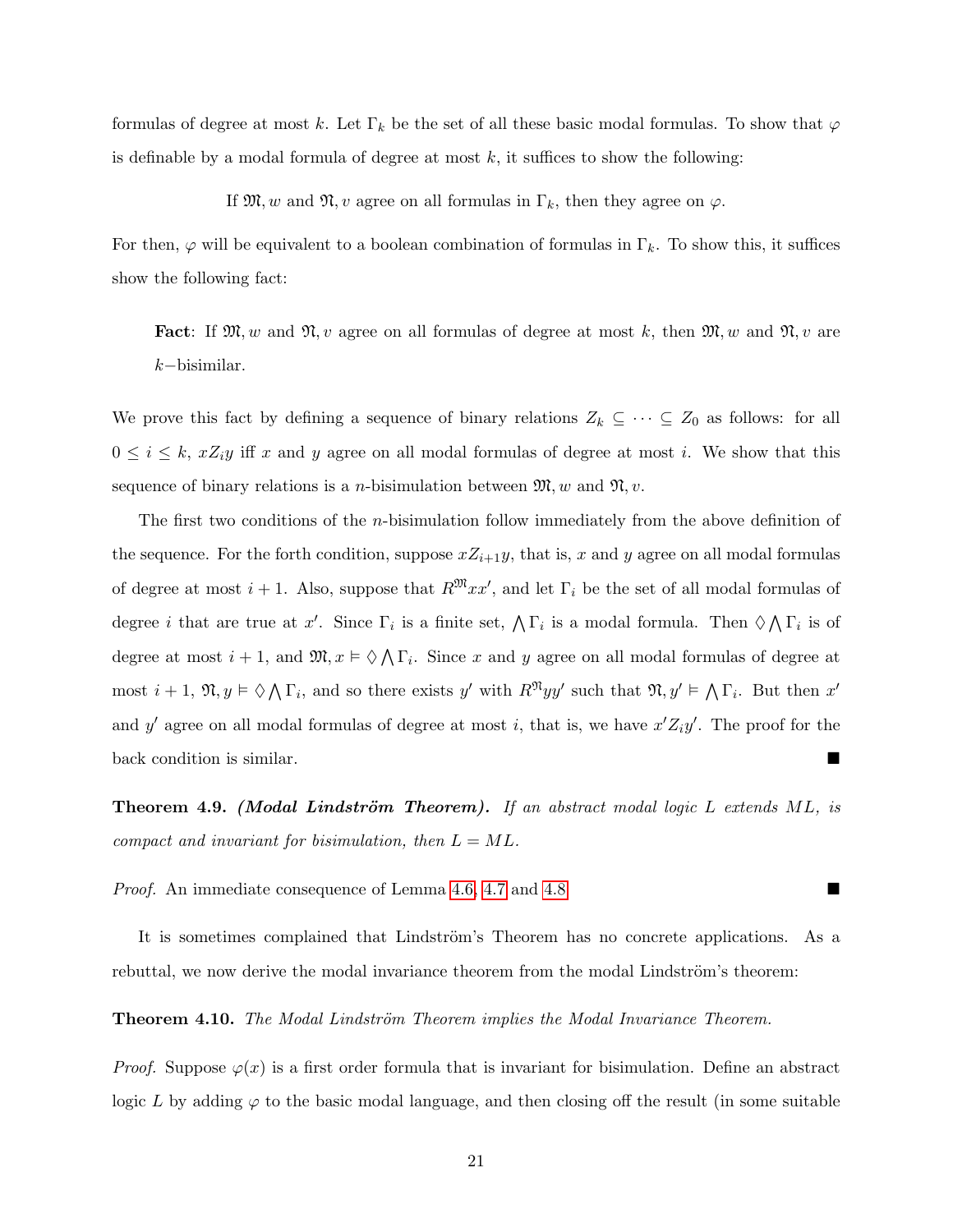syntax) under (a) Boolean operations, (b) existential modalities  $\Diamond$ , and (c) an operation of relativiation  $\alpha^{\beta}$  where  $\alpha, \beta$  are already formulas in the language. This language contains the basic modal language and can also be translated into a fragment of first order logic, and so it is compact (due to the compactness of first-order logic).

Next, we prove that all L−formulas are invariant for bisimulation by induction on L−formulas. Since formulas of modal logic are bisimulation invariant and  $\varphi$  is bisimulation invariant by assumption, the only inductive case that needs checking is the relativization formula  $\alpha^{\beta}$ , where we already assume bisimulation invariance for  $\alpha, \beta$ . Suppose E is a bisimulation between two models  $\mathfrak{M}, w$ and  $\mathfrak{N}, v$ , while  $\mathfrak{M}, w \models \alpha^{\beta}$ . By definition, we have  $\mathfrak{M}|\beta, w \models \alpha$ . We observe that the relation  $E|\beta$ consists of all pairs in E which connect  $\beta$ –worlds in M to  $\beta$ –worlds in M is itself a bisimulation between  $\mathfrak{M}(\beta, w)$  and  $\mathfrak{N}(\beta, v)$ : To check the zigzag clause, suppose that  $\mathfrak{M}, x \models \beta, \mathfrak{N}, y \models \beta$  and  $xEy$ . Let  $R^{\mathfrak{M}}uu'$  in  $\mathfrak{M}$  with  $\mathfrak{M}, u' \models \beta$ . Since E is a bisimulation, there exists a world v' in  $\mathfrak{N}$  with  $R^{\mathfrak{N}}vv'$  and  $u'Ev'$ . But  $\beta$  is assumed to be invariant for bisimulation; hence  $\mathfrak{N}, v' \models \beta$ . Thus, we have shown the zigzag property for the relation  $E|\beta$ , and so  $E|\beta$  is a bisimulation between  $\mathfrak{M}|\beta, w$ and  $\mathfrak{N}|\beta, v$ . Since  $\alpha$  is invariant for bisimulation and  $\mathfrak{M}|\beta, w \models \alpha$ , we have  $\mathfrak{N}|\beta, v \models \alpha$ ; that is,  $\mathfrak{N}, \beta \vDash \alpha^{\beta}$ .

Summarizing, we have shown that the abstract logic L satisfies all the conditions of Modal Lindström's Theorem, and hence  $L = ML$ . In particular,  $\varphi$  is equivalent to the standard translation of a modal formulas.

Both the modal invariance theorem and the modal Lindström theorem suggest that modal logic is a special fragment of first order logic. However, consider the following theorem in temporal logic:

**Theorem 4.11. (Kamp's Theorem).** On complete linear orders, the full first order logic of  ${<, \vec{P} }$  is equivalent (in express power) with the temporal logic of {Since, Until}.

Does this theorem contradict what we said earlier, namely that first order logic is more expressive than modal logic/temporal logic? Not so. This is because Kamp's result only holds for a particular class of models—complete linear orders—rather than arbitrary models. On special models, it may be the case that first order logic has the same expressive power as temporal logic (there are even more cases for this than complete linear orders), but it is not the case for arbitrary models.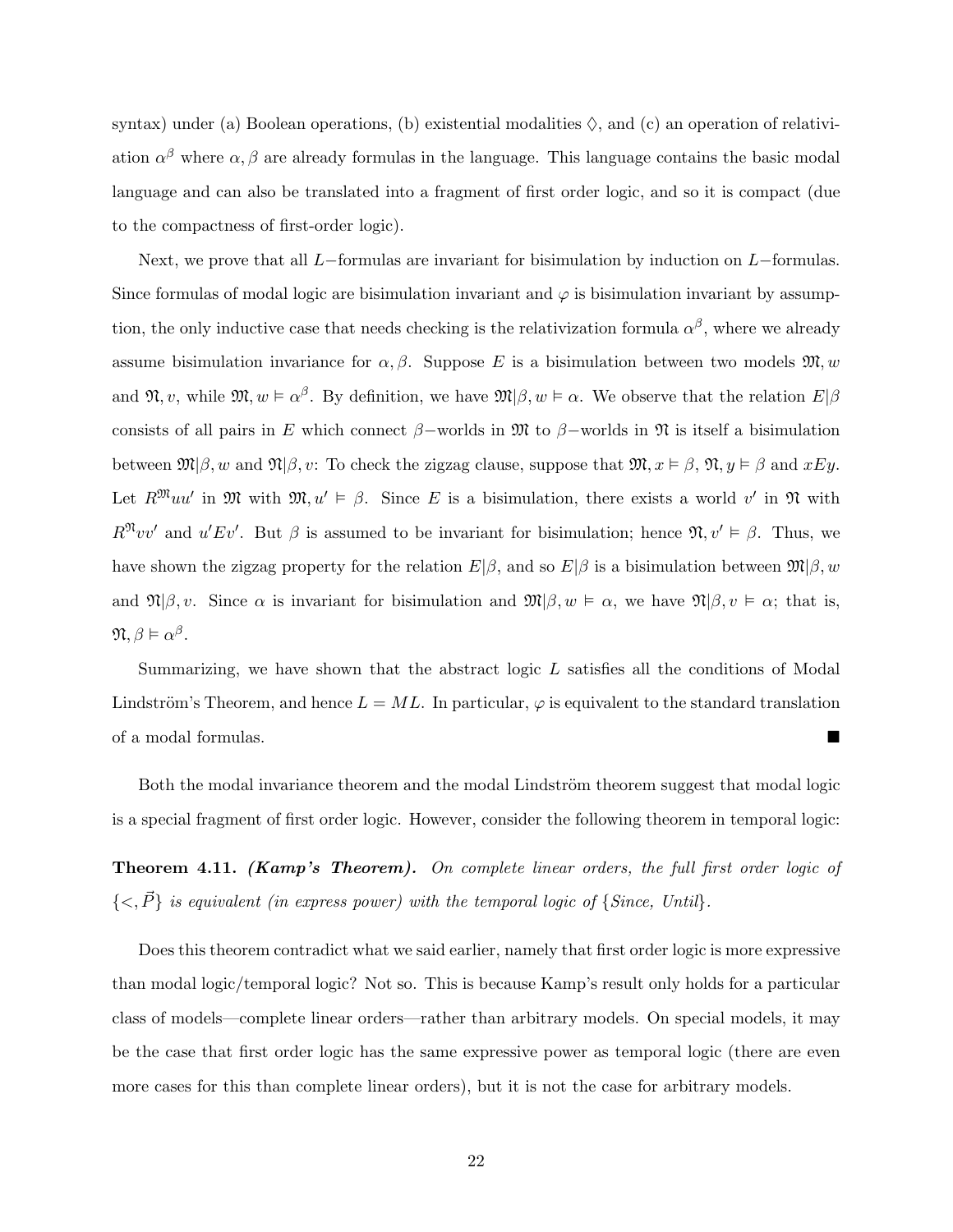A related observation behind this expressive completeness is the following: on complete linear orders, the full first order logic is equivalent to the full first order logic with only three variables, free or bound. (References for these results can be found in the literature on temporal logic, a brief introduction is found in van Benthem [\[21\]](#page-76-1).)

### 5 Sahlqvist Theorem

So far we have focused on a few important results about modal logic from the perspective of models: For instance, modal invariance theorem says that modal formulas cannot tell the difference between bisimilar models, and that any first order formula which also cannot make such distinctions is a modal formula. The modal Lindström Theorem suggests that compactness and invariance under bisimulations in some sense characterize modal logic.

However, we can also understand modal formulas as asserting something about the underlying frame. On such a frame-based perspective, we consider special axioms and classes of frames on which they are valid. For instance,  $\Box \varphi \to \Box \Box \varphi$  is valid on a frame  $\mathfrak{F}$  if and only if  $\mathfrak{F}$  is transitive. Can we say something systematic about the relation between the syntactic shape of the axioms and the frame properties they correspond to? In general, the frame truth a modal formula is equivalent to a second order formula. In reality, however, many of these second order formulas are also equivalent to first order formulas. ( $\Box \varphi \rightarrow \Box \Box \varphi$  is just one example.) Fitch, for instance, observed that all model axioms of the form  $\Diamond^k \Box^m \varphi \to \Box^i \Diamond^j \varphi$  have first order correspondents.

A more general result is due to Sahlqvist (we do not go into the precise history here):

**Theorem 5.1. (Sahlqvist Theorem).** There is an effective method for computing the first order correspondent of any formulas of the form  $\alpha \to \beta$ :

 $\alpha: p \mid \Box^k p \ (k \in \mathbb{N}) \mid \Diamond \mid \wedge \mid \vee$  $\beta$  :  $p | \Diamond | \Box | \land | \lor$ 

*Proof.* (We provide a sketch containing the main ideas.) By distributing  $\Diamond$  over  $\lor$ , we can turn  $\alpha$ into an equivalent disjunction, each of its disjunct is constructed out of  $\Diamond \land \Box^k p$ . Since  $\alpha$  is the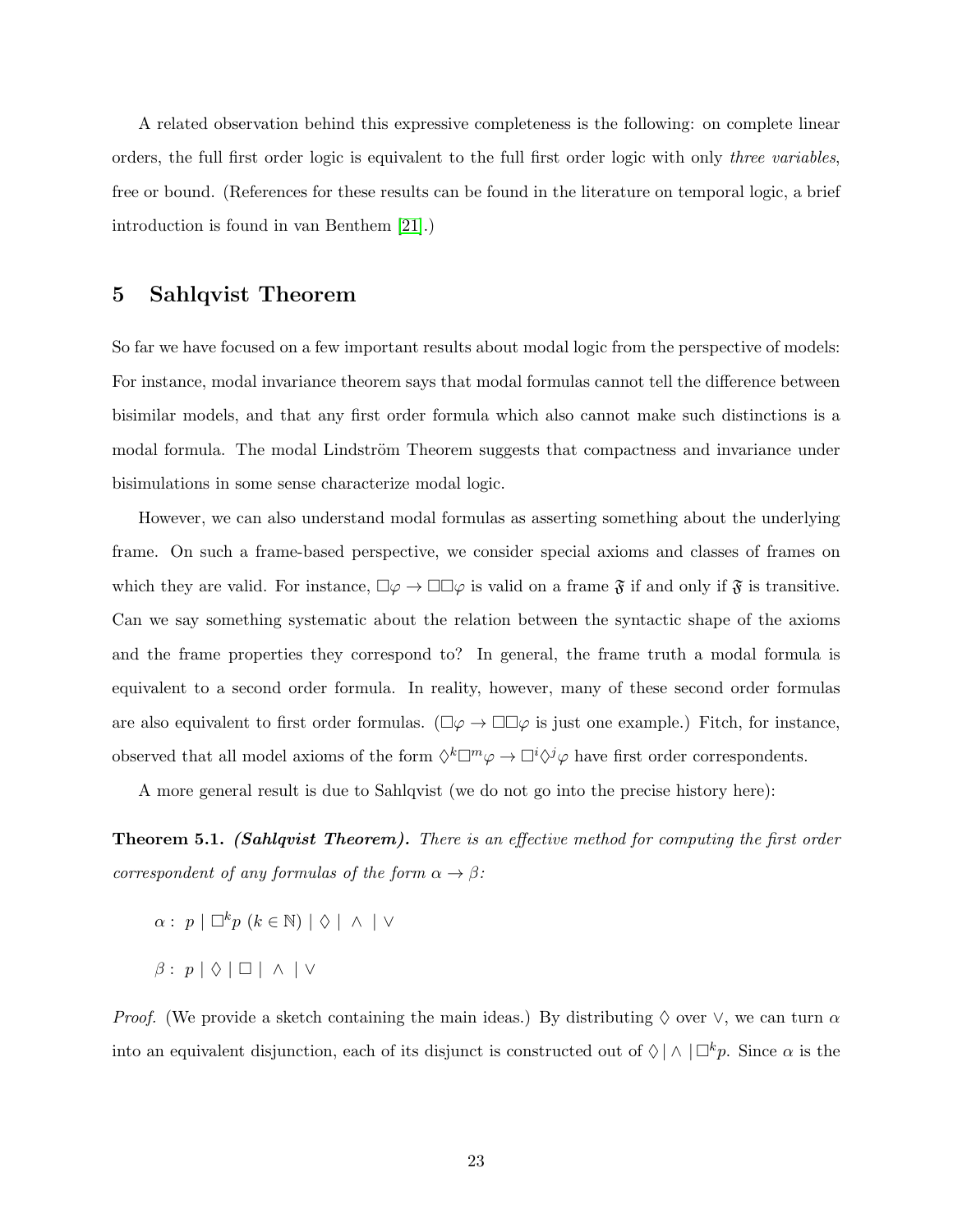antecedent of a conditional, we can get rid of the disjunction by means of the following equivalence:

$$
(\varphi \lor \psi) \to \gamma \iff (\varphi \to \gamma) \land (\psi \to \gamma)
$$

and so we only need to consider  $\alpha$  that are constructed out of  $\Diamond | \land | \Box^k p$ . Now, consider the second-order translation  $\forall \vec{P}(ST(\alpha) \rightarrow ST(\beta))$ :

Step 1. If there are diamonds in  $\alpha$ , pull out the corresponding existential quantifiers in  $ST(\alpha)$ , using equivalences of the form:

$$
(\exists x \varphi(x) \land \psi) \Longleftrightarrow \exists x (\varphi(x) \land \psi),
$$

$$
(\exists x \varphi(x) \to \psi) \Longleftrightarrow \forall x (\varphi(x) \to \psi),
$$

Step 1 results in a formula of the form  $\forall \vec{P} \forall \vec{y}$ (conjunctions of translations of  $\Box^k p \to ST(\beta)$ ).

Step 2 (Miminal valuation). For formulas of the form  $\Box^k p$ , there are minimal valuations that make them true. For instance, in order to make  $\Box p$  true at w, it is sufficient to make p true at all the accessible worlds from w. For each proposition letter  $p$ , its minimal valuation is a first order formulas  $\alpha_p$ .

Step 3 (Instantiation) .Think of an implication as a promise: If you give me the minimal way of making the antecedent true, you will get the consequent. By substituting the minimal valuations for each of the predicate P in the consequent  $ST(\beta)$ , we arrive at a first order formula

$$
\forall \vec{y} \left[ \overline{\alpha_p/P} \right] ST(\beta)
$$

which is the first order correspondent of  $\alpha \to \beta$ .

Next, we show that the algorithm works, that is,  $\mathfrak{F} \models \alpha \to \beta$  iff  $\mathfrak{F} \models \forall \vec{y} \overline{[\alpha_p/P]} ST(\beta)$ .

( $\rightarrow$ ): This is the easy direction. If  $\mathfrak{F} \models \alpha \rightarrow \beta$ , then  $\alpha \rightarrow \beta$  holds for all the valuations. In particular, it holds for the minimal valuation. In short, the  $\rightarrow$  direction is just universal instantiation in second order logic:

$$
\forall P\varphi(P)\to\varphi(\alpha_p/P)
$$

(←): Let V be an arbitrary valuation and suppose  $(\mathfrak{F}, V), w \models \alpha$ , we want to show that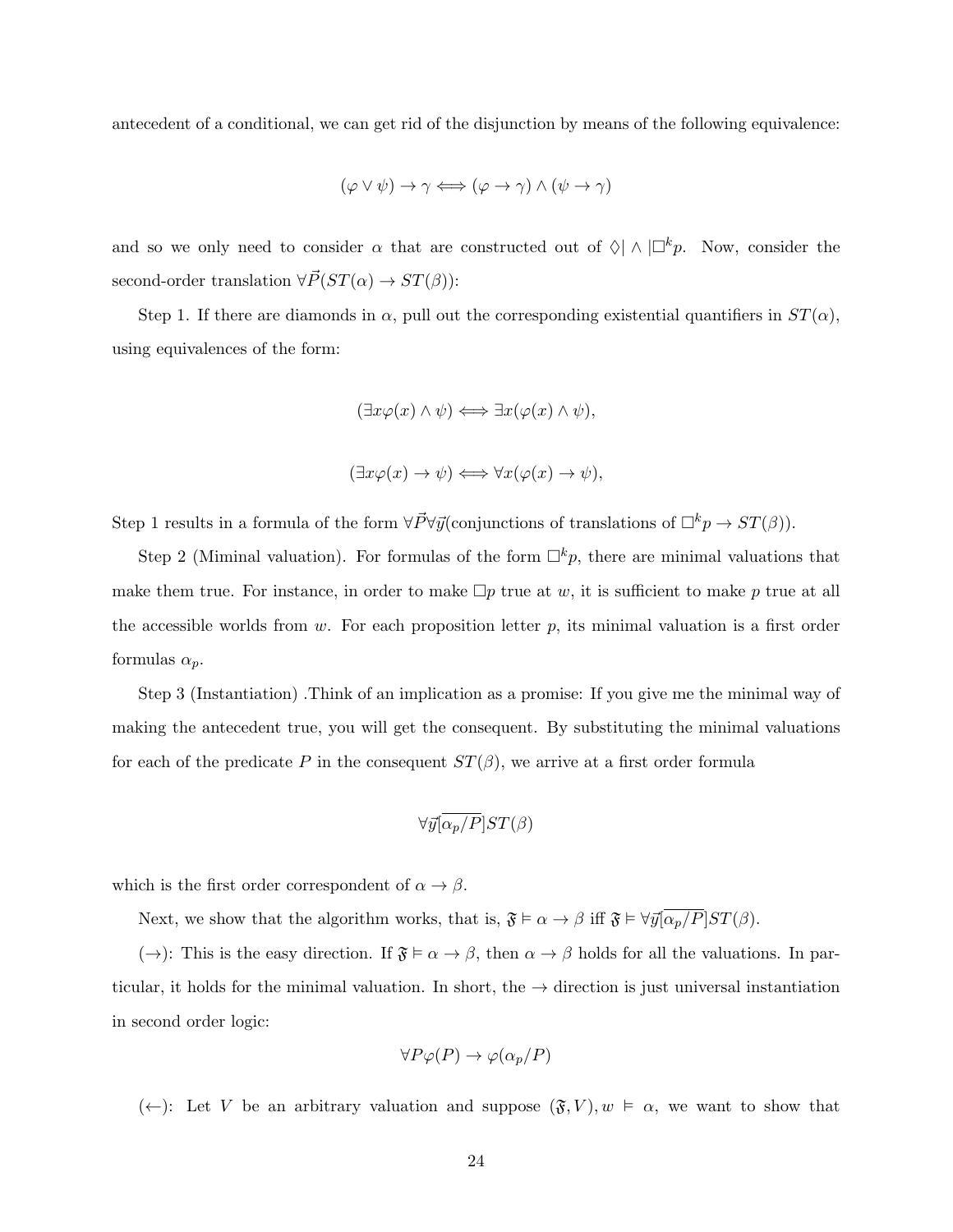$(\mathfrak{F}, V), w \models \beta$ . If  $(\mathfrak{F}, V), w \models \alpha$ , then there exist some valuations that make  $\alpha$  true, and so there exists a minimal valuation  $V_{\text{min}}$  that makes  $\alpha$  true:  $(\mathfrak{F}, V_{\text{min}}), w \models \alpha$ . Hence, the minimal valuation also makes β true:  $(\mathfrak{F}, V_{\min}), w \models \forall \vec{y} \left[ \overline{\alpha_p/P} \right] ST(\beta)$ , which is equivalent to  $(\mathfrak{F}, V_{\min}), w \models \beta$ .  $V_{\min}$  is not necessarily the same as  $V$ , because  $V$  may assign larger sets to the predicates. However, given our assumption that  $\beta$  is a positive formula, it retains its truth value when the valuations of its predicates are made larger. Therefore,  $(\mathfrak{F}, V), w \models \beta$ .

What happens if we restrict to particular classes of frames (such as transitive frames)? Then more modal formulas will become first order definable. As we will see, the McKinsey Axiom

$$
\Box \Diamond p \to \Diamond \Box p
$$

is not first order definable. On transitive frames, however, the McKinsey axiom is indeed first order definable, and it expresses atomicity of the ordering: every point has a reflexive endpoint above it. (Alternatively:  $(\Box p \to \Box \Box p) \land (\Box \Diamond p \to \Diamond \Box p)$  is first order definable on arbitrary frames.) The proof of this result involves the Axiom of Choice in an essential way, making it different from the above Sahlqvist-style minimal valuation reasoning. As a background to this observation, a general result shows that all modal reduction principles are first-order definable on transitive frames.

### 6 Modal formulas without FO Correspondents

Let us consider how to prove that certain modal formulas are not first order definable. We consider two examples: Löb's formula  $\square(\square p \to p) \to \square p$ , and McKinsey's formula  $\square \Diamond p \to \Diamond \square p$ .

#### 6.1 Löb's formula

**Theorem 6.1.** Löb's formula  $\square(\square p \rightarrow p) \rightarrow \square p$  does not correspond to a first order condition.

*Proof.* We first show that Löb's formula defines the class of frames  $(W, R)$  such that R is transitive and R's converse is well-founded (that is, there is no infinite ascending chain  $x_0Rx_1Rx_2R...$ ).

Suppose  $\mathfrak{F} = (W, R)$  is a frame with a transitive and conversely well-founded relation R, and then suppose for contradiction that Löb's formula is not valid in  $\mathfrak{F}$ . This means that there is a valuation V and a state w such that  $(\mathfrak{F}, V), w \nvDash \Box(\Box p \to p) \to \Box p$ . That is,  $(\mathfrak{F}, V), w \vDash \Box(\Box p \to p)$ but  $(\mathfrak{F}, V), w \nvDash \Box p$ . Then w must have a successor  $w_1$  such that  $w_1 \nvDash p$ , and as  $\Box p \rightarrow p$  holds at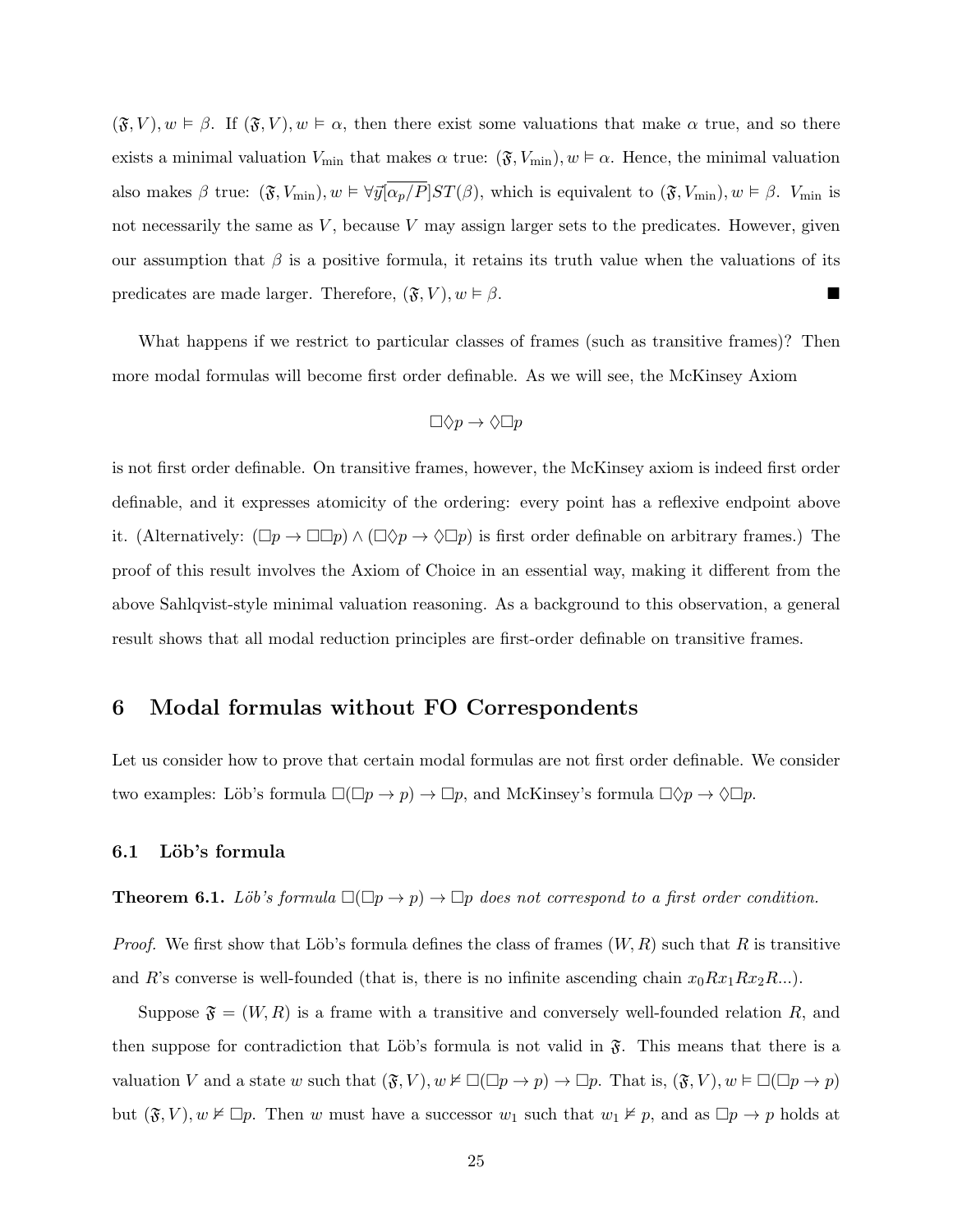all successors of w, we have  $w_1 \nvDash \Box p$ . This in turn implies that  $w_1$  has a successor  $w_2$  where p is false; by the transitivity of  $R$ ,  $w_2$  is a successor of  $w$ . By repeating this argument, we can find an infinite path  $wRw_1Rw_2R\dots$ , contradicting the converse well-foundedness of R.

For the other direction, suppose that either  $R$  is not transitive or its converse is not well-founded; in both cases we have to find a valuation R and a state w such that  $(\mathfrak{F}, V), w \nvDash \Box(\Box p \to p) \to \Box p$ . We focus on the case where  $R$  is transitive but not conversely well-founded. That is, suppose we have a transitive frame containing an infinite sequence  $w_0 R w_1 R w_2 R \dots$ . We then define a valuation v as follows:

$$
V(p) = W - \{x \in W \mid \text{there is an infinite path starting from } x\}
$$

It is straightforward to verify that  $(\mathfrak{F}, V), w \vDash \Box(\Box p \to p)$  and  $(\mathfrak{F}, V), w \nvDash \Box p$ .

Next, we show that the class of transitive and conversely well-founded frames cannot be defined in the first order language by using a compactness argument. Suppose for contradiction that there is a first order formula  $\varphi$  equivalent to Löb's formula. Hence any model making  $\varphi$  true must be transitive. Let  $\sigma_n(x_0, \ldots, x_n)$  be the first order formula stating that there is an R−path of length *n* through  $x_0, \ldots, x_n$ :

$$
\sigma_n(x_0,\ldots,x_n)=\bigwedge_{0\leq i
$$

Then, every finite subset of

$$
\Sigma = \{\varphi\} \cup \{\forall xyz((Rxy \land Ryz) \rightarrow Rxz)\} \cup \{\sigma_n \mid n \in \omega\}
$$

is satisfiable in a finite linear order, and hence in the class of transitive, conversely well-founded frames. Thus by the compactness theorem for first order logic,  $\Sigma$  itself has a model. But any model of  $\Sigma$  is not conversely well-founded, contradicting the assumption that  $\varphi$  defines the class of transitive, conversely well-founded frames. Hence Löb's formula cannot be equivalent to any first order formula.

#### 6.2 McKinsey formula

**Theorem 6.2.** McKinsey formula  $\Box \Diamond p \rightarrow \Diamond \Box p$  does not correspond to a first-order condition.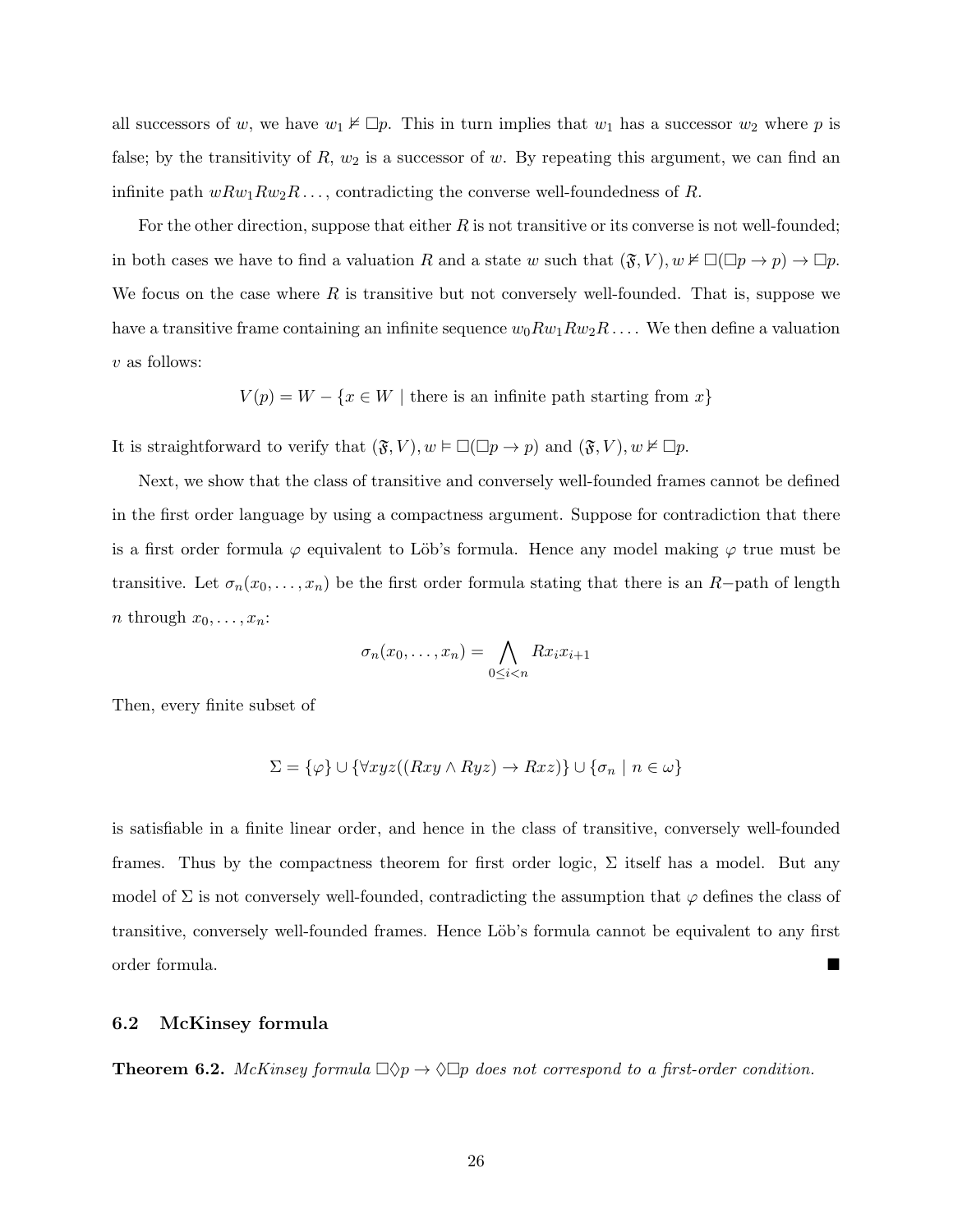



Consider the frame  $\mathfrak{F} = (W, R)$  such that

$$
W = \{w\} \cup \{v_n, v_{(n,i)} \mid n \in \mathbb{N}, i \in \{0,1\}\} \cup \{z_f \mid f : \mathbb{N} \to \{0,1\}\}\
$$
  

$$
R = \{(w, v_n), (v_n, v_{(n,i)}), (v_{(n,i)}, v_{(n,i)}) \mid n \in \mathbb{N}, i \in \{0,1\}\} \cup \{(w, z_f), (z_f, v_{(n,f(n)}) \mid n \in \mathbb{N}, f : \mathbb{N} \to \{0,1\}\}\
$$

We first show that  $\mathfrak{F}, w \models \Box \Diamond p \rightarrow \Diamond \Box p$ . Suppose that  $(\mathfrak{F}, V), w \models \Box \Diamond p$ . What this means is that each  $v_n$  has a p-successor, that is, either  $(\mathfrak{F}, V), v_{(n,0)} \models p$  or  $(\mathfrak{F}, V), v_{(n,1)} \models p$ . But then there exists a choice function  $f : \mathbb{N} \to \{0,1\}$  such that  $(\mathfrak{F}, V), v_{(n,f(n))} \models p$  for every  $n \in \mathbb{N}$ . Then  $z_f$  is a witness of  $\Box p$ , and so w is a witness of  $\Diamond \Box p$ —that is,  $(\mathfrak{F}, V), w \models \Diamond \Box p$ .

Next, we show that  $\Box \Diamond p \to \Diamond \Box p$  is not first order definable. By the downward Löwenheim-Skolem Theorem, there exist a countable elementary submodel  $\mathfrak{F}^-$  of  $\mathfrak{F}$  whose domain  $W^-$  contains w, and each  $v_n$ ,  $v_{(n,0)}$  and  $v_{(n,1)}$ . As W is uncountable and W<sup>−</sup> is countable, there must be a choice function  $f : \mathbb{N} \to \{0,1\}$  such that  $z_f \notin W^-$ . Now, if the McKinsey formula was equivalent to a first formula  $\varphi$ , then since  $\mathfrak{F}, w \models \varphi$ , it follows that  $\mathfrak{F}^-, w \models \varphi$  and that  $\mathfrak{F}^-, w \models \Box \Diamond p \rightarrow \Diamond \Box p$ . But we will show that  $\mathfrak{F}^-, w \nvDash \Box \Diamond p \to \Diamond \Box p$ , hence the McKinsey formula cannot be equivalent to a first order formula.

Let f be a choice function such that  $z_f \notin W^-$ , and define  $V^-$  as a valuation on  $F^-$  such that  $V^-(p) = \{v_{(n,f(n))} \mid n \in \mathbb{N}\}\.$  We will show that  $(\mathfrak{F}^-, V^-), w \models \Box \Diamond p$  and that  $(\mathfrak{F}^-, V^-), w \not\models \Diamond \Box p$ .

To see that  $\Box \Diamond p$  is true at w, note first that p is true at exactly one of  $v_{(n,0)}$  and  $v_{(n,1)}$  for every n, and so  $\Diamond p$  is true at  $v_n$  for every n. We still need to show that  $\Diamond p$  is true at an arbitrary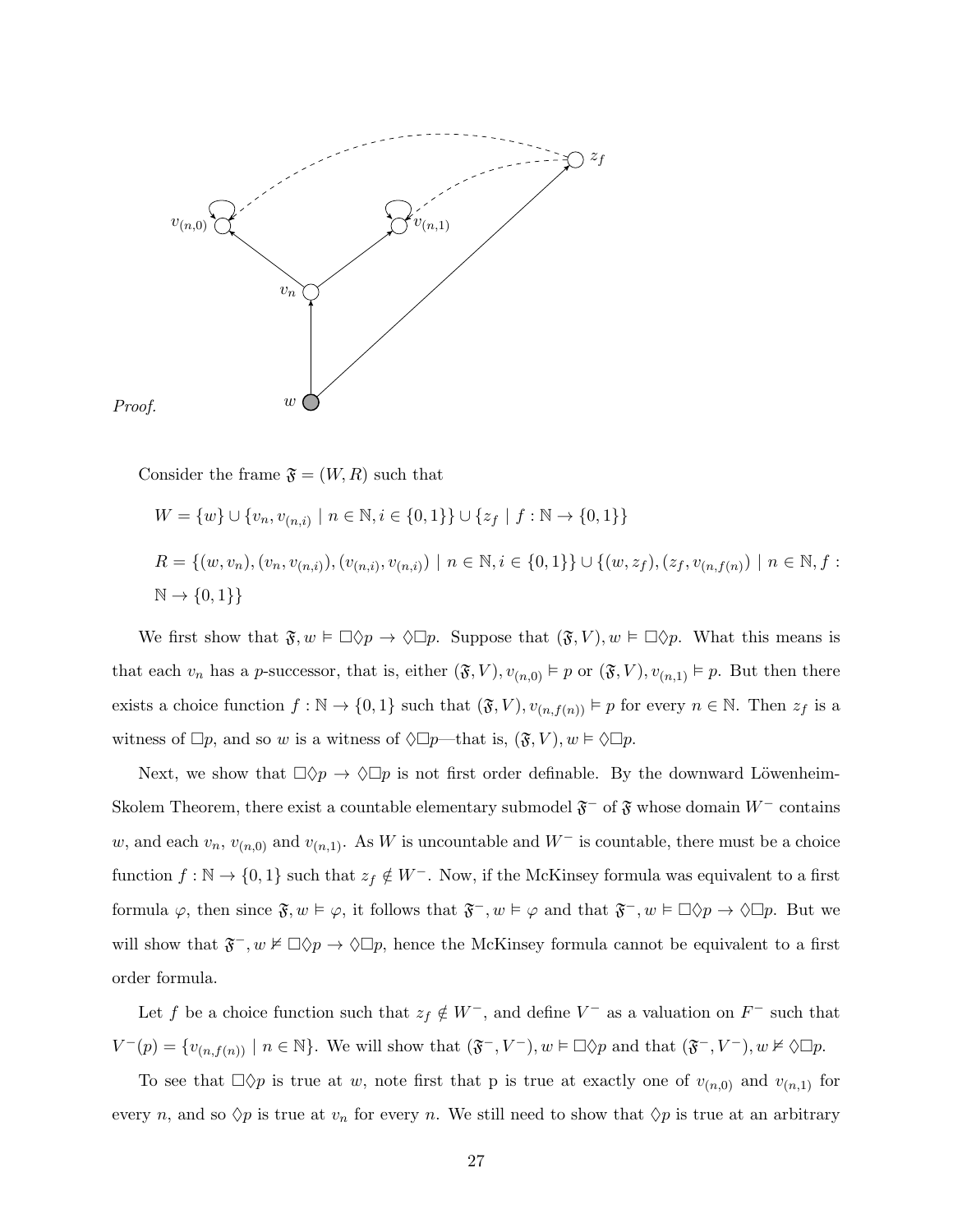$z_g \in W^-$ , and it suffices to show that there exists some  $n \in \mathbb{N}$  such that  $g(n) = f(n)$ . Suppose otherwise; then  $g(n) = 1 - f(n)$ . But such a relation is expressible in first order logic and preserved under elementary submodels, and so it follows that if  $z_g \in W^-$ , then  $z_f \in W^-$ , contradicting our earlier assumption that  $z_f \notin W^-$ . Hence there exists some  $n \in \mathbb{N}$  such that  $g(n) = f(n)$ ; that is,  $z_g$  has a p successor  $v_{(n,g(n))}$ .

Finally, it is easy to see that  $\Diamond \Box p$  is false at w. For a start, since p is true at exactly one of the successor of  $v_n$ ,  $\Box p$  is false at  $v_n$  for every n. Moreover, for any  $z_g$  in  $W^-$ ,  $\Box p$  is false at  $z_g$  as well: Since g is different from f, there exists at least one  $n \in \mathbb{N}$  such that  $g(n) \neq f(n)$ , and so  $z_g$  has at least one successor  $v_{(n,g(n))}$  where p is false.

Now we have seen modal formulas that are first order definable (Sahlqvist) and modal formulas that are not (Löb, McKinsey). Actually there are differences among formulas that are not first order definable: Löb's formula, for instance, is much better behaved than McKinsey's formula. What this means will become clear when we discuss fixed-point logics.

### 7 More on First-Order Correspondence

In the first half of the notes, we discussed two perspectives on modal logic: A modal-based perspective is provided by the standard translation. We discussed two major theorems from this perspective: The Invariance Theorem and Linström's Theorem. A second perspective is the framebased perspective. We discussed Sahlqvist Theorem and the first order undefinability of Löb's axiom and McKinsey formula.

We can add a more general question to the discussion of Sahlqvist Theorem: Given a modal formula, can we determine whether its frame truth is first order? The answer to this question is: It is at least undecidable. What this means is that fairly complicated questions can be encoded as correspondence questions. We will also give the following proof:

**Theorem 7.1.** First order definability of monadic  $\Pi_1^1$  sentences is not arithmetical.

*Proof.* Let  $\varphi$  be a monadic  $\Pi_1^1$  formula that defines  $(V_\omega, \in)$  up to isomorphism, and let  $\alpha$  be a first order formula in the language of set theory. We can show that:

 $\varphi \vDash \alpha$  if and only if  $\varphi \vee \alpha$  is first order definable.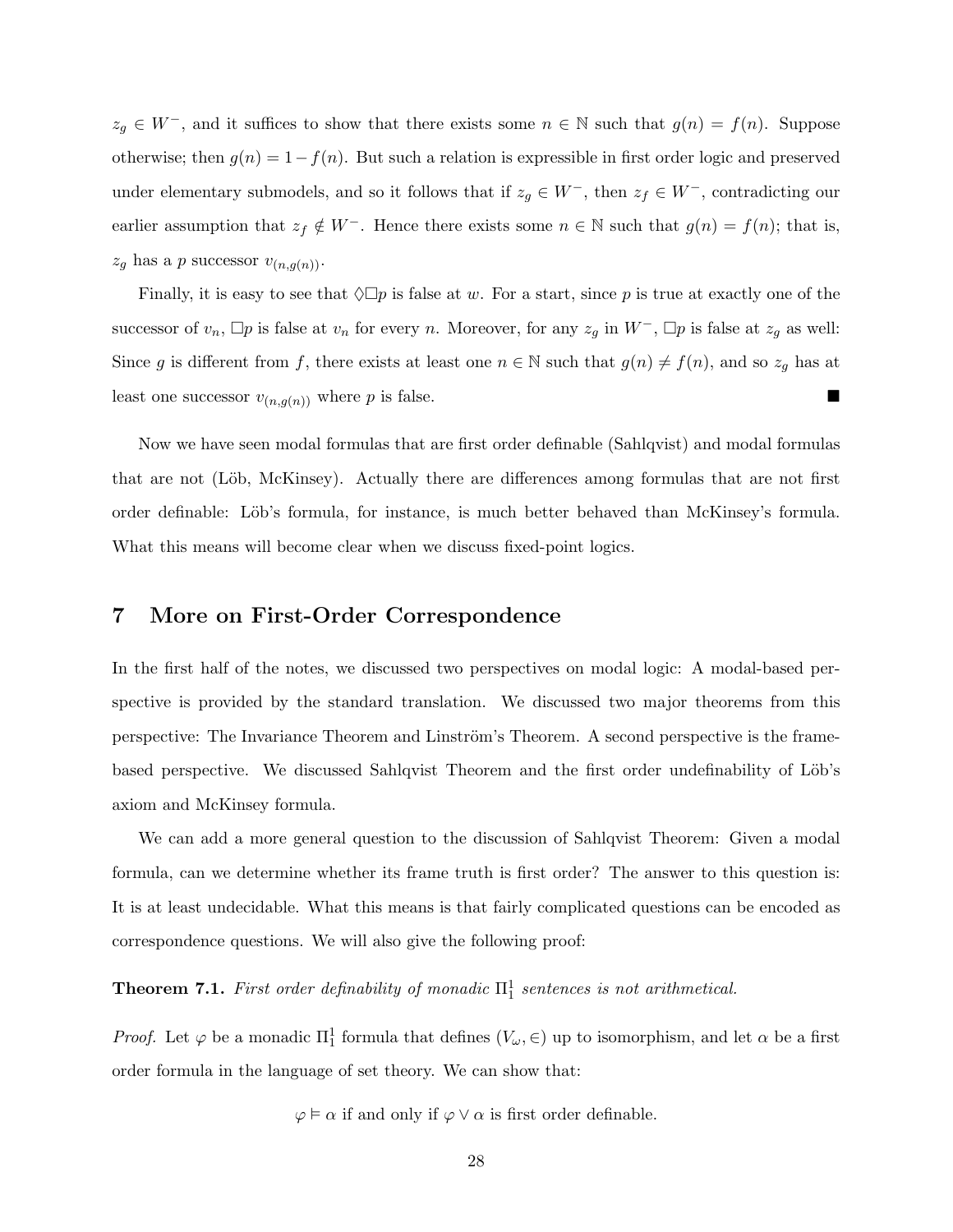If we can show this, then we are done, because we can then reduce the left hand side to the right hand side, and the problem on the left hand side is not arithmetical:  $\varphi \models \alpha$  if and only if  $\alpha$  is true in  $(V_\omega, \in)$ , and truth in  $(V_\omega, \in)$  has the same complexity as truth in arithmetic, which is not arithmetical by Tarski's Undefinability Theorem.

 $(\Longrightarrow)$ : If  $\varphi \models \alpha$ , then  $\varphi \lor \alpha$  is equivalent to the first order formula  $\alpha$ .

( $\Longleftarrow$ ): Suppose  $\varphi \vee \alpha$  is equivalent to a first order formula  $\beta$ . Assume  $(V_{\omega}, \in) \models \neg \alpha$ . We know that  $(V_{\omega}, \in) \models \varphi$ , and so  $(V_{\omega}, \in) \models \varphi \vee \alpha$ , hence  $(V_{\omega}, \in) \models \beta$ . By the upward Skolem-Lowenheim Theorem, there is some uncountable elementary extension  $(V^+, \in)$  of  $(V_\omega, \in)$ . We have  $(V^+, \in) \models \beta$ because  $\beta$  is a first order formula. Hence  $(V^+, \in) \models \varphi \lor \alpha$ . But  $(V^+, \in) \not\models \alpha$ , since  $(V_\omega, \in) \not\models \alpha$  and  $\alpha$  is a first order formula. Therefore,  $(V^+, \in) \models \varphi$ . But that cannot be, because  $\varphi$  is supposed to define  $(V_\omega, \in)$  up to isomorphism.

What this result suggests is that definability questions can be difficult in second order logic. Since modal logic is a special fragment of monadic  $\Pi^1_1$ , the above result does not immediately apply, but Lydia Chagrova has shown that, in fact, first-orderness of modal axioms is undecidable.

### 8 More Background in Model Theory

There is a famous result in first-order model theory that characterizes elementary classes (classes of models that are first-order definable) in terms of the closure properties the classes needs to have:

**Definition 8.1.** A class of models K is **elementary** if  $K = Mod(\Sigma)$  for some set of first order formulas  $\Sigma$ , where  $Mod(\Sigma)$  is the class of all models of  $\Sigma$ .

**Theorem 8.2.** K is an elementary class if and only if K is closed under isomorphisms, ultraproducts, and  $\overline{K}$  (the complement of K) is closed under ultrapowers.

In this section, we will prove a similar result concerning modal logic, with 'elementary class' replaced by 'modally definable class' and with 'isomorphism' replaced by 'bisimulation'. Our result will help answering the question: Which properties of *models* are definable by means of modal formulas? First, we prove a useful lemma:

<span id="page-28-0"></span>**Lemma 8.3.** Let  $\Sigma$  be a set of modal formulas, and K a class of pointed models in which  $\Sigma$  is finitely satisfiable. Then  $\Sigma$  is satisfiable in some ultraproduct of models in K.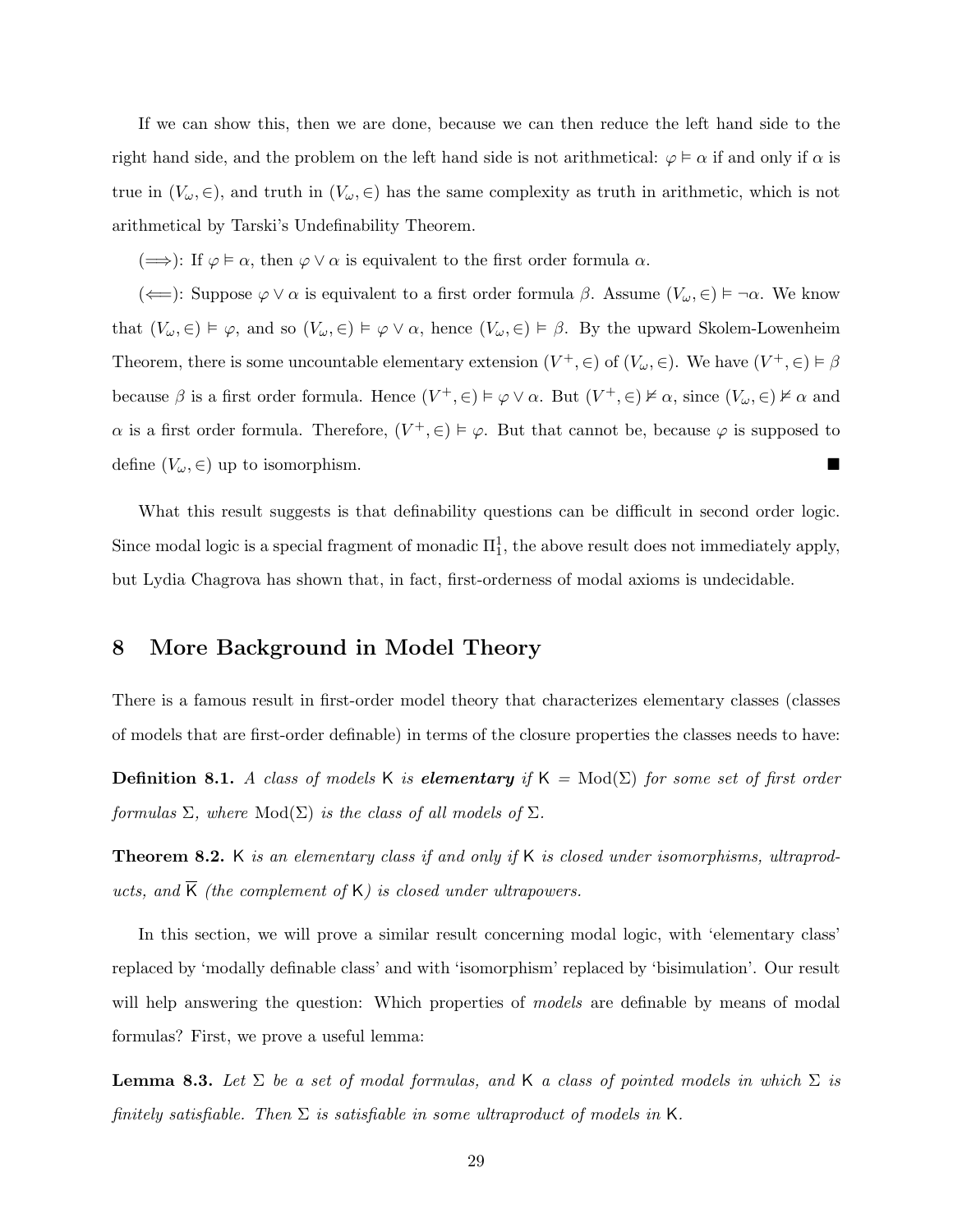*Proof.* Define an index set I as the collection of all finite subsets of  $\Sigma$ :

$$
I = \{ \Sigma_0 \subseteq \Sigma \mid \Sigma_0 \text{ is finite} \}
$$

We construct an ultrafilter U over I as follows: For each  $\sigma \in \Sigma$ , let  $\hat{\sigma}$  be the set of all  $i \in I$  such that  $\sigma \in i$ . Then the set  $E = {\hat{\sigma} \mid \sigma \in \Sigma}$  has the finite intersection property because

$$
\{\sigma_1,\ldots,\sigma_n\} \in \hat{\sigma_1} \cap \cdots \cap \hat{\sigma_n}
$$

By corollary [2.4,](#page-3-0)  $E$  can be extended to an ultrafilter  $U$  over  $I$ .

Moreover,  $\Sigma$  is finitely satisfiable in K, which means that for each  $i \in I$ , there exists a pointed model  $\mathfrak{N}_i, v_i$  in K such that  $\mathfrak{N}_i, v_i \models i$ . Hence we can define the ultraproduct  $\prod_U \mathfrak{N}_i$ . We also define a state  $f_U$  as follows: Let  $W_i$  be the universe of the model  $\mathfrak{N}_i$  and consider the function  $f \in \prod_{i \in I} W_i$  such that  $f(i) = v_i$ . We now show that  $\prod_U \mathfrak{N}_i, [f]_U \models \Sigma$ .

It is easy to see that if  $i \in \hat{\sigma}$ , then  $\sigma \in i$  and so  $\mathfrak{N}_i, v_i \models \sigma$ . Hence for each  $\sigma \in \Sigma$ ,

$$
\{i \in I \mid \mathfrak{N}_i, v_i \vDash \sigma\} \supseteq \hat{\sigma}
$$

Since  $\hat{\sigma} \in U$  and U is an ultrafilter,  $\{i \in I \mid \mathfrak{N}_i, v_i \models \sigma\} \in U$ . By the fundamental theorem of ultraproducts,  $\prod_U \mathfrak{N}_i, [f]_U \models \Sigma$ .

**Definition 8.4.** A class K of pointed models is **modally definable** if  $K = Mod(\Sigma)$  for some set of modal formulas  $\Sigma$ ; that is, for any pointed model  $(\mathfrak{M}, w)$ , we have  $(\mathfrak{M}, w) \in \mathsf{K}$  iff for all  $\sigma \in \Sigma$ ,  $\mathfrak{M}, w \vDash \sigma.$ 

**Theorem 8.5.** A class  $K$  of pointed models is modally definable iff  $K$  is closed under bisimulations, ultraproducts, and  $\overline{K}$  is closed under ultrapowers.

*Proof.* ( $\Longleftarrow$ ) Let T be the modal theory of K:

$$
T = \{ \varphi \mid \text{for all } (\mathfrak{M}, w) \text{ in } \mathsf{K}, (\mathfrak{M}, w) \vDash \varphi \}
$$

Clearly, we have that  $K \subseteq Mod T$ . We now show that, in fact, Mod  $T \subseteq K$ .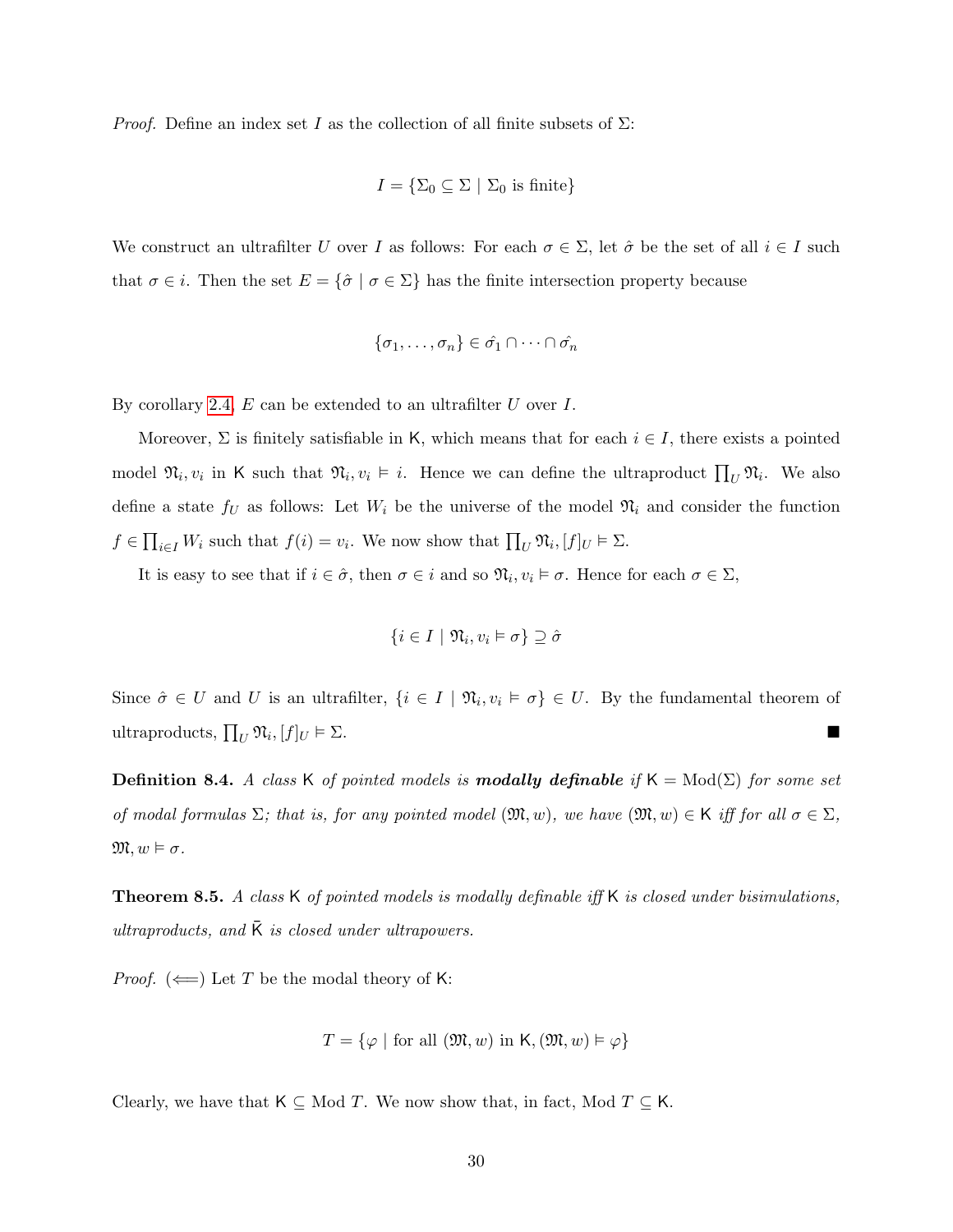Suppose that  $\mathfrak{M}, w \models T$ . Our goal is to show that  $\mathfrak{M} \in \mathsf{K}$  using the closure properties.

Let  $\Sigma$  to be the modal theory of w; that is,  $\Sigma = {\varphi \mid \mathfrak{M}, w \models \varphi}$ . Suppose  $\Delta$  is a finite subset of Σ. Then there must be a model  $\mathsf{K}_{\Delta}$  ∈ K which satisfies  $\Delta$ : Otherwise,  $\neg \wedge \Delta \in T$ , and so  $\mathfrak{M}, w \models \neg \bigwedge \Delta$ , contradicting  $\mathfrak{M}, w \models \Delta$ . Hence  $\Sigma$  is finitely satisfiable in K. It follows from lemma [8.3](#page-28-0) and the closure of K under taking ultraproducts that  $\Sigma$  is satisfiable in some model  $\mathfrak{N}, v$  in K. But  $N, v \models \Sigma$  implies that  $\mathfrak{N}, v$  and  $\mathfrak{M}, w$  are modally equivalent. If we take the ultrapowers of  $\mathfrak{M}, w$  and  $\mathfrak{N}, v$  over a countably incomplete ultrafilter U, we get  $\prod_U \mathfrak{M}, w^+$  and  $\prod_U \mathfrak{N}, v^+$ , both of which are saturated and are elementary extensions of  $\mathfrak{M}, w$  and  $\mathfrak{N}, w$  respectively by corollary [2.15.](#page-10-0) Moreover, by lemma [3.2,](#page-11-0) we know that  $\prod_U \mathfrak{M}, w^+ \leftrightarrow \prod_U \mathfrak{N}, v^+$ . The following diagram illustrates the whole process of model constructions:



Now we start diagram chasing: We know that  $(\mathfrak{N}, v) \in K$ . K is closed under ultrapowers, hence  $(\prod_U \mathfrak{N}, v^+) \in \mathsf{K}$ . Since  $(\prod_U \mathfrak{M}, w^+)$  and  $(\prod_U \mathfrak{N}, v^+)$  are bisimilar and K is closed under bisimulations,  $(\prod_U \mathfrak{M}, w^+) \in \mathsf{K}$ . Then  $(\mathfrak{M}, w)$  has to be in K as well; otherwise,  $(\mathfrak{M}, w) \in \overline{\mathsf{K}}$ , and since  $\overline{K}$  is closed under ultrapowers, then the  $(\prod_U \mathfrak{M}, w^+)$  is also in  $\overline{K}$ , not in K.

Comment. One part of the proof here is fairly arbitrary, namely the extension to just some ultrafilter in Lemma [8.3.](#page-28-0) Intuitively, the initial filter should be sufficient, and the only reason we extend it to an ultrafilter is to be able to use standard model-theoretic results. There are some alternatives for this in so-called 'possibility semantics' for modal logics that can work with filters only. These involve a broader bimodal setting with an accessibility relation plus an inclusion relation, but we forego this alternative less classical line here. (For a recent perspective, cf. the cited paper by van Benthem, Bezhanishvili and Holliday, 2015.)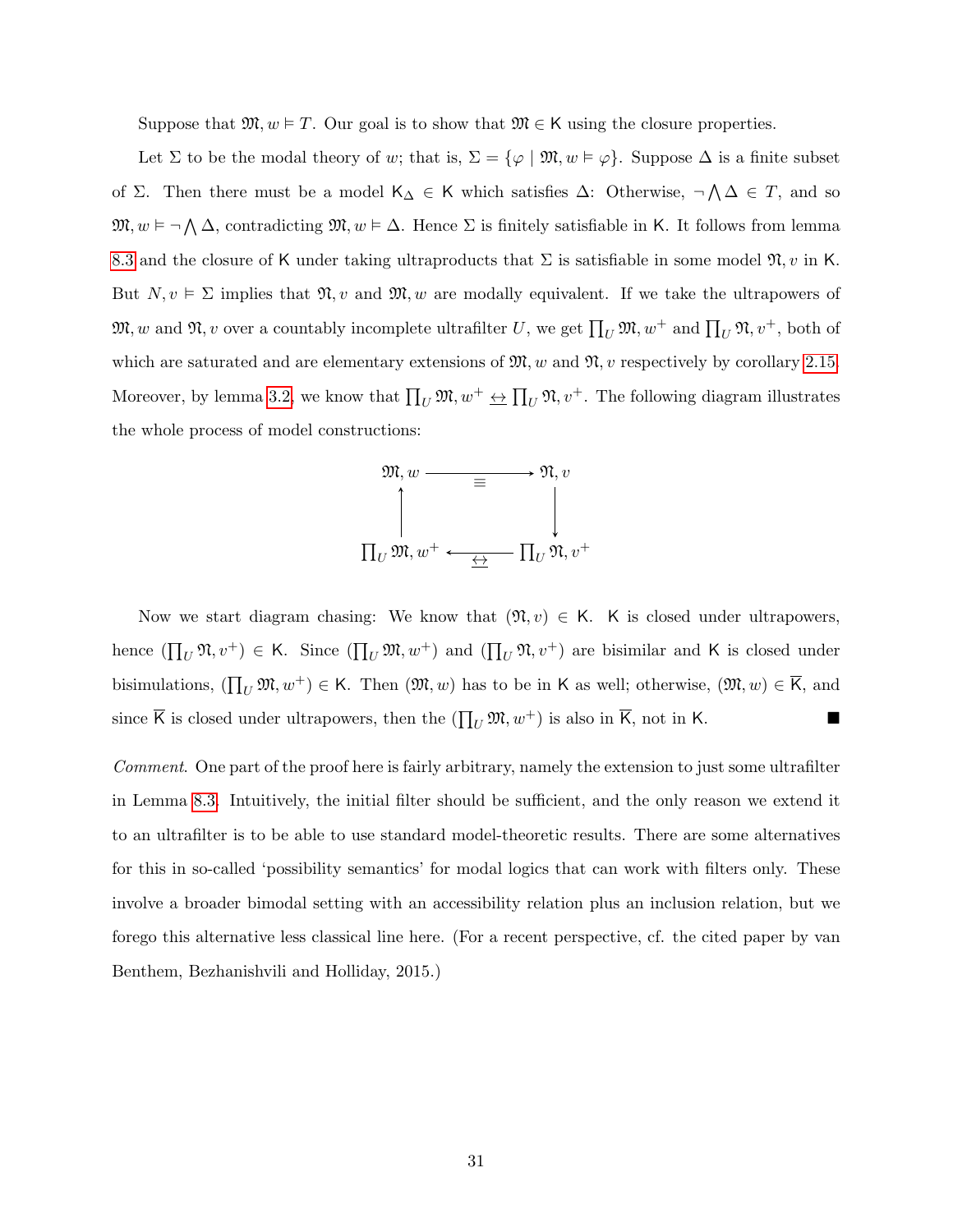### 9 Frame-Building Operations

We now switch back to the frame-based perspective and turn out attention to the Goldblatt-Thomason Theorem. This fundamental result characterizes the modal definability of elementary classes of frames in terms of closure under four frame-building operations. (Each operation is also an operation that works on models as well as frames, by tacking on the appropriate valuations.) Failure of closure under these frame operations can be useful in showing that certain first order properties are not modally definable.

#### 9.1 Generated Subframes

**Definition 9.1.** A frame  $(W', R')$  is a generated subframe of  $(W, R)$  if and only if

- 1.  $W' \subseteq W$ ,
- 2. For all  $x, y \in W'$ ,  $R'xy$  iff  $Rxy$ ,
- 3. For all  $x \in W'$  and  $y \in W$ , if Rxy then  $y \in W'$ .

The model  $(W', R', V')$  is a generated submodel of  $(W, R, V)$  if in addition  $V'(p) = V(p) \cap W'$ .

It is straightforward to show that, if  $\mathfrak{F}'$  is a generated subframe of  $\mathfrak{F}$ , then for every modal formula  $\varphi, \mathfrak{F} \models \varphi$  implies  $\mathfrak{F}' \models \varphi$ . Hence, going from a frame to a generated subframe preserves the validity of modal formulas. It follows that if a class of frames K is modally definable, then it must be closed under generated subframes: Suppose K is the class of all the frames on which the set  $\Sigma$  of modal formulas is valid. If  $\mathfrak{F} \in \mathsf{K}$ ,  $\Sigma$  is valid on  $\mathfrak{F}$ , and hence  $\Sigma$  is valid on any generated subframe of  $\mathfrak F$  as well. So any generated subframe of  $\mathfrak F$  is also in K.

Therefore, if the validity of some first order sentence is not closed under taking generated subframes, then it doesn't correspond to a modal formula. Take the first order sentence  $\exists xRxx$ . We claim that  $K = {\mathfrak{F} \mid \mathfrak{F} \models \exists x Rxx}$  is not modally definable. For instance, consider a frame  $\mathfrak{F}$ with two isolated points x and y, one of which, x, can see itself, while y cannot. Now,  $\{y\}$  is a generated subframe of  $\mathfrak{F}$ , and  $\mathfrak{F} \models \exists xRxx$ , yet  $\{y\} \not\in \exists xRxx$ .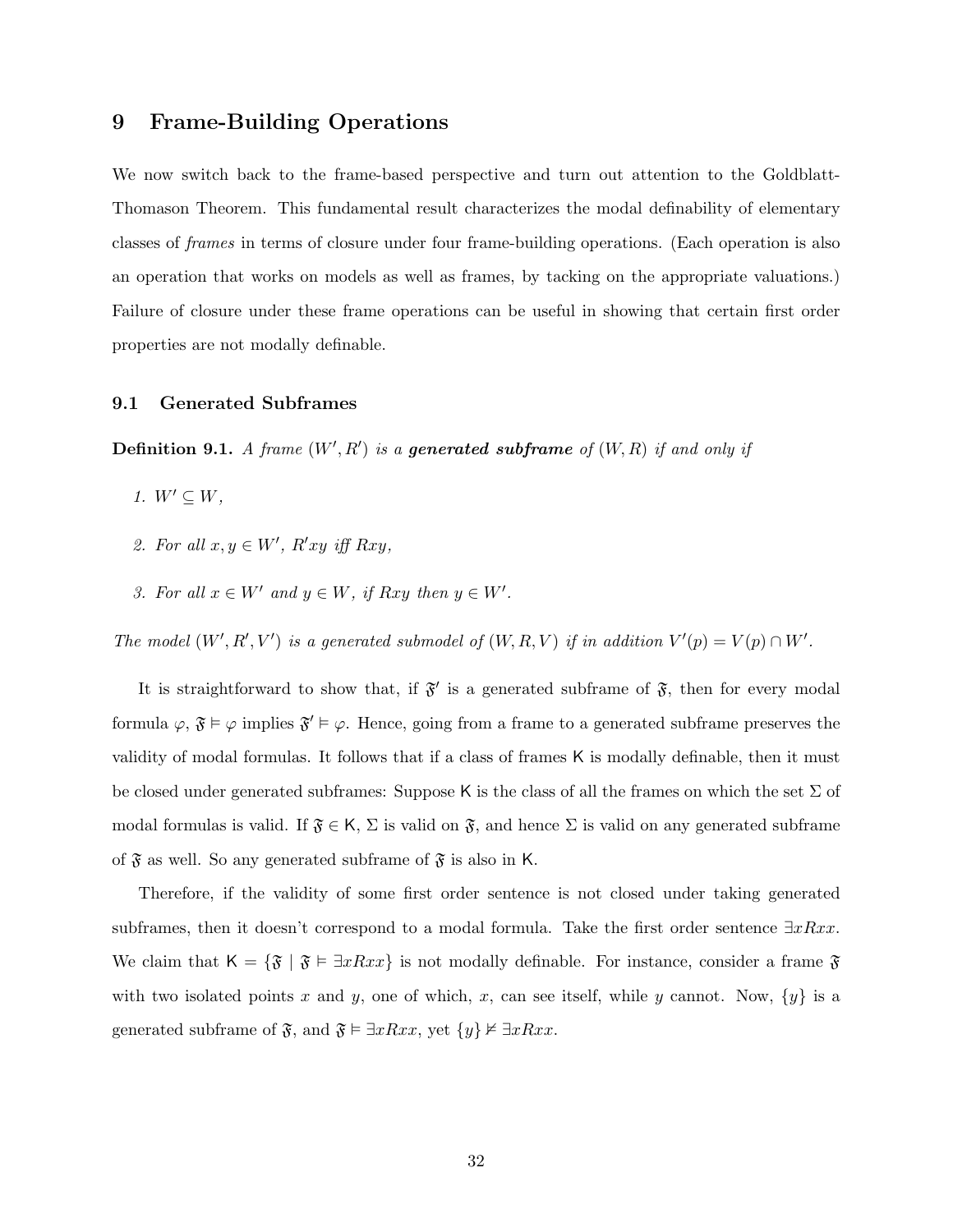#### 9.2 Disjoint Unions

**Definition 9.2.** For disjoint (that is, sharing no common elements) frames  $\mathfrak{F}_i = (W_i, R_i) (i \in i)$ , their **disjoint union** is the structure  $\biguplus_i \mathfrak{F}_i = (W, R)$ , where W is the union of the sets  $W_i$  and R is the union of the relations  $R_i$ . The disjoint union of models will also preserve the valuation of each model.

Let  $\{\mathfrak{F}_i \mid i \in I\}$  be a family of frames. We can show that if  $\mathfrak{F}_i \models \varphi$  for every  $i \in I$ , then  $\biguplus_i \mathfrak{F}_i \models \varphi$ . It follows that if a class of frames K is modally definable, then it must be closed under disjoint unions as well. For instance, the class of finite frames is not modally definable, because it is not closed under disjoint unions: A disjoint union of infinitely many singleton frames is no longer finite. (This class of frames is closed under generated subframes, however.)

#### 9.3 Bounded Morphic Images

**Definition 9.3.** A function  $f : (W_1, R_1) \to (W_2, R_2)$  between frames is a **bounded morphism** if and only if

- 1. For all  $x, y \in W_1$ , if  $R_1xy$  then  $R_2f(x)f(y)$ .
- 2. For all  $x \in W_1$  and  $y \in W_2$ , if  $R_2f(x)y$ , then there exists an  $x' \in W_1$  such that  $R_1xx'$  and  $f(x') = y.$

If there is a surjective bounded morphism from  $\mathfrak{F}_1$  to  $\mathfrak{F}_2$ , then we say that  $\mathfrak{F}_2$  is a **bounded morphic image** of  $\mathfrak{F}_1$ . Moreover, f is a bounded morphism between two models  $(W_1, R_1, V_1)$  and  $(W_2, R_2, V_2)$ if, in addition,  $x \in V_1(p)$  if and only if  $f(x) \in V_2(p)$  for all  $x \in W_1$  and all proposition letter p.

Taking bounded morphic images also preserves the validity of modal formulas, and so modally definable classes of frames must be closed under taking bounded morphic images. For example,  $K = \{F \mid F \models \forall x \neg Rxx\}$  is not modally definable because it fails to be closed under taking bounded morphic images, even though it is closed under generated subframes and disjoint unions: Just take a a frame with two mutually accessible points and a second frame with one reflexive point, and there is a surjective bounded morphism from the first to the second. However,  $\forall x \neg Rxx$  is satisfied in the first frame but not in the second.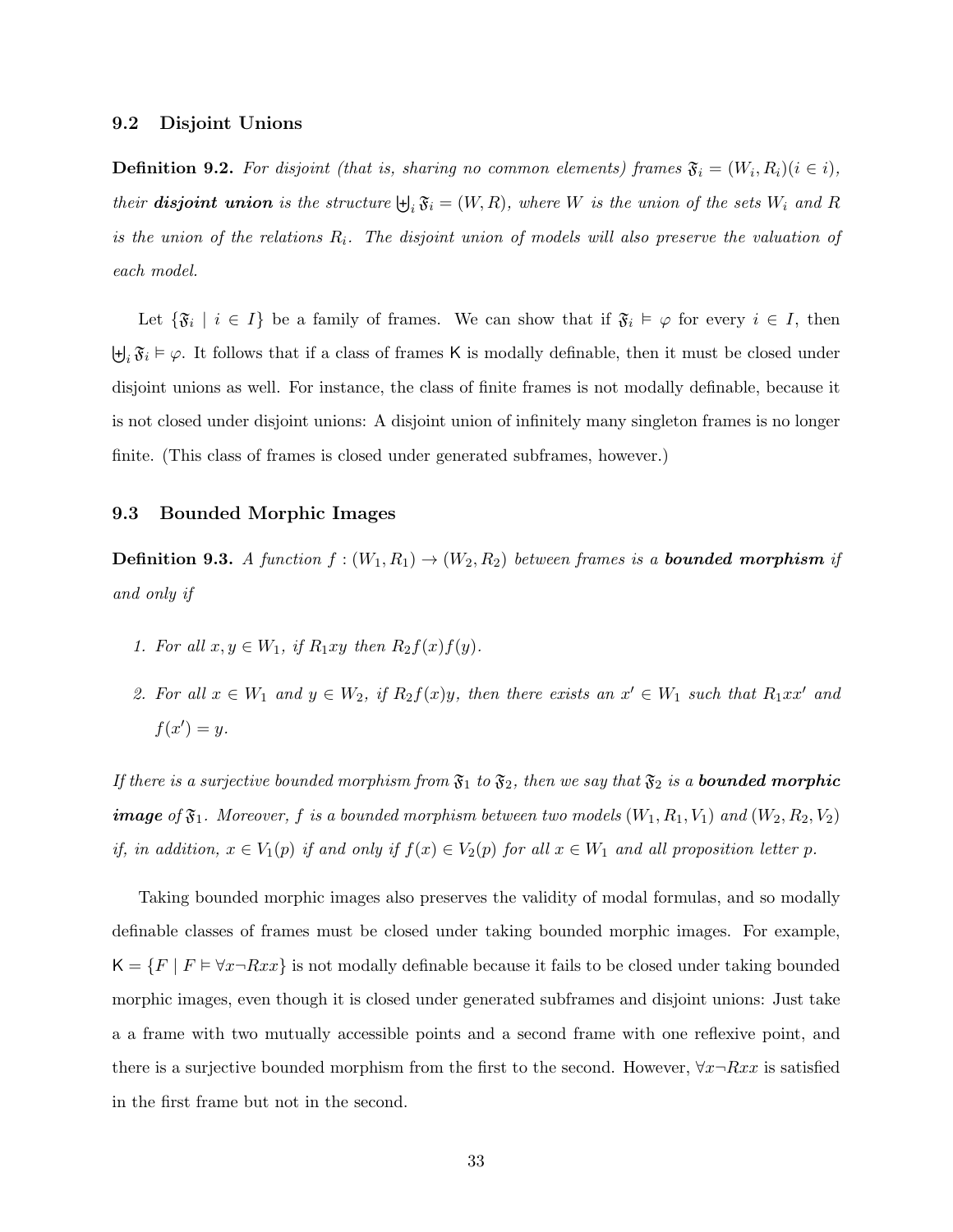#### 9.4 Ultrafilter Extensions

iff  $\{X \mid l_R(X) \in U\} \subseteq V$ .

**Definition 9.4.** Let  $\mathfrak{F} = (W, R)$  be a frame. The **ultrafilter extension ue**( $\mathfrak{F}$ ) of  $\mathfrak{F}$  is defined as the frame  $(Uf(W), R^{\mathfrak{ue}})$ :

- 1.  $Uf(W)$  is the set of ultrafilters over W.
- 2. Let U, V be two ultrafilters over W. R<sup>ue</sup>UV iff  $\forall X \in V, m_R(X) \in U$ , where  $m_R(X) = \{w \in V\}$  $W \mid \exists x \in X : wRx$ . Alternatively, if we define  $l_R(X) = \{w \in W \mid \forall x \in W : \text{ if } wRx \text{ then } x \in X\}$ , then  $R^{uv}UV$

The ultrafilter extension of a model  $(\mathfrak{F}, V)$  is the model  $\mathfrak{ue}(\mathfrak{M}) = (\mathfrak{ue}(\mathfrak{F}), V^{\mathfrak{ue}})$ , where  $V^{\mathfrak{ue}}(p)$  is the set of ultrafilters of which  $V(p)$  is a member.

Several features of the ultrafilter extensions are worth noting. First, the ultrafilter extension is analogous to the canonical frame in the completeness proof, and the ultrafilter extension of a model is analogous to the canonical model: A proposition letter  $p$  is true at an ultrafilter  $U$  just in case U contains  $V(p)$ , and We can prove a result analogous to the truth lemma of the completeness proof: For any modal formula  $\varphi$ ,

$$
\mathfrak{ue}\mathfrak{F}, U \vDash \varphi \text{ iff } V(\varphi) \in U.
$$

Second, the ultrafilter extension (of a model) is a saturated model:

#### **Lemma 9.5.** The ultrafilter extension  $\mathfrak{u} \mathfrak{M}$  of a modal model  $\mathfrak{M}$  is modally saturated.

*Proof.* Let  $U \in \mathfrak{ueM}$  be an ultrafilter and let  $\Sigma$  be a collection of modal formulas which is finitely satisfiable in the set of successors of U. We would like to find an ultrafilter  $U'$  such that  $R^{u\epsilon}UU'$ and  $\mathfrak{ueM}, U' \vDash \Sigma$ . Define

$$
\Delta = \{ V(\phi) \mid \phi \in \Sigma \} \cup \{ X \mid l_R(X) \in U \}
$$

We show that  $\Delta$  has the finite intersection property. Since both  $\{V(\phi) \mid \phi \in \Sigma\}$  and  $\{X \mid l_R(X) \in \Sigma\}$ U} are closed under taking intersections, it suffices to show that for any  $\phi \in \Sigma$  and any  $l_R(X) \in U$ , we have  $V(\phi) \cap X \neq \emptyset$ . Since  $\phi \in \Sigma$ , there must be a successor U'' of U such that  $\mathfrak{ueM}, U'' \models \phi$ ;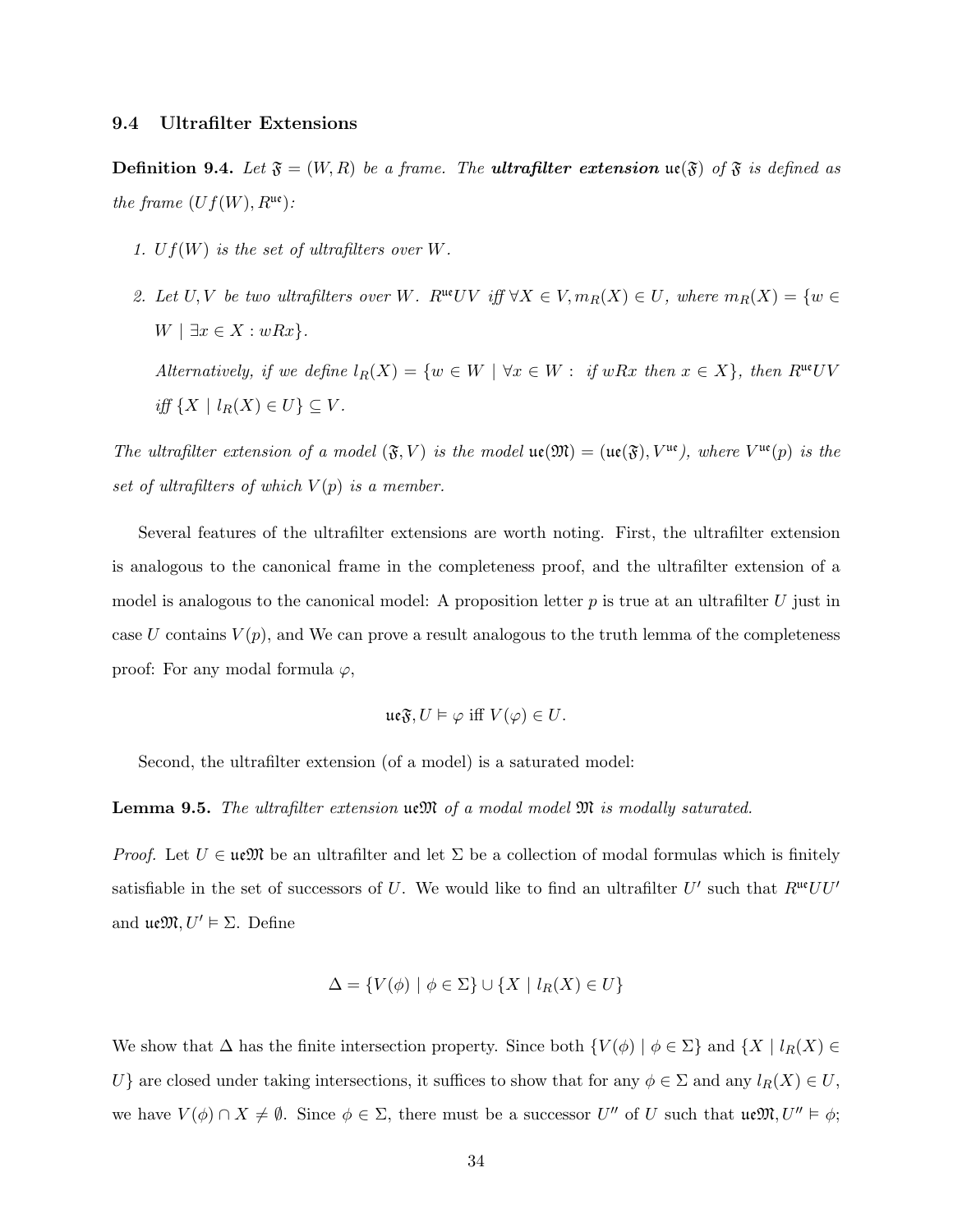hence  $V(\phi) \in U''$ . Moreover,  $l_R(X) \in U$  implies that  $X \in U''$ . Hence,  $V(\phi) \cap X \in U''$  and so  $V(\phi) \cap X \neq \emptyset$ , since U'' is an ultrafilter.

It follows by the Ultrafilter Theorem that  $\Delta$  can be extended to an ultrafilter U', and it is easy to see that  $U'$  has the desired properties.

Finally, closure property of the ultrafilter extensions goes in the other direction: If K is modally definable and  $\mathfrak{ue} \mathfrak{F} \in K$ , then  $\mathfrak{F} \in K$ . We describe this by saying that a modally definable class K of frames reflects ultrafilter extensions.

Consider the class of frames K =  $\{\mathfrak{F} \mid \mathfrak{F} \models \forall x \exists y (Rxy \land Ryy)\}.$  That is, the class of frames which have the property that every point has a reflexive successor. This class is closed under generated subframes, disjoint unions, and bounded morphic images, but it does not reflect ultrafilter extensions. So this class of frames is modally undefinable.

To show why  $\mathsf{K} = \{ \mathfrak{F} \mid \mathfrak{F} \models \forall x \exists y (Rxy \land Ryy) \}$  fails to reflect ultrafilter extensions, let  $\mathfrak{F} = (\mathbb{N}, <)$ be the frame based on the natural numbers with the usual strict ordering. The ultrafilter extension  $\mathfrak{ueF}$  has a submodel that is isomorphic to  $\mathfrak F$  (namely, the submodel consisting of the principal ultrafilters generated by the natural numbers), but there are also many ultrafilters that form clusters after the natural numbers. More precisely, we claim that for every  $U \in \mathfrak{ue} \mathfrak{F}$  which is non-principal, we have  $RU_1U$  for every  $U_1 \in \mathfrak{ue}_V$ . To see this, let  $U_1 \in \mathfrak{ue}_V$ . We show that  $\{m_R(X) \mid X \in U\} \subseteq U_1$ .  $X \in U$  implies that X is infinite, which implies that  $m_R(X) = N$ . Thus,  $m_R(X) \in U_1$ . The above reasoning shows that  $\mathfrak{ue} \mathfrak{F} \in \mathsf{K}$ . However,  $\mathfrak{F} \notin \mathsf{K}$ , since for no  $n \in \mathbb{N}$  do we have  $n < n$ .

Also, it is not true in general that modally definable classes of frames are closed under taking ultrafilter extensions (i.e.,  $\mathfrak{F} \in \mathsf{K}$  does not imply that  $\mathfrak{ue} \mathfrak{F} \in \mathsf{K}$ ). For an example, consider the frame  $\mathfrak{F} = (\mathbb{Z}^-, \lt)$  consisting of the negative integers strictly ordered in the usual way. This frame validates Löb's formula because  $\lt$  is transitive and conversely well-founded. However,  $\mathfrak{ueF}$  does not validate Löb's formula, as we can show that if U is a non-principal ultrafilter, then  $RUU$ , and so there is an infinite ascending chain  $URURU...$  That is, going from  $\mathfrak{F}$  to  $\mathfrak{ue} \mathfrak{F}$  does not preserve the validity of modal formulas. However, under certain conditions, modally definable classes are closed under taking ultrafilter extensions. For instance, if K is both modally definable and first order definable, then K is closed under taking ultrafilter extensions. We will prove something related to this in the proof of the Goldblatt-Thomason theorem.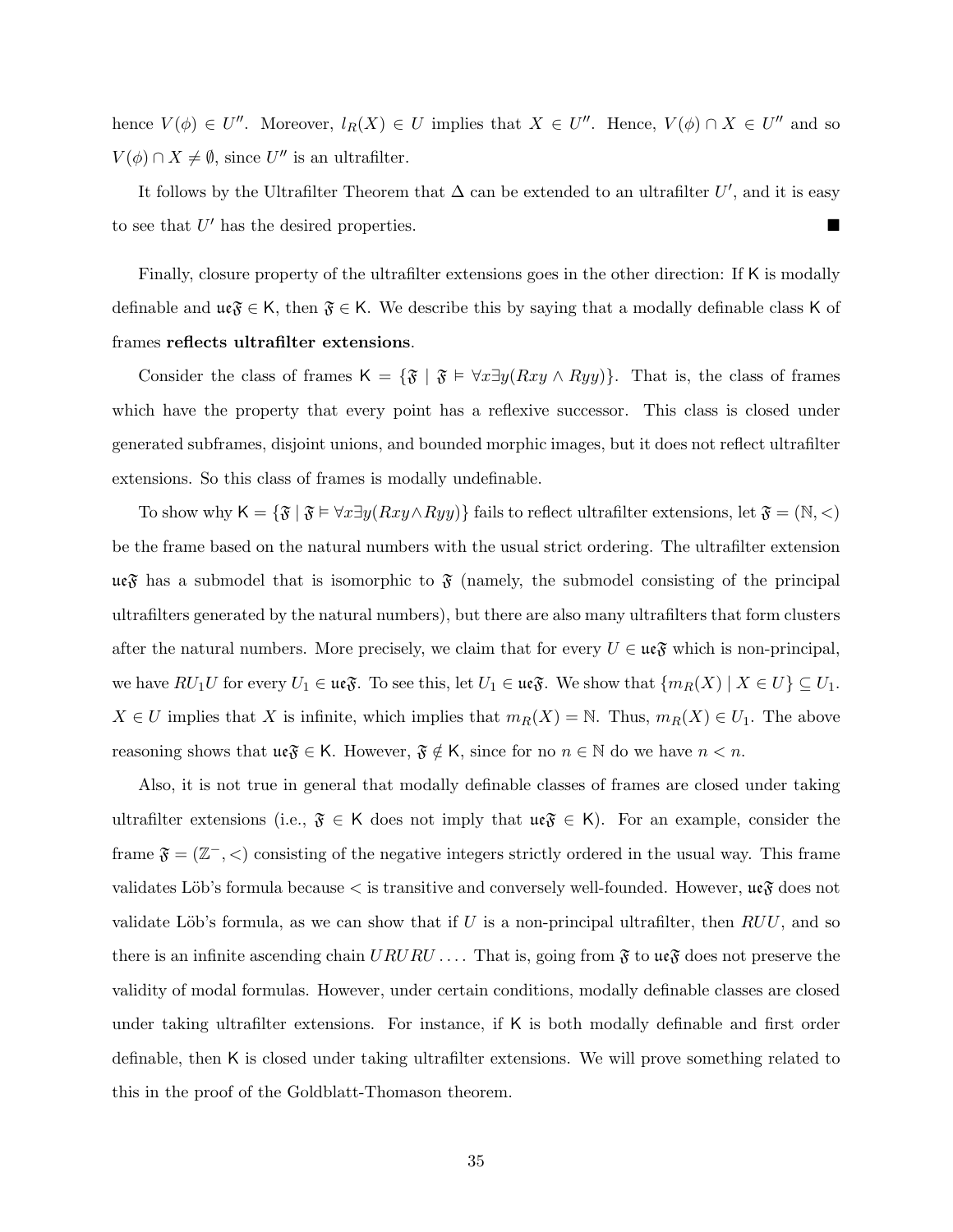#### 9.5 Preservation Results

We have shown examples of first order formulas that do not have the above four preservation properties (preserved under taking generated subframes, disjoint unions, bounded morphic images, and ultrafilter extensions). It is natural to ask the question: Which first order formulas have the above preservation properties?

We know which first order formulas are closed under generated subframes. Feferman and Kreisel (1966) considered this question, and they show that the following syntactic shape is necessary and sufficient for preservation under generated subframes:

$$
Rxy \mid \neg \mid \vee \mid \forall x \mid \exists y (Rxy \land \varphi).
$$

In van Benthem's 1977 thesis [\[13\]](#page-75-0), there are results for the first three preservation properties and their combination. It is still an open problem, however, to specify a syntactic criterion for preservation under ultrafilter extensions (and under all the four preservation properties combined).

In fact, this may not even be an RE class of first-order formulas. Is it the case that, given any operation on the models, we can prove a syntactic preservation theorem for it? This seems a naive expectation. If we have a syntactic preservation result, this means there is a well-defined, recursive class of syntactic shapes, and the formulas is equivalent to something in that class of shapes. The complexity of this is  $\Sigma_1^0$  (RE). This is very low down in the complexity hierarchy.

Accordingly, the operation on the frames must be simple in order to have a syntactic preservation theorem, and the first three operations on frames are indeed simple. For instance, it can be shown that the first order formulas that are preserved under generated subframes must be  $\Sigma_1^0$ , because the claim that the truth of a first order formula  $\varphi$  is preserved under generated subframes is equivalent to the validity of the following first order formula:

$$
\forall x (Ax \to \forall y (Rxy \to Ay) \to (\varphi \to (\varphi)^A)
$$

The problem with the ultrafilter extension is that the complexity of this operation is unclear. So it is possible that there is no syntactic preservation theorem for all the four conditions.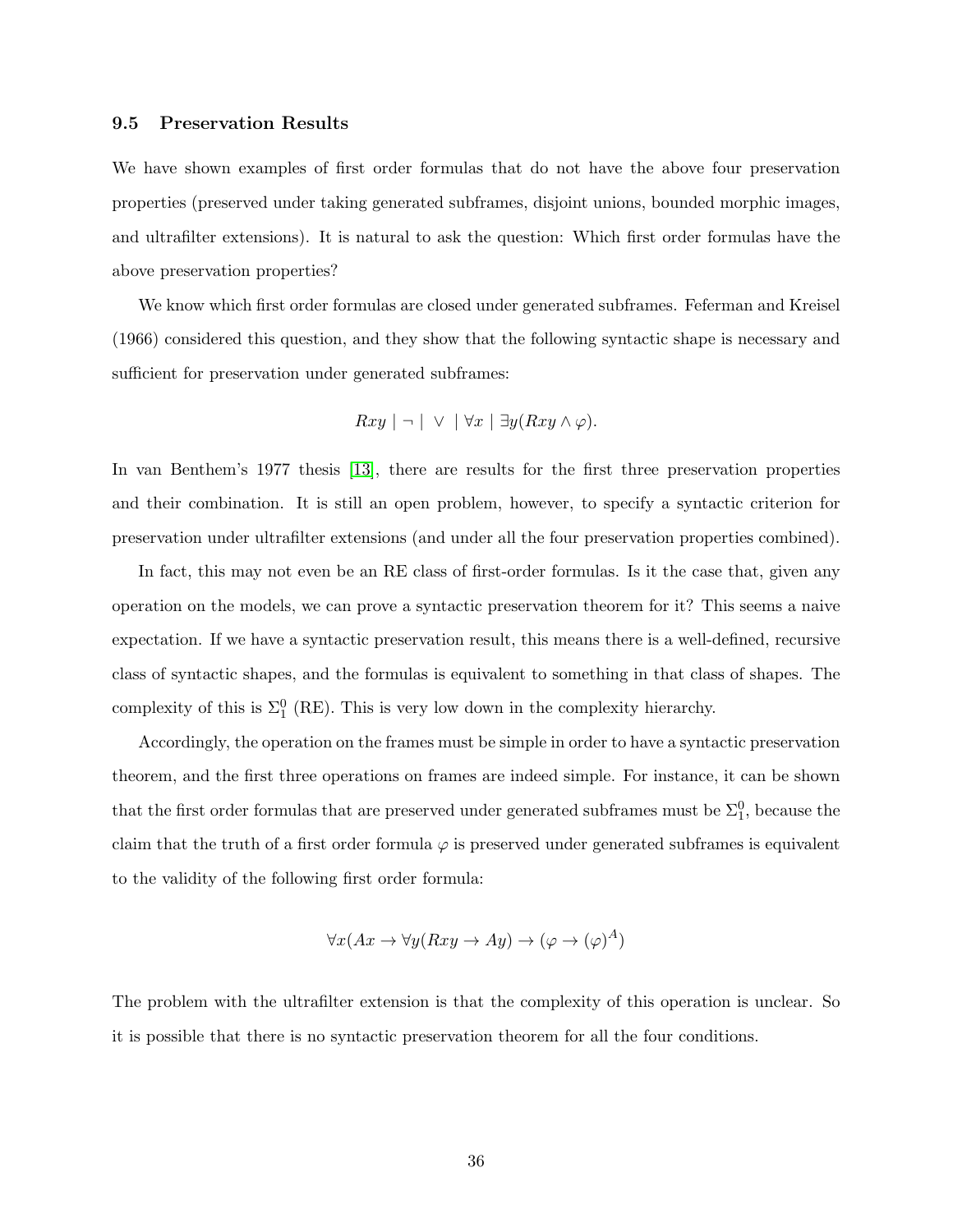# 10 Background in Universal Algebra

Another important perspective on modal logic is the algebraic perspective. The algebraic treatment of modal logic is an extension of the algebraic treatment of classical propositional logic, and it allows us to bring algebraic techniques to bear on certain model-theoretic issues. As an illustration, we will give an algebraic proof of the Goldblatt-Thomason Theorem, and the purpose of this section is to introduce some basic algebraic concepts and results that will be useful in that proof. We first extend boolean algebras to boolean algebras with operators, and then prove the Jónsson-Tarski Representation Theorem, which is an extension of the Stone Representation Theorem. Finally we briefly mention a well-known result in universal algebra, namely Birkhoff's Variety Theorem.

### 10.1 Boolean Algebras With Operators (BAO)

The algebraic treatment of classical propositional logic makes use of boolean algebras:

Definition 10.1. (Boolean Algebras). A structure  $\mathfrak{A} = (A, 0, +, -)$  is called a boolean alge**bra** iff it satisfies the following equations:  $(x \cdot y$  and 1 are shorthand for  $-(-x + -y)$  and  $-0$ , respectively.)

- 1. Associativity. For both  $+$  and  $\cdot$ .
- 2. Commutativity. For both  $+$  and  $\cdot$ .
- 3. Distributivity of  $+$  over  $\cdot$  and vice versa.
- 4. Complementation.  $x + (-x) = 1$  and  $x \cdot (-x) = 0$ .
- 5. Identity.  $x + 0 = x$  and  $x \cdot 1 = x$ .

The set A is called the carrier set of  $\mathfrak{A}$ , and the operations  $+$  and  $\cdot$  are called join and meet, respectively. Moreover, we order the elements of  $\mathfrak A$  by defining  $a \leq b$  if  $a + b = b$  (or equivalently, if  $a \cdot b = a$ ).

The intuitive semantics of propositional logic, for instance, can be regarded as a boolean algebra: We can think of 0 as False, 1 as True,  $A = 2$  as the set of truth values  $\{0, 1\}$ , and the three operations on A as operations on truth values. It is straightforward to provide translation schemes from logical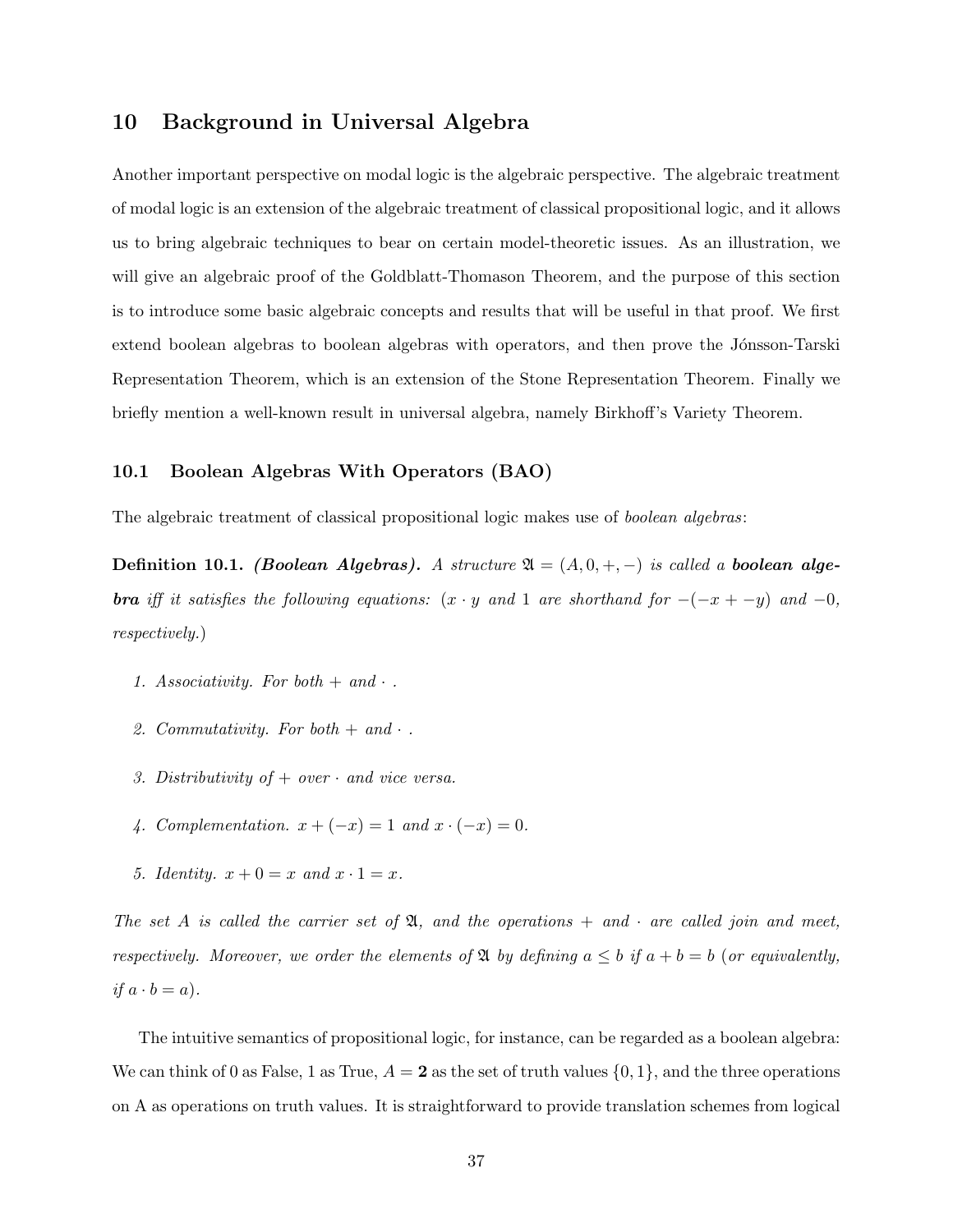formulas to algebraic equations (and vice versa), and the laws of propositional logic can then be regarded as algebraic equations that are true in the algebra of 2. For instance, instead of saying that  $p \vee \neg p$  is a law in propositional logic, we can say that the equation  $x + \bar{x} = 1$  is true in the algebra of 2.

Two kinds of Boolean algebras are particularly important for the algebraic proof of the completeness of classical propositional logic. Set algebras are useful for characterizing the semantics of propositional logic, whereas Lindenbaum algebras are useful for characterizing the syntax of propositional logic.

**Definition 10.2.** (Set Algebras) Let A be a set. The power set algebra on A is the structure

$$
\mathfrak{A} = (\mathcal{P}(A), \emptyset, \cup, -)
$$

where  $\emptyset$  denotes the emptyset,  $-$  is the set complement operation, and  $\cup$  is the set union operation. A set algebra is a subalgebra of a power set algebra. That is, a set algebra (on A) is a collection of subsets of A that contains  $\emptyset$  and are closed under  $\cup$  and  $-$ .

It is straightforward to check that set algebras are boolean algebras. For an example of a set algebra that is not also a power set algebra, take all the finite and cofinite subsets of N. It is closed under complement, union, intersection, and it includes the empty set and the whole set.

**Definition 10.3.** (Lindenbaum Algebra) Let L be a language and  $\equiv$  be the relation of provable equivalence in L. A Lindenbaum algebra  $\mathfrak L$  on  $\mathfrak L$  is the structure  $(Form(\mathcal L))/\equiv,0,+,-)$ , where  $Form(\mathcal{L})/\equiv$  is the set of formulas in  $\mathcal{L}$  modulo  $\equiv$ ,  $0 = [\perp]$ ,  $[\varphi] + [\psi]$  is  $[\varphi \vee \psi]$ , and  $-[\varphi]$  is  $[\neg \varphi]$ .

It is straightforward to show that all these operations are well defined, and the equations that are satisfied in the Lindenbaum algebra are merely (translations of) the laws in the proof systems.

Just as boolean algebras are the key to the algebraization of classical propositional logic, in modal logic we are interested in *boolean algebra with operators* (we only need one operator here since we are focused on the basic modal language):

Definition 10.4. (Boolean Algebras With Operators). A structure  $\mathfrak{A} = (A, 0, +, -, f)$  is a **boolean algebra with operators** if  $(A, 0, +, -)$  is a boolean algebra and f is a unary operation on A satisfying the following equations: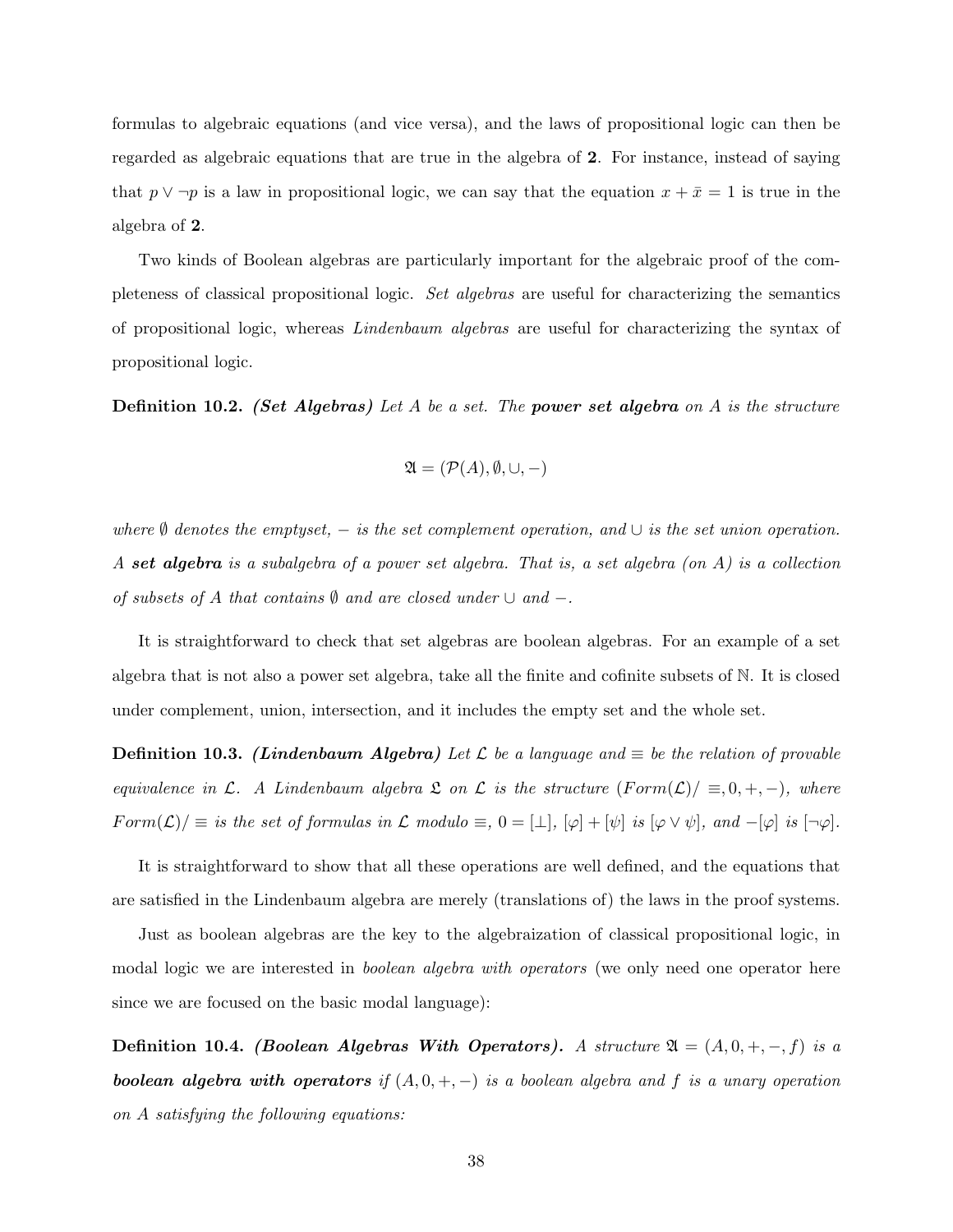- 1. Normality.  $f(0) = 0$ .
- 2. Additivity.  $f(x + y) = f(x) + f(y)$ .

The two equations correspond to the modal formulas  $\Diamond \bot \equiv \bot$  and  $\Diamond (p \lor q) \leftrightarrow (\Diamond p \lor \Diamond q)$ respectively, both of which are valid in normal modal logics.

A type of BAO is particularly important for capturing the semantics of modal logic, namely modal algebras. A modal algebra is basically a set algebra augmented with an operation corresponding to the accessibility relation in the frame:

**Definition 10.5.** (Modal Algebras). Let  $\mathfrak{F} = (W, R)$  be a frame. The full modal algebra of  $\mathfrak{F}$ (notation:  $\mathfrak{F}^+$ ), is the structure

$$
\mathfrak{F}^+=(\mathcal{P}(W),\cup,-,\emptyset,m_R)
$$

Where  $m_R$  is the unary operation such that for any  $X \subseteq W$ ,

$$
m_R(X) = \{ y \in W \mid \text{ there is an } x \in X \text{ such that } Ryx \}
$$

#### A modal algebra is a subalgebra of a full modal algebra.

As an example of modal algebra, consider again the collection of all the finite and cofinite subsets of  $(N, <)$  (think of  $(N, <)$ ) as a frame). This structure is closed under the operation  $m_<$ : If we have a finite set X,  $m<sub>lt</sub>(X)$  is finite. If X is a co-finite set,  $m<sub>lt</sub>(X)$  have to be the entire N, since there is no <-upper bound on the co-finite set.

### 10.2 Jónsson-Tarski Theorem

The Stone Representation Theorem says that any boolean algebra is isomorphic to a set algebra. As a generalization of the Stone Representation Theorem, the Jónsson-Tarski Theorem says that any boolean algebra with operators is isomorphic to a modal algebra. To prove this theorem, we first construct a frame from a BAO by forming the ultrafilter frame. By turning this frame back into a full modal algebra, we can then define a canonical isomorphic embedding of the original BAO into this full modal algebra.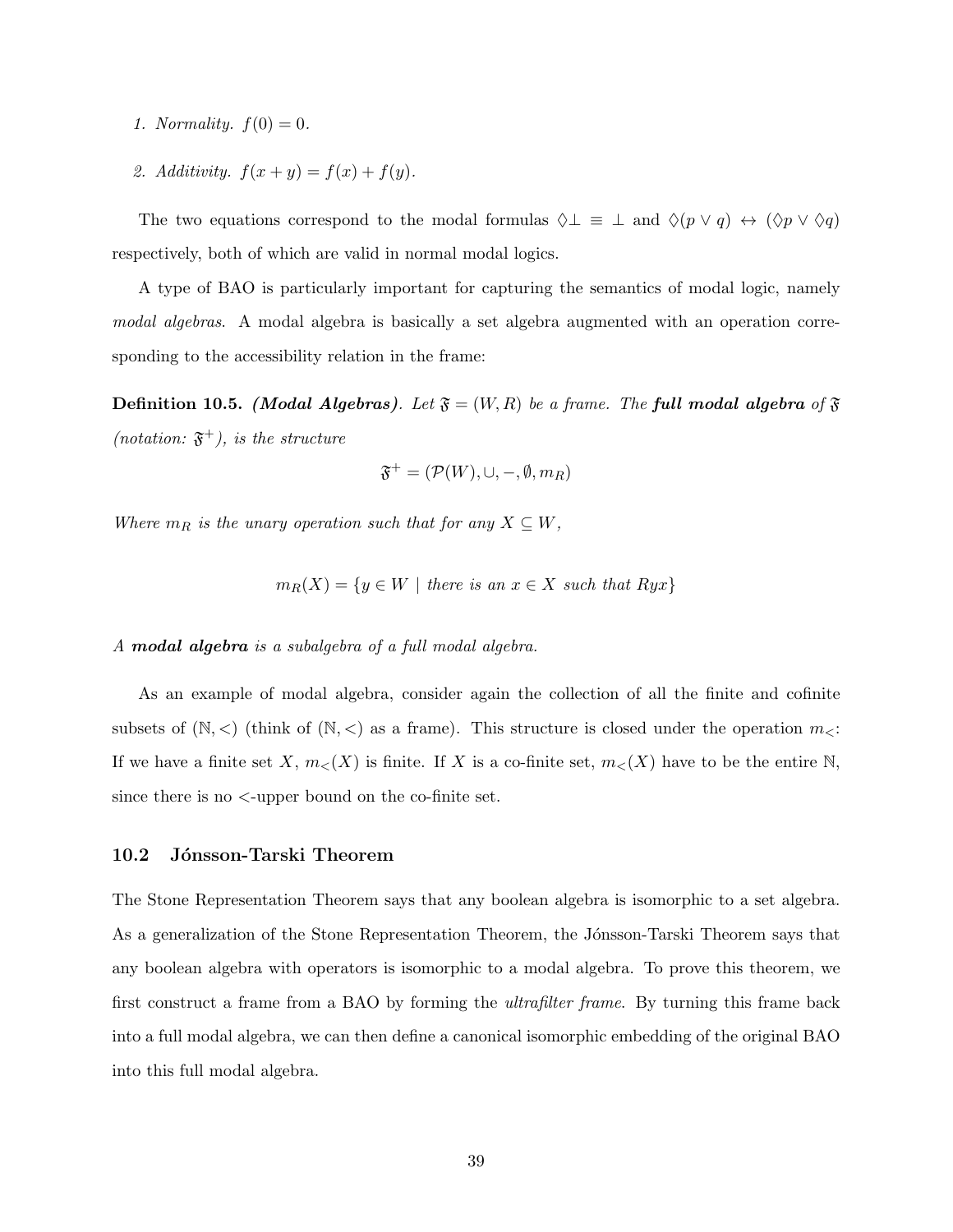Definition 10.6. (Ultrafilters in Boolean Algebras). A filter of a boolean algebra  $\mathfrak{A} =$  $(A, 0, +, -)$  is a subset  $F \subseteq A$  satisfying:

- 1.  $1 \in F$
- 2. If  $a, b \in F$ . then  $a \cdot b \in F$ .
- 3. If  $a \in F$  and  $a \leq b$ , then  $b \in F$ .

A filter of  $\mathfrak{A}$  F is proper iff  $0 \notin F$ . An ultrafilter of  $\mathfrak{A}$  is a proper filter F such that for every  $a \in A$ , either a or  $-a$  belongs to F. The collection of ultrafilters of  $\mathfrak A$  is written as Uf $\mathfrak A$ .

**Theorem 10.7.** (Ultrafilter Theorem). Let  $\mathfrak{A} = (A, 0, +, -)$  be a boolean algebra.

- 1. Any proper filter of  $\mathfrak A$  can be extended into an ultrafilter of  $\mathfrak A$ .
- 2. Suppose  $D$  is a subset of  $A$  that has the **finite meet property**; that is, no finite subset  ${a_0, \ldots, a_n}$  of D has  $a_0 \cdots a_n = 0$ . Then D can be extended to an ultrafilter of  $\mathfrak{A}$ .

**Definition 10.8.** (Ultrafilter Frames). Let  $\mathfrak A$  be a boolean algebra with operator f. The Ultra**filter frame** of  $\mathfrak{A}$  (notation:  $\mathfrak{A}_+$ ) is the structure

$$
\mathfrak{A}_{+}=(Uf\mathfrak{A},R_{f})
$$

where UfA is the set of ultrafilters of  $\mathfrak{A}$ , and for any ultrafilters  $u, v \in Uf\mathfrak{A}$ ,  $R_fuv$  iff  $fa \in u$  for all  $a \in v$ . Alternatively, if we use  $f^*(a)$  as a shorthand for  $-f(-a)$ , then we have that  $R_fuv$  iff  $a \in v$  for all  $f^*(a) \in u$ .

**Theorem 10.9.** (Stone Representation Theorem). Let  $\mathfrak{A} = (A, 0, +, -)$  be a boolean algebra. Then the representation function  $\rho : A \to \mathcal{P}(Uf\mathfrak{A})$  given by

$$
\rho(a) = \{ u \in Uf\mathfrak{A} \mid a \in u \}
$$

is an embedding of  $\mathfrak A$  into the powerset of U f $\mathfrak A$ .

Proof. See Bell and Slomson's well-known textbook "Models and Ultraproducts", p.24.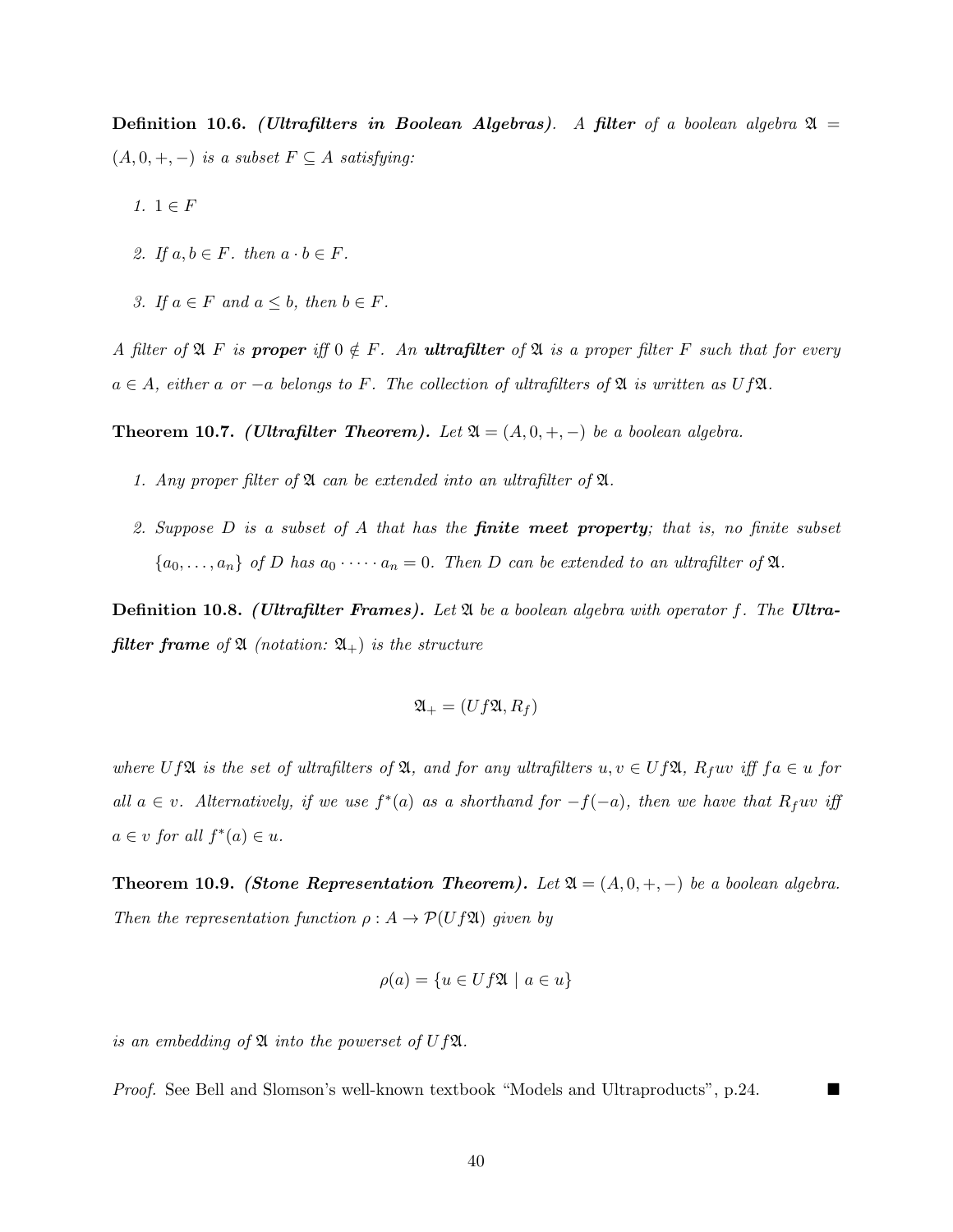**Theorem 10.10.** (*Jónsson-Tarski Theorem*). Let  $\mathfrak{A} = (A, 0, +, -, f)$  be a boolean algebra with operator. Then the representation function  $\rho : A \to \mathcal{P}(Uf\mathfrak{A})$  given by

$$
\rho(a) = \{ u \in Uf\mathfrak{A} \mid a \in u \}
$$

is an embedding of  $\mathfrak{A}$  into  $(\mathfrak{A}_{+})^{+}$ .

*Proof.* By the Stone Representation Theorem,  $\rho$  is a well-defined, injective mapping, and it preserves the boolean operations  $0, +$ , and  $-$ . The only additional thing to check is that  $\rho$  preserves the modal operation f, that is, for every  $a \in A$ 

$$
\rho(f(a)) = m_{R_f}(\rho(a))
$$

For the inclusion from right to left: Suppose  $u \in m_{R_f}(\rho(a))$ . Then by the definition of  $m_{R_f}$ , there exists an ultrafilter  $u_1$  with  $u_1 \in \rho(a)$  (that is,  $a \in u_1$ ) and  $R_fuu_1$ . By the definition of  $R_f$ ,  $f(a) \in u$ , that is  $u \in \rho(f(a))$ .

For the inclusion from left to right: let  $u \in \rho(f(a))$ , then  $f(a) \in u$ . To show that  $u \in m_{R_f}(\rho(a))$ , we need to find an ultrafilter  $u_1$  with  $a \in u_1$  and  $R_fuu_1$ , and for this, it suffices to show that there is some ultrafilter  $u_1$  such that  $\{a\} \cup \{x \mid f^*(x) \in u\} \subseteq u_1$ , with  $f^*$  being a shorthand for  $-f(-x)$ . To find such a  $u_1$  we use the ultrafilter theorem: and to set this up, we show that  $\{a\} \cup \{x \mid f^*(x) \in u\}$ has the finite meet property.

First, we show that  $F = \{x \mid f^*(x) \in u\}$  is closed under taking meet. Suppose  $x, y \in F$ , that is,  $f^*(x)$ ,  $f^*(y) \in u$ . Since u is an ultrafilter,  $f^*(x) \cdot f^*(y) \in u$ . But the additivity axiom  $f(x + y) = f(x) + f(y)$  yields  $f^*(x \cdot y) = f^*(x) \cdot f^*(y)$ , which in turn implies that  $f^*(x \cdot y) \in u$ . Hence  $x \cdot y \in F$ .

Next, as F is closed under taking meets, to show that  $\{a\} \cup F$  has finite meet property, it suffices to show that  $a \cdot x \neq 0$  whenever  $x \in F$ . To arrive at a contradiction, suppose that  $a \cdot x = 0$ for  $x \in F$ . Then  $a = a \cdot 1 = a \cdot (x + (-x)) = (a \cdot x) + (a \cdot (-x)) = 0 + (a \cdot (-x)) = a \cdot (-x)$ , which implies that  $a \leq -x$ . It is easy to show that f is monotonic, hence  $f(a) \leq f(-x)$ . Since  $f(a) \in u$ , we have  $f(-x) \in u$  and so  $f^*(x) \notin u$ , contradicting  $x \in F$ .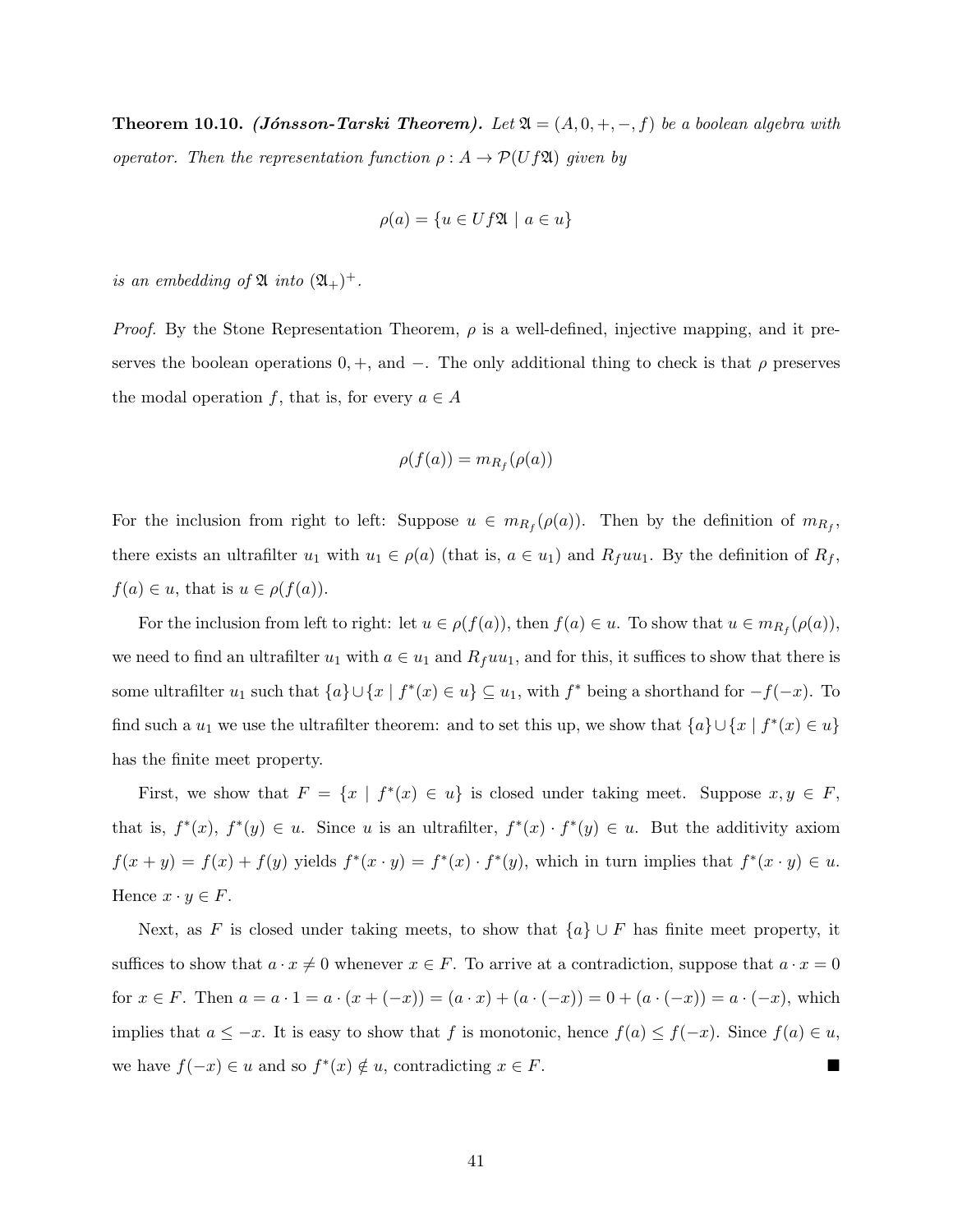The Jónsson-Tarski Theorem tells us what happens if we start with a BAO, apply the ultrafilter frame construction and then the modal algebra construction. What will happen if we start with a frame, construct the modal algebra of this frame, and then construct the ultrafilter frame of this modal algebra? The following result gives the answer:

<span id="page-41-0"></span>**Theorem 10.11.** Let  $\mathfrak{F}$  be a frame. Then  $(\mathfrak{F}^+)_+$ , the ultrafilter frame of the modal algebra of  $\mathfrak{F}$ , is the ultrafilter extension  $\mathfrak{ue}\mathfrak{F}$  of  $\mathfrak{F}.$ 

#### 10.3 Birkhoff's Theorem

A fundamental result in universal algebra is Birkhoff's Variety Theorem, which says that a collection of algebras is equationally definable if and only if it is closed under three algebraic operations. In this section, we briefly review the terminologies needed for formulating Birkhoff's Theorem:

Recall that a *language* (or *signature*) of algebras is a set  $\mathcal F$  of functional symbols such that a nonnegative integer n is assigned to each member  $f \in \mathcal{F}$ . This integer is called the *arity* of f, and f is said to be an n-ary function symbol. The subset of n-ary function symbols in  $\mathcal F$  is denoted by  $\mathcal{F}_n$ . Given a language  $\mathcal{F}$ , an *algebra*  $\mathfrak{A} = (A, f^{\mathfrak{A}})_{f \in \mathcal{F}}$  of signature  $\mathcal{F}$  consists of a set A and an operation  $f^{\mathfrak{A}}$  on A corresponding to each function symbol f in F.

Let X be a set of variables and  $\mathcal F$  be a signature of algebras. The set T of terms of signature  ${\mathcal F}$  is the smallest set such that

- 1.  $X \cup \mathcal{F}_0 \subset T$
- 2. If  $t_1, \ldots, t_n \in T$  and  $f \in \mathcal{F}_n$ , then  $f(t_1, \ldots t_n) \in T$ .

An equation of signature F over a set of variables X is an expression of the form  $t_1 \approx t_2$ , where  $t_1, t_2 \in T$ . An algebra  $\mathfrak A$  of type  $\mathcal F$  satisfies an equation  $t_1(x_1, \ldots x_n) \approx t_2(x_1 \ldots x_n)$ , abbreviated by  $\mathfrak{A} \models t_1(x_1, \ldots x_n) \approx t_2(x_1 \ldots x_n)$ , if for every choice of  $a_1, \ldots a_n \in A$  we have  $t_1^{\mathfrak{A}}(a_1,\ldots,a_n) = t_2^{\mathfrak{A}}(a_1,\ldots,a_n)$ . A class K of algebras satisfies  $t_1 \approx t_2$  if every each member of K satisfies  $t_1 \approx t_2$ .

**Definition 10.12.** (Equational Class). Let  $\Sigma$  be a set of equations of signature F, and define Mod( $\Sigma$ ) to be the class of algebras satisfying  $\Sigma$ . A class K of algebras is an equational class (also: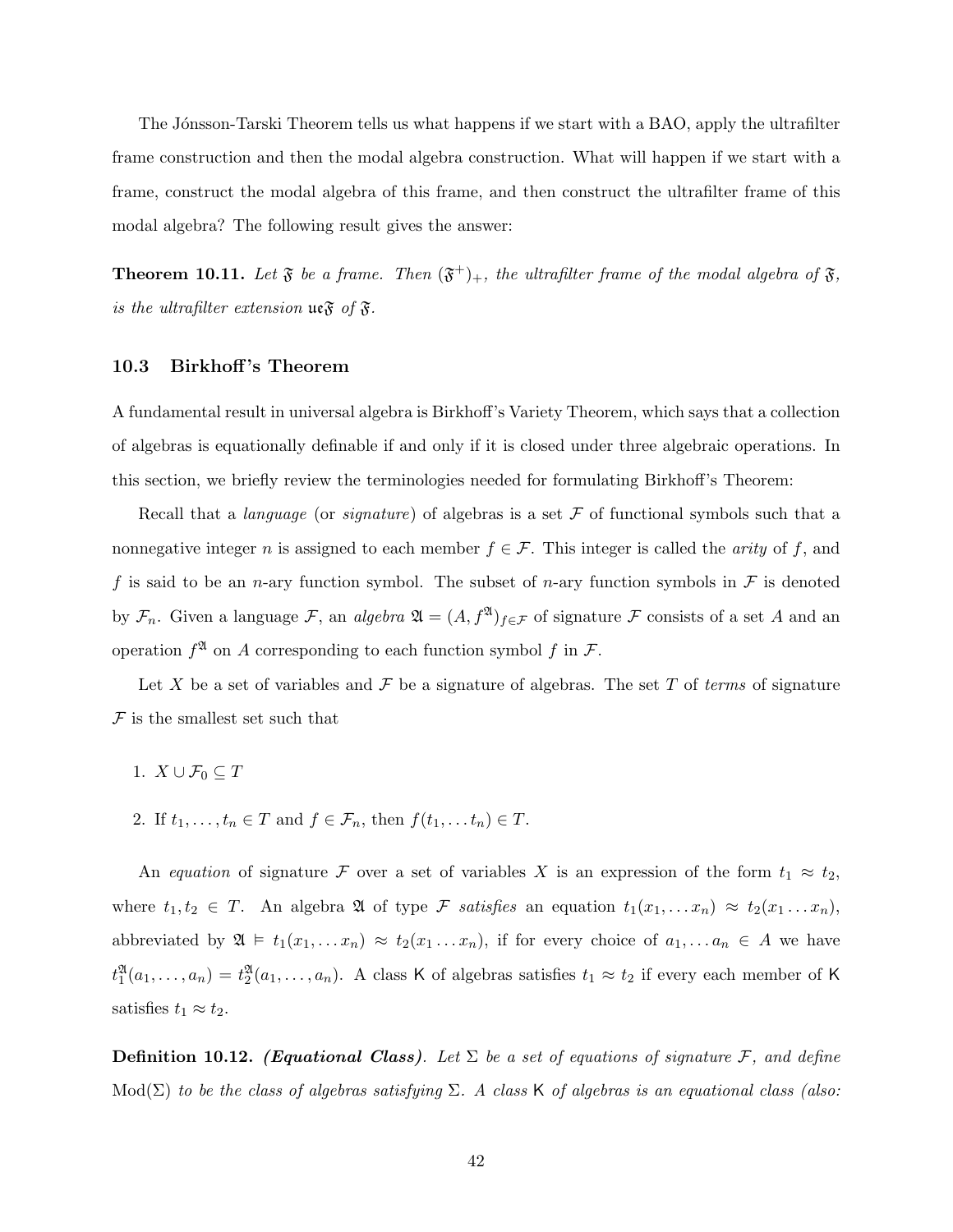'equational variety') if there is a set of equations  $\Sigma$  such that  $\mathsf{K} = \text{Mod}(\Sigma)$ . In this case we also say that K is equationally defined by  $\Sigma$ .

**Definition 10.13.** (Homomorphism). Let F be an algebraic signature, and let  $\mathfrak{A} = (A, f^{\mathfrak{A}})_{f \in \mathcal{F}}$ and  $\mathfrak{B} = (B, f^{\mathfrak{B}})_{f \in \mathcal{F}}$  be two algebras of the same signature. a map  $\eta : A \to B$  is a **homomorphism** iff for all  $f \in F$  and all  $a_1, \ldots, a_n \in A$ :

$$
\eta(f^{\mathfrak{A}}(a_1,\ldots,a_n)=f^{\mathfrak{B}}(\eta(a_1),\ldots,\eta(a_n))
$$

**Definition 10.14.** (Subalgebra). Let  $\mathfrak A$  be an algebra with signature  $\mathcal F$  and  $B$  be a subset of the carrier A. If B is closed under every operation  $f_{\mathfrak{A}}$ , then we call  $\mathfrak{B} = (B, f_{\mathfrak{A}} \restriction_B)_{f \in F}$  a **subalgebra** of  $\mathfrak{B}$ .

**Definition 10.15.** (Product). Let  $(\mathfrak{A}_i)_{i\in I}$  be a family of algebras. The product  $\prod_{i\in I} \mathfrak{A}_i$  of the family is the algebra  $\mathfrak{A}=(A,f^\mathfrak{A})_{f\in F}$  where  $A$  is the cartesian product  $\prod_{i\in I}A_i$  for each carrier  $A_i$ of  $\mathfrak{A}_i$ , and the operations are defined coordinatewise; that is, for functions  $a_1, \ldots, a_n \in \prod_{i \in I} A_i$ ,  $f^{\mathfrak{A}}(a_1,\ldots,a_n)$  is the function in  $\prod_{i\in I}A_i$  given by:

$$
f^{\mathfrak{A}}(a_1,\ldots,a_n)(i) = f^{\mathfrak{A}}_i(a_1(i),\ldots,a_n(i))
$$

**Theorem 10.16.** (Birkhoff's Theorem) A class of algebras K (in any signature) is an equational class if and only if K is closed under taking homomorphic image, subalgebras, and products.

In fact, Birkhoff's theorem shows how to generate an equational class from a given class of algebras: Given a class C of algebras, let VC denote the equational class generated by C. That is, let  $\Sigma(C)$  be the set of all the equations that are true in C, and VC is the class of all the algebras satisfying  $\Sigma(\mathsf{C})$ . Birkhoff's theorem (together with a theorem by Tarski) shows that  $\mathbb{V}\mathsf{C} = \mathbf{HSPC}$ . That is, in order to obtain the equational class generated by C, we can start by taking products of algebras in C, then go on to take subalgebras, and finish off by forming homomorphic images.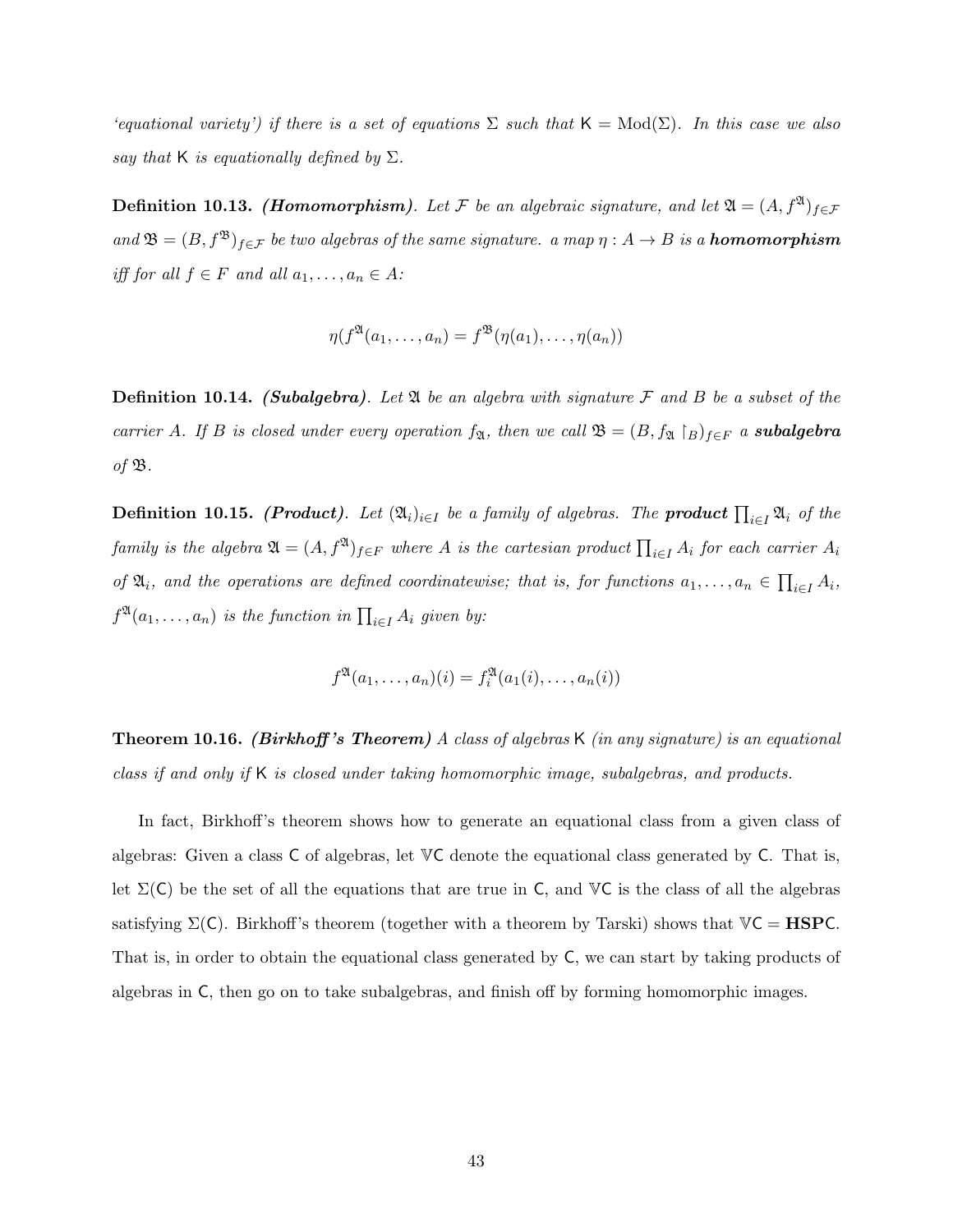## 11 Modal Duality Theory

So far we have seen how to construct frames from algebras and algebras from frames. But frames can be constructed from other frames by generated subframes, disjoint unions and bounded morphisms, and algebras can be constructed from other algebras by homomorphisms, subalgebras, and products. Modal duality theory is the study of the systematic connection between these framebuilding operations and algebra-building operations. The duality results we prove in this section focus only on the direction from algebras to frames, because this is the direction needed in the algebraic proof of the Goldblatt-Thomason Theorem.

<span id="page-43-0"></span>**Theorem 11.1.** Let  $\mathfrak{F}_i = (W_i, R_i)$ ,  $i \in I$  be a family of frames. Then the modal algebra of the disjoint union of  $\mathfrak{F}_i$   $(i \in I)$  is isomorphic to the the product of the modal algebras of  $\mathfrak{F}_i$   $(i \in I)$ .

$$
\left(\biguplus_{i\in I} \mathfrak{F}_i\right)^+\cong \prod_{i\in I} \mathfrak{F}_i^+
$$

*Proof.* (Sketch only.) We define a map  $\nu : \mathcal{P}(\biguplus_{i\in I} \mathfrak{F}_i) \longrightarrow \prod_{i\in I} \mathcal{P}(W_i)$  such that, for any  $X \subseteq$  $\biguplus_{i\in I} \mathfrak{F}_i$  and any  $i \in I$ ,

$$
\nu(X)(i) = X \cap W_i
$$

It is easy to see that  $\nu$  is an isomorphism.

**Definition 11.2.** Let  $\mathfrak{A}$  and  $\mathfrak{B}$  be two boolean algebras with operators, and  $\eta : A \rightarrow B$  be a function from the carrier of  $\mathfrak A$  to the carrier of  $\mathfrak B$ . Then its **dual**  $\eta_+$  is the following function that maps each ultrafilter u of  $\mathfrak B$  to a subset of A:

$$
\eta_+(u) = \{ a \in A \mid \eta(a) \in u \}
$$

**Definition 11.3.** Let  $\mathfrak{A} = (A, 0^{\mathfrak{A}}, +^{\mathfrak{A}}, -^{\mathfrak{A}}, f^{\mathfrak{A}})$  and  $\mathfrak{B} = (B, 0^{\mathfrak{B}}, +^{\mathfrak{B}}, -^{\mathfrak{B}}, f^{\mathfrak{B}})$  be two booleans algebras with operator. and let  $\eta: A \to B$  be a function. We say that  $\eta$  is a **boolean homomorphism** if  $\eta$  is a homomorphism if  $\eta$  is a homomorphism from  $(A, 0^{\mathfrak{A}}, +^{\mathfrak{A}}, -^{\mathfrak{A}})$  to  $(B, 0^{\mathfrak{B}}, +^{\mathfrak{B}}, -^{\mathfrak{B}})$ . We say that  $\eta$  is a **modal homomorphism** if for all  $a \in A$ ,  $\eta(f^A(a)) = f^{\mathfrak{B}}(\eta(a))$ . Finally,  $\eta$  is a homomorphism if it is both a boolean and a modal homomorphism.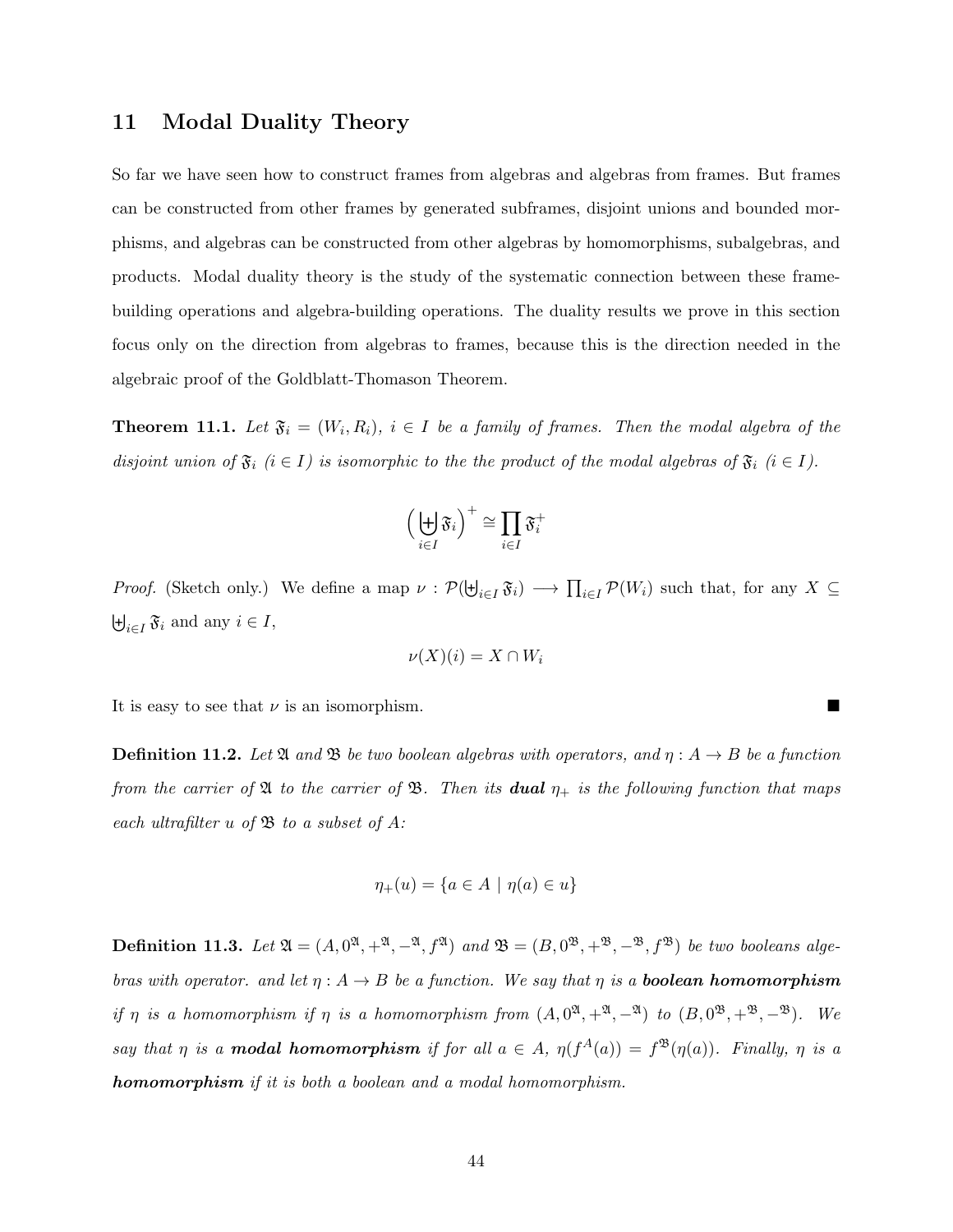<span id="page-44-0"></span>**Lemma 11.4.** Let  $\mathfrak{A} = (A, 0^{\mathfrak{A}}, +^{\mathfrak{A}}, -^{\mathfrak{A}}, f^{\mathfrak{A}})$  and  $\mathfrak{B} = (B, 0^{\mathfrak{B}}, +^{\mathfrak{B}}, -^{\mathfrak{B}}, f^{\mathfrak{B}})$  be two booleans algebras with operator, and  $\eta$  a map from A to B.

- 1. If  $\eta$  is a boolean homomorphism, then  $\eta_+$  maps ultrafilters to ultrafilters.
- 2. If  $f^{\mathfrak{B}}(\eta(a)) \leq^{\mathfrak{B}} \eta(f^{\mathfrak{A}}(a))$ , then  $\eta_+$  has the zig property of bounded morphism.
- 3. If  $f^{\mathfrak{B}}(\eta(a)) \geq^{\mathfrak{B}} \eta(f^{\mathfrak{A}}(a))$  and  $\eta$  is a boolean homomorphism, then  $\eta_+$  has the zag property of bounded morphism.
- 4. If  $\eta$  is a homomorphism, then  $\eta_+$  is a bounded morphism from  $\mathfrak{B}_+$  to  $\mathfrak{A}_+$ .
- 5. If  $\eta$  is an injective boolean homomorphism, then  $\eta_+ : Uf \mathfrak{B} \to Uf \mathfrak{A}$  is surjective.
- 6. If  $\eta$  is a surjective boolean homomorphism, then  $\eta_+ : Uf \mathfrak{B} \to Uf \mathfrak{A}$  is injective.

*Proof.* 1. Suppose  $\eta$  is a boolean homomorphism. We show that  $\eta_+(u) = \{a \in A \mid \eta(a) \in u\}$  is an ultrafilter of  $\mathfrak{A}$ . First, we show that  $0^{\mathfrak{A}} \notin \eta_{+}(u)$ . Since  $\eta$  is a boolean homomorphism and u is an ultrafilter of  $\mathfrak{B}, \eta(0^{\mathfrak{A}}) = 0^{\mathfrak{B}} \notin u$ . Hence  $0^{\mathfrak{A}} \notin \eta_+(u)$ . Second, suppose  $a, b \in \eta_+(u)$ , that is,  $\eta(a), \eta(b) \in u$ . We show that  $a \cdot^{\mathfrak{A}} b \in \eta_{+}(u)$ . Again since  $\eta$  is a boolean homomorphism and u is an ultrafilter of B,  $\eta(a^{i\mathfrak{A}}b) = \eta(a)^{i\mathfrak{B}}\eta(b) \in u$ , and so  $a^{i\mathfrak{A}}b \in \eta_+(u)$ . Similarly, it is straightforward to show that  $\eta_+(u)$  is upward closed and that for every  $a \in A$ , either a or  $-\alpha a$  belongs to  $\eta_+(u)$ .

2. We need to show that for any  $u, u_1 \in Uf\mathfrak{B}$ , if  $R_f \mathfrak{B}uu_1$ , then  $R_f \mathfrak{A} \eta_+(u)\eta_+(u_1)$ . Let  $a \in \eta_+(u_1)$ , that is,  $\eta(a) \in u_1$ . Then  $f^{\mathfrak{B}}(\eta(a)) \in u$  since  $R_f^{\mathfrak{B}}(uu_1)$ , and so  $\eta(f^{\mathfrak{A}}(a)) \in u$  by the assumption and by the fact that u is upward closed. Hence  $f^{\mathfrak{A}}(a) \in \eta_{+}(u)$  as desired.

3. Suppose  $R_f \circ \eta_+(u)v_1$  holds for  $u \in Uf\mathfrak{B}$  and  $v_1 \in Uf\mathfrak{B}$ . We want to find  $u_1 \in Uf\mathfrak{B}$  such that  $\eta_+(u_1) = v_1$  and  $R_f \mathfrak{B} u u_1$ . Define

$$
F = \{ \eta(a) \mid a \in v_1 \} \cup \{ b \in B \mid -^{B} f^{B}(-^{B} b) \in u \}
$$

We show that F has the finite meet property. It is easy to see that both  $\{\eta(a) \mid a \in v_1\}$  and  ${b \in B \mid -^{B} f^{B}(-^{B}b) \in u}$  are closed under meet, hence it suffices to show that  $\eta(a) \cdot^{B} b \neq 0^{B}$  for  $a \in v_1$  and  $b \in B$ . Suppose for contradiction that  $\eta(a) \cdot^{\mathfrak{B}} b = 0^{\mathfrak{B}}$ . Then  $\eta(a) \leq^{\mathfrak{B}} -^{\mathfrak{B}} b$ , and by the monotonicity of  $f^{\mathfrak{B}}, f^{\mathfrak{B}}(\eta(a)) \leq^{\mathfrak{B}} f^{\mathfrak{B}}(-^{\mathfrak{B}}b)$ . By assumption,  $\eta(f^{\mathfrak{A}}(a)) \leq^{\mathfrak{B}} f^{\mathfrak{B}}(\eta(a))$ . Moreover,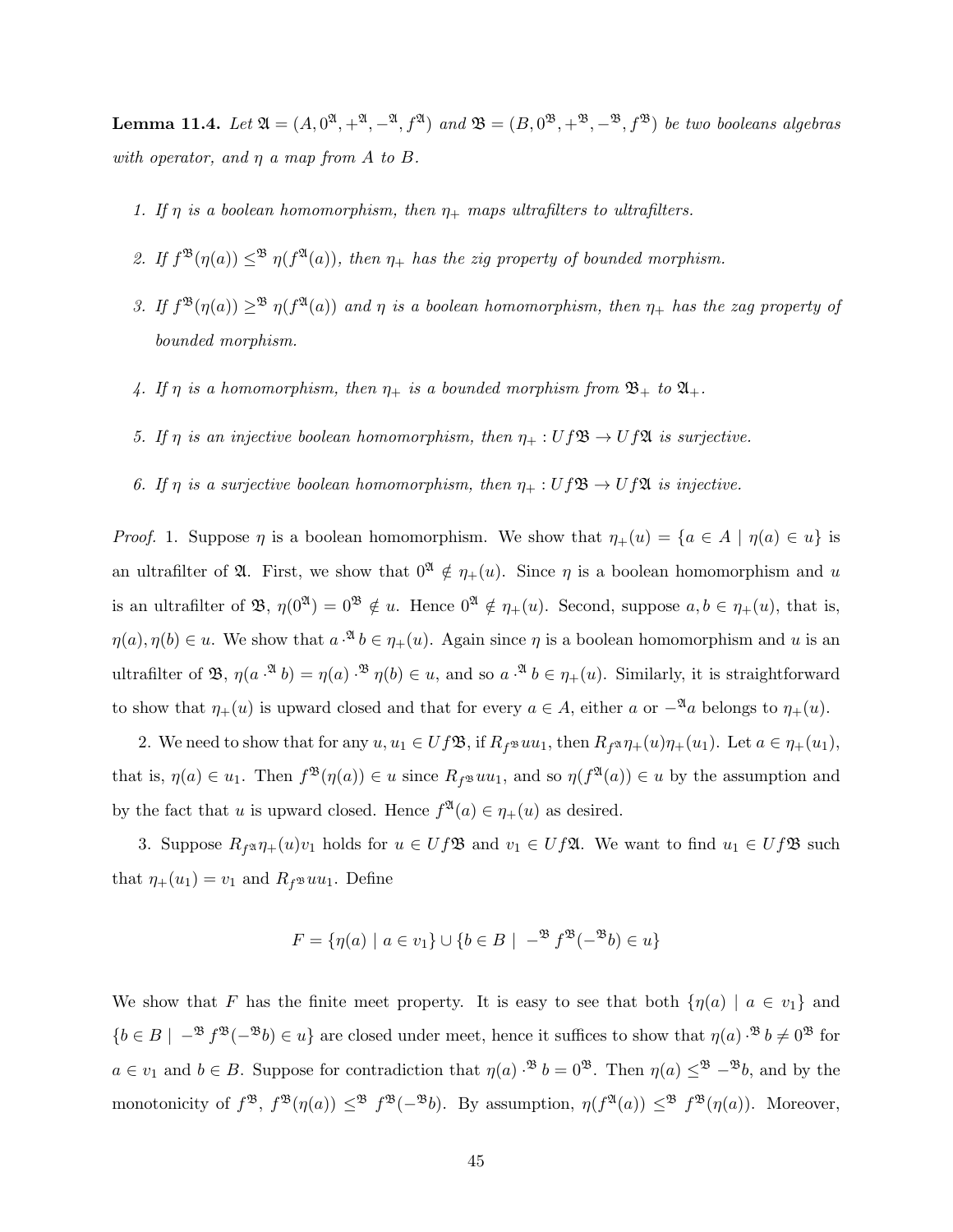$\eta(f^{\mathfrak{A}}(a)) \in u$ , since  $a \in v_1$  and  $R_{f^{\mathfrak{A}}}\eta_+(u)v_1$ . Hence by the upward closure of  $u, f^{\mathfrak{B}}(-^{\mathfrak{B}}b) \in u$ , contradicting the assumption that  $-\frac{\mathfrak{B}}{\mathfrak{f}^{\mathfrak{B}}}(-\frac{\mathfrak{B}}{\mathfrak{b}}) \in u$ .

By the ultrafilter theorem, the filter  $F$  can be extended to an ultrafilter  $u_1$ , and we will now show that  $u_1$  in fact has the desired properties. First,  $R_f \otimes uu_1$  because  $\{b \in B \mid -\mathcal{B} f^{\mathfrak{B}}(-\mathcal{B}b) \in$  $u\} \subseteq F \subseteq u_1$ . Second, to show that  $\eta_+(u_1) = v_1$ , first let  $a \in v_1$ , then  $\eta(a) \in {\eta(a) \mid a \in v_1} \subseteq u_1$ . This shows that  $v_1 \subseteq \eta_+(u_1)$ . For the other inclusion, it suffices to show that  $a \notin \eta_+(u_1)$  if  $a \notin v_1$ ; we reason as follows:

$$
a \notin v_1 \implies -^{\mathfrak{A}} a \in v_1
$$
  
\n
$$
\implies -^{\mathfrak{B}}(\eta(a)) = \eta(-^{\mathfrak{A}}(a)) \in \{\eta(a) \mid a \in v_1\}
$$
  
\n
$$
\implies -^{\mathfrak{B}}(\eta(a)) \in u_1
$$
  
\n
$$
\implies \eta(a) \notin u_1
$$
  
\n
$$
\implies a \notin \eta_+(u_1)
$$

4. This follows immediately from item 1, 2 and 3.

5. This proof is similar to the proof of 3. Assume that  $\eta$  is injective, and let v be an ultrafilter of  $\mathfrak{A}$ . we want to find an ultrafilter u of  $\mathfrak{B}$  such that  $\eta_+(u) = v$ . Define

$$
\eta[v] = \{\eta(a) \mid a \in u\}
$$

It is straightforward to show that  $\eta[v]$  has the finite meet property and therefore can be extended to an ultrafilter u. We can then show that  $\eta_+(u) = v$  by following the same reasoning as in part 3.

6. Assume that  $\eta$  is surjective, and let  $u_1, u_2$  be distinct ultrafilters of  $\mathfrak{A}$ . Without loss of generality we may assume that there exists an  $b \in B$  such that  $a \in u_1$  and  $a \notin u_2$ . As  $\eta$  is surjective, there is an  $a \in A$  such that  $\eta(a) = b$ . Then  $a \in \eta_+(u_1)$  but  $a \notin \eta_+(u_2)$ , and so  $\eta_+(u_1) \neq \eta_+(u_2)$ . Hence  $\eta_+$  is injective.

<span id="page-45-0"></span>**Theorem 11.5.** Let  $\mathfrak A$  and  $\mathfrak B$  be two boolean algebras with operators.

- 1. If  $\mathfrak A$  is isomorphic to a subalgebra of  $\mathfrak B$ , then  $\mathfrak A_+$  is a bounded morphic image of  $\mathfrak B_+$ .
- 2. If  $\mathfrak A$  is a homomorphic image of  $\mathfrak B$ , then  $\mathfrak A_+$  is isomorphic to a generated subframe of  $\mathfrak B_+$ .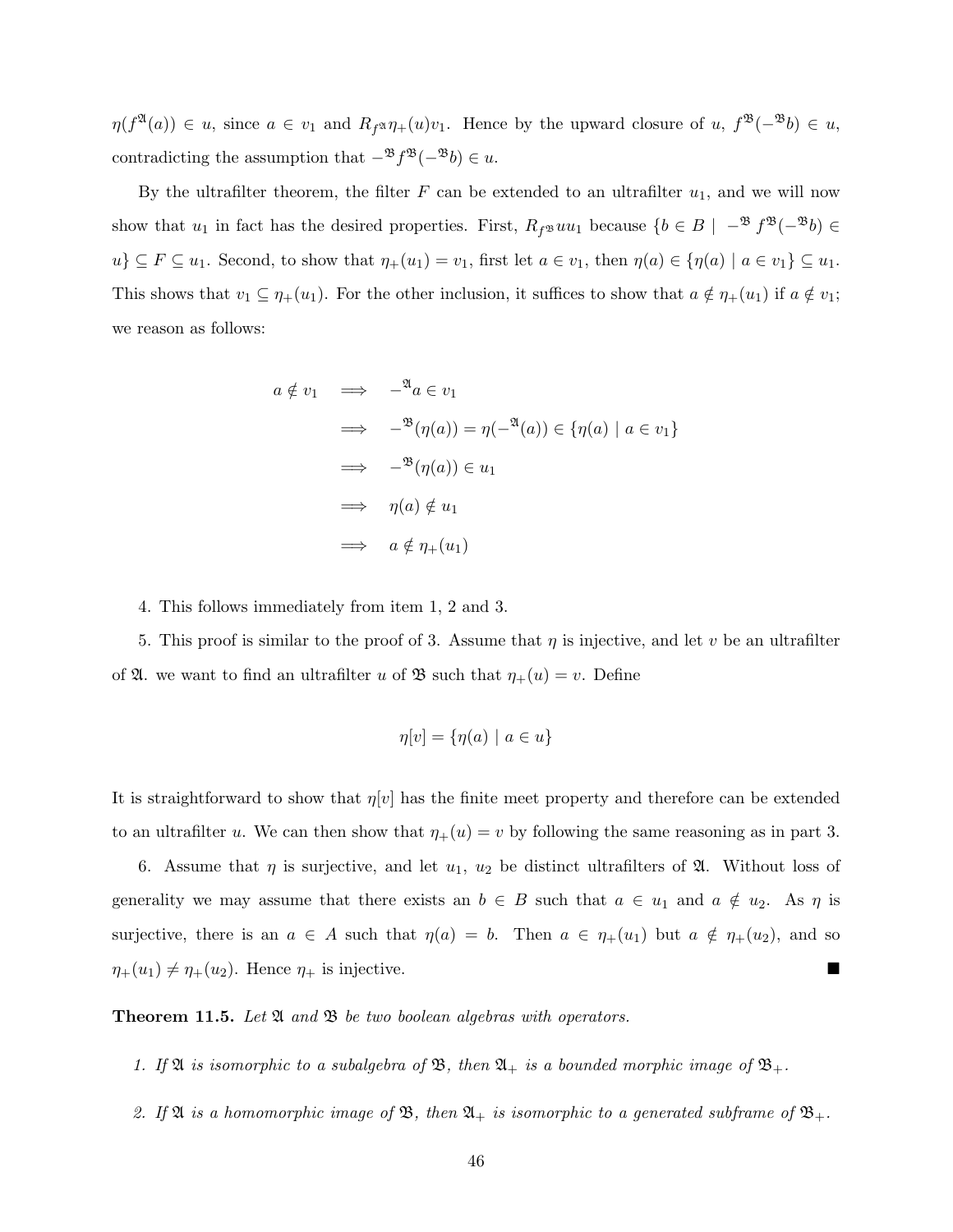## 12 Goldblatt-Thomason Theorem

In this section we provide two proofs of the Goldblatt-Thomason Theorem: The first proof is algebraic whereas the second is model-theoretic.

### 12.1 The First Proof

<span id="page-46-0"></span>**Lemma 12.1.** Let  $\mathfrak{F} = (W, R)$  be an arbitrary frame. Then  $\mathfrak{F}$  has an ultrapower  $\prod_U \mathfrak{F}$  such that  $\prod_U \mathfrak{F}$  is an elementary extension of  $\mathfrak{F}$ , and the ultrafilter extension  $\mathfrak{ue}(\mathfrak{F})$  is the bounded morphic image of  $\prod_U \mathfrak{F}$ .

Proof. Let  $\Sigma = \{p_A \mid A \subseteq W\}$ . That is,  $\Sigma$  is a set of new proposition letters, one for each subset of W. Define a valuation V such that  $V(p_A) = A$  for each  $A \subseteq W$ , and let  $\mathfrak{M} = (\mathfrak{F}, V)$ . By Theorem [2.16,](#page-10-0) there is a  $\omega$ -saturated ultrapower  $\prod_U \mathfrak{M}$  which is an elementary extension of  $\mathfrak{M}$ . (We cannot apply corollary [2.13](#page-8-0) here since  $\Sigma$  may not be countable.) Now we define a mapping  $f:\prod_U\mathfrak{M}\to \mathfrak{ue}\mathfrak{M}$ :

For every 
$$
s \in \prod_{U} \mathfrak{M}, f(s) = \{A \subseteq W \mid \prod_{U} \mathfrak{M}, s \models p_A\}
$$

and we show that  $f$  is a surjective bounded morphism.

First, we show that f is well defined in the sense that  $f(s)$  is indeed an ultrafilter. We will only check that  $f(s)$  does not contain the empty set and is closed under intersection, since the other conditions are similar. By the definition of f, we have  $\emptyset \in f(s)$  iff  $\prod_U \mathfrak{M}, s \models p_\emptyset$ . By the definition of V, we have  $\mathfrak{M} \models \neg p_{\emptyset}$ . Note that  $\mathfrak{M}$  and  $\prod_{U} \mathfrak{M}$  are elementarily equivalent, which implies that for all modal formulas  $\varphi$ ,  $\mathfrak{M} \models \varphi$  iff  $\prod_U \mathfrak{M} \models \varphi$ . Hence we have  $\prod_U \mathfrak{M} \models \neg p_{\emptyset}$ , and in particular  $\prod_U \mathfrak{M}, s \models \neg p_{\emptyset}$ . Hence  $\emptyset \notin f(s)$ . Similarly, let  $X, Y \in f(s)$ , that is,  $\prod_U \mathfrak{M}, s \models p_X \land p_Y$ . By the definition of V, we have  $\mathfrak{M} \models (p_X \land p_Y) \leftrightarrow p_{X \cap Y}$ . Hence  $\prod_U \mathfrak{M} \models (p_X \land p_Y) \leftrightarrow p_{X \cap Y}$ , and so  $\prod_U \mathfrak{M}, s \vDash p_{X \cap Y}$ . Then  $X \cap Y \in f(s)$  as desired.

Second, we show that  $f$  is homomorphic (the 'zig' clause of bounded morphism). Suppose  $s_1, s_2 \in \prod_U \mathfrak{M}$  and  $R^U s_1 s_2$ . We want to show that  $R^{\mathfrak{ue}} f(s_1) f(s_2)$ ; that is, if  $X \in f(s_2)$ , then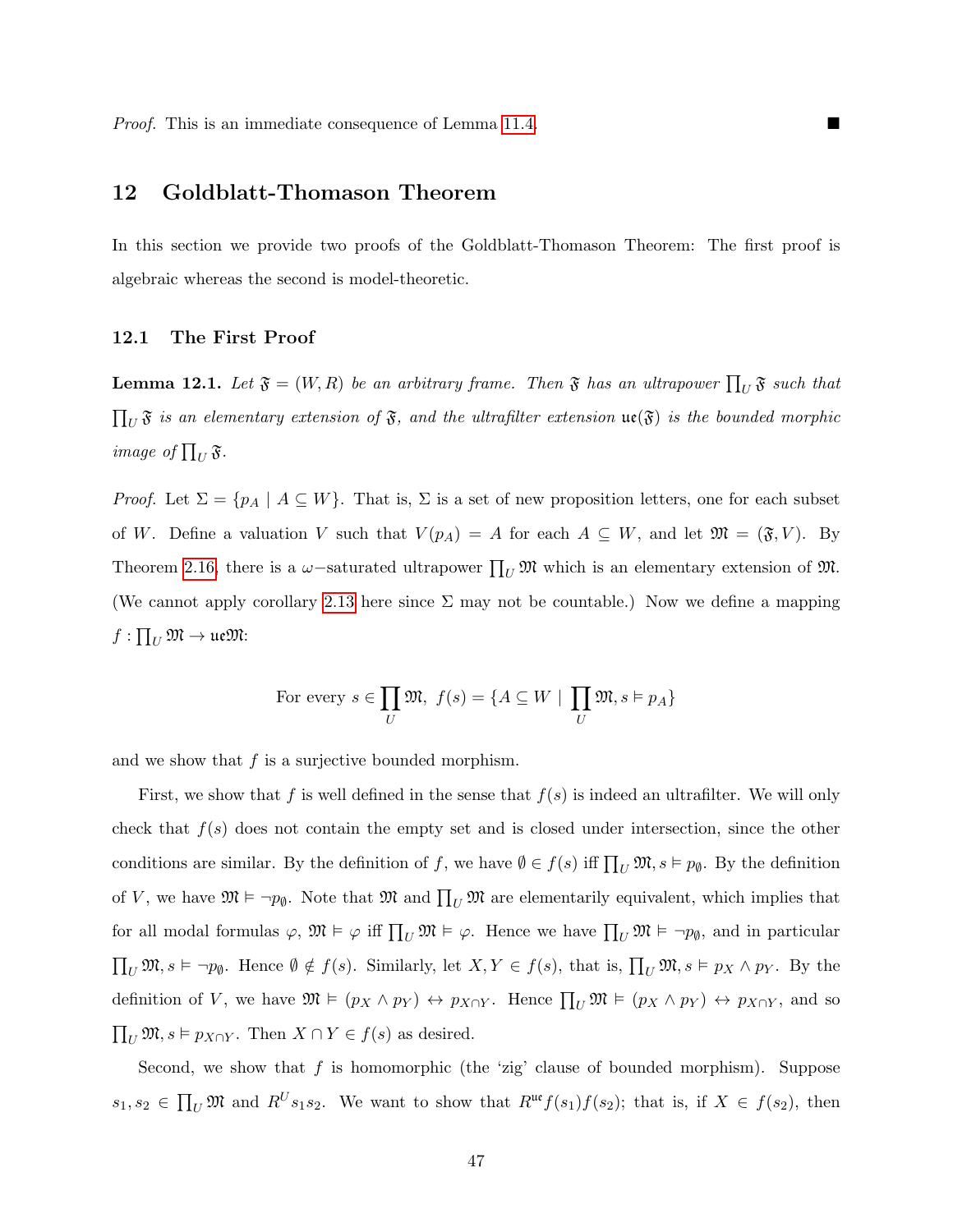$m(X) \in f(s_1)$ . Suppose  $X \in f(s_2)$ , hence  $\prod_U \mathfrak{M}, s_2 \models p_X$ , and so  $\prod_U \mathfrak{M}, s_1 \models \Diamond p_X$ . Since  $\mathfrak{M} \models \Diamond p_X \leftrightarrow p_{m(X)},$  we have  $\prod_U \mathfrak{M} \models \Diamond p_X \leftrightarrow p_{m(X)}$ . Therefore  $\prod_U \mathfrak{M}, s_1 \models p_{m(X)}$ , and so  $m(X) \in f(s_1)$  as desired.

Third, to show the 'zag' clause of bounded morphism, it suffices to show that  $\{(s, f(s)) \mid s \in$  $\prod_U \mathfrak{M}$  is a bisimulation. Now, both  $\prod_U \mathfrak{M}$  and  $\mathfrak{ue}\mathfrak{M}$  are modally saturated. By Lemma [3.5,](#page-12-0) it suffices to show that for any  $s \in \prod_U \mathfrak{M}$  and  $u \in \mathfrak{ueM}$ ,  $u = f(s)$  if and only if s and u are modally equivalent. The left-to-right direction can be proved by noting that  $\mathfrak{M} \models p_{V(\varphi)} \leftrightarrow \varphi$  by the definition of V, hence  $\prod_U \mathfrak{M} \models p_{V(\varphi)} \leftrightarrow \varphi$ . It follows that

$$
\prod_{U} \mathfrak{M}, s \vDash \varphi \text{ iff } \prod_{U} \mathfrak{M}, s \vDash p_{V(\varphi)}
$$
  
iff 
$$
V(\varphi) \in f(s)
$$
  
iff 
$$
\text{ue}\mathfrak{M}, u \vDash \varphi
$$

To prove the right-to-left direction, Suppose that  $s$  and  $u$  are modally equivalent points. Then we have, for any set  $X \subseteq W$ ,

$$
X \in f(s) \quad \text{iff} \quad \prod_{U} \mathfrak{M}, s \vDash p_X
$$
\n
$$
\text{iff} \quad \prod_{U} \mathfrak{M}, s \vDash p_{V(p_X)}
$$
\n
$$
\text{iff} \quad u \in \mathfrak{M}, u \vDash p_{V(p_X)}
$$
\n
$$
\text{iff} \quad V(p_X) = X \in u
$$

Hence  $f(s) = u$ .

Finally, we show that f is surjective. Let  $u \subseteq \mathcal{P}(W)$  be an ultrafilter over W. We want to find an object  $s \in \prod_U \mathfrak{M}$  such that  $f(s) = u$ .

Let  $\Theta = \{p_A \mid A \in u\}$ . We show that  $\Theta$  is finitely satisfiable in  $\prod_U \mathfrak{M}$ . Since u is an ultrafilter,  $A_1 \cap \cdots \cap A_n \neq \emptyset$ , and therefore,  $p_{A_1} \wedge \cdots \wedge p_{A_n}$  is satisfiable in  $\mathfrak{M}$  as well as in  $\prod_U \mathfrak{M}$ . By  $ω$ −saturation, Θ is satisfiable in  $\prod_U \mathfrak{M}$ , and hence there exists  $s \in \prod_U \mathfrak{M}$  such that s satisfies Θ. We claim that  $f(s) = u$ . Take any  $X \subseteq W$ . If  $X \in u$ , then  $p_X \in \Theta$  and  $\prod_U \mathfrak{M}, s \models p_X$ . That is,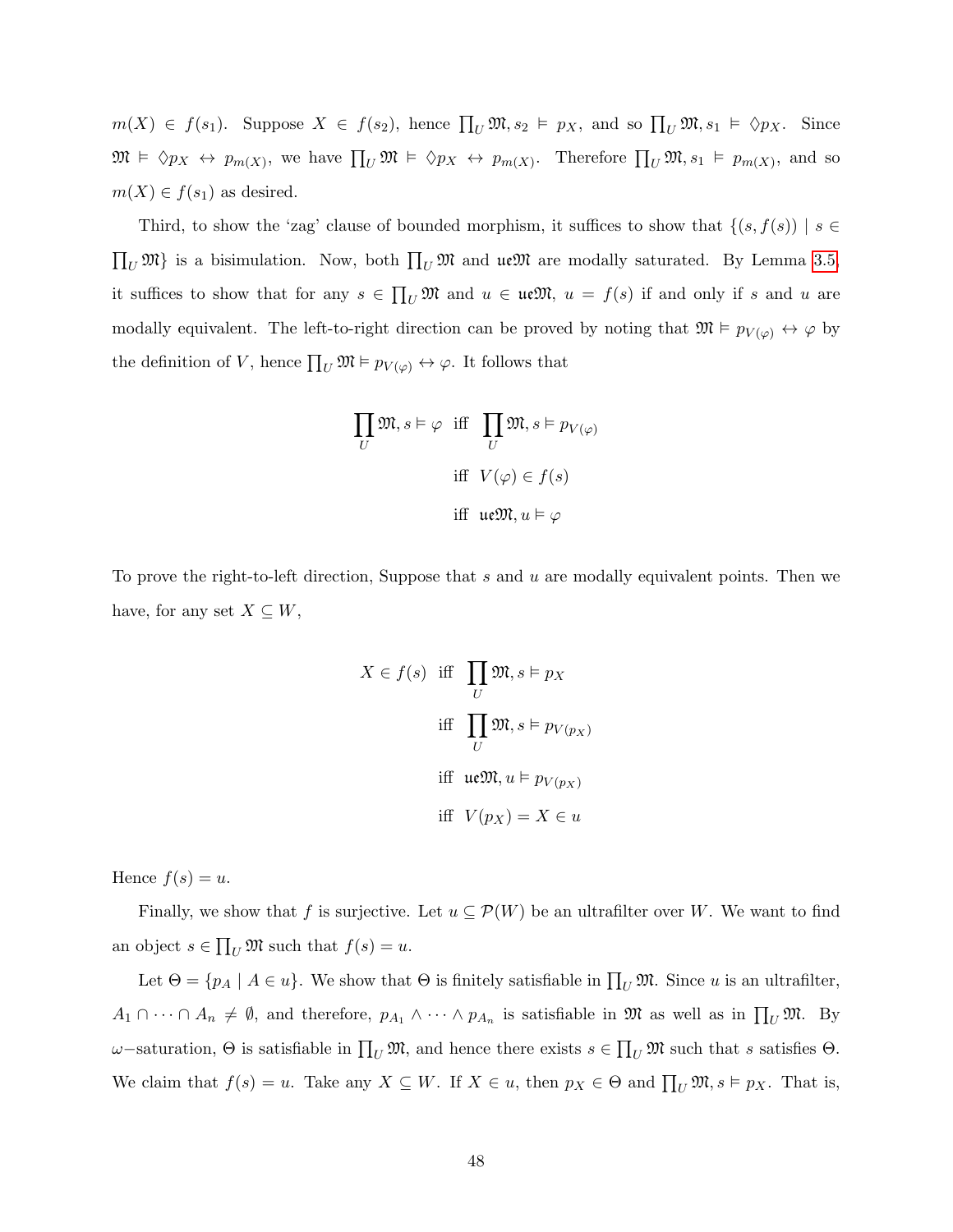$X \in f(s)$ . If  $X \notin u$ , then  $\bar{X} \in u$ , hence  $\prod_U \mathfrak{M}, s \vDash p_{\bar{X}}$ . It follows that  $\bar{X} \in f(s)$ , that is,  $X \notin f(s)$ . Hence we have  $u = f(s)$ , as desired.

**Theorem 12.2.** (Goldblatt-Thomason Theorem) Let K be an elementary class of frames (i.e., a class of frames definable by first order formulas). Then K is modally definable iff K is closed under taking generated subframes, disjoint unions, bounded morphic images, and reflects ultrafilter extensions.

$$
\widetilde{\mathfrak{F}} \longleftarrow (\widetilde{\mathfrak{F}}^+)_{+} = \mathfrak{ue}(\widetilde{\mathfrak{F}}) \longleftarrow \mathfrak{A}_{+} \longleftarrow \mathfrak{B}_{+} = \mathfrak{ue}(\biguplus_{i \in I} \widetilde{\mathfrak{F}}_{i})
$$
  

$$
\updownarrow \qquad \qquad \downarrow \qquad \qquad \mathfrak{B}_{+} = \mathfrak{ue}(\biguplus_{i \in I} \widetilde{\mathfrak{F}}_{i})
$$
  

$$
\updownarrow \qquad \qquad \downarrow \qquad \qquad \mathfrak{B}_{+} = \mathfrak{ue}(\biguplus_{i \in I} \widetilde{\mathfrak{F}}_{i})
$$

*Proof.* ( $\Longleftarrow$ ) Let K be any class of frames satisfying the closure conditions given in the theorem, and let  $\Sigma$  be the modal theory of K (that is, the set of all the modal formulas that are valid in all the frames in K.) We show that  $\Sigma$  defines K. By definition, we have if  $\mathfrak{F} \in \mathsf{K}$  then  $\mathfrak{F} \models \Sigma$ . Thus, we just need to show that  $\mathfrak{F} \models \Sigma$  implies  $\mathfrak{F} \in \mathsf{K}$ .

Suppose  $\mathfrak{F} \models \Sigma$ . We switch from  $\mathfrak{F}$  to the modal algebra  $\mathfrak{F}^+$  associated with  $\mathfrak{F}$ , and we use a translation scheme to turn the modal theory  $\Sigma$  of K into the equational theory  $\Sigma^+$  of the class of modal algebras K<sup>+</sup>. It is not difficult to show that the modal algebra  $\mathfrak{F}^+$  satisfies  $\Sigma^+$ ; that is,  $\mathfrak{F}^+$ is in the variety generated by  $K^+$ . By Birkhoff's Theorem,  $\mathfrak{F}^+ \in \textbf{HSPK}^+$ . In other words, there is a family of frames  $\mathfrak{F}_i \in \mathsf{K}$   $(i \in I)$ , and there exist a boolean algebra with operator  $\mathfrak{A}$ , such that  $\mathfrak{A}$ is a subalgebra of the product  $\prod_{i\in I} \mathfrak{F}_i^+$ , and that  $\mathfrak{F}^+$  is a homomorphic image of  $\mathfrak{A}$ .

By Theorem [11.1,](#page-43-0)  $\prod_{i\in I} \mathfrak{F}_i^+$  is isomorphic to the modal algebra (call it  $\mathfrak{B}$ ) of the disjoint union of the family of frames  $(\mathfrak{F}_i)_{i\in I}$ :

$$
\prod_{i\in I} \mathfrak{F}^+_i \cong \Big(\biguplus_{i\in I} \mathfrak{F}_i\Big)^+ = \mathfrak{B}
$$

As K is closed under taking disjoint unions,  $\biguplus_{i\in I} \mathfrak{F}_i$  is in K. Moreover, Theorem [10.11](#page-41-0) implies that the modal algebra  $\mathfrak{B}_{+} = \left( \left( \biguplus_{i \in I} \mathfrak{F}_i \right)^{+} \right)$ is precisely the ultrafilter extension  $\mathfrak{ue}(\biguplus_{i\in I} \mathfrak{F}_i)$ . In order to show that  $\mathfrak{B}_+ = \mathfrak{ue}(\biguplus_{i \in I} \mathfrak{F}_i)$  is in K, we need an extra closure condition not in the list of conditions of the Goldblatt-Thompson Theorem:

For any frame  $\mathfrak{F}',$  if  $\mathfrak{F}' \in \mathsf{K}$ , then  $\mathfrak{ue}(\mathfrak{F}') \in \mathsf{K}$ .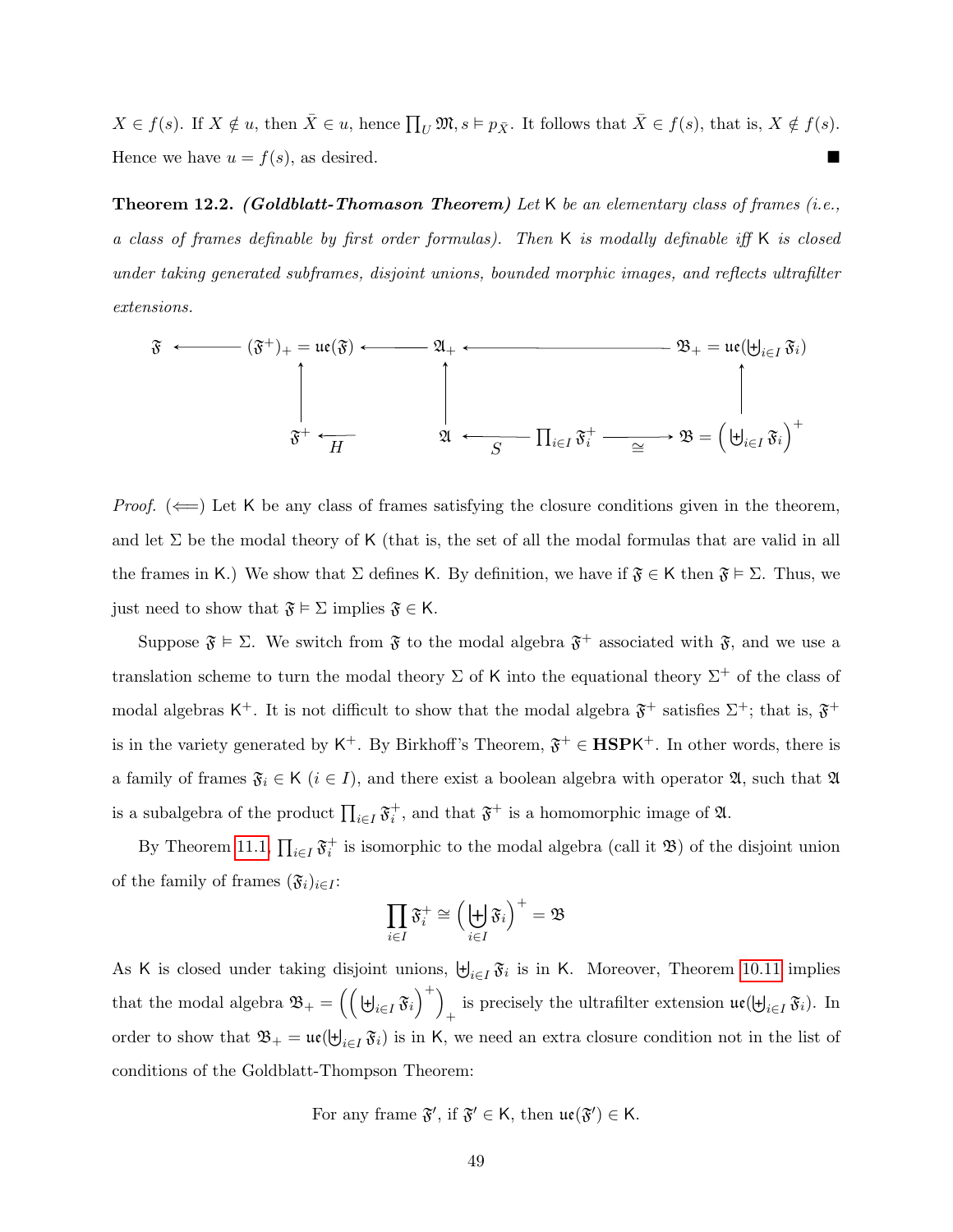This extra condition follows from Lemma [12.1:](#page-46-0)  $\mathfrak{F}'$  has an ultrapower  $\prod_U \mathfrak{F}'$  such that  $\prod_U \mathfrak{F}'$  is an elementary extension of  $\mathfrak{F}'$ , and the ultrafilter extension  $\mathfrak{ue}(\mathfrak{F}')$  is the bounded morphic image of  $\prod_U \mathfrak{F}'$ . Given that  $\mathfrak{F}' \in \mathsf{K}$  and that K is an elementary class,  $\prod_U \mathfrak{F}' \in \mathsf{K}$ . It then follows that  $\mathfrak{ue}(\mathfrak{F}') \in K$ , since K is closed under taking bounded morphic images.

So now we have  $\mathfrak{B}_+ \in \mathsf{K}$ . Recall that  $\mathfrak{A}$  is isomorphic to a subalgebra of  $\mathfrak{B}$ , and that  $\mathfrak{F}^+$ is a homomorphic image of  $\mathfrak{A}$ . By Theorem [11.5,](#page-45-0)  $\mathfrak{A}_+$  is a bounded morphic image of  $\mathfrak{B}_+$ , and  $(\mathfrak{F}^+)_+$  =  $\mathfrak{ue} \mathfrak{F}$  is isomorphic to a generated subframe of  $\mathfrak{A}_+$ . As K is closed under taking bounded morphic images and generated subframes, it follows that  $\mathfrak{ue}_\mathfrak{F} \in \mathsf{K}$ . But then  $\mathfrak{F} \in \mathsf{K}$ , since the class K reflects ultrafilter extensions.

A comment on the proof. The assumption that the class K is an elementary class is only used in proving the extra closure condition; more specifically, it is only used to justify the inference from  $\mathfrak{F}' \in \mathsf{K}$  to  $\prod_U \mathfrak{F}' \in \mathsf{K}$ . But clearly the inference will still go through if we replace the original assumption with a purely structural assumption, namely that K is closed under ultrapowers. Since first order definability seems to be a syntactic condition, it may be preferable to replace the original syntactic assumption with a purely structural assumption.

#### 12.2 The Second Proof

The first proof of the Goldblatt-Thomason Theorem raises a question about 'purity of methods': The theorem itself appears model-theoretic; there is nothing algebraic about it. So why wouldn't there be a model-theoretic proof for the result? Is the excursion through universal algebra really necessary? In a 1993 paper 'Modal Frame Classes Revisited', van Benthem gives a purely modeltheoretic proof for the Goldblatt-Thomason Theorem. The basic strategy is to locally replace algebraic arguments in the proof by model theoretic arguments.

The proof starts with a very simple Birkhoff-like observation:

Lemma 12.3. Any modal frame is a bounded morphic image of the disjoint union of its pointgenerated subframes.

The rest of the proof is inspired by (and similar to) the model-theoretic proof of Lemma 67:

Proof. (Second Proof of the GT Theorem.)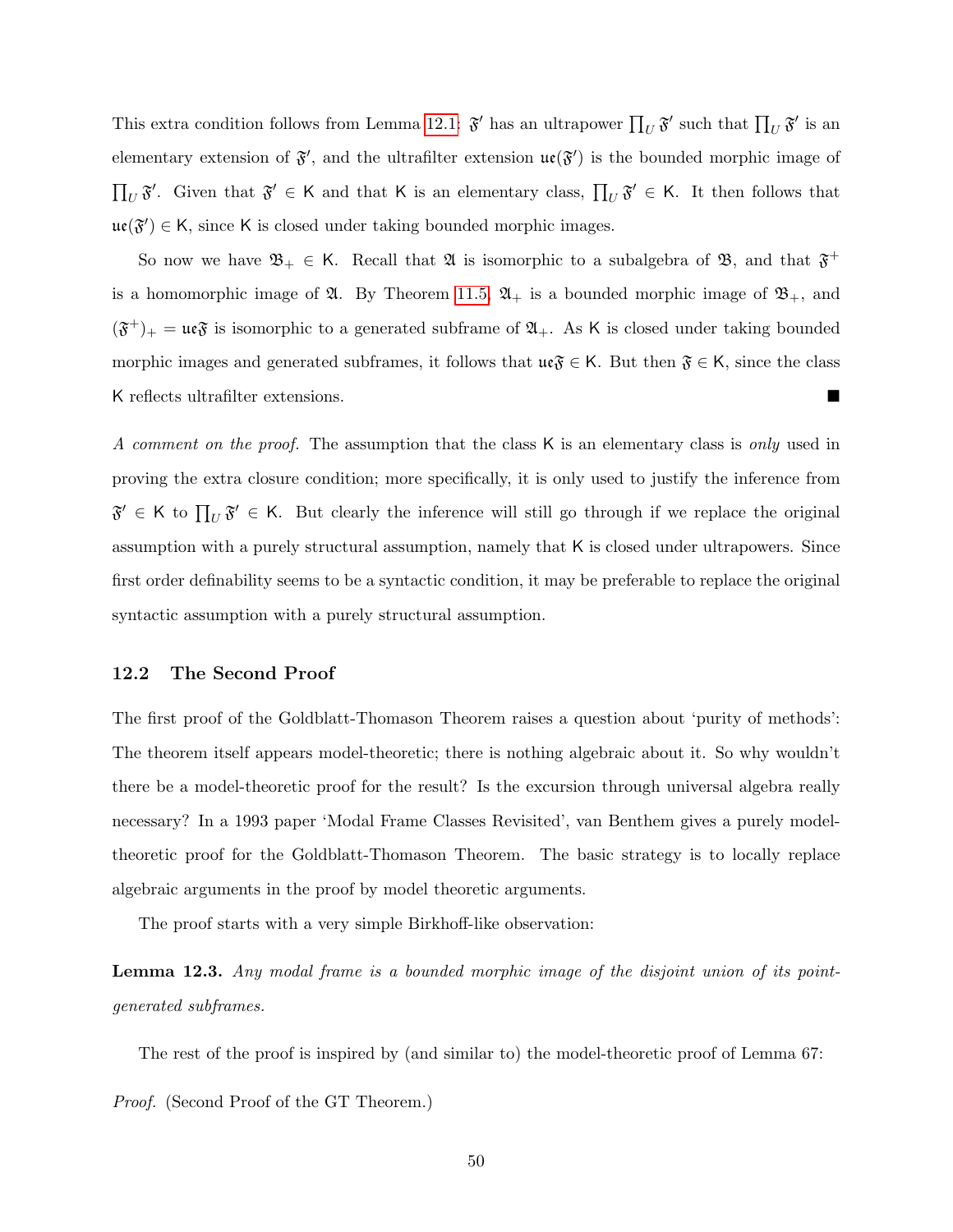$(\Leftarrow)$  Again, we show that the modal theory  $\Sigma$  of K defines K, and it suffices to show that  $\mathfrak{F} \models \Sigma$  implies  $\mathfrak{F} \in \mathsf{K}$ . Let  $\mathfrak{F}$  be a frame such that  $\mathfrak{F} \models \Sigma$ . To show that  $\mathfrak{F} \in \mathsf{K}$ , it suffices to show that for every w in  $\mathfrak{F}$ , the subframe  $\mathfrak{F}'$  of  $\mathfrak{F}$  generated by the point w is in K. This is because  $\mathfrak{F}$  is a bounded morphic image of the disjoint union of all its point-generated subframes, and K is closed under taking bounded morphic images and disjoint unions. So let  $\mathfrak{F}' = (W, R)$  be a subframe of  $\mathfrak{F}$ generated by w. Since validity is preserved under generated subframes,  $\mathfrak{F}' \models \Sigma$ .

Let  $\Phi = \{p_A \mid A \subseteq W\}$ . That is,  $\Phi$  is a set of new proposition letters, one for each subset of W. Define a valuation V such that  $V(p_A) = A$  for each  $A \subseteq W$ , let  $\mathfrak{M} = (\mathfrak{F}', V)$  be a model for the modal language  $\mathcal{L}_{\Phi}$ , and let  $\Delta$  be the collection of  $\mathcal{L}_{\Phi}$ -formulas  $\delta$  such that  $\mathfrak{M}, w \models \delta$ . We claim that  $\Delta$  is satisfiable in K; that is, there is a model  $\mathfrak{N}'$  for  $\mathcal{L}_{\Phi}$  and a point  $v \in \mathfrak{N}'$ , such that  $\mathfrak{N}', v \models \Delta$  and the underlying frame of  $\mathfrak{N}'$  is in K.

In order to show this, we first show that  $\Delta$  is finitely satisfiable in K. Let  $\Delta_0$  be a finite subset of  $\Delta$ , and suppose for contradiction that it is not satisfiable in K. This is equivalent to saying that for every frame  $\mathfrak{F} \in \mathsf{K}$ , we have  $\mathfrak{F} \models \neg \bigwedge \Delta_0$ . Since  $\Delta_0$  is finite, only finitely many proposition letters occur in it, and so  $\neg \bigwedge \Delta_0$  is equivalent to a modal formula in the original modal theory  $\Sigma$ of K. Then we have  $\neg \bigwedge \Delta_0 \in \Sigma$  by the definition of  $\Sigma$ . However, this contradicts the fact that  $\mathfrak{M} \models \Sigma$  and that  $\mathfrak{M}, w \models \delta$  for all  $\delta \in \Delta$ . In short,  $\Delta$  is finitely satisfiable in K. Next, by Lemma [8.3,](#page-28-0)  $\Delta$  is satisfiable in some ultraproduct of frames in K. Since K is an elementary class, it is closed under ultraproducts, and so  $\Delta$  is satisfiable in some frame in K.

So we have a model  $\mathfrak{N}'$  for  $\mathcal{L}_{\Phi}$  and a point  $v \in \mathfrak{N}$ , such that  $\mathfrak{N}', v \models \Delta$  and the underlying frame of  $\mathfrak{N}'$  is in K. Now, let  $\mathfrak{N}$  be the submodel of  $\mathfrak{N}'$  generated by v. The underlying frame of  $\mathfrak{N}'$  is still in K, since K is closed by taking generated subframes.  $\mathfrak{N}, v \models \Delta$  since generated submodels preserve modal truth. By Theorem [2.16,](#page-10-0) there is a  $\omega$ -saturated ultrapower  $\prod_U \mathfrak{N}$  which is an elementary extension of  $\mathfrak{N}$ . Since K is an elementary class,  $\prod_U \mathfrak{N} \in \mathsf{K}$ .

Finally we define a mapping  $f: \prod_U \mathfrak{N} \to \mathfrak{ue}\mathfrak{M}$ :

For every 
$$
s \in \prod_U \mathfrak{N}, f(s) = \{A \subseteq W \mid \prod_U \mathfrak{N}, s \models p_A\}
$$

and we show that f is a surjective bounded morphism. If we can do this, then  $\mathfrak{ue} \mathfrak{F}' \in K$  since K is closed by taking bounded morphic images, and so  $\mathfrak{F}' \in \mathsf{K}$  since K reflects ultrafilter extensions.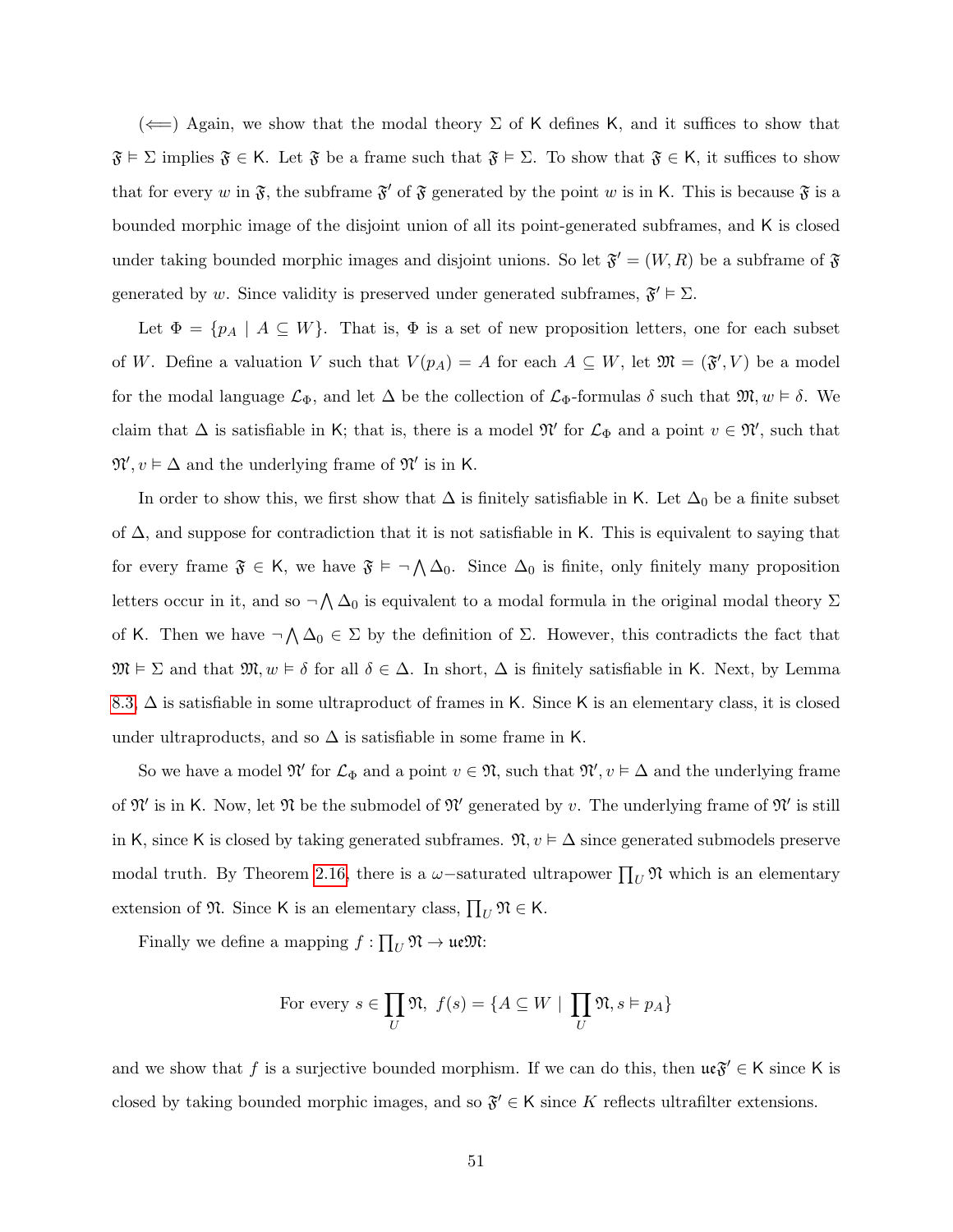To show that  $f$  is a surjective bounded morphism, it is helpful to prove the following two facts about every modal formula  $\varphi$  in  $\mathcal{L}_{\Phi}$ :

- 1.  $\mathfrak{M} \models \varphi$  iff  $\prod_U \mathfrak{N} \models \varphi$
- 2.  $\varphi$  is satisfiable in  $\mathfrak{M}$  implies that  $\varphi$  is satisfiable in  $\prod_U \mathfrak{N}$

To show the first of these, we reason as follows, noting that  $\mathfrak{N}$  is point-generated by v and  $\mathfrak{M}$ is point-generated by  $w$ :

$$
\prod_{U} \mathfrak{N} \models \varphi \quad \text{iff} \quad \mathfrak{N} \models \varphi
$$
\n
$$
\text{iff} \quad \mathfrak{N}, v \models \Box^{n} \varphi \text{ for all } n \in \mathbb{N}
$$
\n
$$
\text{iff} \quad \mathfrak{M}, w \models \Box^{n} \varphi \text{ for all } n \in \mathbb{N}
$$
\n
$$
\text{iff} \quad \mathfrak{M} \models \varphi
$$

The second fact can be proved as follows:

$$
\varphi \text{ is satisfiable in } \mathfrak{M} \iff \mathfrak{M}, w \models \Diamond^N \varphi \text{ for some } n \in \mathbb{N}
$$
  

$$
\iff \mathfrak{N}, v \models \Diamond^N \varphi \text{ for some } n \in \mathbb{N}
$$
  

$$
\iff \prod_U \mathfrak{N}, v^* \models \Diamond^N \varphi \text{ for some } n \in \mathbb{N}
$$
  

$$
\implies \varphi \text{ is satisfiable in } \prod_U \mathfrak{N}
$$

Now we are ready to show that  $f$  is a surjective bounded morphism. The details of this part of the proof are basically the same as those in the proof of Lemma [12.1,](#page-46-0) except that the above two facts are used. We include the details of the proof only to show where the two facts are used.

First, we show that f is well defined in the sense that  $f(s)$  is indeed an ultrafilter. We will only check that  $f(s)$  does not contain the empty set. By the definition of f, we have  $\emptyset \in f(s)$  iff  $\prod_U \mathfrak{N}, s \models p_\emptyset$ . By the definition of V, we have  $\mathfrak{M} \models \neg p_\emptyset$ . By fact 1, we have  $\prod_U \mathfrak{N} \models \neg p_\emptyset$ , and in particular  $\prod_U \mathfrak{N}, s \models \neg p_\emptyset$ . Hence  $\emptyset \notin f(s)$  as desired.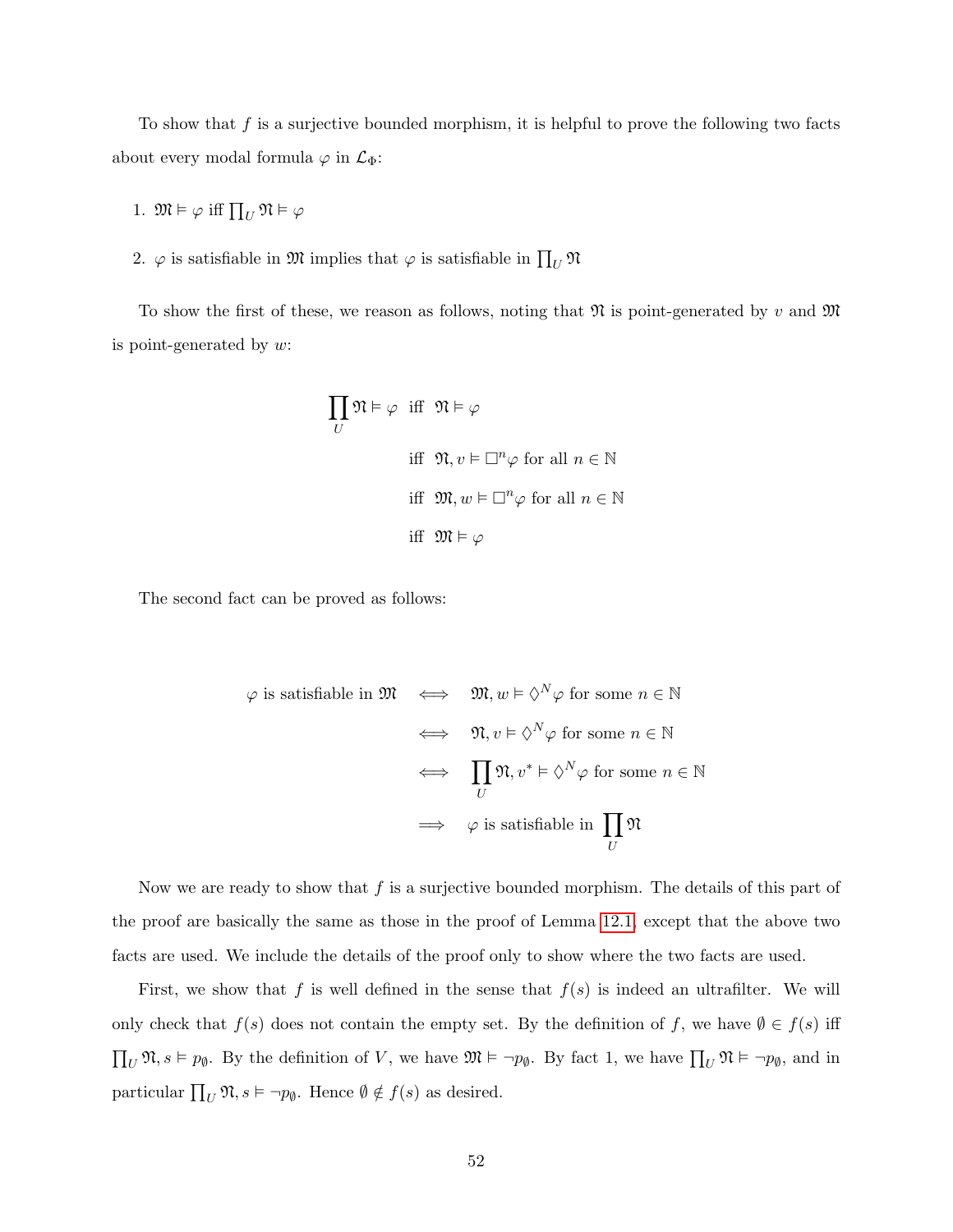Second, we show that f is homomorphic. Suppose  $s_1, s_2 \in \prod_U \mathfrak{N}$  and  $R^U s_1 s_2$ . We want to show that  $R^{\mathfrak{u}\mathfrak{e}}f(s_1)f(s_2)$ ; that is, if  $X \in f(s_2)$ , then  $m(X) \in f(s_1)$ . Suppose  $X \in f(s_2)$ , hence  $\prod_U \mathfrak{N}, s_2 \models p_X$ , and so  $\prod_U \mathfrak{N}, s_1 \models \Diamond p_X$ . Since  $\mathfrak{M} \models \Diamond p_X \leftrightarrow p_{m(X)}$ , by fact 1 we have  $\prod_U \mathfrak{N} \models \Diamond p_X \leftrightarrow p_{m(X)}$ . Therefore  $\prod_U \mathfrak{N}, s_1 \models p_{m(X)}$ , and so  $m(X) \in f(s_1)$  as desired.

Third, to show the 'zag' clause of bounded morphism, it suffices to show that  $\{(s, f(s)) \mid s \in$  $\prod_U \mathfrak{N}$  is a bisimulation. Now, both  $\prod_U \mathfrak{N}$  and  $\mathfrak{ue}\mathfrak{M}$  are modally saturated. By lemma [3.5,](#page-12-0) it suffices to show that for any  $s \in \prod_U \mathfrak{N}$  and  $u \in \mathfrak{ue}\mathfrak{M}$ ,  $u = f(s)$  if and only if s and u are modally equivalent. Note that  $\mathfrak{M} \models p_{V(\varphi)} \leftrightarrow \varphi$  by the definition of V, hence  $\prod_{U} \mathfrak{N} \models p_{V(\varphi)} \leftrightarrow \varphi$  by fact 1. The rest of the proof is exactly the same as the one in Lemma [12.1.](#page-46-0)

Finally, we show that f is surjective. Let  $u \subseteq \mathcal{P}(W)$  be an ultrafilter over W. We want to find  $s \in \prod_U \mathfrak{N}$  such that  $f(s) = u$ . Let  $\Theta = \{p_A \mid A \in u\}$ . We show that  $\Theta$  is finitely satisfiable in  $\prod_U \mathfrak{N}$ . Since u is an ultrafilter,  $A_1 \cap \cdots \cap A_n \neq \emptyset$ , and so  $p_{A_1} \wedge \cdots \wedge p_{A_n}$  is satisfiable in  $\mathfrak{M}$ . By Fact 2, it is also satisfiable in  $\prod_U \mathfrak{N}$ . By  $\omega$ -saturation,  $\Theta$  is satisfiable in  $\prod_U \mathfrak{N}$ , hence there exists  $s \in \prod_U \mathfrak{N}$  such that s satisfies  $\Theta$ . We claim that  $f(s) = u$ , and the proof is again exactly the same as the one in Lemma [12.1.](#page-46-0)

#### 12.3 Birkhoff 's Theorem Revisited

Another way of addressing the 'purity of method' concern between algebra and model theory is to 'storm the capital city': Give model-theoretic proofs for the algebraic tools themselves, so that any algebraic proof involving them becomes 'model-theoretic' automatically. In the case of the Goldblatt-Thomason Theorem, if we can give a model-theoretic proof of Birkhoff's Theorem, then the entire proof would be model-theoretic. We give a sketch of how such a proof would go:

Proof. One direction of Birkhoff's theorem is straightforward: To show that an equational class of algebras is closed under taking products, subalgebras and homomorphic images, it suffices to show that the three algebraic operations preserve the satisfiability of equations.

For the other direction, suppose a class of algebras K is closed under taking products, subalgebras and homomorphic images, and we want to show that K is equationally definable. A natural candidate is the class of equations Eq(K) satisfied by K, since clearly K  $\subseteq \text{Mod}(Eq(K))$ . If we can show that  $Mod(Eq(K)) \subseteq K$ , we will be able to conclude that  $K = Mod(Eq(K))$ . Now take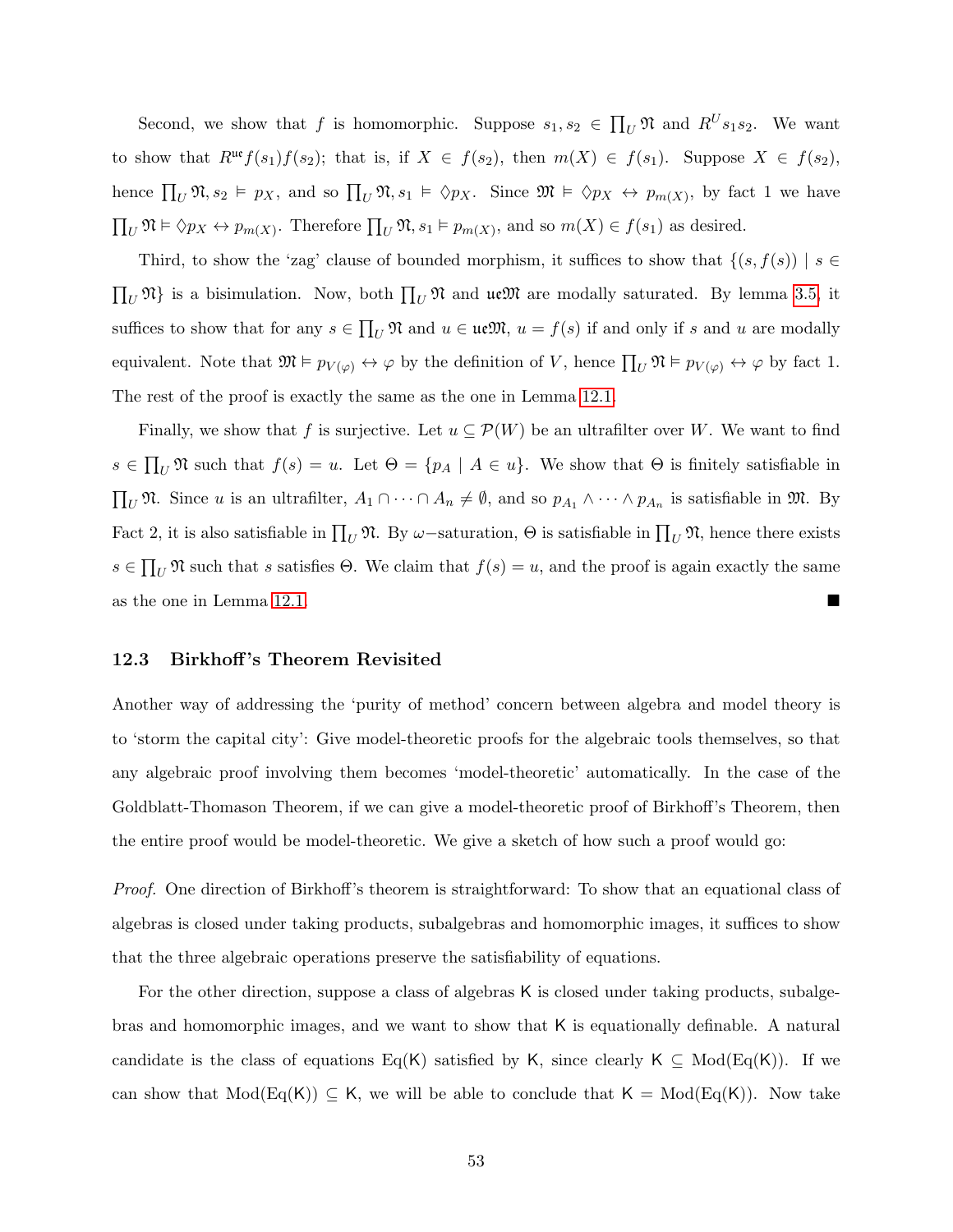$\mathfrak{A} \vDash \mathrm{Eq}(K)$ . To show that  $\mathfrak{A} \in K$ , it suffices to show that  $\mathfrak{A} \in \mathbf{HSPK}$ ; that is: There exists  $\{\mathfrak{A}_i\}_{i\leq \alpha} \subseteq \mathsf{K}$  and an algebra  $\mathfrak{B}$ , such that  $\mathfrak{B}$  the subalgebra of the product  $\mathbb{P} = \prod_{i\leq \alpha} \mathfrak{A}_i$ , and that there is a surjective homomorphism from  $\mathfrak{B}$  to  $\mathfrak{A}$ .

Let  $\mathcal L$  be the language of Eq(K). Extend the language L to the language  $\mathcal L[\mathfrak{A}]$  with constants  $c_a$  for each object a in  $\mathfrak{A}$  (i.e.,  $\mathcal{L}[\mathfrak{A}] = \mathcal{L} \cup \{c_a\}_{a \in \mathfrak{A}}$ ), and let  $T(\mathcal{L}[\mathfrak{A}])$  be the set of terms in  $\mathcal{L}[\mathfrak{A}]$ . Expand the algebra  $\mathfrak A$  to a model  $(\mathfrak A, a)_{a \in \mathfrak A}$ , and define  $\Sigma$  to be the class of equations *falsified by*  $(\mathfrak{A}, a)_{a \in \mathfrak{A}}$ ; that is,  $\Sigma = \{t_1(\vec{x}) \approx t_2(\vec{x}) \mid t_1, t_2 \in T(\mathcal{L}[\mathfrak{A}]), (\mathfrak{A}, a)_{a \in \mathfrak{A}} \not\models t_1(\vec{x}) \approx t_2(\vec{x})\}.$  For every  $\sigma \in \Sigma$ , only finitely many new constants  $c_a$   $(a \in \mathfrak{A})$  occurs in  $\sigma$ . Let  $\sigma'$  be the result of replacing each new constant  $c_a$  with some variable x not already in  $\sigma$ , and it should be clear that  $\mathfrak{A} \models \sigma'$ implies  $(\mathfrak{A}, a)_{a \in \mathfrak{A}} \models \sigma$ . We know that  $(\mathfrak{A}, a)_{a \in \mathfrak{A}} \not\models \sigma$ ; and so  $\mathfrak{A} \not\models \sigma'$ . This implies that there exists  $\mathfrak{A}_{\sigma} \in \mathsf{K}$  such that  $\mathfrak{A}_{\sigma} \nvDash \sigma'$ ; Otherwise,  $\sigma' \in \text{Eq}(\mathsf{K})$ , and so  $\mathfrak{A} \models \sigma'$  after all. Moreover, we can define a  $\mathcal{L}[\mathfrak{A}]$  expansion  $(\mathfrak{A}_{\sigma}, c_a^{\mathfrak{A}_{\sigma}})_{a \in \mathfrak{A}}$  such that:

- 1. If  $c_a$  appears in  $\sigma$ , then we pick some element in  $\mathfrak{A}_{\sigma}$  such that it is the relevant coordinate of a tuple falsifying  $\sigma'$  in  $\mathfrak{A}_{\sigma}$ . In other words: Since  $\sigma'$  is falsified in  $\mathfrak{A}_{\sigma}$ , we can always pick some tuple  $\vec{\alpha}$  of elements of  $\mathfrak{A}_{\sigma}$ , such that  $\mathfrak{A}_{\sigma} \nvdash \sigma'(\vec{\alpha})$ . If the variable that replaces  $c_a$  is the *i*th variable in  $\sigma'$  then we define  $c_a^{\mathfrak{A}_{\sigma}}$  as the *i*-th coordinate of the vector  $\vec{\alpha}$ .
- 2. If  $c_a$  does not occur in  $\sigma$ , then let  $c_a^{x_\sigma}$  be an arbitrary element from  $\mathfrak{A}_{\sigma}$ .

Since  $\mathfrak{A}_{\sigma} \nvDash \sigma'$ , the definition of  $(\mathfrak{A}_{\sigma}, c_a^{\mathfrak{A}_{\sigma}})_{a \in \mathfrak{A}}$  implies that  $(\mathfrak{A}_{\sigma}, c_a^{\mathfrak{A}_{\sigma}})_{a \in \mathfrak{A}} \nvDash \sigma$ .

Now given the set  $\{\mathfrak{A}_{\sigma} : \sigma \in \Sigma\}$ , we can construct the product  $\mathbb{P} = \prod_{\sigma \in \Sigma} \mathfrak{A}_{\sigma}$ , and  $\mathbb{P} \in \mathsf{K}$  by the closure properties of K. (This is the **P** part of the construction.) Moreover, we can define a  $\mathcal{L}[\mathfrak{A}]$ expansion of  $\mathbb{P}$  as  $(\mathbb{P}, c_a^{\mathbb{P}})_{a \in \mathfrak{A}}$ , where  $c_a^{\mathbb{P}} = (c_a^{\mathfrak{A}_{\sigma_1}}, c_a^{\mathfrak{A}_{\sigma_2}}, \dots)$ ; that is,  $(\mathbb{P}, c_a^{\mathbb{P}})_{a \in \mathfrak{A}} = \prod_{\sigma \in \Sigma} (\mathfrak{A}_{\sigma}, c_a^{\mathfrak{A}_{\sigma}})_{a \in \mathfrak{A}}$ . Since for every  $\sigma$ ,  $(\mathfrak{A}_{\sigma}, c_a^{\mathfrak{A}_{\sigma}})_{a \in \mathfrak{A}} \nvdash \sigma$ , we have  $(\mathbb{P}, c_a^{\mathbb{P}})_{a \in \mathfrak{A}} \nvdash \sigma$  for every  $\sigma \in \Sigma$ .

Next, we construct the algebra  $\mathfrak{B}$ . (This is the **S** part of the construction.) Let  $\{c_a^{\mathbb{P}}\}$  $a^{\mathbb{P}}$  |  $a \in \mathfrak{A}$  } be the values of all the constants  $c_a$  in  $(\mathbb{P}, c_a^{\mathbb{P}})_{a \in \mathfrak{A}}$ , and let  $\mathfrak{B}$  be the algebra generated by  $\{c_a^{\mathbb{P}}$  $a^{\mathbb{P}}$  |  $a \in \mathfrak{A}$  }. That is,  $\mathfrak{B}$  is the smallest algebra containing  $\{c_a^{\mathbb{P}}\}$  $\binom{\mathbb{P}}{a}$  |  $a \in \mathfrak{A}$  that is closed under the old operations  $\{f^{\mathbb{P}} \mid f \in \mathcal{L}\}\.$  By definition,  $\mathfrak{B}$  is a subalgebra of  $\mathbb{P}$ , and so  $\mathfrak{B} \in \mathsf{K}$  by the closure properties of K.

Finally, we show that  $\mathfrak A$  is a homomorphic image of  $\mathfrak B$ . (This is the **H** part of the construction.) We define a map  $h : \mathfrak{B} \to \mathfrak{A}$  such that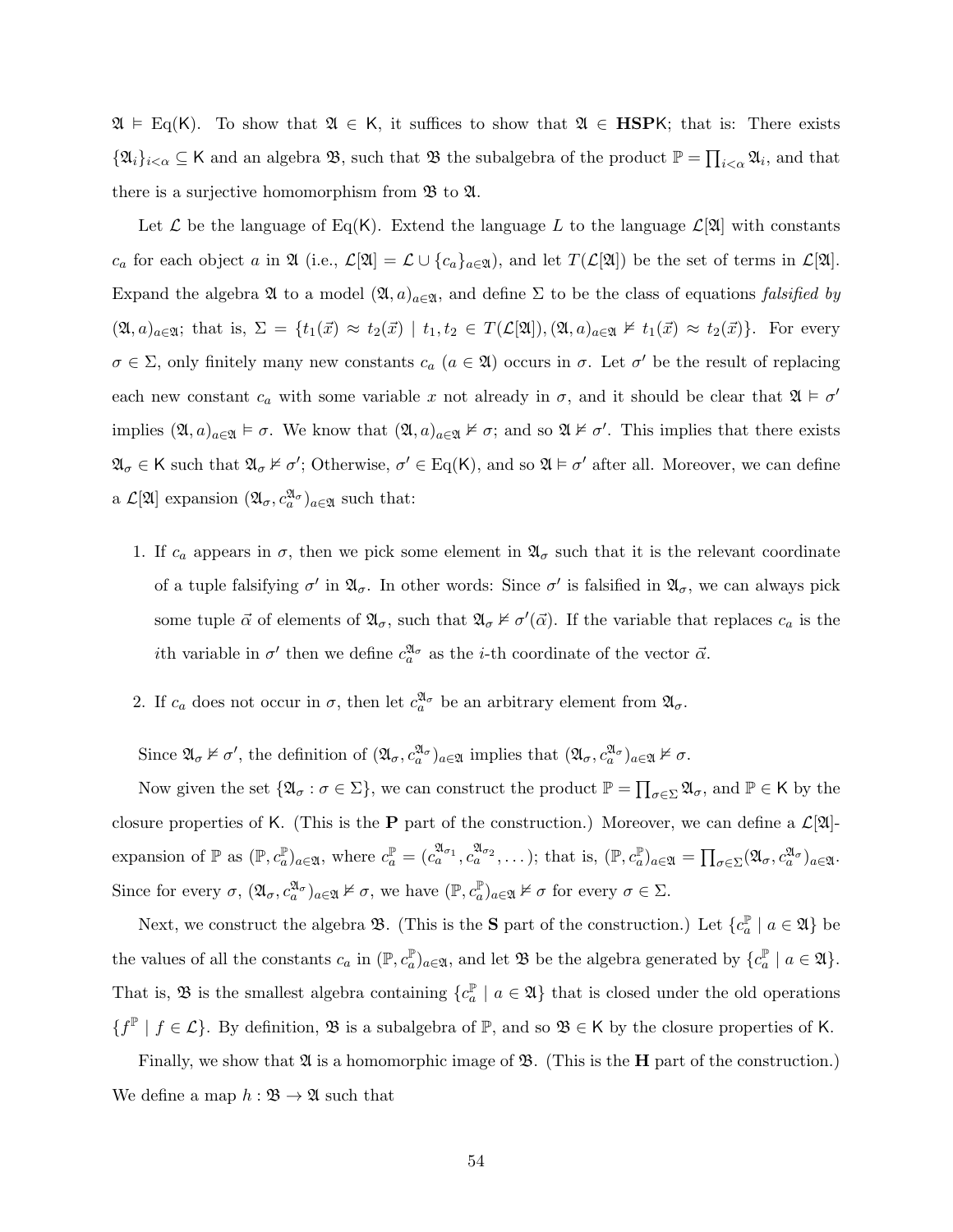For any  $a \in \mathfrak{A}, h(c_a^{\mathfrak{B}}) = a$ 

For any term  $t \in T(\mathcal{L})$  with variables  $x_1, \ldots, x_n$  and any  $c_{a_1}^{\mathfrak{B}}, \ldots, c_{a_n}^{\mathfrak{B}},$ 

$$
h(t^{\mathfrak{B}}(c_{a_1}^{\mathfrak{B}}, \ldots, c_{a_n}^{\mathfrak{B}})) = t^{\mathfrak{A}}(a_1, \ldots, a_n)
$$

(We need some care as to how we think about terms in the algebra B, but we suppress details.)

The map h is guaranteed to be a surjective homomorphism from  $\mathfrak{B}$  to  $\mathfrak{A}$ , and the only other thing we need to check is that  $h$  is well defined: That is, we need to check that

If 
$$
t_1^{\mathfrak{B}}(c_{a_1}^{\mathfrak{B}}, \ldots, c_{a_n}^{\mathfrak{B}}) = t_2^{\mathfrak{B}}(c_{b_1}^{\mathfrak{B}}, \ldots, c_{b_m}^{\mathfrak{B}}),
$$
 then  $t_1^{\mathfrak{A}}(a_1, \ldots, a_n) = t_2^{\mathfrak{A}}(b_1, \ldots, b_m).$ 

We prove this by contraposition: Suppose that  $t_1^{\mathfrak{A}}(a_1,\ldots,a_n) \neq t_2^{\mathfrak{A}}(b_1,\ldots,b_m)$ . Since  $a_1,\ldots,a_n$ ,  $b_1 \ldots b_m \in \mathfrak{A}$ , this is equivalent to  $\mathfrak{A} \nvDash t_1(c_{a_1}, \ldots, c_{a_n}) \approx t_2(c_{b_1}, \ldots, c_{b_m})$ . Hence  $t_1(c_{a_1}, \ldots, c_{a_n}) \approx$  $t_2(c_{b_1},\ldots,c_{b_m}) \in \Sigma$ . By our construction,  $(\mathbb{P},c_a^{\mathbb{P}})_{a\in\mathfrak{A}} \not\models t_1(c_{a_1},\ldots,c_{a_n}) \approx t_2(c_{b_1},\ldots,c_{b_m});$  that is,  $t_1^{\mathbb{P}}$  $_{1}^{\mathbb{P}}(c_{a}^{\mathbb{P}}% )=\sum_{i=1}^{n}c_{i}^{x_{i}}(\alpha_{i}^{x_{i}})$  $\mathbb{P}_{a_1},\ldots,\mathbb{c}_{a_n}^{\mathbb{P}}\mathbb{P}\neq t_2^{\mathbb{P}}$  $_{2}^{\mathbb{P}}(c_{b}^{\mathbb{P}}% ,\infty)$  $\mathbb{P}_b_1, \ldots, c_{b_m}^{\mathbb{P}}$ . Since  $\mathfrak{B}$  is a restriction of  $\mathbb{P}$  to the values of terms, we have  $t_1^{\mathfrak{B}}(c_{a_1}^{\mathfrak{B}}, \ldots, c_{a_n}^{\mathbb{P}}) \neq t_2^{\mathfrak{B}}(c_{b_1}^{\mathfrak{B}}, \ldots, c_{b_m}^{\mathfrak{B}})$  as desired.

Further stratagems. Another example of an incursion into universal algebra is van Benthem's model-theoretic proof of Jónson's Lemma, a widely used algebaic result saying that, for varieties whose lattice of congruence relations are distributive, the subdirectly irreducible members belong to the class  $HSP_U$  of homomorphic images of subalgebras of ultraproducts of members of the class. The main point here is that such special algebras satisfy not just the algebraic equations valid in the class, but also the valid positive universal combinations of algebraic equations.

### 13 Infinitary Logic

There are also important logical systems other than FOL or SOL that have natural connections to modal logic. We discuss two such examples: infinitary logics in this section, and fixed pointed logics in the next section.

### 13.1 Infinitary language and semantics

 $L_{\infty\omega}$  is a first-order language supplemented with arbitrary set conjunctions and disjunctions. To be precise, let  $\tau$  be a set of constants, functions and relation symbols. The language  $L_{\infty \omega}$  is built from  $\tau$ , equality, Boolean connectives  $\neg$ ,  $\wedge$ ,  $\vee$ , quantifiers  $\forall$  and  $\exists$ , and a set of variables: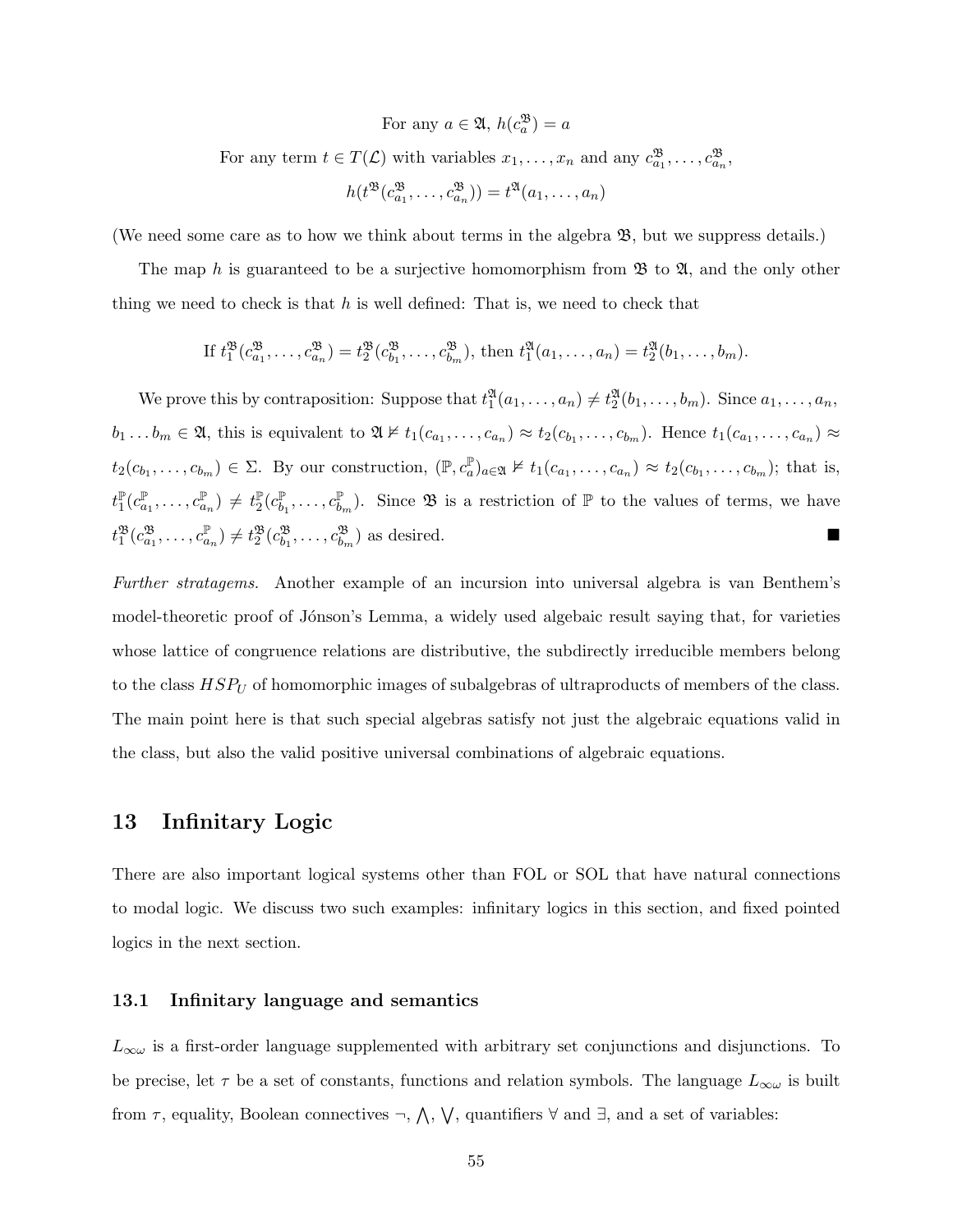- Terms and atomic formulas are defined as in first order logic.
- If  $\phi$  is a formula, then so is  $\neg \phi$ .
- If X is a set of formula, then so are  $\bigwedge_{\phi \in X} \phi$  and  $\bigvee_{\phi \in X} \phi$ .
- If  $\phi$  is a formula, so are  $\forall x \phi$  and  $\exists x \phi$ .

 $L_{\omega\omega}$  is the fragment of  $L_{\infty\omega}$  allowing only finite conjunctions and disjunctions (this is the usual first order language);  $L_{\omega_1\omega}$  is the fragment that allows only countable conjunctions and disjunctions, etc. Given a natural number  $2 \leq k < \omega$ , the k-variable fragment  $L_{\infty\omega}^{(k)}$  consists of those formulas of  $L_{\infty\omega}$  which have been constructed using at most k constants and variables, free or bound.

The definition of an infinitary modal language  $ML_{\infty}$  is similar: Just take the standard modal language and add arbitrary set conjunctions and disjunctions.

We extend the usual definition of satisfiability by saying

$$
\mathfrak{M} \vDash \bigwedge_{\phi \in X} \phi \text{ if and only if } \mathfrak{M} \vDash \phi \text{ for all } \phi \in X
$$

and

$$
\mathfrak{M} \vDash \bigvee_{\phi \in X} \phi \text{ if and only if } \mathfrak{M} \vDash \phi \text{ for some } \phi \in X
$$

The notion of elementary equivalence can also be extended as

**Definition 13.1.** 1. Let M and N be L-structures. We write  $\mathfrak{M} \equiv_{\infty \omega} \mathfrak{N}$  if

For all 
$$
L_{\infty\omega}
$$
 sentences  $\phi$ ,  $\mathfrak{M} \models \phi$  iff  $\mathfrak{N} \models \phi$ 

2. Let  $\vec{a} = (a_1, \ldots, a_n)$  be a sequence of n elements in  $\mathfrak{M}$  and  $\vec{b} = (b_1, \ldots, b_n)$  be a sequence of n elements in  $\mathfrak{N}$ . We write  $(\mathfrak{M}, \vec{a}) \equiv_{\infty \omega} (\mathfrak{N}, \vec{b})$  if

For all  $L_{\infty}\omega$  formula  $\phi(x_1,\ldots,x_n)$  with at most n variables,  $\mathfrak{M} \models \phi(\vec{a})$  iff  $\mathfrak{N} \models \phi(\vec{b})$ 

In the following, we first prove two well-known theorems about  $L_{\infty \omega}$ , namely Karp's 'algebraic' characterization of  $\equiv_{\infty\omega}$  in terms of potential isomorphism, and Scott's theorem that, for any  $\mathfrak{M}$ ,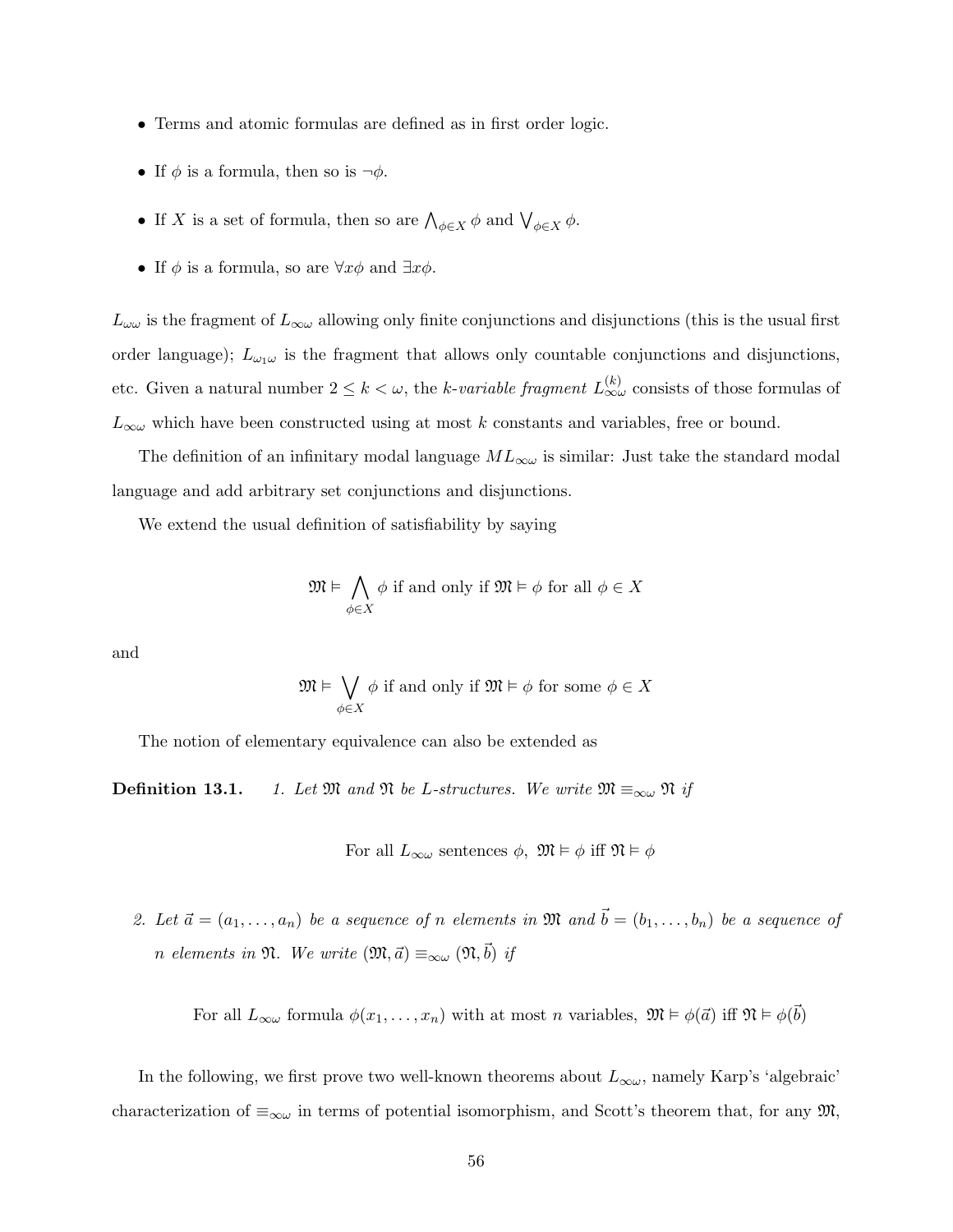there is a single  $L_{\infty}\omega$  sentence that characterizes  $\mathfrak{M}$  up to  $\equiv_{\infty}\omega$ . After going through these, we will explore the connection between infinitary logics and modal logic via interpolation and invariance.

### 13.2 Karp's Theorem

**Definition 13.2.** Let  $\mathfrak{M}$  and  $\mathfrak{N}$  be L-structures. A **partial isomorphism** f from  $\mathfrak{M}$  to  $\mathfrak{N}$  is a partial function with domain contained in M and range contained in N that preserves function. That is, if  $a_1, \ldots, a_n \in \text{dom}(f)$  then for every n-ary predicate P of L,

$$
\langle a_1, \dots, a_n \rangle \in P^{\mathfrak{M}} \text{ iff } \langle f(a_1), \dots, f(a_n) \rangle \in P^{\mathfrak{N}}
$$

**Definition 13.3.** Let  $I$  be a non-empty set of partial isomorphisms from  $\mathfrak{M}$  to  $\mathfrak{N}$ . We say that  $I$ is a **potential isomorphism** between  $\mathfrak{M}$  and  $\mathfrak{N}$ , written  $I : \mathfrak{M} \cong_p \mathfrak{N}$ , if I satisfies the following back and forth property:

- 1. Forth: For every  $f \in I$  and every  $a \in \mathfrak{M}$ , there is an  $f' \in I$  such that  $f \subseteq f'$  and a is in the domain of  $f'$ .
- 2. Back: For every  $f \in I$  and every  $b \in \mathfrak{N}$ , there is an  $f' \in I$  such that  $f \subseteq f'$  and b is in the range of  $f'$ .

**Definition 13.4.** Let  $\mathfrak{M}$  and  $\mathfrak{N}$  be L-structures. The **Infinite Ehrenfeucht Game**  $E(\mathfrak{M}, \mathfrak{N}, \infty)$ is played as follows:

- At stage n, Player I plays  $a_n \in \mathfrak{M}$  or  $b_n \in \mathfrak{N}$ . In the first case Player II responds with  $b_n \in \mathfrak{N}$ and in the second case Player II responds with  $a_n \in \mathfrak{M}$ .
- There is no bound on the number of moves; Player I and II alternate in making an  $\omega$ -sequence of moves each.
- Player II wins if at each finite stage n of the play, the moves made so far (the map  $a_n \mapsto b_n$ ) is a partial isomorphism.

Theorem 13.5. (Karp's Theorem). The following statements are equivalent:

1. 
$$
\mathfrak{M} \equiv_{\infty \omega} \mathfrak{N};
$$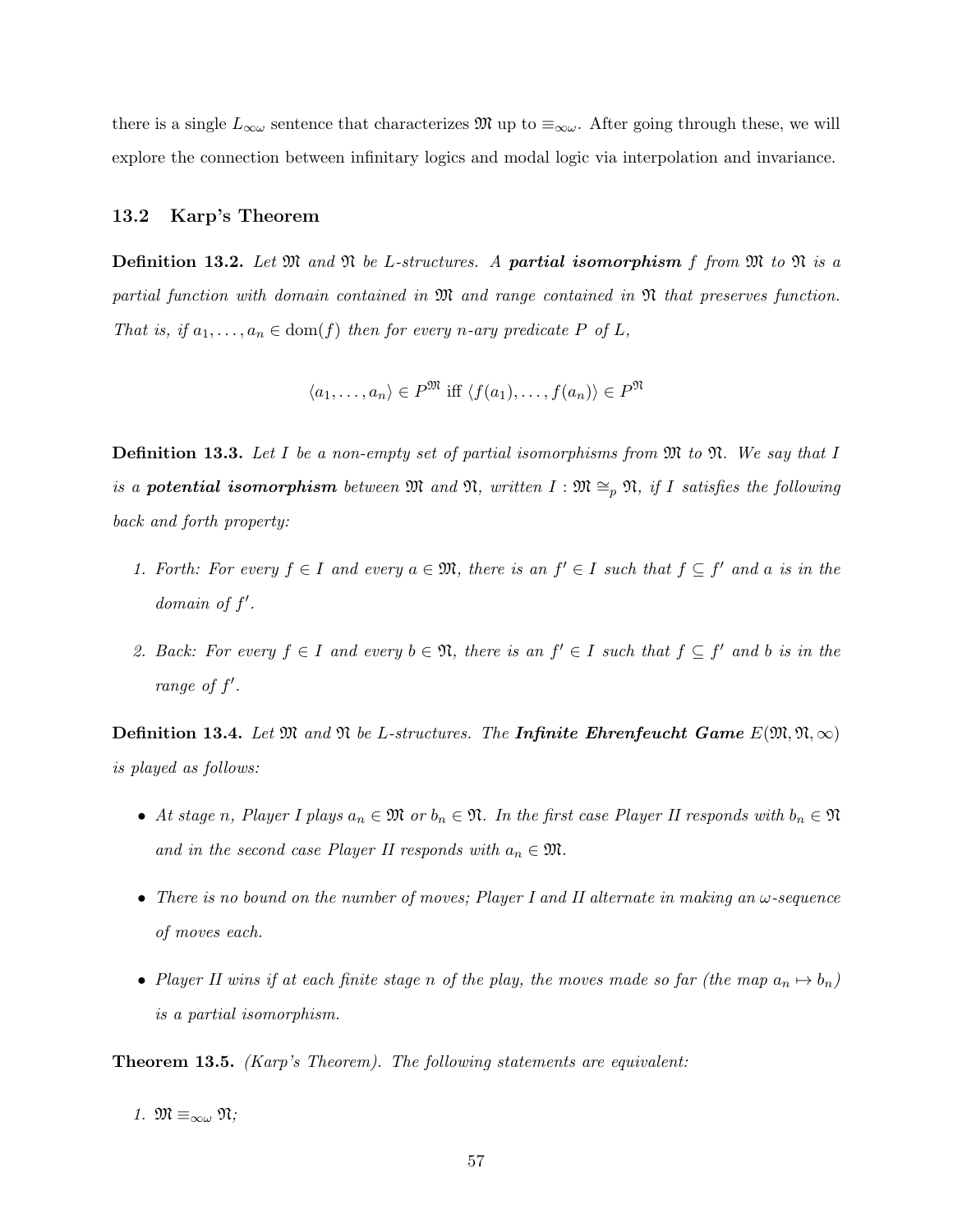- 2.  $\mathfrak{M} \cong_p \mathfrak{N};$
- 3. There is a potential isomorphism I between  $\mathfrak{M}$  and  $\mathfrak{N}$  where every  $f \in I$  has finite domain;
- 4. Player II has a winning strategy in  $E(\mathfrak{M}, \mathfrak{N}, \infty)$ .
- *Proof.*  $(3 \Rightarrow 2)$ : trivial.

 $(2 \Rightarrow 1)$ : Let I be a potential isomorphism between M and N. We show that for all  $n \in \mathfrak{N}$ , all  $\varphi(x_1, \ldots, x_n) \in L_{\infty \omega}$ , all  $f \in I$  and  $\vec{a} = a_1, \ldots, a_n$   $(a_i \in \text{dom}(f))$ , we have

$$
\mathfrak{M} \vDash \varphi(\vec{a}) \Longleftrightarrow \mathfrak{N} \vDash \varphi(f(\vec{a}))
$$

We prove this by induction on formulas. This is clear for atomic formulas and the induction step is straightforward for  $\neg, \wedge, \vee$ .

Suppose  $\varphi(\vec{x}) = \exists w \psi(\vec{x}, w)$  and  $\mathfrak{M} \models \varphi(\vec{a})$ . Then there exists  $c \in \mathfrak{M}$  such that  $\mathfrak{M} \models \psi(\vec{a}, c)$ . By assumption, there exists  $g \in I$  with  $f \subseteq g$  and  $c \in \text{dom}(g)$ . By the induction hypothesis,  $\mathfrak{N} \models \psi(f(\vec{a}), f(c))$ , and so  $\mathfrak{N} \models \varphi(f(\vec{a})).$ 

Conversely, suppose  $\mathfrak{N} \models \varphi(f(\vec{a}))$ . Then there exists  $d \in \mathfrak{N}$  such that  $\mathfrak{N} \models \psi(f(\vec{a}), d)$ . By assumption, there exists  $g \in I$  with  $f \subseteq g$  and  $c \in \text{dom}(g)$  such that  $g(c) = d$ . By the induction hypothesis,  $\mathfrak{M} \models \psi(\vec{a}, c)$ , hence  $\mathfrak{M} \models \varphi(\vec{a})$ .

 $(4 \Rightarrow 3)$ : Let  $\tau$  be a winning strategy for player II. Let I be the set of all maps f with finite domains such that  $f(a_i) = b_i$ , where  $a_1, \ldots, a_n, b_1, \ldots, b_n$  are the results of some game where at each stage player I has played either  $a_i$  or  $b_i$  and player II has responded using  $\tau$ . Since  $\tau$  is a winning strategy for player II, each such  $f$  is a partial isomorphism. Since player I can at any stage play any element from  $\mathfrak{M}$  or  $\mathfrak{N}, I$  satisfies the definition of a potential isomorphism.

 $(1 \Rightarrow 4)$ : We need to prove a fact:

Fact: Suppose  $(\mathfrak{M}, \vec{a}) \equiv_{\infty \omega} (\mathfrak{N}, \vec{b})$  and  $c \in \mathfrak{M}$ . Then there is  $d \in \mathfrak{N}$  such that  $(\mathfrak{M}, \vec{a}, c) \equiv_{\infty \omega}$  $(\mathfrak{N}, \vec{b}, d)$ .

To prove this fact, suppose for contradiction that  $(\mathfrak{M}, \vec{a}, c) \neq_{\infty} (\mathfrak{N}, \vec{b}, d)$ . Then for all  $d \in \mathfrak{N}$ , there is  $\phi_d$  such that  $\mathfrak{M} \models \phi_d(\vec{a}, c)$  and  $\mathfrak{N} \not\vDash \phi_d(\vec{b}, d)$ . But then  $\mathfrak{M} \models \exists w \bigwedge \phi_d(\vec{a}, w)$  and  $\mathfrak{N} \not\vDash \exists w$ d∈N  $\exists w \bigwedge \phi_d(\vec{b}, w)$ , contradiction.

d∈N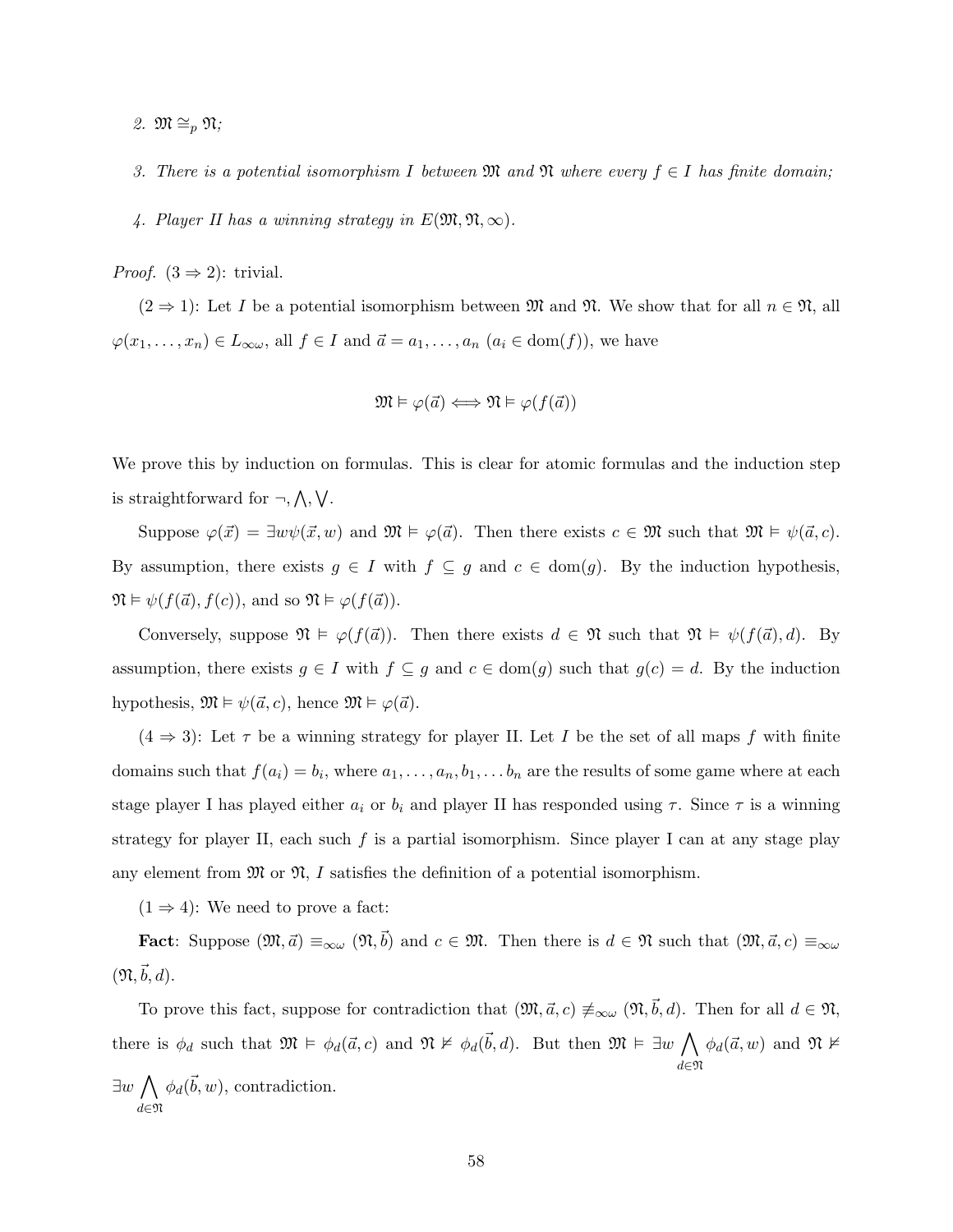Given this fact, we can now describe Player II's strategy: She should play in such a way that after her n-th move a position  $\{(a_1,b_1),\ldots,(a_n,b_n)\}\)$  is obtained, for which  $(\mathfrak{M},a_1,\ldots,a_n)\equiv_{\infty\omega}$  $(\mathfrak{N}, b_1, \ldots, b_n)$ . If she can do this (which is guaranteed by the assumption and the fact that we just proved), then the resulting map after her move will always be a partial isomorphism, and so she has a winning strategy.

The infinite Ehrenfeucht Game satisfies the conditions of the Gale-Stewart Theorem, which explains the above complementary powers of Players I and II.

#### 13.3 Scott's Theorem

Now we turn to a result that extends and refines Karp's Theorem.

**Definition 13.6.** Let  $\mathfrak{M}$  be a model. For every finite sequence  $\vec{a} = (a_1, \ldots, a_n)$  from  $\mathfrak{M}$  and every ordinal  $\gamma$ , define the quantifier rank- $\gamma$  formula  $\llbracket \vec{a} \rrbracket^{\gamma}$  in the free variables  $x_1, \ldots, x_n$ , called the  $\gamma$ -characteristic of  $\vec{a}$  in  $\mathfrak{M}$ , as follows:

$$
[\![\vec{a}]\!]_{\mathfrak{M}}^{0} = \bigwedge_{\psi \in X} \psi(\vec{x}), \text{ where } X = \{\psi : \mathfrak{M} \models \psi(\vec{a}) \text{ and } \psi \text{ is atomic or the negation of an atomic formula}\}.
$$

 $\llbracket \vec{a} \rrbracket^{\gamma}_{\mathfrak{M}} = \bigwedge$  $\beta < \gamma$  $\llbracket \vec{a} \rrbracket_{\mathfrak{M}}^{\beta}$ , where  $\gamma$  is a limit ordinal.

 $\llbracket \vec{a} \rrbracket_{\mathfrak{M}}^{\gamma+1} = \bigwedge$ m∈M  $\exists x_{n+1}[\![\vec{a},m]\!]_{\mathfrak{M}}^{\gamma} \wedge \forall x_{n+1} \bigvee$ m∈M  $[\![\vec{a},m]\!]_{\mathfrak{M}}^{\gamma}.$ 

(Note that  $[\vec{a}, m]^{\gamma}_{\mathfrak{M}}$  has  $n + 1$  free variables:  $x_1, \ldots, x_n$  and  $x_{n+1}$ .)

**Definition 13.7.** Let  $\mathfrak{M}$  and  $\mathfrak{N}$  be L-models and  $\vec{a} \in \mathfrak{M}^n$  and  $\vec{b} \in \mathfrak{N}^n$  for arbitrary  $n \in N$ . For each ordinal  $\gamma$ , we define a relation  $(\mathfrak{M}, \vec{a}) \equiv_{\infty}^{\gamma} (\mathfrak{N}, \vec{b})$  recursively as follows:

- $(\mathfrak{M}, \vec{a}) \equiv_{\infty \omega}^0 (\mathfrak{N}, \vec{b})$  if for all atomic formulas  $\varphi$ ,  $\mathfrak{M} \models \varphi(\vec{a}) \Longleftrightarrow \mathfrak{N} \models \varphi(\vec{b})$ .
- For all ordinals  $\gamma$ ,  $(\mathfrak{M}, \vec{a}) \equiv_{\infty}^{\gamma+1} (\mathfrak{N}, \vec{b})$  if for all  $c \in \mathfrak{M}$  there is  $d \in \mathfrak{N}$  such that  $(\mathfrak{M}, \vec{a}, c) \equiv_{\infty}^{\gamma} a$  $(\mathfrak{N}, \vec{b}, d)$  and for all  $d \in \mathfrak{N}$  there is  $c \in \mathfrak{M}$  such that  $(\mathfrak{M}, \vec{a}, c) \equiv_{\infty}^{\gamma} (\mathfrak{N}, \vec{b}, d)$ .
- For all limit ordinals  $\gamma$ ,  $(\mathfrak{M}, \vec{a}) \equiv_{\infty}^{\gamma} (\mathfrak{M}, \vec{b})$  if  $(\mathfrak{M}, \vec{a}) \equiv_{\infty}^{\beta} (\mathfrak{M}, \vec{b})$  for all  $\beta < \gamma$ .

**Definition 13.8.** The quantifier rank  $qr(\phi)$  of a  $L_{\infty\omega}$  formula  $\phi$  is defined as follows: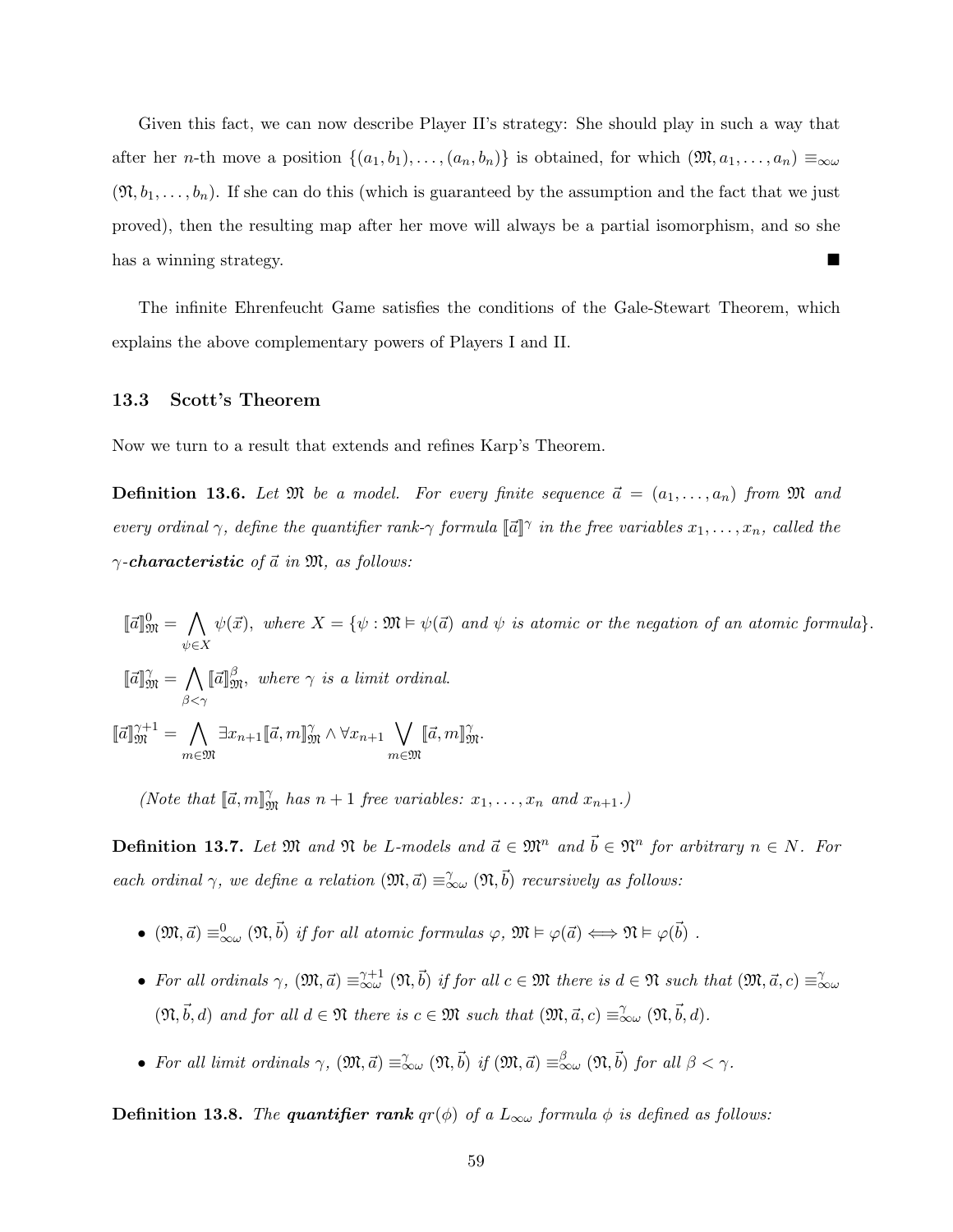- If  $\phi$  is atomic,  $qr(\phi) = 0$ .
- $qr(\neg \phi) = qr(\phi)$ .
- $qr(\bigwedge_{\phi\in X}\phi) = qr(\bigvee_{\phi\in X}\phi) = \sup_{\phi\in X} qr(\phi).$
- $qr(\forall x \phi) = qr(\exists x \phi) = qr(\phi) + 1.$

**Lemma 13.9.**  $(\mathfrak{M}, \vec{a}) \equiv_{\infty}^{\gamma} (\mathfrak{N}, \vec{b})$  if and only if

$$
\mathfrak{M}\vDash \varphi(\vec{a})\Longleftrightarrow \mathfrak{N}\vDash \varphi(\vec{b})
$$

for all formulas  $\varphi(\vec{x})$  of quantifier rank at most  $\alpha$ .

<span id="page-59-0"></span>**Lemma 13.10.** Let  $\mathfrak{M}, \mathfrak{N}$  be models such that  $\vec{a}$  are in  $\mathfrak{M}$  and  $\vec{b}$  are in  $\mathfrak{N}$ . Then  $\mathfrak{N} \vDash \llbracket \vec{a} \rrbracket^{\gamma}_{\mathfrak{M}}(\vec{b})$  if and only if  $(\mathfrak{M}, \vec{a}) \equiv_{\infty \omega}^{\gamma} (\mathfrak{N}, \vec{b}).$ 

*Proof.* We prove this by transfinite induction on  $\gamma$ . Because  $(\mathfrak{M}, \vec{a}) \equiv_{\infty}^0 (\mathfrak{N}, \vec{b})$  if and only if they satisfy the same atomic formula, the definition of  $\llbracket \vec{a} \rrbracket^0$  implies that  $\mathfrak{N} \vDash \llbracket \vec{a} \rrbracket^0_{\mathfrak{M}}(\vec{b}).$ 

Suppose  $\gamma$  is a limit ordinal and the lemma is true for all  $\beta < \gamma$ . Then

$$
(\mathfrak{M}, \vec{a}) \equiv_{\infty}^{\gamma} (\mathfrak{N}, \vec{b}) \Longleftrightarrow (\mathfrak{M}, \vec{a}) \equiv_{\infty}^{\beta} (\mathfrak{N}, \vec{b}) \text{ for all } \beta < \gamma \qquad (\text{def of } \equiv_{\infty}^{\gamma} \omega)
$$

$$
\iff \mathfrak{N} \vDash \llbracket \vec{a} \rrbracket_{\mathfrak{M}}^{\beta}(\vec{b}) \text{ for all } \beta < \gamma \tag{I.H}
$$

$$
\iff \mathfrak{N} \vDash \llbracket \vec{a} \rrbracket_{\mathfrak{M}}^{\gamma}(\vec{b}) \tag{def of } \llbracket \vec{a} \rrbracket_{\mathfrak{M}}^{\gamma}
$$

Suppose that the lemma is true for the formula  $\gamma$ . First, suppose that  $\mathfrak{N} \vDash \llbracket \vec{a} \rrbracket_{\mathfrak{M}}^{\gamma+1}(\vec{b})$ . Also, let  $c \in \mathfrak{M}$ . By assumption,

$$
\mathfrak{N}\vDash \bigwedge_{m\in\mathfrak{M}} \exists x_{n+1}[\![\vec{a},m]\!]_{\mathfrak{M}}^{\gamma}(\vec{b})
$$

Hence there is a  $d \in \mathfrak{N}$  such that  $\mathfrak{N} \models [\![\vec{a}, c]\!]_{\mathfrak{M}}^{\gamma}(\vec{b}, d)$ . By the induction hypothesis,  $(\mathfrak{M}, \vec{a}, c) \equiv_{\infty \omega}^{\gamma}$  $(\mathfrak{N}, \vec{b}, d)$ . Conversely, let  $d \in \mathfrak{N}$ . By assumption,

$$
\mathfrak{N}\vDash\forall x_{n+1}\bigvee_{m\in\mathfrak{M}}\lbrack\!\lbrack\vec{a},m\rbrack\!\rbrack_{\mathfrak{M}}^{\gamma}(\vec{b})
$$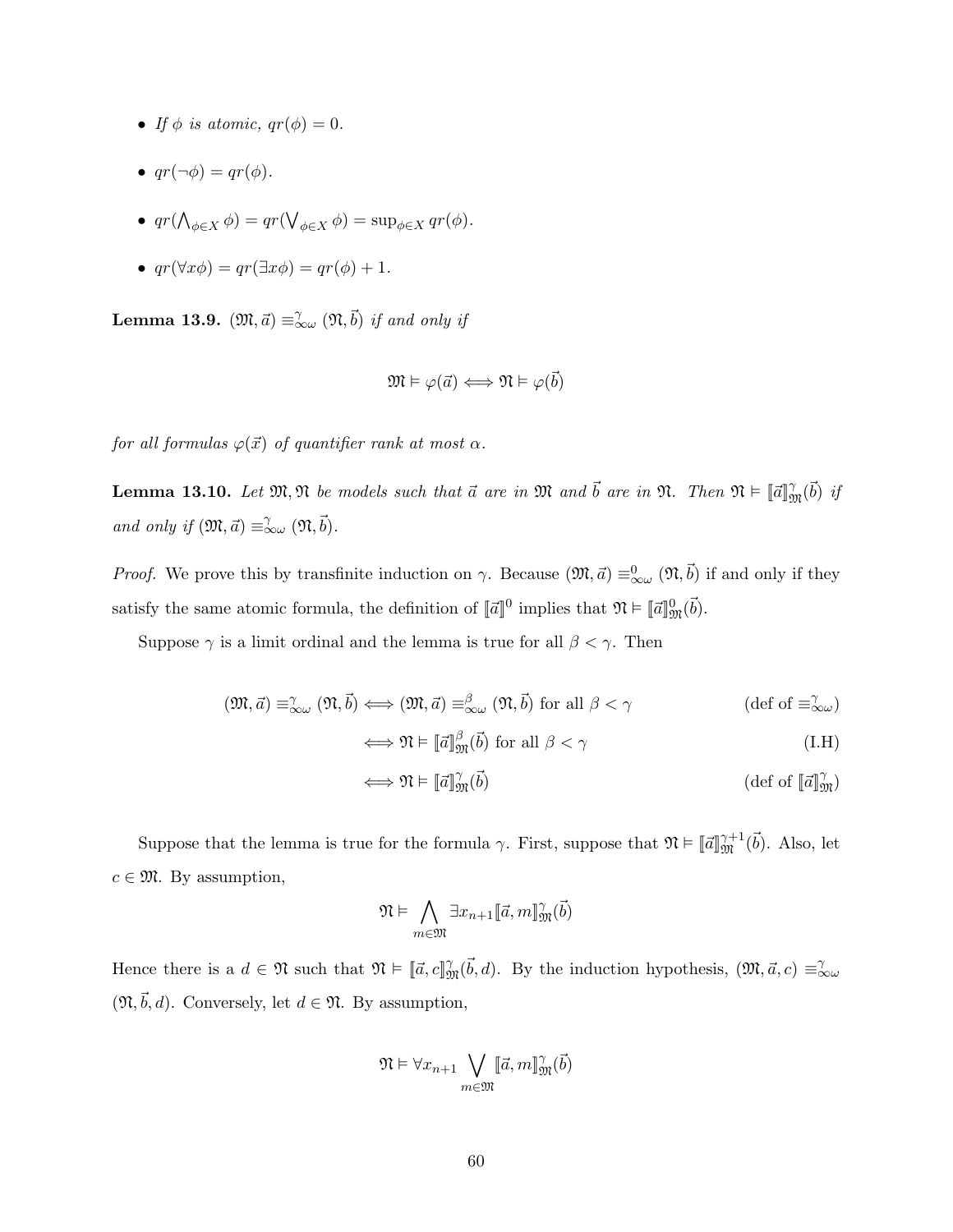And so there exists  $c \in \mathfrak{M}$  such that  $\mathfrak{N} \models [\vec{a}, c]_{\mathfrak{M}}^{\gamma}(\vec{b}, d)$ . Again by the induction hypothesis,  $(\mathfrak{M}, \vec{a}, c) \equiv_{\infty}^{\gamma} (\mathfrak{N}, \vec{b}, d)$ . Thus  $(\mathfrak{M}, \vec{a}) \equiv_{\infty}^{\gamma+1} (\mathfrak{N}, \vec{b})$ .

Next, suppose that  $(\mathfrak{M}, \vec{a}) \equiv_{\infty \omega}^{\gamma+1} (\mathfrak{N}, \vec{b})$ . If  $c \in \mathfrak{M}$ , then there exists  $d \in \mathfrak{N}$  such that  $(\mathfrak{M}, \vec{a}, c) \equiv_{\infty \omega}^{\gamma}$  $(\mathfrak{N}, \vec{b}, d)$  and (by the induction hypothesis)  $\mathfrak{N} \models [\![\vec{a}, c]\!]_{\mathfrak{M}}^{\gamma}(\vec{b}, d)$ . Similarly, if  $d \in \mathfrak{N}$ , then there is  $c \in \mathfrak{M}$ such that  $\mathfrak{N} \vDash \llbracket \vec{a}, c \rrbracket_{\mathfrak{M}}^{\gamma}(\vec{b}, d)$ . Thus  $\mathfrak{N} \vDash \llbracket \vec{a} \rrbracket_{\mathfrak{M}}^{\gamma+1}(\vec{b})$  as desired.

<span id="page-60-0"></span>**Lemma 13.11.** For any infinite model  $\mathfrak{M}$ , there is an ordinal  $\gamma < |\mathfrak{M}|^+$  such that if  $\vec{a}, \vec{b} \in \mathfrak{M}^n$  and  $(\mathfrak{M}, \vec{a}) \equiv_{\infty \omega}^{\gamma} (\mathfrak{N}, \vec{b}),$  then  $(\mathfrak{M}, \vec{a}) \equiv_{\infty \omega}^{\beta} (\mathfrak{N}, \vec{b})$  for all ordinal  $\beta$ . The least such  $\gamma$  is called the **Scott Rank** of  $\mathfrak{M}$  and denoted as  $sr(\mathfrak{M})$ .

*Proof.* For any ordinal  $\sigma$ , define  $\Gamma_{\sigma} = \{(\vec{a}, \vec{b}) : \vec{a}, \vec{b} \in \mathfrak{M}^n \text{ for some } n = 0, 1, \dots \text{ and } (\mathfrak{M}, \vec{a}) \neq_{\infty \omega}^{\sigma} \}$  $(\mathfrak{N}, \vec{b})\}$ . Clearly, if  $\sigma < \gamma$ ,  $(\mathfrak{M}, \vec{a}) \not\equiv_{\infty}^{\sigma} (\mathfrak{N}, \vec{b})$  implies  $(\mathfrak{M}, \vec{a}) \not\equiv_{\infty}^{\gamma} (\mathfrak{N}, \vec{b})$ , and so  $\Gamma_{\sigma} \subseteq \Gamma_{\gamma}$ .

**Claim 1:** If  $\Gamma_{\sigma} = \Gamma_{\sigma+1}$ , then  $\Gamma_{\sigma} = \Gamma_{\gamma}$  for all  $\gamma > \sigma$ .

We prove this by induction on  $\gamma$ . The base case is covered by the assumption  $\Gamma_{\sigma} = \Gamma_{\sigma+1}$ . If  $\gamma$ is a limit ordinal and the claim holds for all  $\beta < \gamma$ , then it also holds for  $\gamma$ . Now suppose the claim is true for  $\gamma > \sigma$  and we want to show that it also holds for  $\gamma + 1$ . Since  $\gamma + 1 > \sigma$ ,  $\Gamma_{\sigma} \subseteq \Gamma_{\gamma+1}$ . To show that  $\Gamma_{\gamma+1} \subseteq \Gamma_{\sigma}$ , it suffices to show that if  $(\mathfrak{M}, \vec{a}) \equiv_{\infty \omega}^{\sigma} (\mathfrak{N}, \vec{b})$ , then  $(\mathfrak{M}, \vec{a}) \equiv_{\infty \omega}^{\gamma+1} (\mathfrak{N}, \vec{b})$ . Suppose  $(\mathfrak{M}, \vec{a}) \equiv_{\infty \omega}^{\gamma} (\mathfrak{N}, \vec{b})$  and  $c \in \mathfrak{M}$ . Since  $\gamma > \sigma$ ,  $(\mathfrak{M}, \vec{a}) \equiv_{\infty \omega}^{\sigma+1} (\mathfrak{N}, \vec{b})$ , and so there exists  $d \in \mathfrak{N}$ such that  $(\mathfrak{M}, \vec{a}, c) \equiv_{\infty}^{\sigma} (\mathfrak{N}, \vec{b}, d)$ . By the induction hypothesis,  $(\mathfrak{M}, \vec{a}, c) \equiv_{\infty}^{\gamma} (\mathfrak{N}, \vec{b}, d)$ . Similary, if  $d \in \mathfrak{N}$ , there exists  $c \in \mathfrak{M}$  such that  $(\mathfrak{M}, \vec{a}, c) \equiv_{\infty \omega}^{\gamma} (\mathfrak{N}, \vec{b}, d)$ . Hence  $(\mathfrak{M}, \vec{a}) \equiv_{\infty \omega}^{\gamma+1} (\mathfrak{N}, \vec{b})$  as desired.

**Claim 2:** There exists an ordinal  $\gamma < |\mathfrak{M}|^+$  such that  $\Gamma_{\gamma} = \Gamma_{\gamma+1}$ .

Suppose not. Then for every  $\gamma < |\mathfrak{M}|^+$ , choose  $(\vec{a}_{\gamma}, \vec{b}_{\gamma}) \in \Gamma_{\gamma+1}/\Gamma_{\gamma}$ . The function  $\gamma \mapsto (\vec{a}_{\gamma}, \vec{b}_{\gamma})$ is one-to-one, since if  $\sigma < \gamma$ ,  $(\vec{a}_{\sigma}, \vec{b}_{\sigma}) \in \Gamma_{\sigma+1} \subseteq \Gamma_{\gamma}$  whereas  $(\vec{a}_{\gamma}, \vec{b}_{\gamma}) \notin \Gamma_{\gamma}$ . But this is a contradiction since there are only  $|\mathfrak{M}|$  finite sequences from  $\mathfrak{M}$ .

**Definition 13.12.** Let  $\gamma$  be the Scott rank of M. Define  $\phi_{\mathfrak{M}}$  to be the sentence

$$
\llbracket \emptyset \rrbracket_{\mathfrak{M}}^{\gamma} \wedge \bigwedge_{\vec{a}} \forall \vec{x} (\llbracket \vec{a} \rrbracket_{\mathfrak{M}}^{\gamma} \rightarrow \llbracket \vec{a} \rrbracket_{\mathfrak{M}}^{\gamma+1})
$$

We call  $\phi_{\mathfrak{M}}$  the **Scott sentence** of  $\mathfrak{M}$ . (The subscript  $\vec{a}$  means any finite sequence in  $\mathfrak{M}$ .)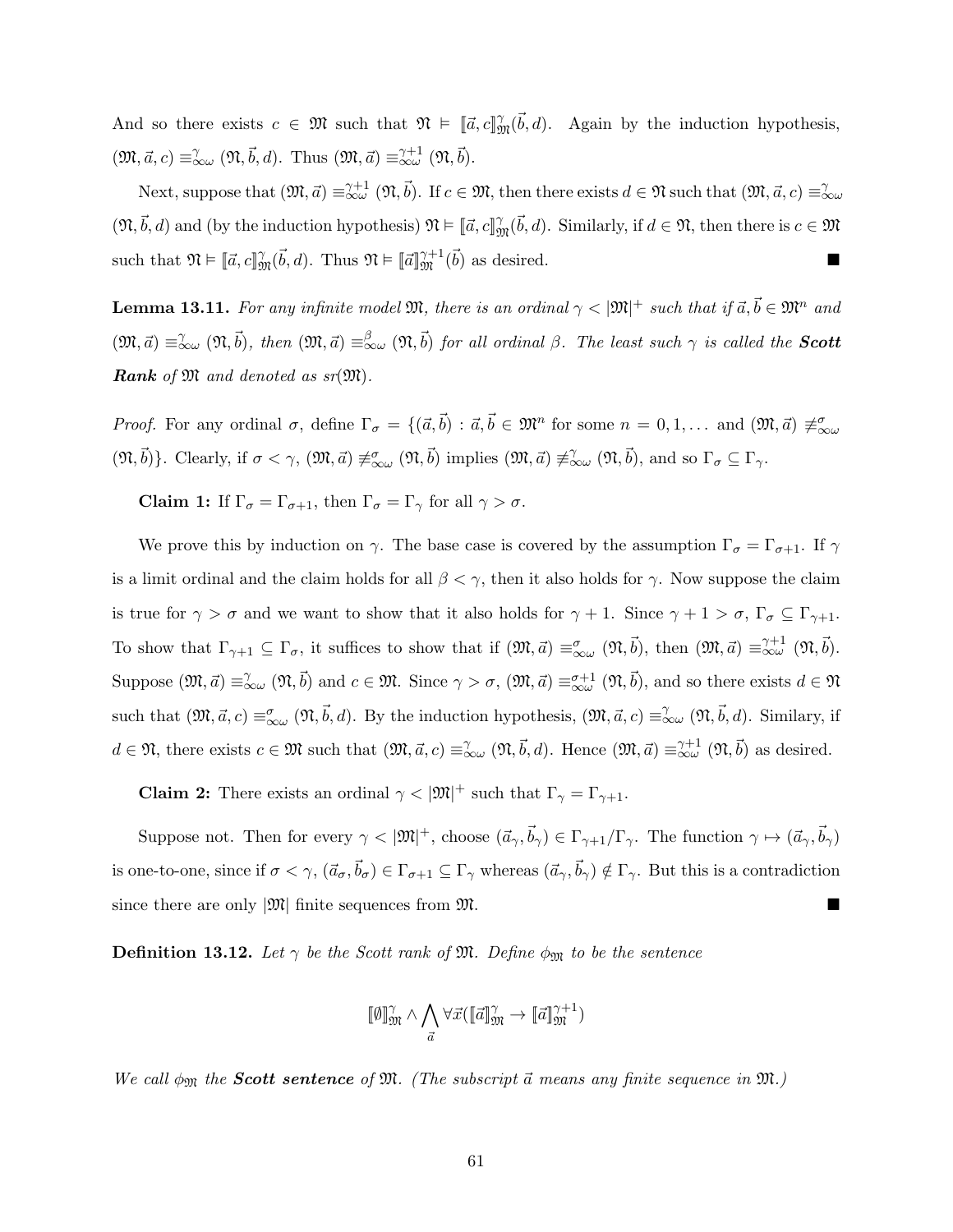**Theorem 13.13. (Scott's Theorem).** Let L be some infinitary language,  $\mathfrak{M}$  be a L-structure and  $\phi_{\mathfrak{M}}$  be the Scott sentence of  $\mathfrak{M}$ . Then for all L-structure  $\mathfrak{N}, \mathfrak{N} \vDash \phi_{\mathfrak{M}}$  if and only if  $\mathfrak{M} \equiv_{\infty \omega} \mathfrak{N}$ .

Proof. ( $\Longleftarrow$ ): Let  $\gamma$  be the Scott rank of the model  $\mathfrak{M}$ . Then  $\mathfrak{M} \models [\![\emptyset]\!]_{\mathfrak{M}}^{\gamma}$ , since  $[\![\emptyset]\!]_{\mathfrak{M}}^{\gamma}$  is a conjunction of sentences true in  $\mathfrak{M}$ . Moreover, suppose  $\mathfrak{N} \vDash \llbracket \vec{a} \rrbracket_{\mathfrak{M}}^{\gamma}(\vec{b})$ . By lemma [13.10,](#page-59-0)  $(\mathfrak{M}, \vec{a}) \equiv_{\infty \omega}^{\gamma} (\mathfrak{N}, \vec{b})$ . But since  $\gamma$  is the Scott rank of  $\mathfrak{M}, \mathfrak{M}, \mathfrak{a}$  =  $\mathfrak{S}_{\infty}^{\gamma+1}(\mathfrak{N}, \mathfrak{b})$  by lemma [13.11.](#page-60-0) Hence  $\mathfrak{N} \vDash [\![\vec{a}]\!]_{\mathfrak{M}}^{\gamma+1}(\mathfrak{b})$  and so  $\mathfrak{N} \vDash \bigwedge_{\vec{a}} \forall \vec{x} (\llbracket \vec{a} \rrbracket_{\mathfrak{M}}^{\gamma} \rightarrow \llbracket \vec{a} \rrbracket_{\mathfrak{M}}^{\gamma+1}).$ 

(⇒): suppose  $\mathfrak{N} \models \phi_{\mathfrak{M}}$ . We will show that  $\mathfrak{M} \cong_q \mathfrak{N}$ . Let I be the set of functions with finite domains from  $\mathfrak{M}$  to  $\mathfrak{N}$  such that if  $\vec{a}$  is in the domain of f and  $f(\vec{a}) = \vec{b}$ , then  $\mathfrak{N} \models \llbracket \vec{a} \rrbracket^{\gamma}(\vec{b})$ . Since  $\mathfrak{N} \models \phi_{\mathfrak{M}}, \mathfrak{N} \models [\![\emptyset]\!]^\gamma$ . Hence the empty map is in I and I is nonempty.

Suppose  $f \in I$  and  $f(\vec{a}) = \vec{b}$ , and let  $c \in \mathfrak{M}$ . Since  $\mathfrak{N} \models \phi_{\mathfrak{M}} \wedge [\![\vec{a}]\!]^{\gamma}(\vec{b})$ ,  $\mathfrak{N} \models [\![\vec{a}]\!]^{\gamma+1}(\vec{b})$ . By the definition of  $\llbracket \vec{a} \rrbracket^{\gamma+1}$ ,  $\mathfrak{N} \models \exists x_{n+1}[\![\vec{a}, c]\!]^{\gamma}(\vec{b})$ ; that is, there exists d such that  $\mathfrak{N} \models [\![\vec{a}, c]\!]^{\gamma}(\vec{b}, d)$  and so we can extend  $f$  by sending  $c$  to  $d$ .

On the other hand suppose we are given  $d \in \mathfrak{N}$ . We know that  $\mathfrak{N} \models \llbracket \vec{a} \rrbracket^{\gamma+1}(\vec{b})$ , which implies  $\mathfrak{N} \models \forall x_{n+1} \bigvee_{m \in \mathfrak{M}} [\![\vec{a}, m]\!]^\gamma$ . Then there exists  $c \in \mathfrak{M}$  such that  $\mathfrak{N} \models [\![\vec{a}, c]\!]^\gamma(\vec{b}, d)$ , and we can extend f be sending c to d.

Thus I is a partial isomorphism and  $\mathfrak{M} \equiv_p \mathfrak{N}$ . By Karps' theorem,  $\mathfrak{M} \equiv_{\infty \omega} \mathfrak{N}$ .

We conclude this subsection with another version of Scott's theorem that will be used in proving the interpolation theorem for  $L_{\infty \omega}$ :

**Theorem 13.14.** (Scott's Theorem: Version 2): Let  $\mathfrak{M}$  be a L-structure. For every ordinal  $\gamma$ there is an infinitary sentence  $\phi_{\mathfrak{M}}^{\gamma}$  such that for all L-structures  $\mathfrak{N}, \, \mathfrak{N} \vDash \phi_{\mathfrak{M}}^{\gamma}$  if and only if  $\mathfrak{M} \equiv_{\infty \omega}^{\gamma} \mathfrak{N}$ . Moreover, the collection of all such sentences  $\phi_{\mathfrak{M}}^{\gamma}$  for all L−structures  $\mathfrak{M}$  forms a set rather than a proper class.

*Proof.* We show that the sentence  $\phi_{\mathfrak{M}}^{\gamma} = [\![\emptyset]\!]_{\mathfrak{M}}^{\gamma}$  satisfies the condition.

( $\Longleftarrow$ ): Since  $\mathfrak{M} \vDash [\![\emptyset]\!]_{\mathfrak{M}}^{\gamma}$ ,  $[\![\emptyset]\!]_{\mathfrak{M}}^{\gamma}$  has quantifier rank  $\gamma$  and  $\mathfrak{M} \equiv_{\infty}^{\gamma} \mathfrak{N}, \mathfrak{N} \vDash [\![\emptyset]\!]_{\mathfrak{M}}^{\gamma}$ .

 $(\Longrightarrow)$ : Suppose  $\mathfrak{N} \models [\![\emptyset]\!]_{\mathfrak{M}}^{\gamma}$ , and we want to show that  $\mathfrak{M} \equiv_{\infty}^{\gamma} \mathfrak{N}$ . We prove this by induction on  $\gamma$ . The case where  $\gamma = 0$  is trivial. If  $\gamma$  is a limit ordinal, then for all  $\beta < \gamma$ ,  $\mathfrak{N} \models \llbracket \emptyset \rrbracket^{\beta}_{\mathfrak{M}}$ . By the induction hypothesis,  $\mathfrak{M} \equiv_{\infty}^{\beta} \mathfrak{N}$  for all  $\beta < \gamma$ , and so  $\mathfrak{M} \equiv_{\infty}^{\gamma} \mathfrak{N}$ . If  $\gamma = \sigma + 1$ , then  $\mathfrak{N} \models \bigwedge_{c \in \mathfrak{M}} \exists x_{n+1} [c]_{\mathfrak{M}}^{\sigma}$  and  $\mathfrak{N} \models \forall x_{n+1} \bigvee_{c \in \mathfrak{M}} [c]_{\mathfrak{M}}^{\sigma}$ . That is, for every  $c \in \mathfrak{M}$ , there exists  $d \in \mathfrak{N}$  such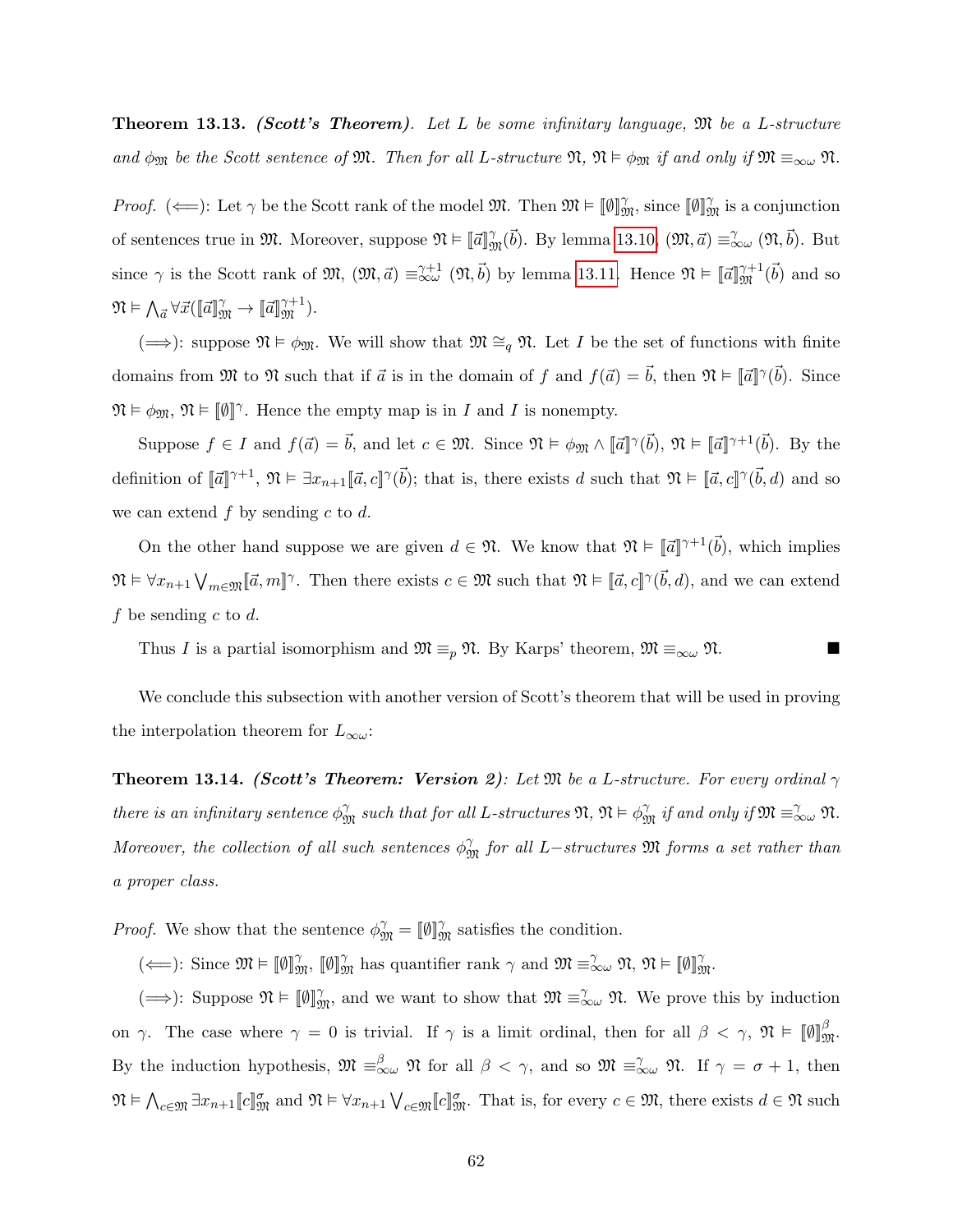that  $\mathfrak{N} \models [c]_{\mathfrak{M}}^{\sigma}(d)$  and for every  $d \in \mathfrak{M}$ , there exists  $c \in \mathfrak{M}$  such that  $\mathfrak{N} \models [c]_{\mathfrak{M}}^{\sigma}(d)$ . Lemma [13.10](#page-59-0) implies that, for every  $c \in \mathfrak{M}$ , there exists  $d \in \mathfrak{N}$  such that  $(M, c) \equiv_{\mathfrak{M}}^{\sigma} (\mathfrak{N}, d)$  and for for every  $d \in \mathfrak{M}$ , there exists  $c \in \mathfrak{M}$  such that  $(M, c) \equiv_{\mathfrak{M}}^{\sigma} (\mathfrak{N}, d)$ . By definition,  $\mathfrak{M} \equiv_{\mathfrak{M}}^{\gamma} \mathfrak{N}$  as desired.

#### 13.4 Undefinability and Restoring Interpolation

While all our results so far suggest strong expressive power for  $L_{\infty}$ , it is also important to realize that it does have strong limitations. Here is a classical result by Lopez-Escobar from the 1970s.

**Theorem 13.15.** Well-foundedness of a binary ordering is not definable by a sentence of  $L_{\infty}$ .

While this may seem a negative result, it actually does play a role as a substitute for the first-order Compactness Theorem, a model existence result that obviously fails for  $L_{\infty \omega}$ . Here is a generalized Lindström Theorem illustrating this role.

**Theorem 13.16.**  $L_{\infty}$  is the strongest extension of first-order logic satisfying (a) invariance for potential isomoprhism, and (b) undefinability of well-ordering.

Next, whether a property 'holds' or 'fails' for a logical system may depend in delicate ways on how it is formulated. To see this, we discuss one more crucial feature of  $L_{\infty\omega}$ , its behavior with respect to the basic first-order property of interpolation.

First, recall the standard formulation of the interpolation theorem:

**Definition 13.17.** A language L has the **standard interpolation property** if for all  $\varphi, \psi \in L$ , the following are equivalent:

- 1.  $\varphi$  entails  $\psi$ .
- 2. There is a sentence  $\theta \in L$  in the vocabulary  $L_{\varphi} \cap L_{\psi}$  such that  $\varphi \models \theta$  and  $\theta \models \psi$ .

First order logic  $L_{\omega\omega}$  has the standard interpolation property, so does  $L_{\omega_1\omega}$ .

**Theorem 13.18.**  $L_{\infty}$  does not have the standard interpolation property.

We do not give an example of such a failure here, but it is easy to find one, using the existence of two formulas in  $L_{\infty}$  with disjoint vocabulary defining a well-order of type  $\omega$  and one of type  $\omega_1$ , respectively: for details, see [\[2\]](#page-75-0).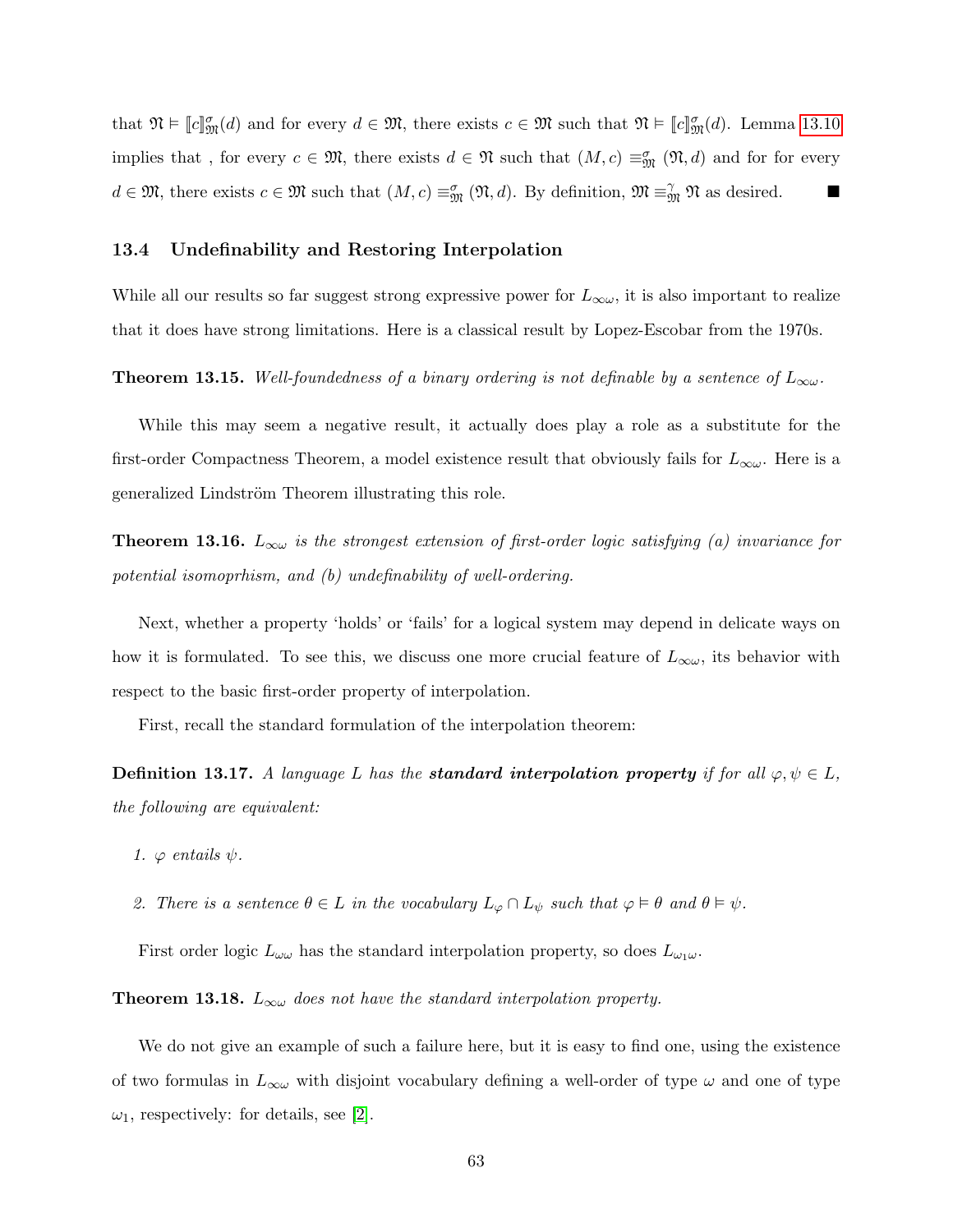Before jumping to the conclusion that  $L_{\infty}$  really lacks interpolation, however, we need to ask: Is the formulation of the property we obtained from first-order logic the correct one to generalize? The same property may be formulated in multiple ways, all equivalent in FOL; but it is entirely possible that some of the formulations will hold for other systems while others will not.

For instance, the standard formulation of the interpolation property in Theorem 84 is peculiar, in the sense that intuitively, 2 seems to say something stronger than 1. It allows us to make a jump from one model to another, provided that these are suitably related. In [\[2\]](#page-75-0), Barwise and van Benthem calls this general notion 'entailment along a relation', and ordinary consequence is a special case of it, namely, the identity relation of staying in one model. Here is a formal version:

**Definition 13.19.** Let r be a binary relation on L-structures. We say that  $\varphi$  entails  $\psi$  along R, written  $\varphi \vDash_R \psi$ , iff for all L-structures M and N, if MRN and  $\mathfrak{M} \vDash \varphi$  then  $\mathfrak{N} \vDash \psi$ . In particular,  $\varphi$  is preserved under R if  $\varphi \vDash_R \varphi$ .

In  $L_{\infty}$ , although the standard formulation of interpolation theorem fails, we can formulate a alternative version using the general notion of 'entailment along a relation':

<span id="page-63-0"></span>**Theorem 13.20.** (Interpolation Theorem for  $L_{\infty}\omega$ ). Given any two formulas  $\varphi, \psi \in L_{\infty}\omega$ , the following statements are equivalent:

- 1.  $\varphi$  entails  $\psi$  along potential isomorphism.
- 2. There is an ordinal  $\alpha$  such that  $\varphi$  entails  $\psi$  along  $\equiv_{\infty\omega}^{\alpha}$ .
- 3. There is a sentence  $\theta$  of  $L_{\infty}$  such that  $\varphi \models \theta$  and  $\theta \models \psi$ .

*Proof.*  $(3 \rightarrow 1)$ : This follows immediately from the left-to-right direction of Karp's Theorem.

 $(1 \to 2)$ : Let  $\alpha$  be the quantifier rank of  $\varphi$ , and let  $\mathfrak{M} \models \varphi$  and  $\mathfrak{M} \equiv_{\infty \omega}^{\alpha} \mathfrak{N}$ . Since  $\varphi \in L_{\infty \omega}$ ,  $\mathfrak{N} \models \varphi$ . It then follows from (1) that  $\mathfrak{N} \models \psi$ .

 $(2 \rightarrow 3)$ : Let  $\alpha$  be the ordinal in (2). By Scott's theorem, for every model M such that  $\mathfrak{M} \models \varphi$ , there exists a sentence  $\sigma_{\mathfrak{M}}^{\alpha}$  that characterizes  $\mathfrak{M}$  up to  $\equiv_{\infty\omega}^{\alpha}$ , and  $\chi = {\sigma_{\mathfrak{M}}^{\alpha}} \mid \mathfrak{M} \models \varphi$  is a set. Hence  $\theta = \bigvee_{\sigma \in \chi} \sigma$  is a sentence of  $L_{\infty \omega}$ . To see that  $\varphi \models \theta$ , let  $\mathfrak{M}$  be any model of  $\varphi$ . Then  $\mathfrak{M} \models \sigma_{\mathfrak{M}}^{\alpha}$ , and this is one of the disjunction of  $\theta$ , so  $\mathfrak{M} \models \theta$ . To see that  $\theta \models \psi$ , let  $\mathfrak{N} \models \theta$ , and so there exists  $\mathfrak{M} \vDash \varphi$  such that  $\mathfrak{N} \vDash \sigma_{\mathfrak{M}}^{\alpha}$ . By Scott's theorem,  $\mathfrak{M} \equiv_{\infty \omega}^{\alpha} \mathfrak{N}$ . By (2),  $\mathfrak{N} \vDash \psi$  as desired.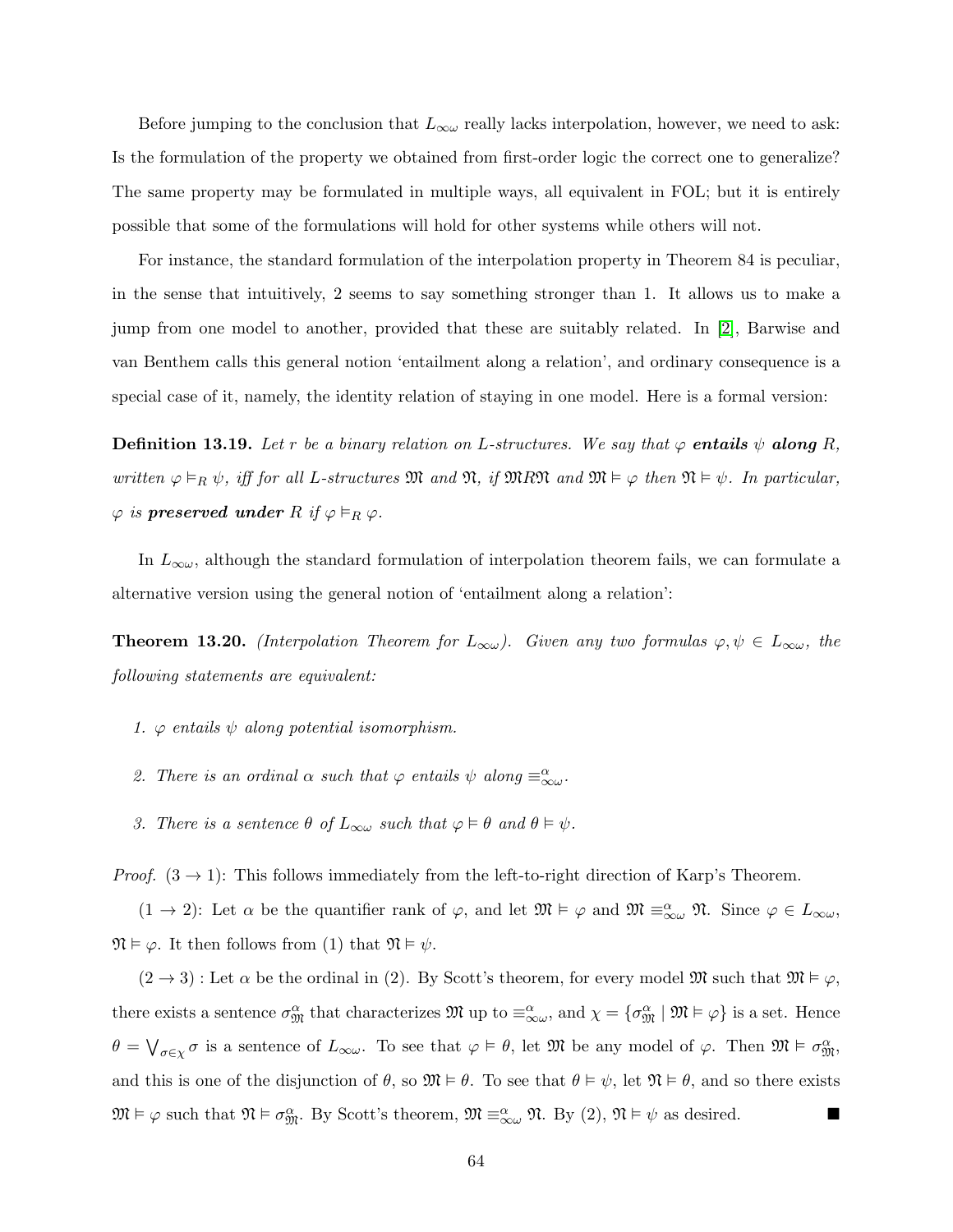In [\[2\]](#page-75-0), Barwise and van Benthem prove a still more generalized version of Theorem [13.20,](#page-63-0) and they provide a number of applications.

#### 13.5 Infinitary Modal Logic

One reason why infinitary logics are very natural from the view point of modal logic is that they provide a new perspective on the modal invariance theorem. In this final subsection, we show that a modal invariance theorem (similar to the one for basic modal logic) holds for  $L_{\infty \omega}$ , and that it follows directly from a special version of a suitable *interpolation theorem* for  $ML_{\infty\omega}$ . The main reason is that the definitions and proofs in the preceding subsection specialize to this modal fragment of full infinitary logic.

To illustrate this, consider the the formulation of the interpolation theorem as applied to modal language. Suppose that 2 is the case. Then not only is  $\psi$  a consequence of  $\varphi$ , but something stronger is also the case, namely that  $\psi$  is a 'consequence of  $\varphi$  along a bisimulation':

Let M be a model of  $\varphi$ . Let M be another model such that M and M are bisimilar as far as the shared language  $L_{\varphi} \cap L_{\psi}$  goes. Then, if we have an interpolant in the shared language such that  $\varphi \models \alpha$  and  $\alpha \models \psi$ , we also know that M is a model of  $\alpha$ . Now, since there is a bisimulation between  $\mathfrak{M}$  and  $\mathfrak{N}$  with regard to the language of  $\alpha$ ,  $\mathfrak{N}$  must be a model of  $\alpha$ . It follows that  $\mathfrak{N}$  is a model of  $\psi$ .

<span id="page-64-0"></span>**Theorem 13.21.** (Interpolation Theorem for  $ML_{\infty}$ ). The following are equivalent for all  $\varphi, \psi \in$  $L_{\infty}$  both with one free variable x:

- 1.  $\varphi$  entails  $\psi$  along bisimulation.
- 2. There exists some formulas  $\chi$  in  $ML_{\infty \omega}$  with  $\varphi \models \chi$  and  $\chi \models \psi$ .

Proof. See [\[2\]](#page-75-0) for details of how the earlier interpolation argument also works when using bisimulation in the place of potential isomorphism.

**Corollary 13.22.** (Modal Invariance Theorem for  $L_{\infty}$ )

A formula  $\varphi(x)$  of  $L_{\infty\omega}$  is invariant for bisimulation iff it is equivalent to a formula of  $ML_{\infty\omega}$ .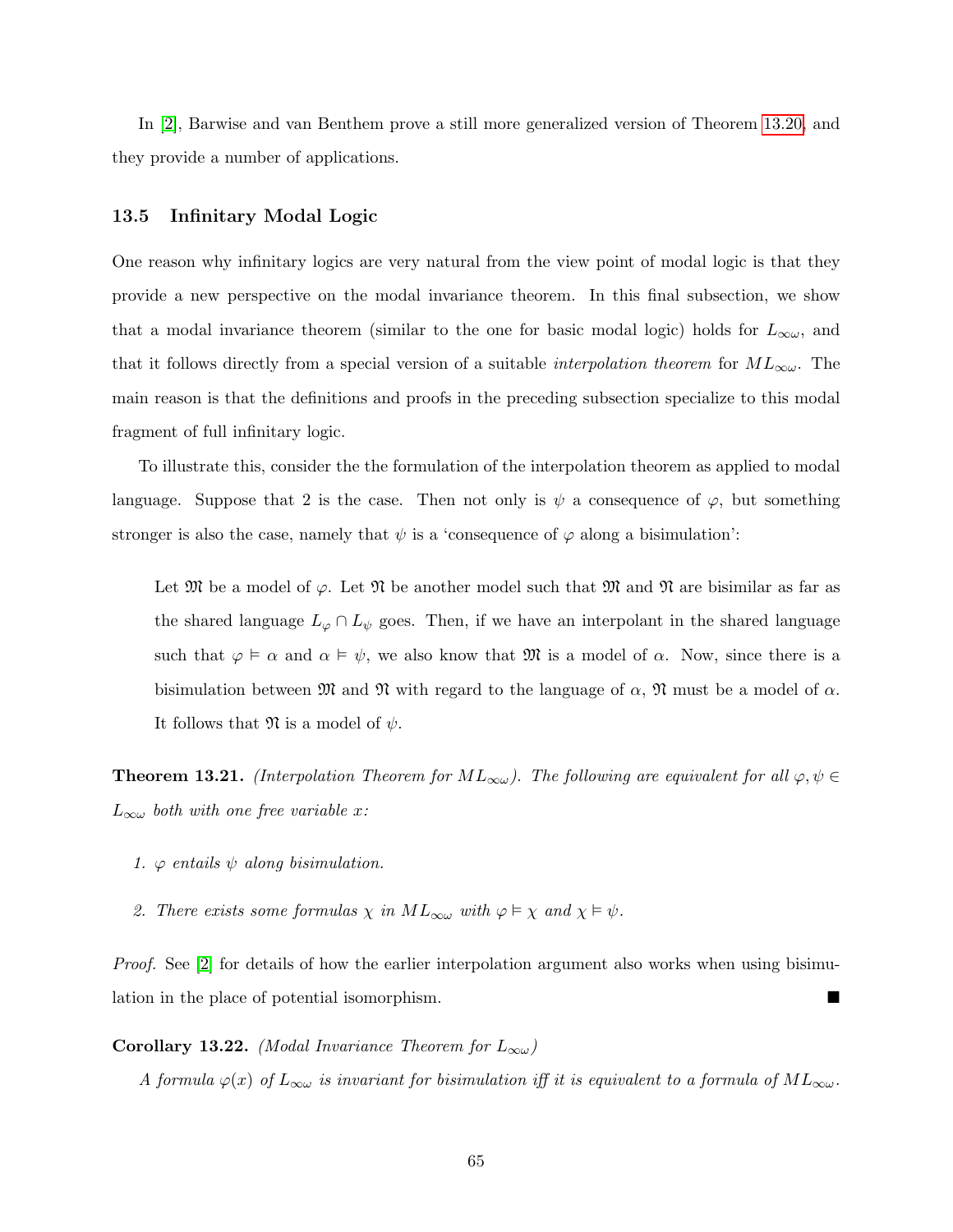*Proof.* Suppose that  $\varphi$  is invariant for bisimulation, that is,  $\varphi$  entails  $\varphi$  along bisimulation. By Theorem [13.21,](#page-64-0)  $\varphi$  is equivalent to a  $ML_{\infty}$ -formula—namely its  $ML_{\infty}$  interpolant.

There are many further interesting aspects to infinitary modal logic when we study more concrete issues. For instance, by an argument just as for  $L_{\infty\omega}$ , there are modal Scott-formulas defining pointed models up to bisimulation, whose form is reminiscent of 'nabla formulas' in co-algebraic logic that enumerate modal types occurring in the model. But also, such formulas can have very special formats for specific classes of models. We merely cite one fact, from [\[18\]](#page-76-0), Section 5:

Theorem 13.23. Each finite pointed model M, s has a formula in propositional dynamic logic defining that model up to bisimulation.

Interestingly, propositional dynamic logic is a small and widely used fragment of  $ML_{\infty\omega}$ .

## 14 Fixed Point Logics

Infinitary modal languages are good for defining induction and recursion while staying bisimulationinvariant. However, a perhaps more elegant direct approach using only finitary syntax is that of fixed-point logics such as LFP(FO) or in the modal case, the modal mu-calculus. We start with some basics about LFP(FO), the fixed-point extension of first-order logic.

### 14.1 Language and semantics of LFP(FO)

LFP(FO) is the extension of FOL with operators for smallest and greatest fixed points:

**Definition 14.1.** The language of LFP(FO) extends the usual formation rules for first-order syntax with an operator defining smallest fixed points (and one defining greatest fixed points):

$$
\begin{aligned} & [(\mu P, \overline{x}).\phi(\overset{+}{P}, \overline{Q}, \overline{x})](\overline{t}) \\ & [(\nu P, \overline{x}).\phi(\overset{+}{P}, \overline{Q}, \overline{x})](\overline{t}) \end{aligned}
$$

where P may occur only positively in  $\phi(P,\overline{Q},\overline{x}); \overline{x}$  is a tuple of variables and  $\overline{t}$  is a tuple of terms, both with the same length as that of the arity of P.

Definition 14.2. The semantics of the new formulas are: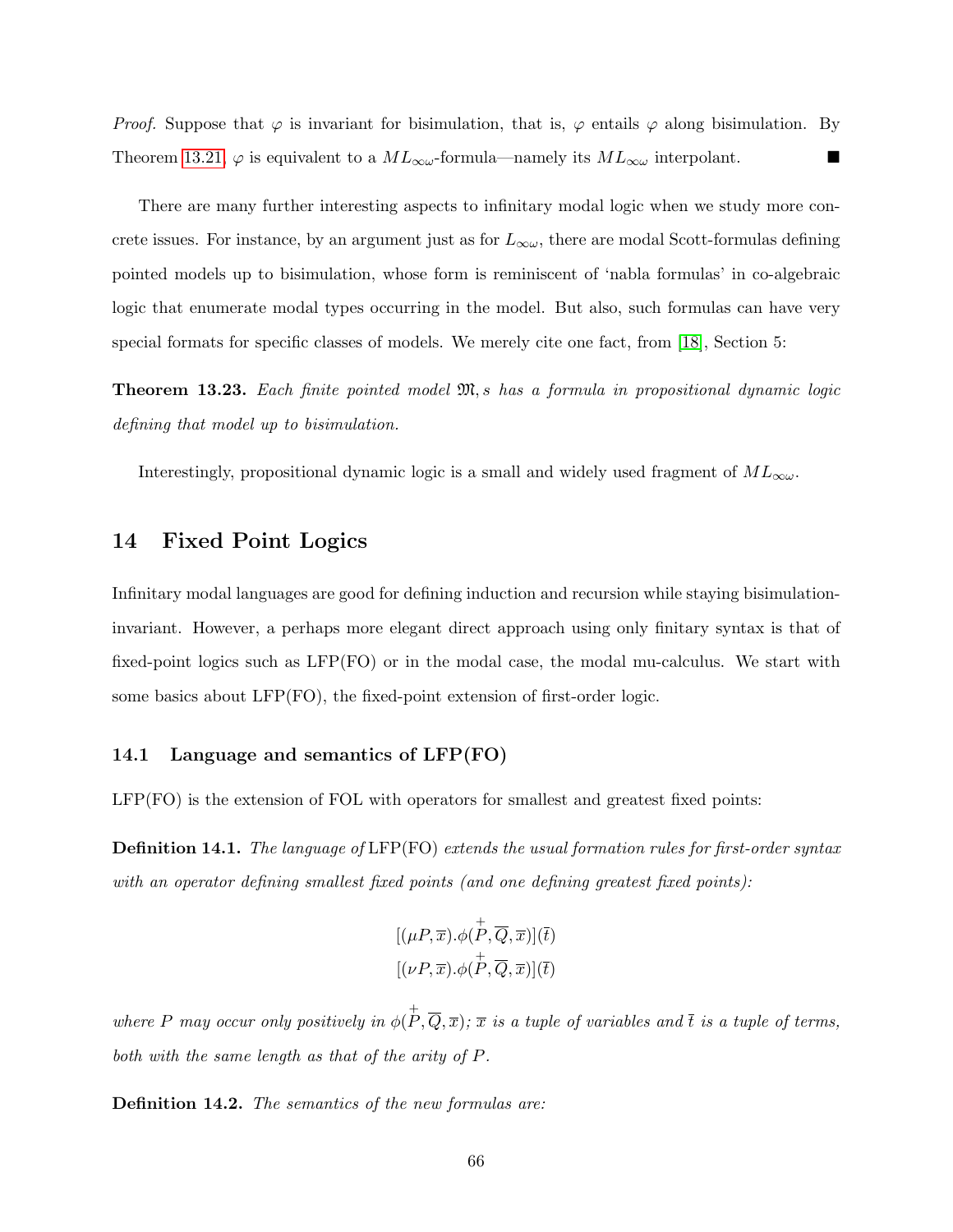$\mathfrak{M} \vDash [(\mu P, \overline{x}).\phi(\overset{+}{P}, \overline{Q}, \overline{x})](\overline{a})$  iff  $\overline{a}$  is in the least fixed point of  $F_{\phi}$  $\mathfrak{M}\vDash [(\nu P, \overline{x}). \phi(\stackrel{+}{P}, \overline{Q}, \overline{x})](\overline{a})$  iff  $\overline{a}$  is in the greatest fixed point of  $F_\phi$ 

where  $F_{\phi}$  is the monotone operator induced by  $\phi(P, \overline{Q}, \overline{x})$  defined by

$$
F_\phi(X)=\{\overline{a}\ |\ \mathfrak{M}\vDash\phi(\overset{+}{P},\overline{Q},\overline{x})[X,\overline{a}]\}
$$

To prove that this definition works as stated we need to show that, if  $P$  occurs only positively in  $\phi(P,\overline{Q},\overline{x})$ , then  $F_{\phi}$  is in fact a monotone operator. The proof is a simple induction, in which one must also take care of the fixed-point operators themselves.

By the well-known Tarski-Knaster Theorem, every monotone operator has a least fixed point and a greatest fixed point on any complete lattice with smallest and greatest element - and thus, the semantics of the new LFP(FO)-formulas is well-defined.

First-order fixed-point logic is a very natural and elegant system that has been used to define many kinds of induction and recursion, from computation to games, cf. [\[22\]](#page-76-1). One striking difference with infinitary logic  $L_{\infty\omega}$  is that LFP(FO) can define well-foundedness of binary orderings in one simple smallest fixed-point formula.

As for general properties, like infinitary first-order logic, LFP(FO) has the Karp Property:

LFP(FO)-formulas are invariant for potential isomorphism.

*Proof.* This result can be proved by a straightforward induction on formulas.

Another important property is this. LFP $(FO)$  satisfies the downward Löwenheim-Skolem Theorem in the following strong form:

> Each model  $\mathfrak{M}$  for a formula  $\phi$  with a countable submodel  $\mathfrak{M}'$ has a countable submodel containing  $\mathfrak{M}'$  where  $\phi$  is still true.

Proof. The proof for this result is by encoding the standard stagewise ordinal approximation process for all fixed-points occurring in  $\phi$  in a first-order theory, while adding first-order ordering properties for the ordinal ordering as well as its well-foundedness. The resulting theory has a countable model of the right sort by the ordinary Löwenheim-Skolem Theorem plus the downward persistence of well-foundedness, and this is the required model for  $\phi$ .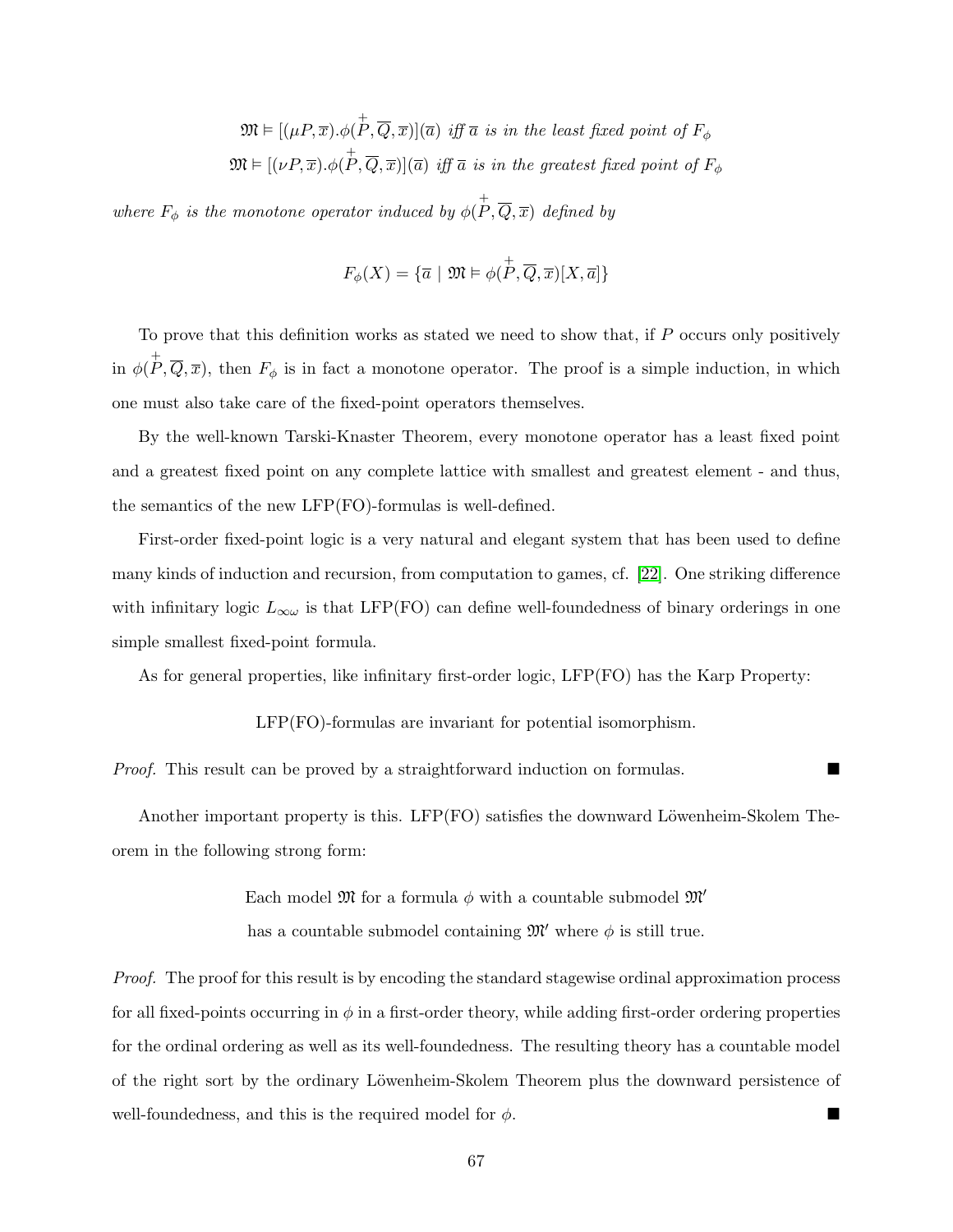Incidentally, the construction in this proof (due to Joerg Flum) can be used to show the central role of well-foundedness once more: validity for LFP(FO) is mutually faithfully interpretable with validity in first-order logic with an one additional constant proposition for well-foundedness.

Apart from these two properties, little is known about the general model theory of LFP(FO), and in particular, no Lindström Theorem has been found so far for this system.

#### 14.2 Minimization, Intersection Property and PIA Syntax

Before returning to modal logic, we consider one major reformulation of LFP(FO) in terms of minimizing (or maximizing) extensions of predicates. As pointed out by van Benthem in [\[19\]](#page-76-2), from which the material in this subsection is taken, this is often useful in applications to modal correspondence theory, or even other areas such as non-monotonic logic.

We are after the existence of minimal predicates satisfying a certain first-order description, and the crucial semantic property ensuring this is as follows.

**Definition 14.3.** A first-order formula  $\phi(P,\overline{Q})$  has the **intersection property** for the predicate letter P if, in any model  $\mathfrak{M}$ , whenever  $\mathfrak{M}$ , holds for all predicates in some family  $\{P_i \mid i \in I\}$ , it also holds for their intersection. That is, if  $\mathfrak{M}, P_i \vDash \phi(P, \overline{Q})$  for all  $i \in I$ , then  $\mathfrak{M}, \cap P_i \vDash \phi(P, \overline{Q})$ . Here  $\overline{Q}$  is a tuple of predicate letters in the vocabulary, and  $(\mathfrak{M}, P_i)$  is the same model as  $\mathfrak{M}$  except that the interpretation of the predicate letter  $P$  is  $P_i$ .

Now, here is a syntactic form which guarantees that the intersection property will hold.

Definition 14.4. A first-order formula is a PIA-condition (short for 'positive antecedent implies atom') if it has the following syntactic form

$$
\forall \overline{x}(\varphi(\overset{+}{P}, \overline{Q}, \overline{x}) \to P\overline{x})
$$

with P occurring only positively in  $\varphi(\stackrel{+}{P},\overline{Q},\overline{x})$ . Here  $\overline{Q}$  is again a tuple of letters and  $\overline{x}$  a tuple of individual variables.

[\[19\]](#page-76-2) shows that a first order formula has the intersection property if and only if it is definable by means of PIA formulas, so PIA is the syntax needed for the argument for the intersection property.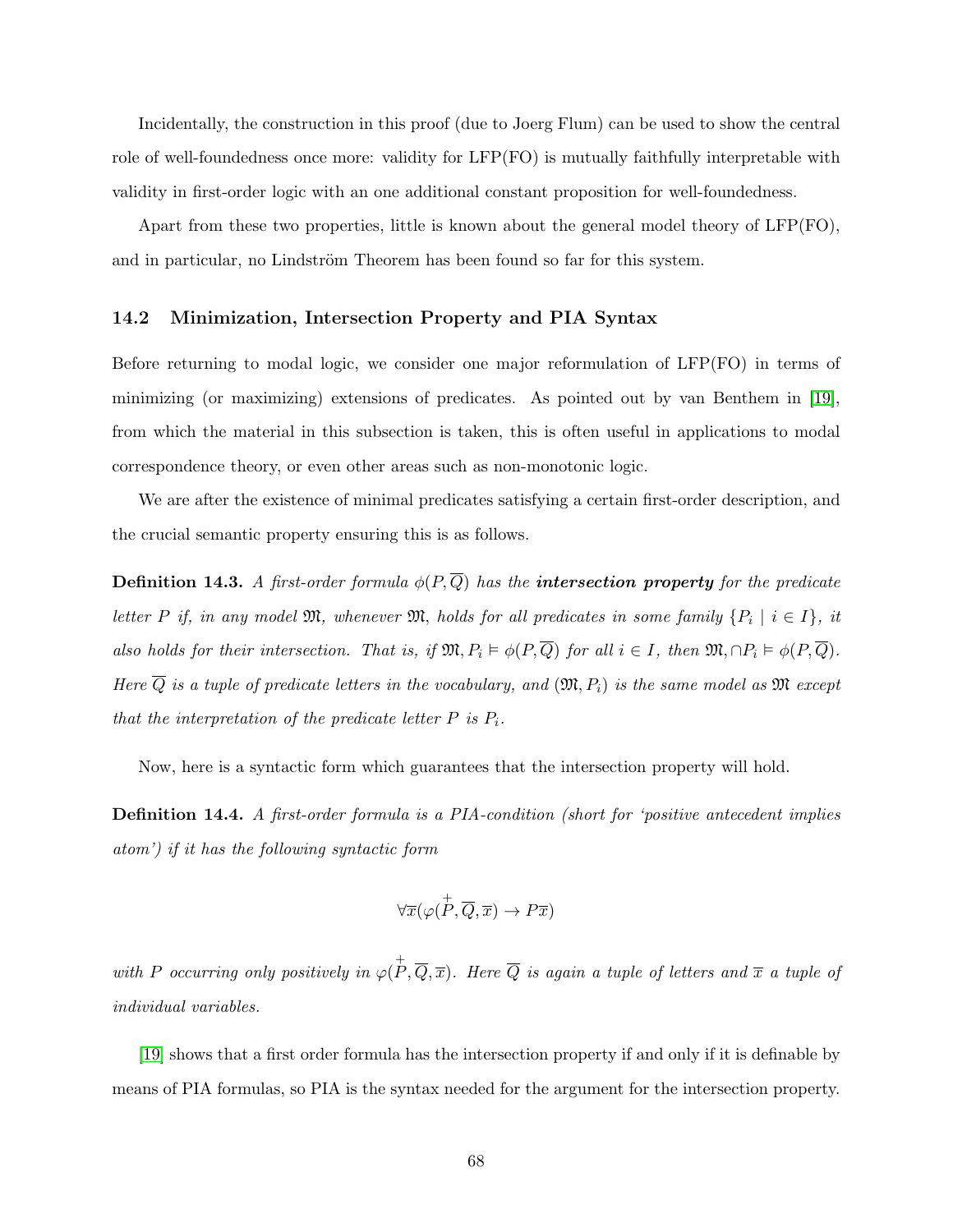We proceed to give some details of this result, since it provides some further and not so well-known understanding of the model theory of fixed-point logics.

# **Lemma 14.5.** All PIA-conditions  $\phi(P, \overline{Q})$  have the intersection property.

*Proof.* Suppose  $\mathfrak{M}, P_i \models \phi(P, \overline{Q})$  for all  $i \in I$ , where  $\phi(P, \overline{Q}) = \forall \overline{x}(\varphi(\overline{P}, \overline{Q}, \overline{x}) \to P\overline{x})$ . Now let  $\mathfrak{M}, \cap P_i, \overline{d} \models \varphi(\overset{+}{P}, \overline{Q}, \overline{x})$  where  $\overline{d}$  is a tuple of objects. By the positive occurrence of P in  $\varphi(\overset{+}{P}, \overline{Q}, \overline{x})$ , we have  $\mathfrak{M}, P_i, \overline{d} \models \varphi(\overline{P}, \overline{Q}, \overline{x})$  for all  $i \in I$ . But then  $\mathfrak{M}, P_i, \overline{d} \models P\overline{x}$  for all  $i \in I$ , and hence  $\mathfrak{M}, \cap P_i, \overline{d} \models P\overline{x}$  as desired.

**Theorem 14.6.** The following are equivalent for all first-order formulas  $\phi(P,\overline{Q})$ :

1.  $\phi(P,\overline{Q})$  has the intersection property with respect to predicate P.

2.  $\phi(P,\overline{Q})$  is definable by means of a PIA formula with respect to P.

*Proof.*  $(2 \rightarrow 1)$ : This follows directly from Lemma 14.5.

 $(1 \rightarrow 2)$ : Assume condition (1). For notational simplicity, we take P to be a unary predicate. Now define the following set of syntactic consequences of  $\phi$ :

PIA-Cons $(\phi) = {\psi \mid \psi \text{ is PIA with respect to } P \text{ and } \phi \models \psi}.$ 

Our goal is to show that

$$
\text{PIA-Cons}(\phi) \vDash \phi
$$

If we can show this, then by the compactness theorem,  $\phi$  is implied by some finite conjunction of its own PIA-consequences with respect to  $P$ , and hence it is equivalent to this conjunction. Condition (2) then follows because any such conjunction is equivalent to a single PIA formula.

We now prove PIA-Cons( $\phi$ )  $\models \phi$ . Let M be any model of the language  $L(P, \overline{Q})$  satisfying PIA-Cons( $\phi$ ). First, we dispose of a special case. If  $\mathfrak{M} \models \forall x Px$ , then  $\phi(P, \overline{Q})$  holds automatically in M. To see this, note that by the intersection property of  $\phi$ ,  $\mathfrak{M}, \cap \emptyset \models \phi(P, \overline{Q})$ . But  $\cap \emptyset$  is the whole domain of M and by assumption everything in M satisfies P. Hence M and  $(\mathfrak{M}, \cap \emptyset)$  are the same model, and so  $\mathfrak{M} \models \phi(P, \overline{Q})$ .

For the remainder of the proof, we assume that  $\mathfrak{M} \not\vDash \forall x Px$ . To fix notation, let  $L(\overline{Q})$  be the first-order language with the base predicates  $\overline{Q}$  only, and similarly  $L(P, \overline{Q})$  is the language with predicates P and  $\overline{Q}$ . A series of model constructions gives us the following result: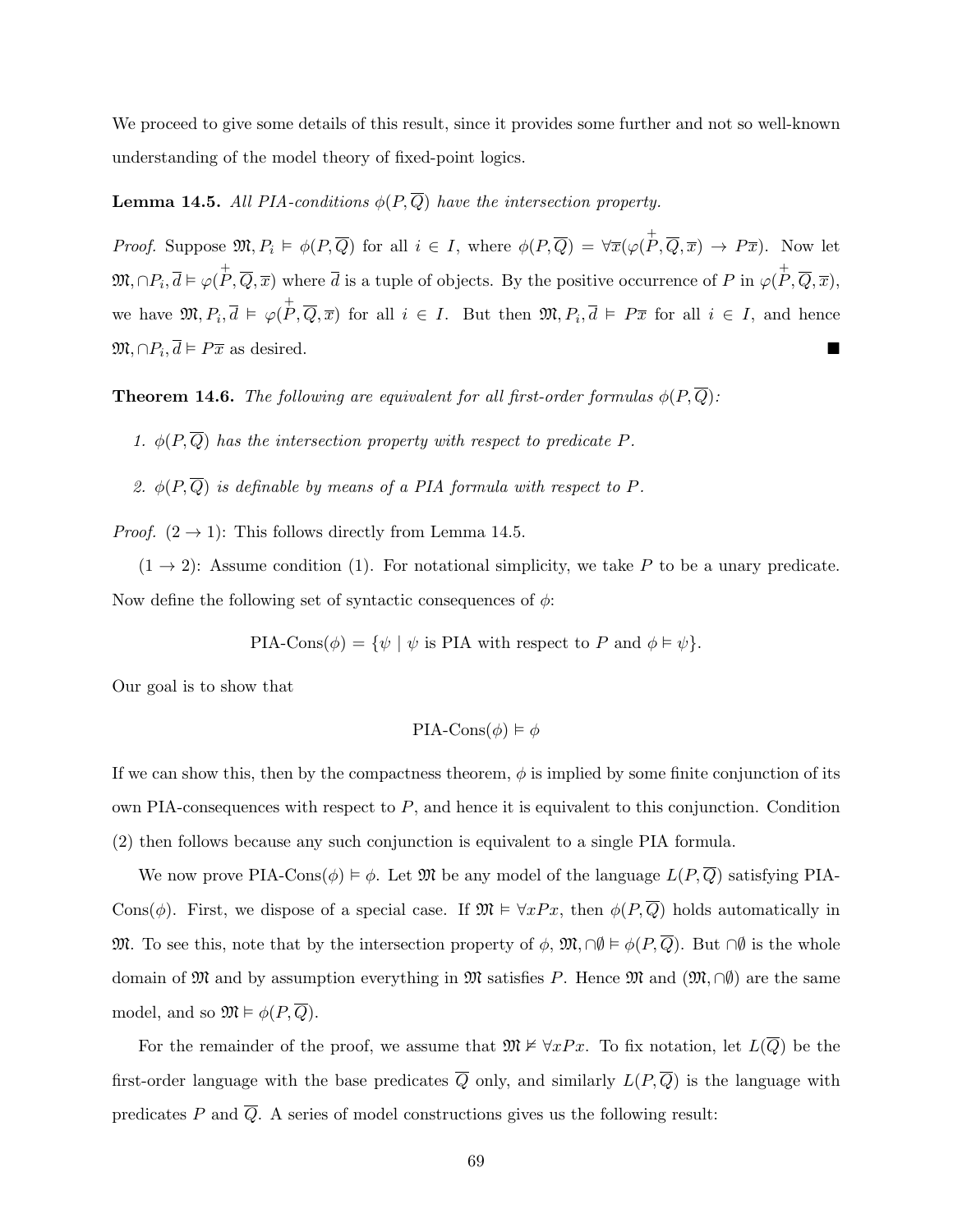Setup Lemma. There is an elementary extension  $\mathfrak{M}^*$  of  $\mathfrak{M}$  and, for each  $d \in \mathfrak{M}^*$  that does not satisfy P, a model  $\mathfrak{N}_d$  and a map  $f_d$  from  $\mathfrak{M}^*$  to  $\mathfrak{N}_d$  such that

- 1.  $\phi$  is true in  $\mathfrak{N}_d$ .
- 2.  $f_d(d)$  does not satisfy P in  $\mathfrak{N}_d$ .
- 3.  $f_d$  is an  $L(\overline{Q})$ -isomorphism and a P-(weak) homomorphism from  $\mathfrak{M}^*$  onto  $\mathfrak{N}_d$ .

The setup lemma has a long proof and we refer to [\[19\]](#page-76-2) for details. For now, note the consequences of this lemma: Each model  $N_d$  satisfies  $\phi$ . Moreover, let  $P_d = \{f_d^{-1}\}$  $\mathcal{L}_d^{-1}(e) \mid e \in P^{\mathfrak{N}_d}$ , which can be thought of as the interpretation of the predicate P in  $\mathfrak{M}^*$  by coping from the interpretation of P in  $\mathfrak{N}_d$  via the map  $f_d$ . The P-homomorphism condition ensures that  $P_d$  contains  $P^{\mathfrak{M}^*}$ . Also, it should be clear that  $f_d$  is an  $L(P, \overline{Q})$ -isomorphism between the model  $(\mathfrak{M}^*, P_d)$  and  $\mathfrak{N}_d$ . Finally, since  $f_d(d)$  does not satisfy P in  $\mathfrak{N}_d$ ,  $d \notin P_d$ .

Now we use the given intersection property of  $\phi$ . We know that  $\mathfrak{M}^*, P_d \models \phi$  for every d that does not satisfy P in  $\mathfrak{M}^*$ . Hence  $\mathfrak{M}^*, \cap P_d \models \phi$ . But by the preceding observations,  $\cap P_d = P^{\mathfrak{M}^*}$ : Clearly  $P^{\mathfrak{M}^*} \subseteq \cap P_d$ . Moreover, if  $a \in \cap P_d$  but  $a \notin P^{\mathfrak{M}^*}$ , then there exists a set  $P_a$  such that  $a \notin P_a$ , which is impossible since  $\cap P_d \subseteq P_a$ . Therefore,  $\mathfrak{M}^* \models \phi$ . But then also  $\mathfrak{M} \models \phi$ , since  $\mathfrak{M}^*$  is an elementary extension of the original model  $\mathfrak{M}$  for PIA-Cons( $\phi$ )

It should be noted that what we have established here a preservation result for first-order logic. There is a natural further question whether the above theorem also holds for the full language of LFP(FO), for which the above Compactness-based proof does not work. This is an open problem, as are much of the usual model theoretic first-order preservation theorems.

Next, there is a fairly transparent connection between PIA syntax and fixed point logics: What the PIA formula  $\forall \overline{x}(\varphi(\stackrel{\dagger}{P}, \overline{Q}, \overline{x}) \to P\overline{x})$  says about P is that P is a pre-fixed point of the operator induced by  $\varphi(\stackrel{+}{P}, \overline{Q}, \overline{x})$ . But if we can define pre-fixed points in PIA syntax, we can also talk about  $\mu$ -formulas and smallest fixed point. Such an intuitive connection can be made precise as follows:

### Definition 14.7. (Language of MIN(FO))

The language of first-order logic with predicate minimization MIN(FO) and the set of extended PIA-conditions are defined by simultaneous induction as the least sets such that: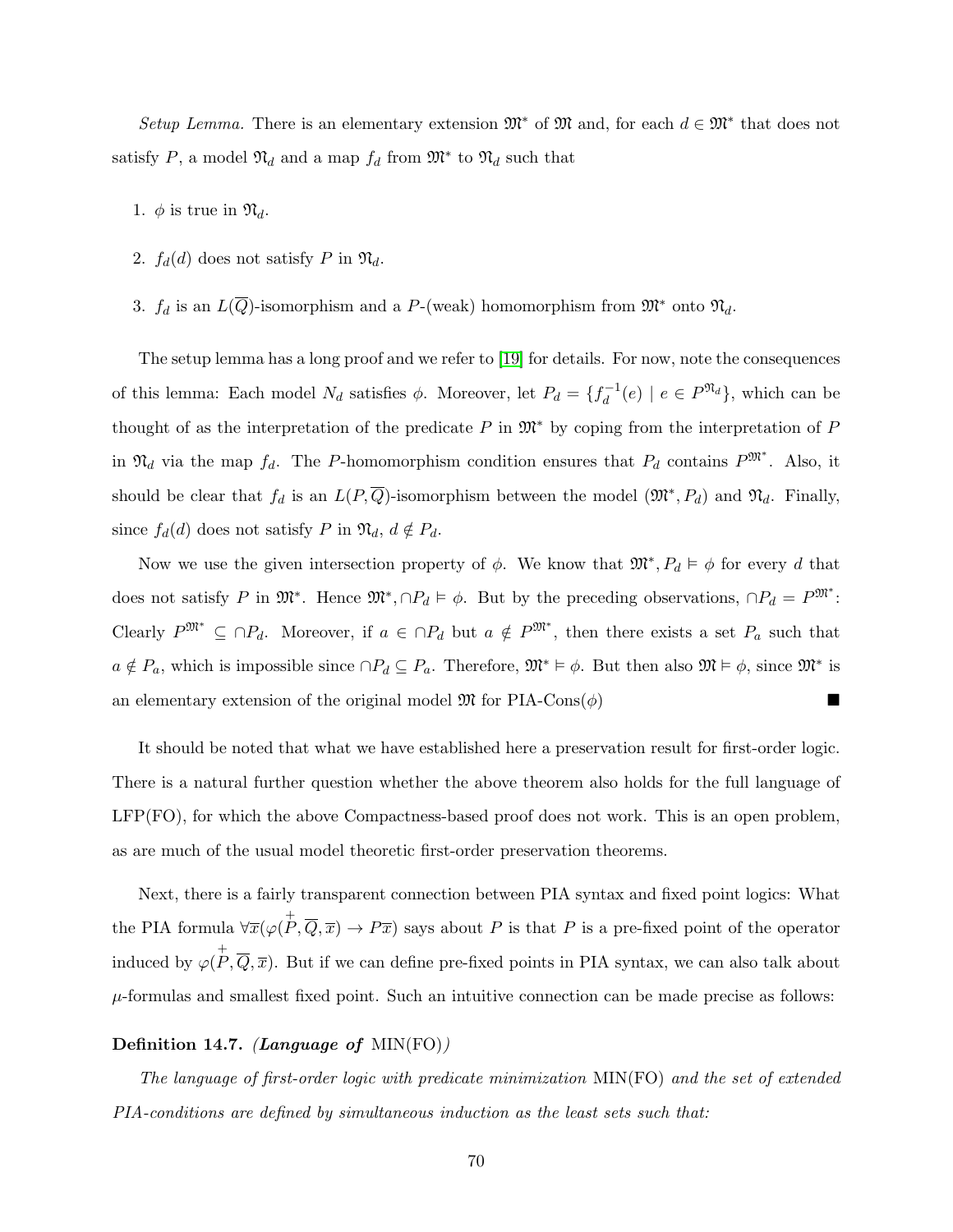- 1. Every first-order formula is a MIN(FO)-formula.
- 2. Every PIA-condition is an extended PIA-condition.
- 3. Whenever there is an extended PIA-condition  $\phi(P,\overline{Q})$  and a tuple of terms  $\overline{t}$  with the same length as the arity of P, then  $[(MIN P) \cdot \phi(P, \overline{Q})](\overline{t})$  is a MIN(FO)-formula.
- 4. Formulas of the form  $\forall \overline{x}(\psi(\stackrel{+}{P},\overline{Q},\overline{x}) \rightarrow P\overline{x})$ , where  $\psi(\stackrel{+}{P},\overline{Q},\overline{x})$  is a MIN(FO)-formula and P occurs only positively in  $\psi(P,\overline{Q},\overline{x})$ , is an extended PIA-condition. (A relational symbol R occurs only positively in MIN(FO)-formula  $[(MIN P) \cdot \phi](\overline{t})$ , for  $R \neq P$ , iff it occurs only positively in  $\phi$ .)

**Theorem 14.8.** MIN(FO) and LFP(FO) have the same expressive power, that is, for every MIN(FO)-formula there is a LFP(FO)-formula with the same models and vice versa.

Proof. We merely give a sketch.

From  $LFP(FO)$  to  $MIN(FO)$ . We prove this by induction. The base case is straightforward. Now suppose  $\psi(P, \overline{Q}, \overline{x})$  is a LFP(FO) formula that has a MIN(FO)-equivalent  $\gamma(P, \overline{Q}, \overline{x})$ . By the proof of the Tarski-Knaster Theorem, the smallest fixed-point for an operator is also the smallest pre-fixed point for that operator. Hence the smallest fixed-point formula can be represented in MIN(FO) as follows:

$$
[(\mu P, \overline{x}). \psi(\overline{P}, \overline{Q}, \overline{x})](\overline{t}) = [(\text{MIN } P).\forall \overline{x} (\gamma(\overline{P}, \overline{Q}, \overline{x}) \to P \overline{x})](\overline{t})
$$

From MIN(FO) to LFP(FO). Again the proof is by induction. Let  $\forall \overline{x}(\gamma(\stackrel{\dagger}{P},\overline{Q},\overline{x}) \rightarrow P\overline{x})$ be an extended PIA-condition, and suppose the MIN(FO)-formula  $\gamma(P,\overline{Q},\overline{x})$  has a LFP(FO)equivalent  $\psi(P, \overline{Q}, \overline{x})$ . But then  $[(MIN P) \cdot \forall \overline{x} (\gamma(P, \overline{Q}, \overline{x}) \rightarrow P\overline{x})](\overline{t})$  can be represented in LFP(FO) as  $[(\mu P, \overline{x}), \psi(\overline{P}, \overline{Q}, \overline{x})](\overline{t}).$ 

#### 14.3 Frame Correspondence in LFP(FO)

Returning now to our modal themes, fixed-point logics are natural to work with from the point of view of modal frame correspondence, as certain correspondence properties that are not definable in FO are definable in fixed-point logics.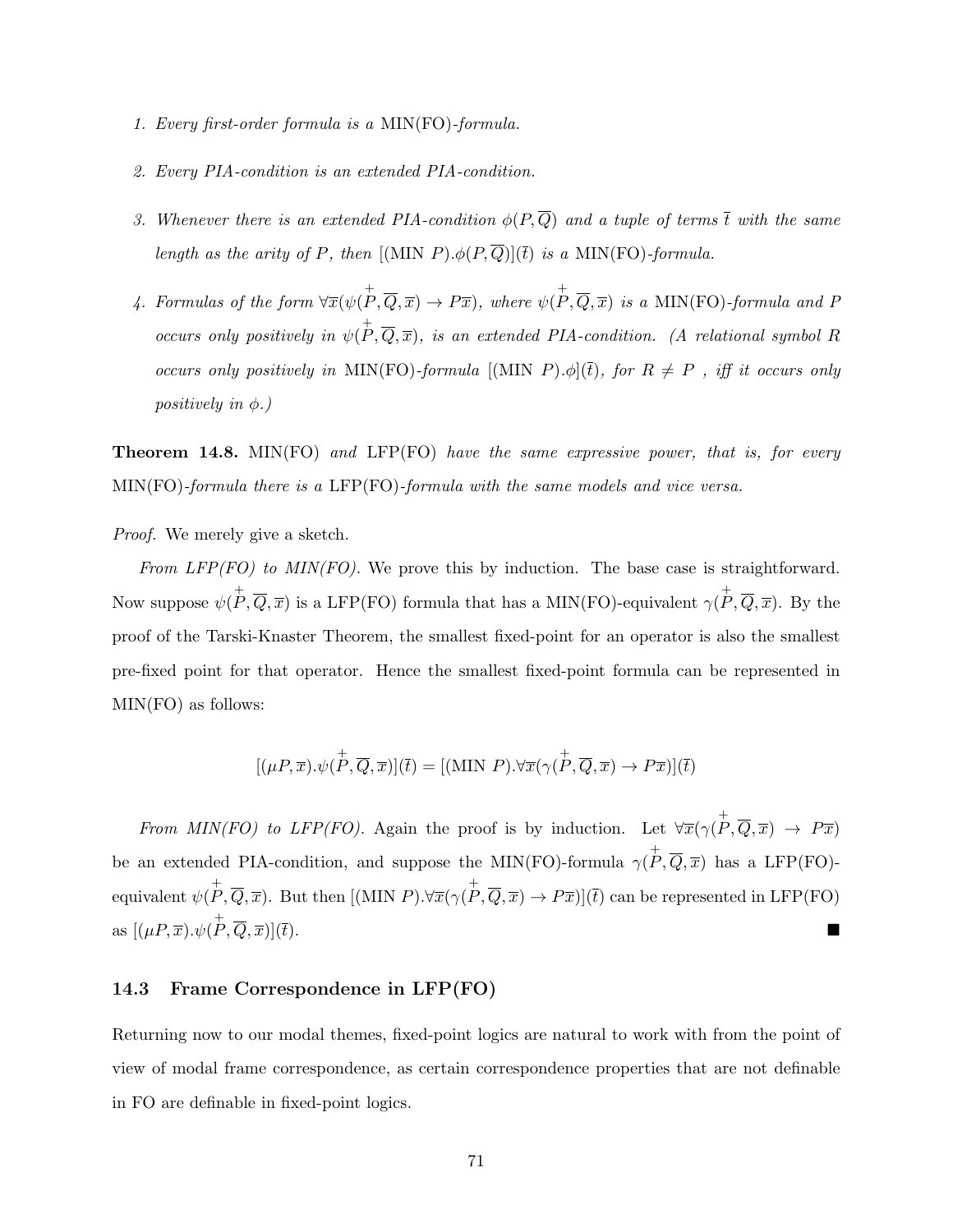For instance, consider Löb's Axiom

$$
\Box(\Box p \to p) \to \Box p
$$

which says that the accessibility relation is transitive and upward well-founded. Its corresponding defining formula is actually in LFP(FO): Transitivity is first order, and converse well foundedness can be defined even in  $\mu$ -calculus by  $\mu p.\Box p$ . So the corresponding property of Löb's axiom is relatively simple in fixed-point logic.

Can we find frame correspondents in LFP(FO) as systematically as first-order frame correspondents? Recall how we found first-order correspondents using Sahlqvist Theorem: Look at the antecedent of the modal formula, and try to find a "minimal valuation" where the antecedent is true. If the minimal valuation can be expressed by a first order formula, we plug it into (the standard translation of) the consequent and get a first-order correspondent. The two key ideas here were the minimal valuation itself and the definability of the minimal valuation in first order logic. These two things can come apart, however, as we shall see in the case of Löb's Axiom.

There is a minimal way of making the antecedent of Löb's Axiom true: Suppose

$$
\Box(\Box p_i \to p_i)
$$

is true for a family of proposition letters  $p_i$  ( $i \in I$ ). Then the following is also true:

$$
\Box(\Box \bigwedge_{i \in I} p_i \to \bigwedge_{i \in I} p_i)
$$

What this means is that, if we take all valuations for  $p$  that makes the antecedent of Löb's Axiom true and intersect them, the resulting (minimal) valuation will still make the antecedent true.

Of course, what we have established here is the Intersection Property of the preceding subsection. And what we also recognize, looking at the syntactic form of Löb's Axiom, is that, under the standard first-order translation, it exhibits PIA syntax, which ensures that it has the intersection property and hence a minimal valuation. By our earlier results, this ensures automatic definability in LFP(FO), via a simple transformation.

Theorem 14.9. Modal axioms with PIA antecedents and syntacticially positive consequents all have their corresponding frame conditions definable in LFP(FO).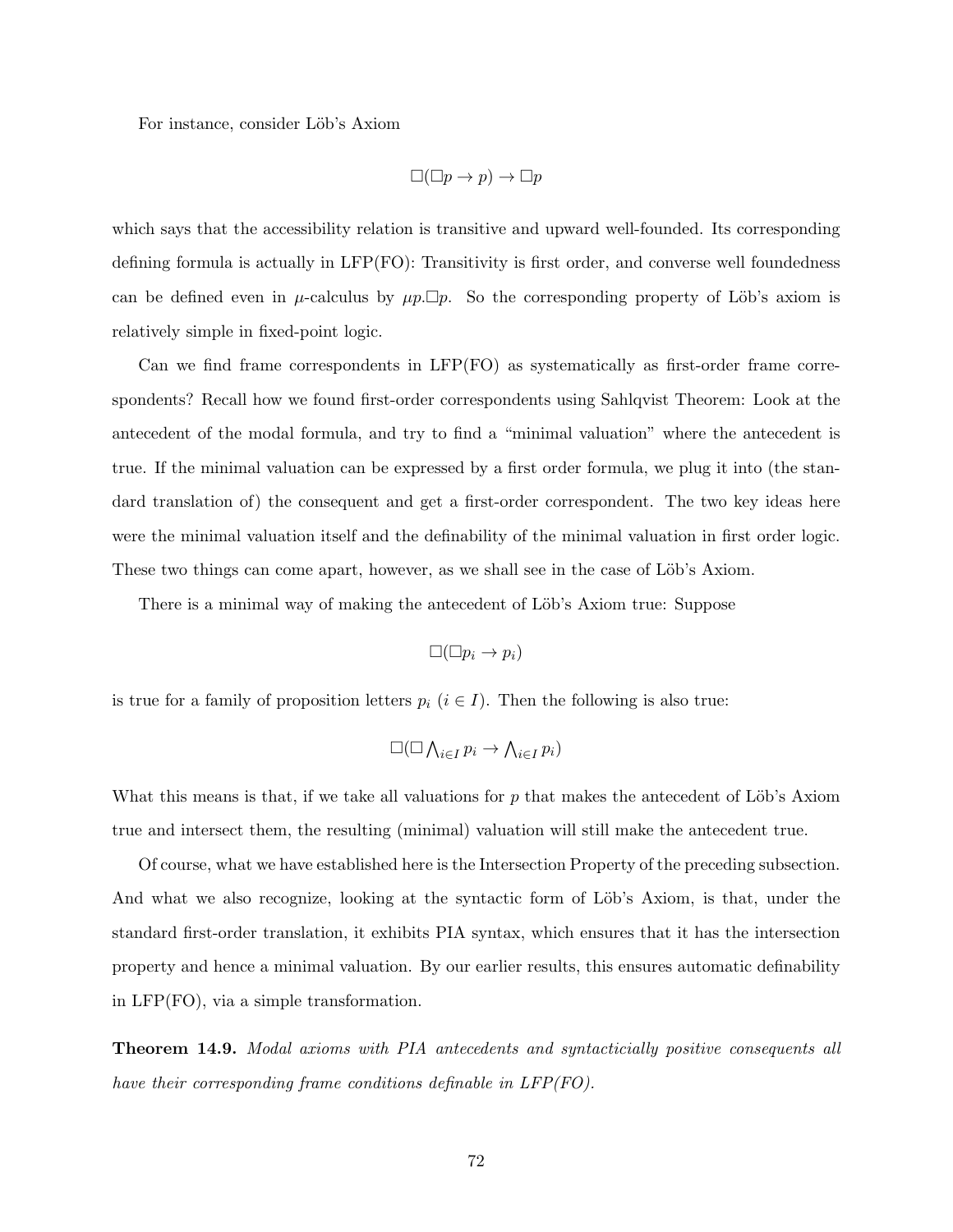*Proof.* We merely provide a sketch. Let  $\alpha \to \beta$  be a modal formula such that the standard translation  $ST_x(\alpha)$  is equivalent to a PIA-condition  $\forall y (\phi(\stackrel{+}{P}, x, y) \to Py)$  with respect to predicate P, and  $ST_x(\beta) = \psi(P, x)$  is equivalent to a formula in which P has only positive occurrences. Since PIA-conditions have intersection property, there is a minimal value of P satisfying  $\forall y (\phi(\stackrel{\dagger}{P}, x, y) \rightarrow$  $Py$ ), which is the intersection of all the values of P satisfying  $\forall y (\phi(\stackrel{\dagger}{P}, x, y) \rightarrow Py)$ . This minimal value can be represented by a MIN(FO)-formula  $[(\text{MIN } P) . \forall y (\phi(\stackrel{+}{P}, x, y) \to Py)](t)$  or, equivalently, by a LFP(FO)-formula  $[(\mu P, y).\phi(\stackrel{+}{P}, x, y)](t)$ . By substituting this LFP(FO)-formula for each of the predicate letter P in the consequent  $ST_x(\beta)$ , we arrive at a LFP(FO)-formula  $\gamma$ .

The proof that  $\gamma$  is indeed the LFP(FO)-correspondent of  $\alpha \to \beta$  is basically the same as the proof that Sahlqvist's algorithm works.

To illustrate the algorithm, consider Löb's Axiom  $\square(\square p \to p) \to \square p$ . The standard translation of the antecedent is equivalent to a PIA-condition  $\forall y(Rxy \land \forall z(Ryz \rightarrow Pz) \rightarrow Py)$ , and the standard translation of the consequence is a formula  $\forall w(Rxw \rightarrow Pw)$  in which P only occurs positively. The minimal value for the PIA condition is  $[(\mu P, y) \cdot (Rxy \wedge \forall z (Ryz \rightarrow Pz))](t)$ , and by substituting this for Pw in  $\forall w(Rxw \to Pw)$ , we obtain a LFP(FO)-formula  $\forall w(Rxw \to [(\mu P, y). (Rxy \land \forall z(Ryz \to \mu P, y.)))$  $(Pz)$ ](w)). Interpreted semantically, this says precisely that R is transitive at x and that there is no infinite sequence of R-successors starting from  $x$ .

Finally, there is still a level of frame correspondence beyond first-order logic and LFP(FO). We are now also in a position to make sense of our earlier remark that "the McKinsey Axiom is less well behaved than Löb's Axiom" in Section 6.2. We saw that the correspondent of Löb's Axiom ends up in LFP(FO), since the antecedent is of PIA form. In contrast, the modal antecedent  $\Box \Diamond p$ of McKinsey Axiom has a non-PIA quantifier pattern:  $\forall x(Rxy \rightarrow \exists y(Ryz \land ...).$  This is significant, and it turns out that McKinsey Axiom is not LFP(FO)-definable:

**Theorem 14.10.** The modal McKinsey Axiom  $\Box \Diamond p \rightarrow \Diamond \Box p$  has no LFP(FO)-definable frame correspondent.

*Proof.* Recall the uncountable frame  $\mathfrak F$  defined in the proof of Theorem 34, where we showed that  $\mathfrak{F} \models \Box \Diamond p \rightarrow \Diamond \Box p$ , while this formula failed in some suitably chosen countable elementary subframe. But LFP(FO) satisfies the downward Skolem-Löwenheim Theorem, as we noted earlier (see [\[9\]](#page-75-0)).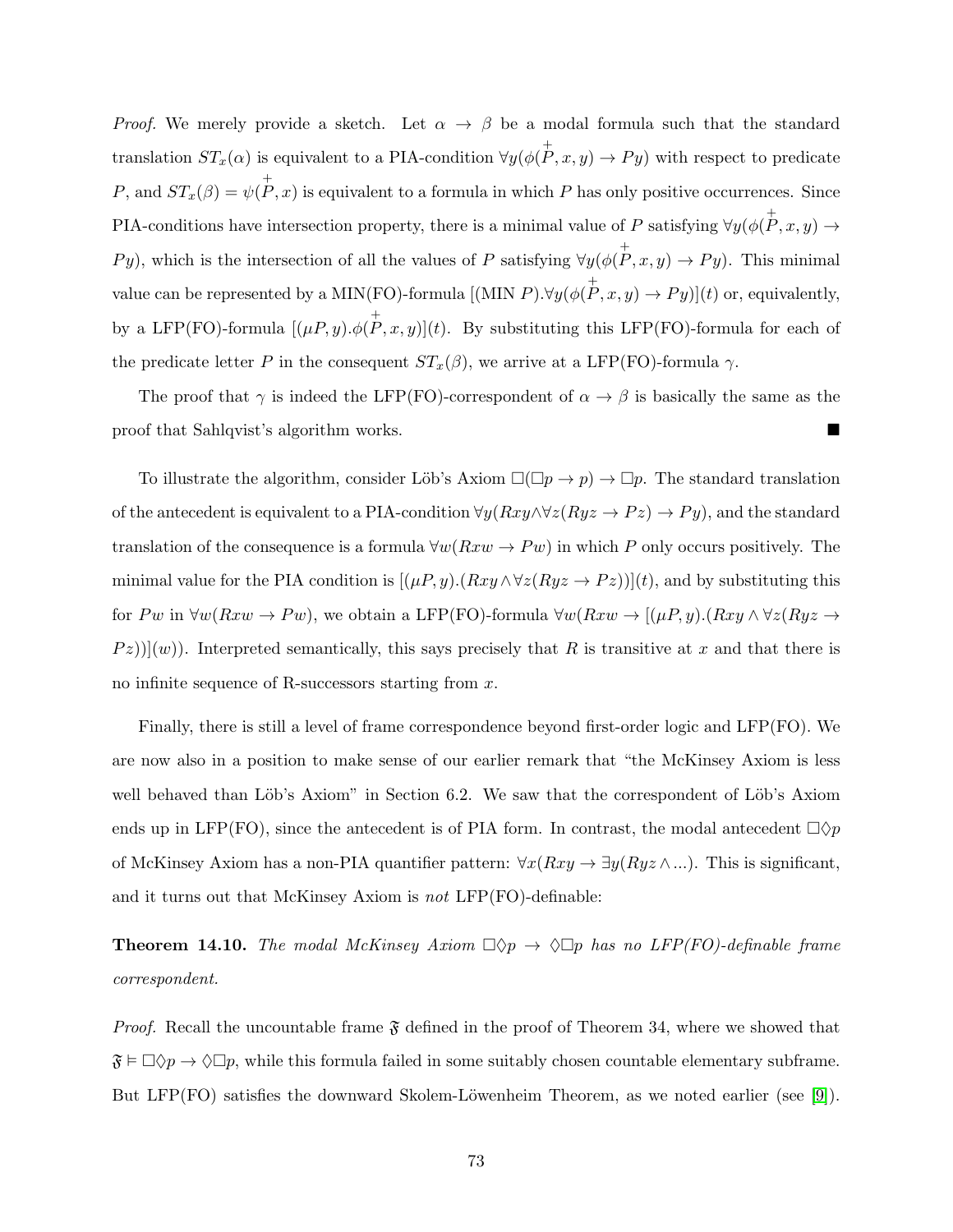Hence, if  $\Box \Diamond p \to \Diamond \Box p$  is definable by a LFP(FO)-formula, then there is a countable LFP(FO) frame  $\mathfrak{F}^-$  (as in the proof of Theorem [6.2\)](#page-25-0) such that  $\mathfrak{F}^- \models \Box \Diamond p \rightarrow \Diamond \Box p$ . But we also verified that  $\mathfrak{F}^- \nvDash \Box \Diamond p \to \Diamond \Box p$ , contradiction. Hence the McKinsey Axiom is not definable in LFP(FO).

## 14.4 Modal  $\mu$ -Calculus

There is a well-known modal counterpart to the first-order fixed-point logic, viz. the modal  $\mu$ calculus that extends ML with operators for smallest and greatest fixed-points. This system has the usual features of a modal logic, being bisimulation-invariant, and even definable. Here we just make a few remarks on correspondence aspects.

First, we can extend the above analysis to the language of the  $\mu$ -calculus rather than that of basic modal logic. In this case, too, minimal valuations, and suitable extended PIA syntax make sense, and general Sahlqvist-type results can be proved. We can allow arbitrary fixed-point operators in the positive consequents, and specially constrained occurrences of both smallest and greatest fixed-point operators in antecedents. For the somewhat complex details of the syntax of these "Sahlqvist  $\mu$ -formulas", we refer to [\[23\]](#page-76-0).

## **Theorem 14.11.** All  $\mu$ -Sahlqvist axioms have LFP(FO)-definable frame correspondents.

But there is also another line of thought here, given the new expressive power. For instance, the correspondence result about  $L/\delta b$ 's Axiom can now be stated as the following validity in the object language of the  $\mu$ -calculus:

Lób's Logic is axiomatized alternatively by  $\mu p.\Box p \wedge (\Box p \rightarrow \Box \Box p)$ 

The reason is that the single  $\mu$ -formula  $\mu p.\Box p$ , when used as an axiom, defines well-foundedness of a relation. The general topic arising here is that of "internalizing" semantic correspondence arguments into suitable proof calculi (cf. [\[14\]](#page-76-1)), some times even extended modal systems. One reason is that modal fixed-point logics allow for non-trivial and sometimes surprising formal deductions, witness the discussion of connections between the  $\mu$ -calculus and Lób's provability logic in [\[20\]](#page-76-2).

Finally, some model-theoretic results discussed for the basic modal logic in these notes are open problems in this realm. For instance, it is unknown whether there is a Goldblatt-Thomason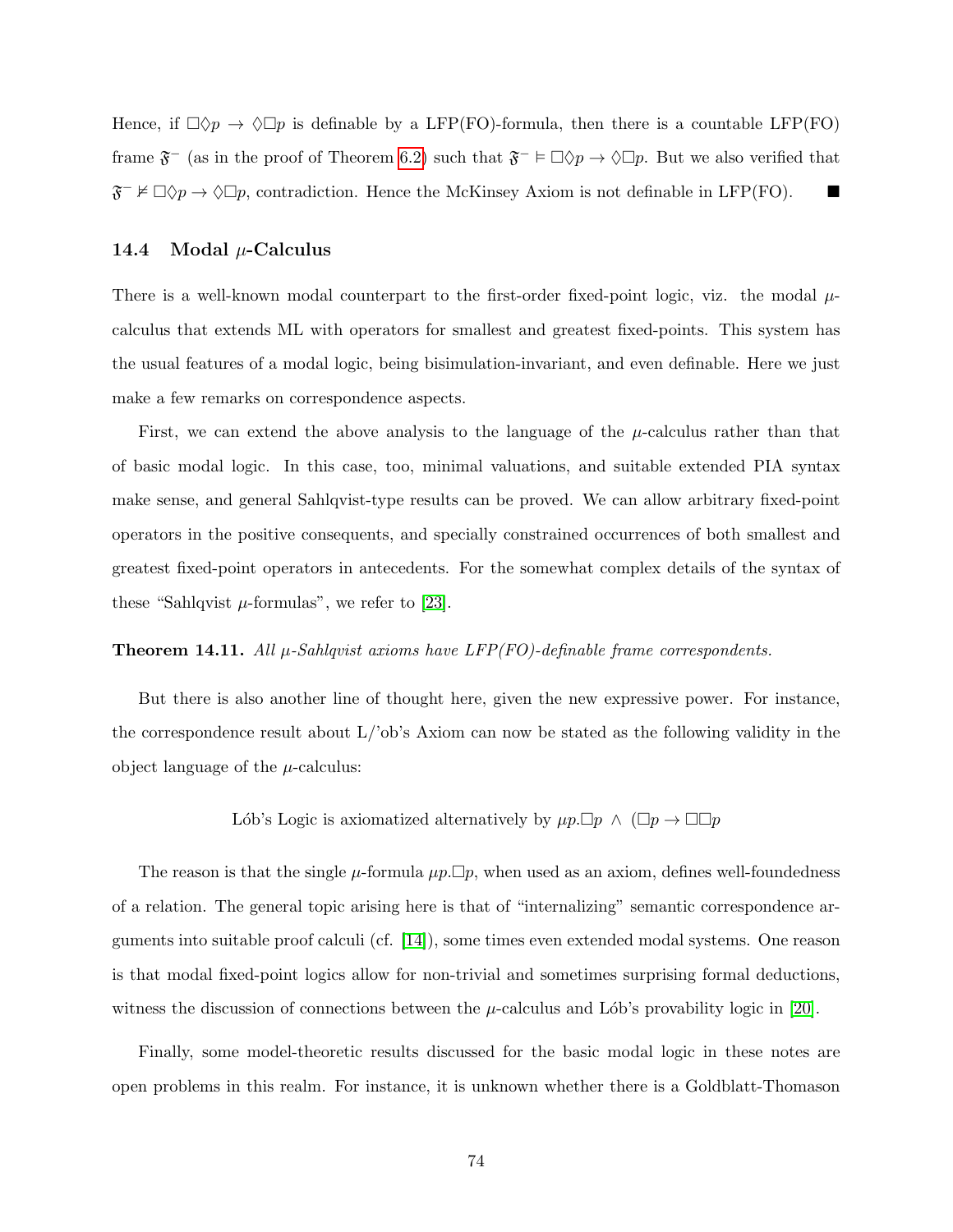Theorem for the  $\mu$ -calculus, where, to keep harmony on both sides, we might restrict attention to the modally  $\mu$ -definable LFP(FO) frame classes closed under suitable frame-building operations.

## 15 Conclusion

These lecture notes have provided a brief tour of the classical model theory of modal logic, with a few modern additions toward infinitary and fixed-point logics. Our emphasis was on ideas and general methods, and not all these topics have been discussed in detail, while open problems abound (for instance, about the intersection of infintary and fixed-point extensions of modal logic).

Even at the level of general perspectives, we have left out some major trends in current research that would fit naturally with what we have discussed. We mention a few:

- Algebraic perspectives on all of the above,
- Proof-theoretic perspectives on all of the above,
- Category-theoretic perspectives on all of the above (especially, in the field of "co-algebra"),
- Automata-theoretic perspectives on all of the above (especially relevant to our current understanding of the modal  $\mu$ -calculus and monadic second-order logic),
- Extensions to modal neighborhood semantics (where point-to-point relations of our graph-like frames are replaced by point-to-set relations as in hyper-graphs),
- Extensions to the "Guarded Fragment", [\[1\]](#page-75-1), which lifts the first-order base of modal logic to a much larger fragment that remains decidable even when fixed-point operators are added.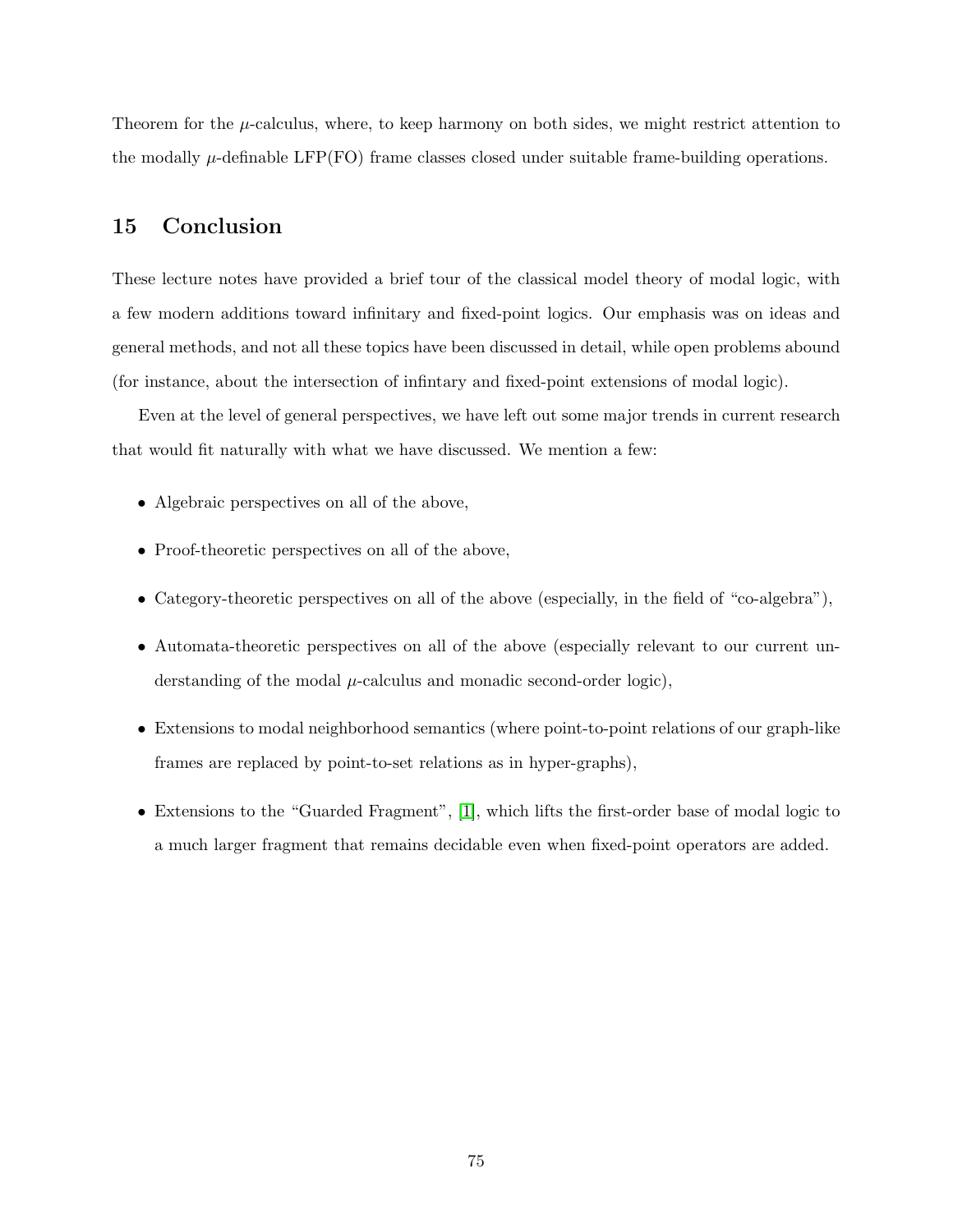## <span id="page-75-1"></span>References

- [1] H. Andréka, J. van Benthem & I. Németi, 1998. "Modal Logics and Bounded Fragments of Predicate Logic", Journal of Philosophical Logic, vol. 27:3, 217274.
- [2] Barwise, J. and van Benthem, J., 1999, "Interpolation, Preservation, and Pebble Games", The Journal of Symbolic Logic, Vol. 64, No. 2, 881-903.
- [3] Bell, J. L. and Slomson, A, 1969, Models and Ultraproducts, North-Holland Publishing Company, Amsterdam.
- [4] Blackburn, P., De Rijke, M and Venema, Y., 2001. Modal Logic, Cambridge University Press, Cambridge.
- [5] Burris, S. and Sankappanavar, H.P., 1981, A Course in Universal Algebra, Springer-Verlag.
- [6] Chang, C. and Keisler, J., 1990, Model Theory, third edition. Studies in Logic and the Foundations of Mathematics, 73. North-Holland Publishing Co., Amsterdam.
- [7] Cirera, R. F., 2011, An Introduction to Model Theory, [http://www-ma2.upc.edu/farre/](http://www-ma2.upc.edu/farre/index_fitxers/Model-Theory.pdf) [index\\_fitxers/Model-Theory.pdf](http://www-ma2.upc.edu/farre/index_fitxers/Model-Theory.pdf)
- <span id="page-75-0"></span>[8] Doets, K., 1996, *Basic Model Theory*. CSLI Publications.
- [9] Grädel, E., 1999, "The Decidability of Guarded Fixed Point Logic", [http://www.illc.uva.](http://www.illc.uva.nl/j50/contribs/graedel/graedel.pdf) [nl/j50/contribs/graedel/graedel.pdf](http://www.illc.uva.nl/j50/contribs/graedel/graedel.pdf)
- [10] Keisler, J., "The Ultraproduct Construction". [http://www.math.wisc.edu/~keisler/](http://www.math.wisc.edu/~keisler/ ultraproducts-web-final.pdf) [ultraproducts-web-final.pdf](http://www.math.wisc.edu/~keisler/ ultraproducts-web-final.pdf)
- [11] Marker, D., 2013, Lectures on Infinitary Model Theory, [homepages.math.uic.edu/~marker/](homepages.math.uic.edu/~marker/math512-F13/inf.pdf) [math512-F13/inf.pdf](homepages.math.uic.edu/~marker/math512-F13/inf.pdf)
- [12] Mierzewski, C., "Ultraproducts in Model Theory", Department of Philosophy, Stanford University.
- [13] van Benthem, J., 1977, Modal Correspondence Theory, Dissertation, Mathematical Institute, University of Amsterdam.